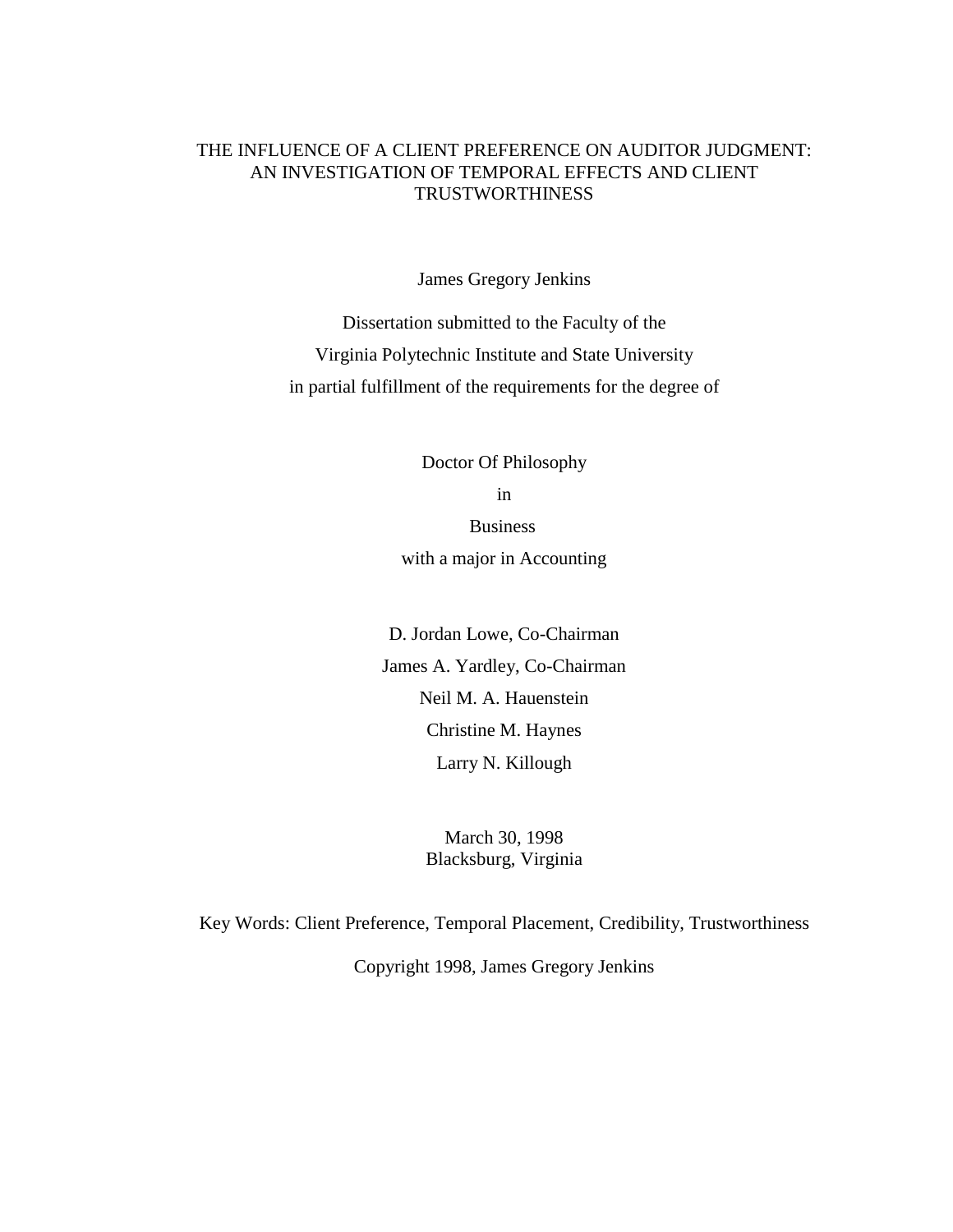# THE INFLUENCE OF A CLIENT PREFERENCE ON AUDITOR JUDGMENT: AN INVESTIGATION OF TEMPORAL EFFECTS AND CLIENT TRUSTWORTHINESS

#### James Gregory Jenkins

## (ABSTRACT)

The purpose of this dissertation is to investigate auditors' judgments and decisions in the presence of an explicitly stated client preference. This investigation considers two factors. First, the temporal placement (i.e., timing) of the client preference is varied to allow for an examination of differential effects associated with the receipt of an early client preference and a late client preference. Second, client trustworthiness is varied so that participants may have a basis upon which to evaluate the client's representations (i.e., preferences). Practicing auditors, who were either managers or senior managers at a national accounting firm, participated in the study by completing two audit tasks in which the two factors were manipulated.

Findings indicate that explicitly stated client preferences resulted in significantly different decision processes, but did not significantly influence auditors' judgment processes. However, further analysis indicated that there was no significant client preference (CP) effect observed for auditors' final decisions. Therefore, it appears that the influence of the client's preference was transitory. Taken together, these findings suggest that the CP did not result in a loss of auditors' objectivity.

Auditors' judgments and decisions were sensitive to the client's relative trustworthiness. This finding suggests that auditors are responsive to a client's credibility when evaluating the client's representations. This result is expected given since generally accepted auditing standards require auditors to consider a source's credibility. However, it is surprising that auditors' evidence evaluation efforts were not differentially sensitive to the client's trustworthiness. Such a finding may indicate that the participating auditors' evidence evaluation efforts are more influenced by firm policy than individual judgment.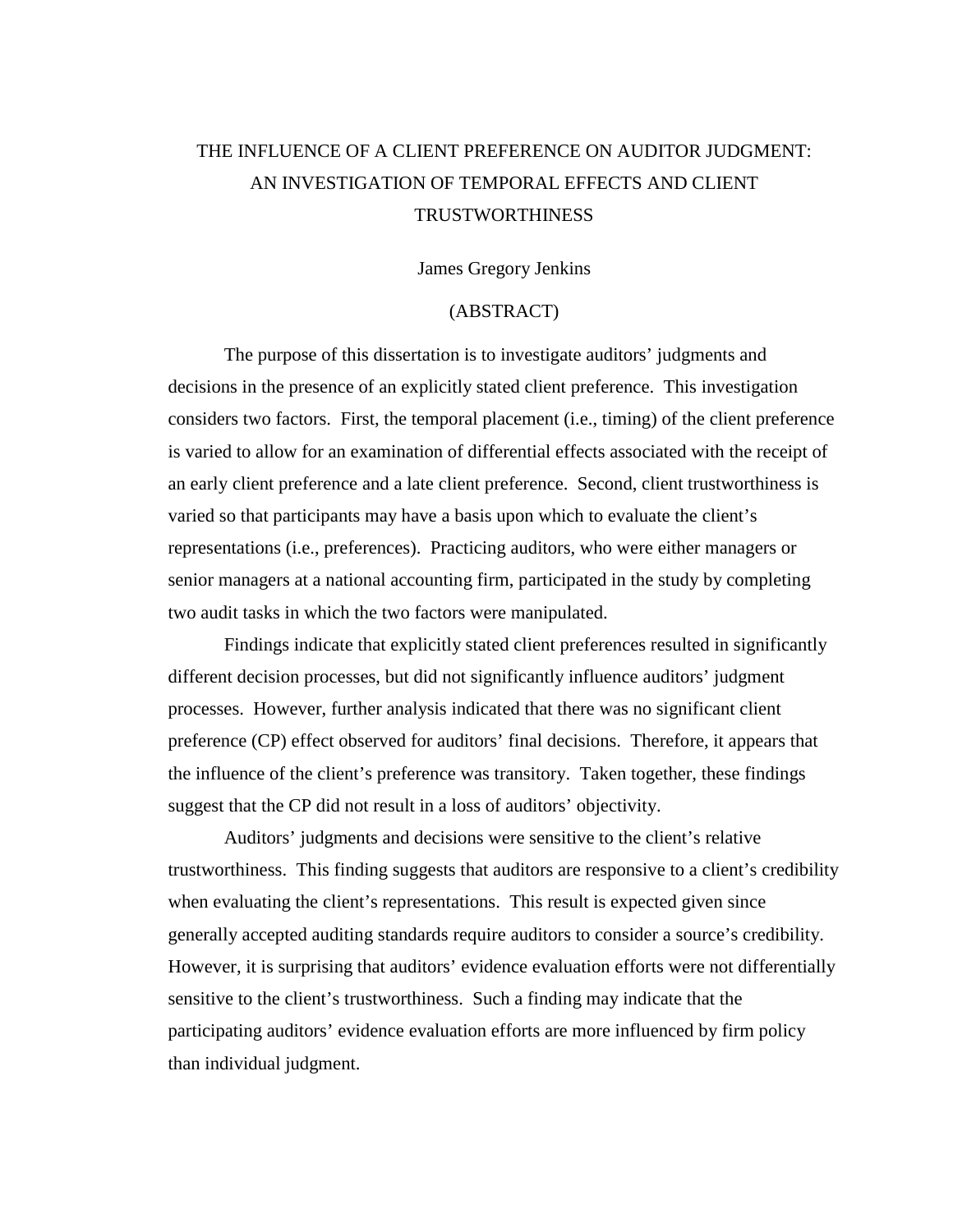## DEDICATION

This dissertation is dedicated to my wife, Elaine. Without her endless support and sacrifice it would not have been possible for me to pursue this dream. She is a blessing – one that I will always cherish. Truly, I am very fortunate to have a wife who is so loving and caring.

Finally, I would like to thank my family for their support and encouragement. Their wise counsel on many occasions has proven to be invaluable during the course of my program. I will never be able to thank them for their love and the many special gifts that they have given to me. I love each of them very much.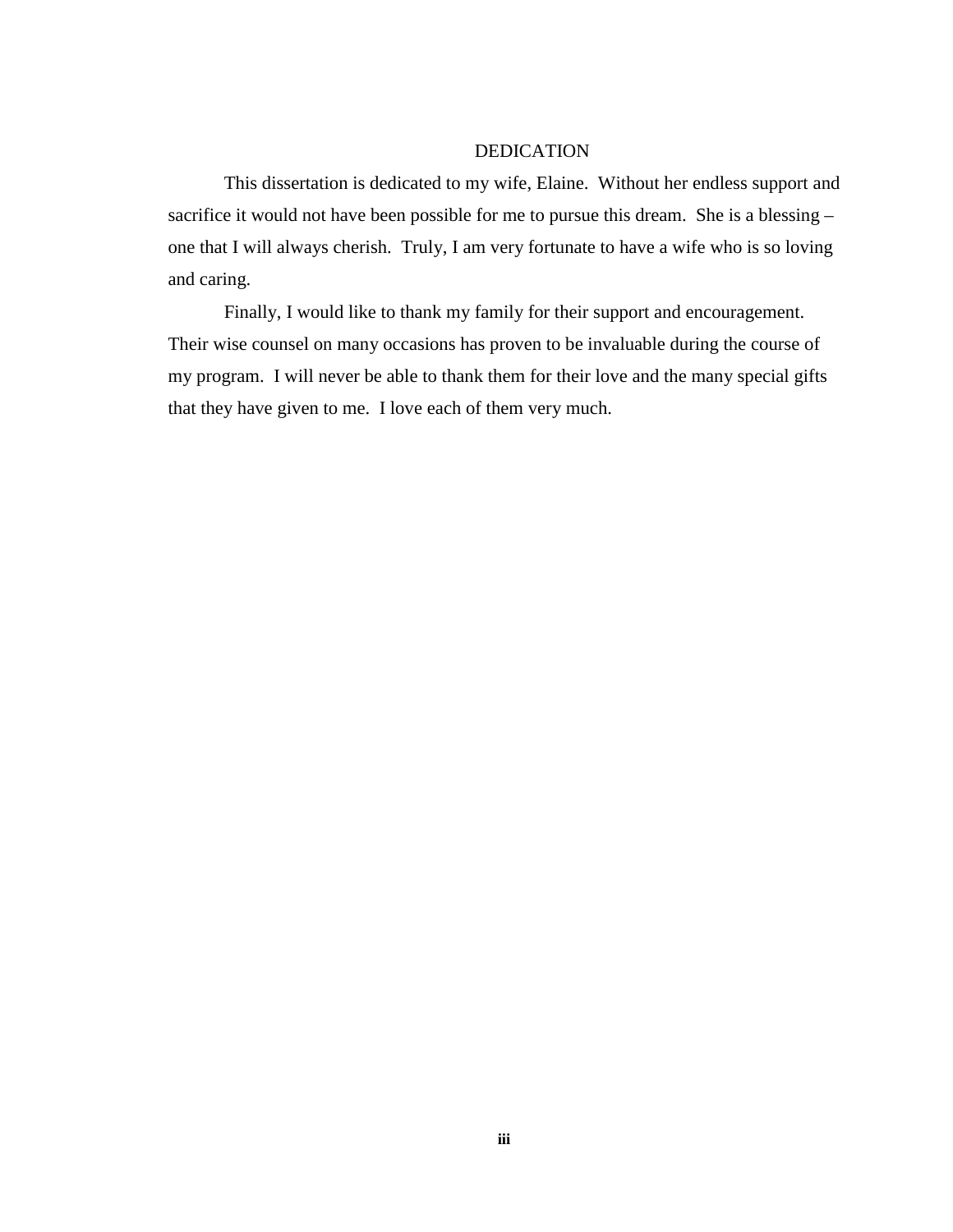#### ACKNOWLEDGEMENTS

I would like to acknowledge the tremendous teaching and contributions of my dissertation committee members – Jordan Lowe, Jim Yardley, Chris Haynes, Neil Hauenstein, and Larry Killough. I would like to extend a special thanks to my two cochairmen, Jordan Lowe and Jim Yardley. I cannot thank them enough for their enduring patience and enthusiasm. A very special thanks also goes to Chris Haynes for her encouragement during the completion of this dissertation. Her teaching and encouragement during my doctoral program has been very special.

I would also like to acknowledge the financial support of the Department of Accounting during my doctoral program. I would also like to thank Phyllis Neece and Arnita Perfater for their very patient assistance during the last four years. They have made my life much easier than it otherwise would have been. I shall miss each of them.

Finally, I would like to acknowledge a very special person, Stacey Nutt. Even though Stacey was not in Blacksburg during this last year his influence was certainly felt by me. His willingness to teach and encourage me during the early part of my doctoral program was instrumental in the successful completion of this project. I will always be thankful that God allowed the two of us to know one another.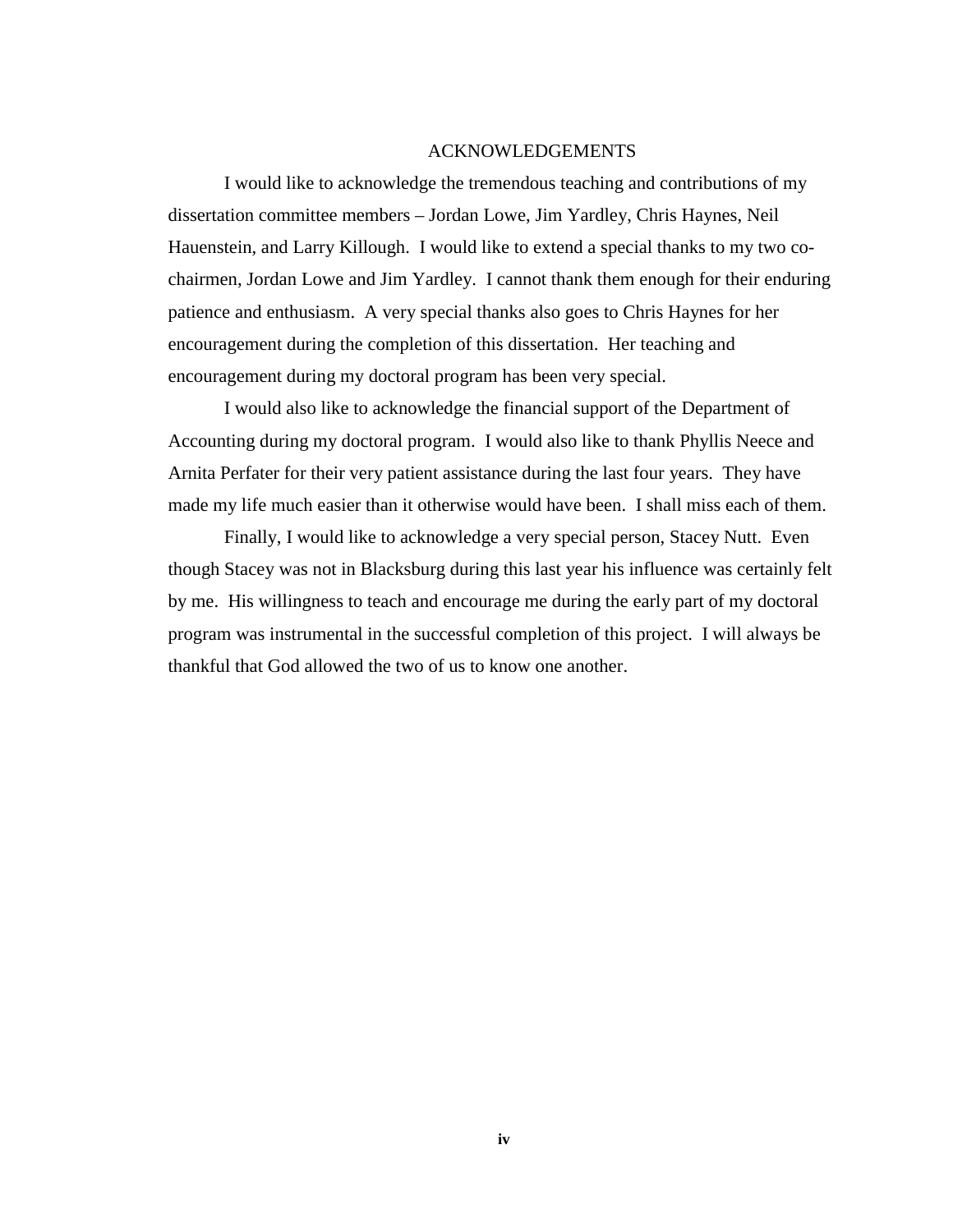## TABLE OF CONTENTS

| CHAPTER 2 LITERATURE REVIEW AND HYPOTHESIS DEVELOPMENT5 |  |
|---------------------------------------------------------|--|
|                                                         |  |
|                                                         |  |
|                                                         |  |
|                                                         |  |
|                                                         |  |
|                                                         |  |
|                                                         |  |
|                                                         |  |
|                                                         |  |
|                                                         |  |
|                                                         |  |
|                                                         |  |
|                                                         |  |
|                                                         |  |
|                                                         |  |
|                                                         |  |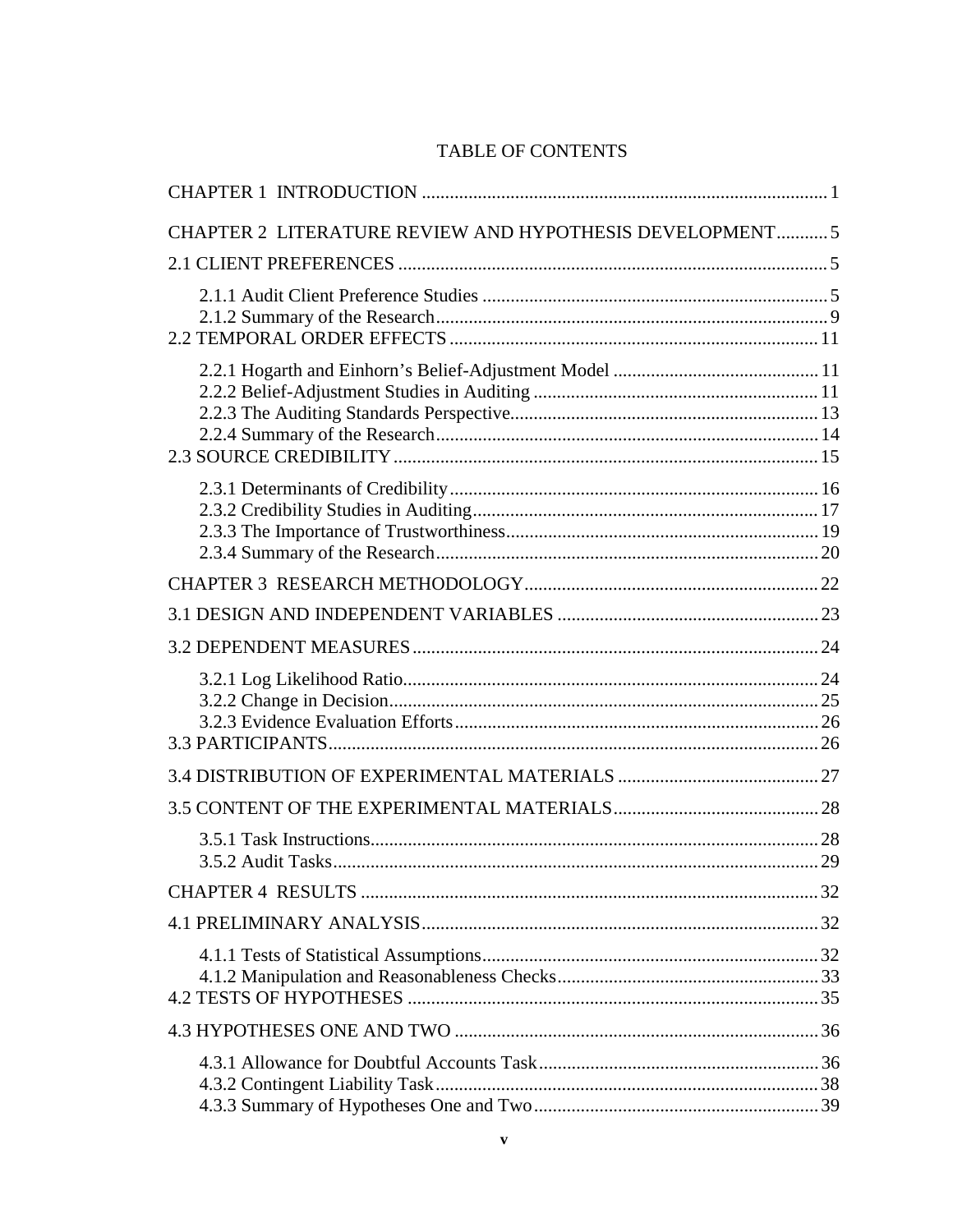| CHAPTER 5 DISCUSSION, IMPLICATIONS, AND LIMITATIONS  47 |  |
|---------------------------------------------------------|--|
|                                                         |  |
|                                                         |  |
|                                                         |  |
|                                                         |  |
|                                                         |  |
|                                                         |  |
|                                                         |  |
|                                                         |  |
|                                                         |  |
|                                                         |  |
|                                                         |  |
| $\ldots$ 109<br><b>VITA</b>                             |  |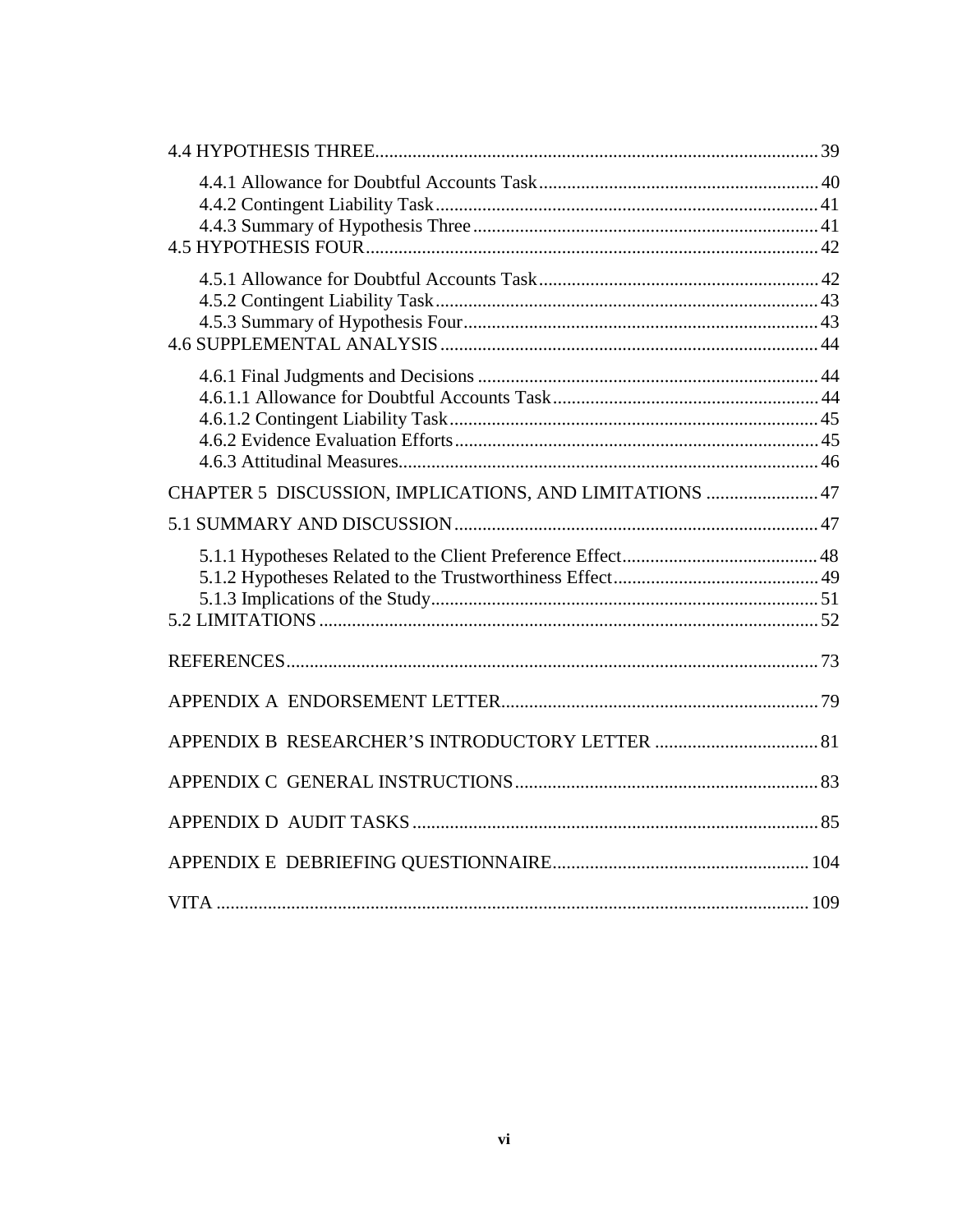# LIST OF TABLES

| TABLE 1        |                                                                          |  |
|----------------|--------------------------------------------------------------------------|--|
| <b>TABLE 2</b> |                                                                          |  |
| TABLE 3        | DEMOGRAPHIC DATA FOR PARTICIPANTS FOR THE CONTINGENT LIABILITY           |  |
|                |                                                                          |  |
| <b>TABLE 4</b> | DEMOGRAPHIC DATA FOR PARTICIPANTS FOR THE ALLOWANCE FOR                  |  |
|                |                                                                          |  |
| TABLE 5        |                                                                          |  |
| TABLE 6        | ANALYSIS OF VARIANCE FOR THE COLLECTIBILITY JUDGMENTS FOR THE            |  |
|                |                                                                          |  |
| TABLE 7        | ANALYSIS OF VARIANCE FOR THE ADJUSTMENT DECISIONS FOR THE                |  |
|                |                                                                          |  |
| <b>TABLE 8</b> | ANALYSIS OF VARIANCE FOR THE DISCLOSURE IMPORTANCE JUDGMENTS FOR         |  |
|                |                                                                          |  |
| TABLE 9        | ANALYSIS OF VARIANCE FOR THE DISCLOSURE DECISIONS FOR THE                |  |
|                |                                                                          |  |
|                | TABLE 10 AUDITORS' EVIDENCE EVALUATION EFFORTS FOR THE ALLOWANCE FOR     |  |
|                |                                                                          |  |
|                | TABLE 11 AUDITORS' EVIDENCE EVALUATION EFFORTS FOR THE CONTINGENT        |  |
|                |                                                                          |  |
|                | TABLE 12 ANALYSIS OF VARIANCE FOR THE FINAL COLLECTIBILITY JUDGMENTS FOR |  |
|                |                                                                          |  |
|                | TABLE 13 ANALYSIS OF VARIANCE FOR THE FINAL ADJUSTMENT DECISIONS FOR THE |  |
|                |                                                                          |  |
|                | TABLE 14 ANALYSIS OF VARIANCE FOR THE FINAL DISCLOSURE IMPORTANCE        |  |
|                |                                                                          |  |
|                | TABLE 15 ANALYSIS OF VARIANCE FOR THE FINAL DISCLOSURE DECISIONS FOR THE |  |
|                |                                                                          |  |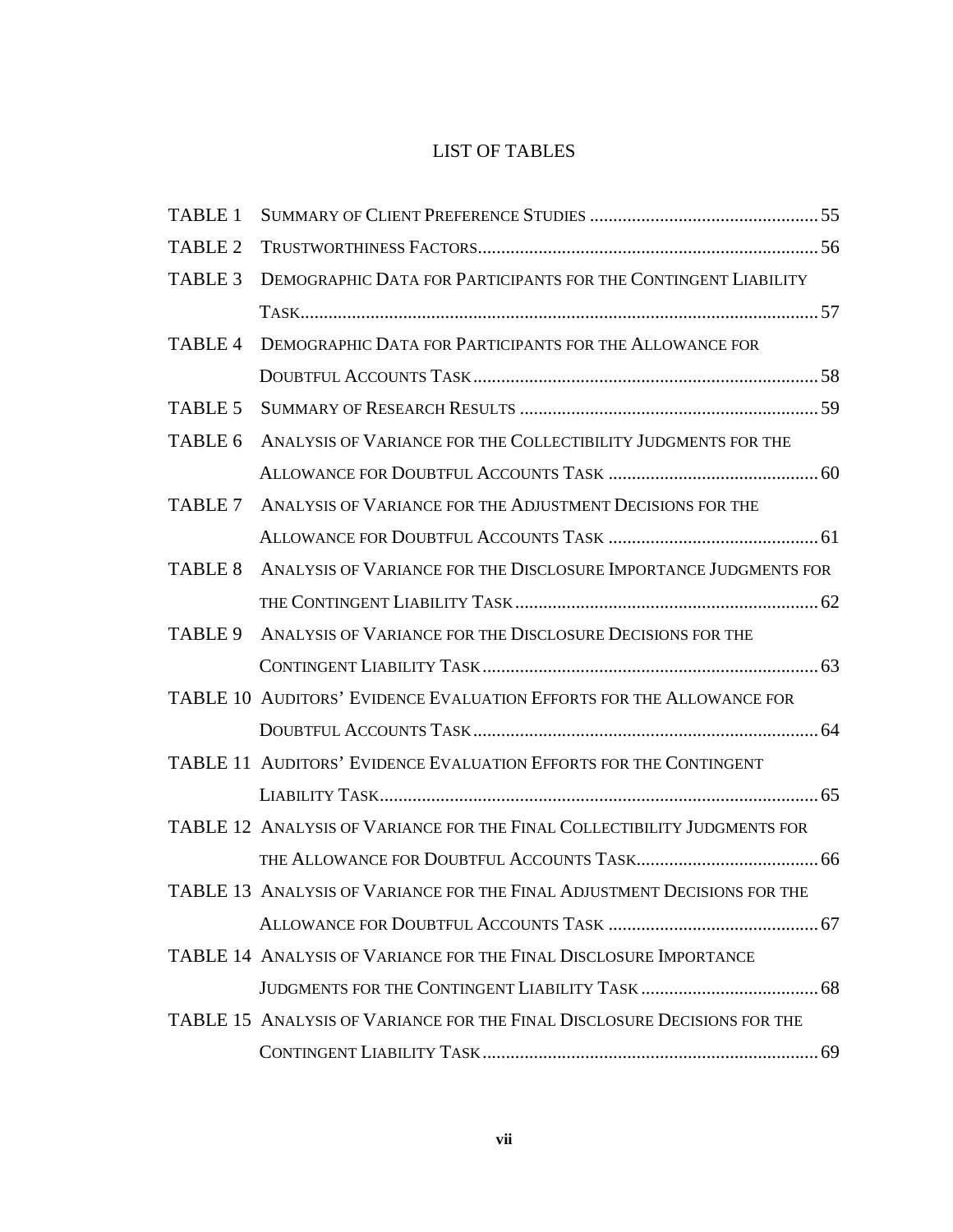| TABLE 16 ANALYSIS OF VARIANCE FOR THE BUDGETED TIME FOR THE ALLOWANCE FOR  |  |
|----------------------------------------------------------------------------|--|
|                                                                            |  |
| TABLE 17 ANALYSIS OF VARIANCE FOR THE BUDGETED TIME FOR THE CONTINGENT     |  |
|                                                                            |  |
| TABLE 18 DESCRIPTIVE STATISTICS FOR PARTICIPANTS' RESPONSES TO ATTITUDINAL |  |
|                                                                            |  |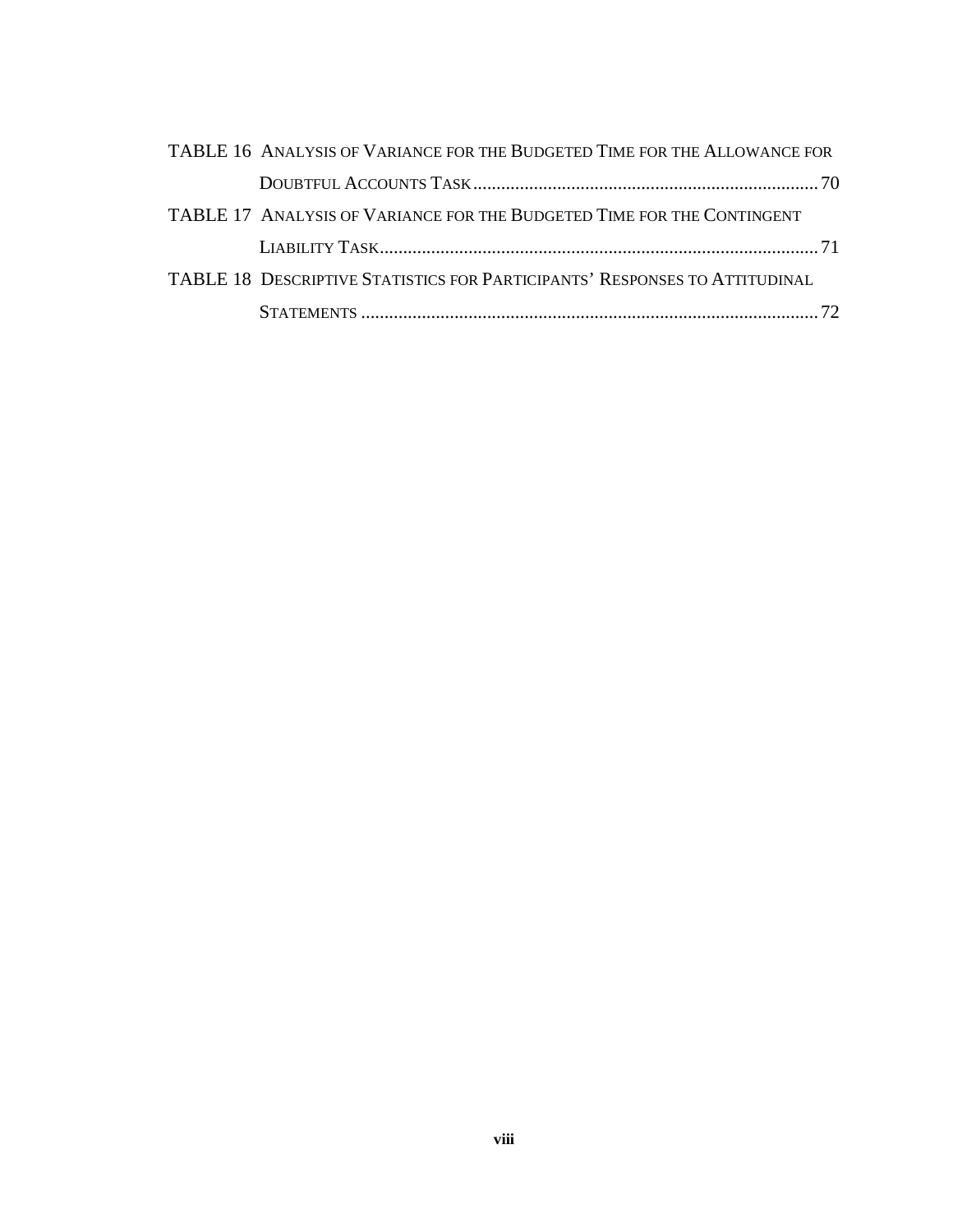## LIST OF FIGURES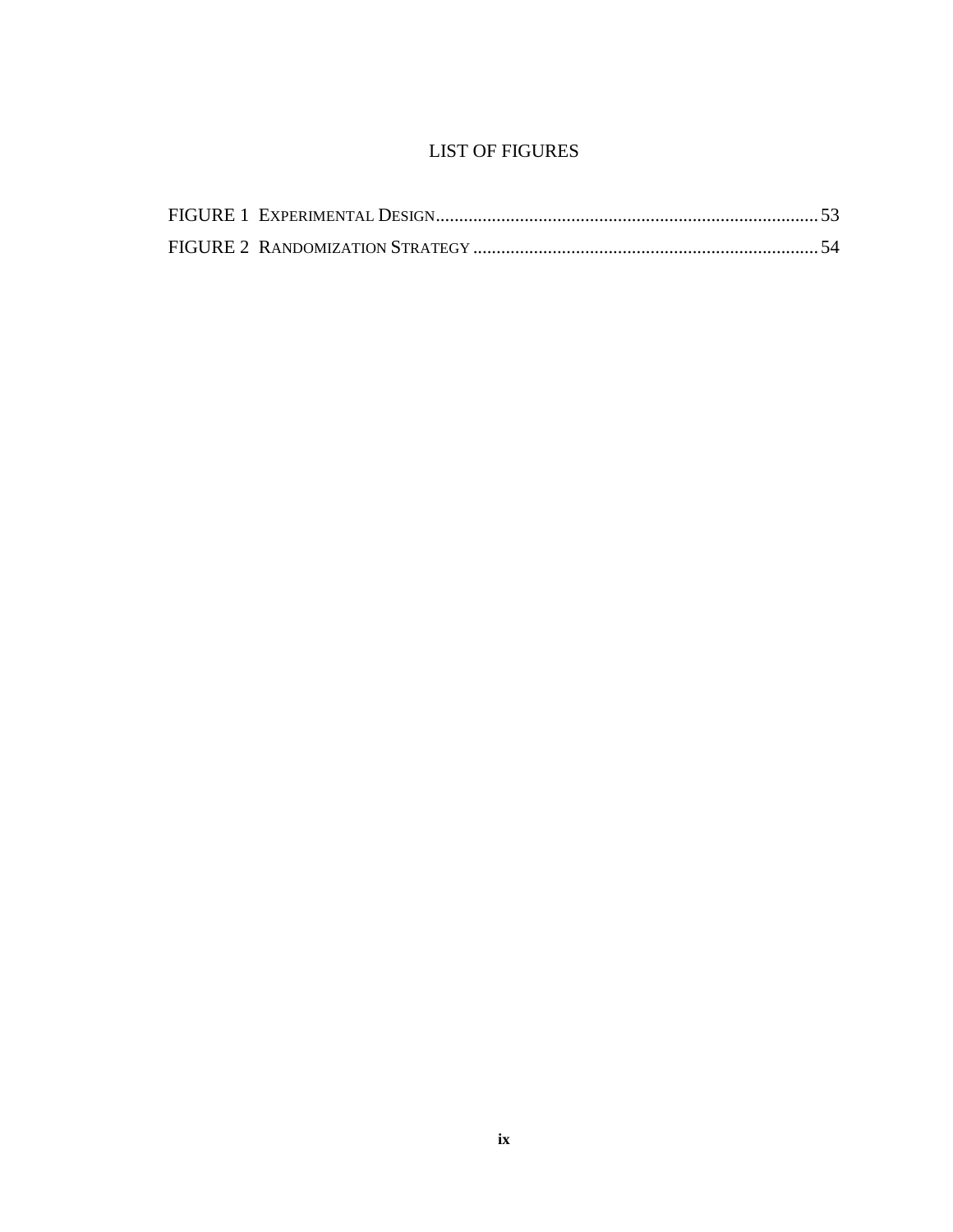# CHAPTER 1 INTRODUCTION

In an economy characterized by absentee ownership and asymmetric information flow, the communication of reliable economic information is a critical component in the transfer of capital between those who wish to invest in the economy and those who are engaged to operate various business entities. External audits provide assurance that company prepared economic information (i.e., financial statements) is reliable and credible.<sup>1</sup> To continue to provide such assurance, auditors must be objective (AICPA 1996a, AU 220.02). Only through the preservation of this objectivity can the audit profession maintain the faith of investors and creditors (Shockley 1982).

In the recent past, members of the financial community and the accounting profession have expressed concerns over auditors' ability to maintain their objectivity. Stanley Sporkin, former director of the Division of Enforcement of the Securities and Exchange Commission (SEC), has stated that audited financial statements are often *unduly* influenced by the audit client's preferred accounting treatment (Sporkin 1993). Similarly, Walter Scheutze (1994), former chief accountant of the SEC, has noted that in many cases auditors assume the role of "cheerleader," often supporting the client's position even in the absence of authoritative support (Scheutze 1994). More recently, Michael Sutton, in his capacity as chief accountant of the SEC, expressed concern over the "…growing perception that there may be a real conflict between the public interest and the broader business interests of the public accounting profession" (Sutton 1997, p. 90).

Concerns such as these have prompted the Public Oversight Board of the American Institute of Certified Public Accountants (AICPA) to appoint an Advisory

 $1$  Indeed, financial statement users often view an external auditor's opinion as enhancing the reliability and credibility of a company's financial statements (FASB 1978).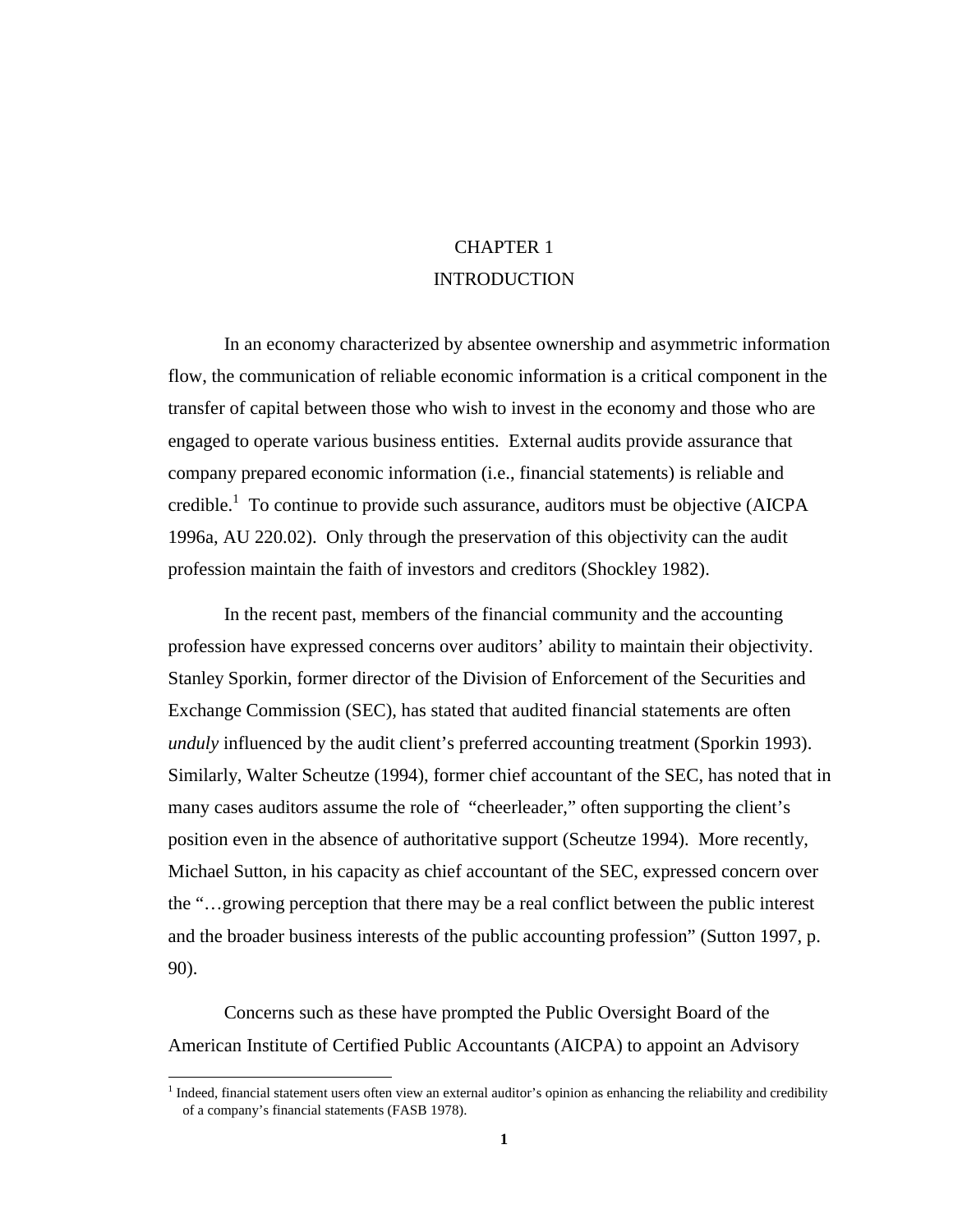Panel on Auditor Independence. The Panel's charge was to evaluate the status of auditor professionalism and independence and to suggest measures to strengthen the profession's relationships with the SEC and the Financial Accounting Standards Board. Although the Panel concluded that an expansion in specific AICPA regulations or legislative rulings regarding auditor independence was unnecessary at the time of its report, the Panel recommended that auditors take a more proactive role in evaluating clients' accounting treatments. Specifically, the Panel suggested that auditors consider the acceptability and appropriateness of their client's accounting treatments (Public Oversight Board 1994).

Concerns for auditor objectivity and independence have given rise to a growing body of audit client preference (CP) literature. Some of these studies have found that CP has either limited or no influence on auditor judgment, while others have detected significant effects (e.g., Buchman, Tetlock, and Reed 1996; Gramling 1997; Salterio 1996; Salterio and Koonce 1997; Trompeter 1994). Given the crucial nature of auditor objectivity in the continued flow of economic information and resources and the paucity of CP literature, further research into a client's ability to influence auditors is warranted.

The relationship between a CP and audit judgment is not well understood. The purpose of this research is to examine the effects of two factors that may partially explain this relationship. The factors to be examined in the proposed research are the temporal placement effect of a CP and client trustworthiness.<sup>2</sup> The extant literature exhibits neither control for nor examination of these factors. The effect of these two factors was examined using two audit tasks – a measurement task (i.e., estimation of the allowance for doubtful accounts) and a disclosure task (i.e., disclosure or non-disclosure of a contingent liability).

A client's stated preference may have differing effects on auditor judgment depending on its temporal placement. An investigation of a temporal effect is important because of potential biases that a CP may induce when communicated to the auditor at different points in the evidence evaluation process. For example, when a preference is

 $<sup>2</sup>$  For purposes of the proposed study, client refers to a single individual employed by the auditee. In the experimental</sup> materials this individual will be the auditee's controller/chief financial officer.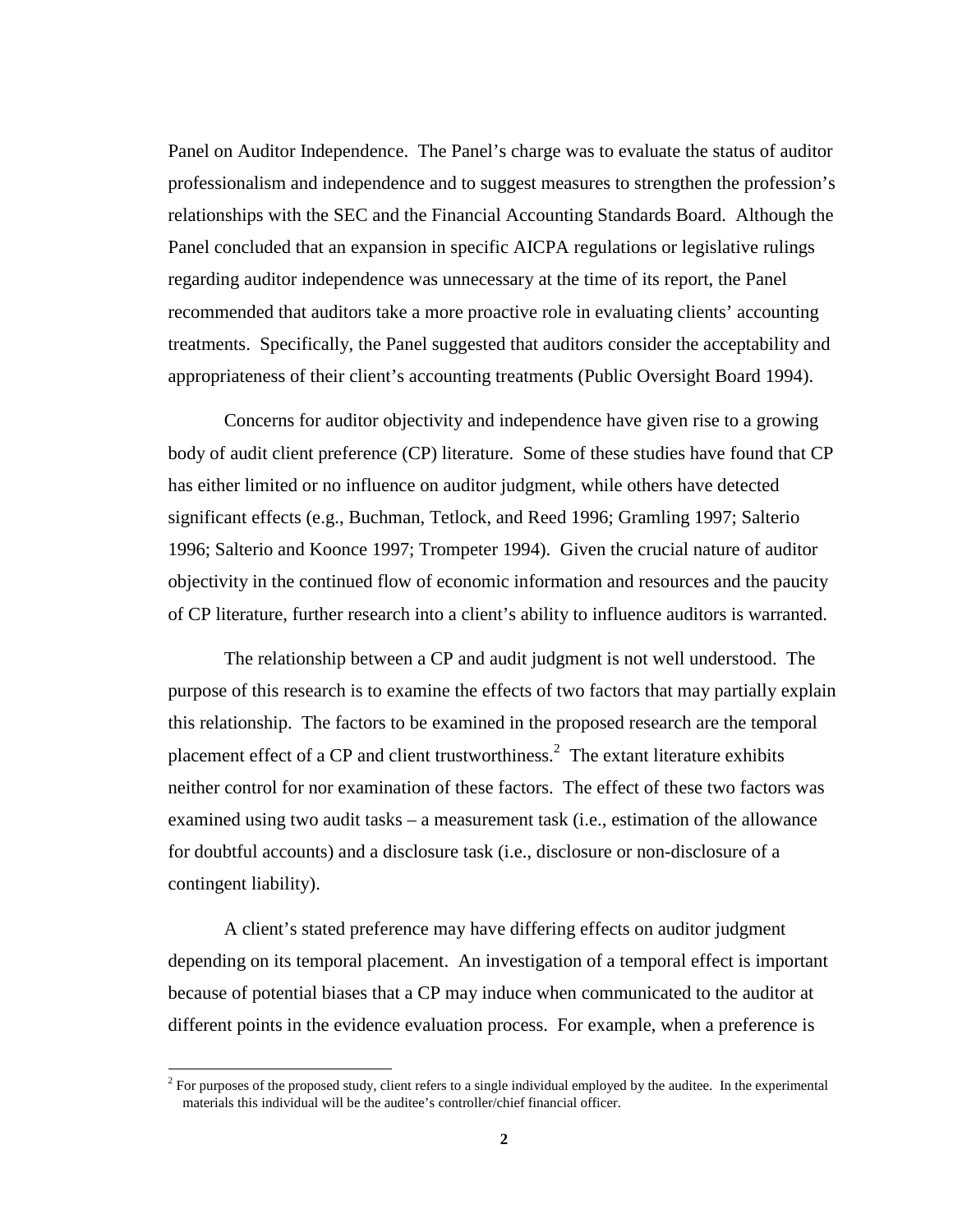communicated to the auditor early in the evidence evaluation process (i.e., an early client preference, hereafter ECP), the auditor's evidence evaluation may be systematically biased by the client's stated desires. In other words, once aware of the CP, the auditor may not be able to evaluate further evidence in an unbiased fashion (Camerer, Loewenstein, and Weber 1989). In this instance, a *process bias* may be said to have occurred. Alternatively, when a CP is communicated to the auditor late in the evidence evaluation process (i.e., a late client preference, hereafter LCP), the auditor's evidence evaluation may not be influenced; however, the auditor's final judgment may be biased after the CP becomes known. In this instance, the auditor's judgment has effectively been subordinated to that of the client. In this instance, a *decision bias* may be said to have occurred.<sup>3</sup> Notwithstanding these possible biases, the impact of a CP may be dependent upon certain client characteristics such as the client's credibility.

Psychology research has found that competence, objectivity, and trustworthiness are significant determinants of an individual's credibility (e.g., Leathers 1986; McCroskey 1966; Powell and Wanzenried 1995). Moreover, an individual's credibility has been found to significantly influence the decisions and behavior of others (e.g., Haynes 1993; Hirst 1994; Joyce and Biddle 1981; McGinnies and Ward 1980; Rebele, Heintz, and Briden 1988). Investigating the influence of a preference in light of client credibility is important to an understanding of how client preferences impact audit judgments. Further, such an investigation may benefit from a focus on client trustworthiness rather than their objectivity because a stated preference, by its nature, indicates partiality or a *lack* of objectivity.

The proposed study will contribute to the existing literature in several ways. First, the research will provide further evidence on the impact of explicitly stated client preferences on audit judgment. Second, the research will examine the potential biases (i.e., *process* or *decision biases*) that may result from the temporal placement of the CP. Exploring this factor may help explain the inconsistent findings in the extant literature. Third, the study will examine the influence of client trustworthiness on the auditor's

<sup>3</sup> *Process* and *decision bias* are terms used to describe biases that may occur given the receipt of information at different times in the evidence evaluation process.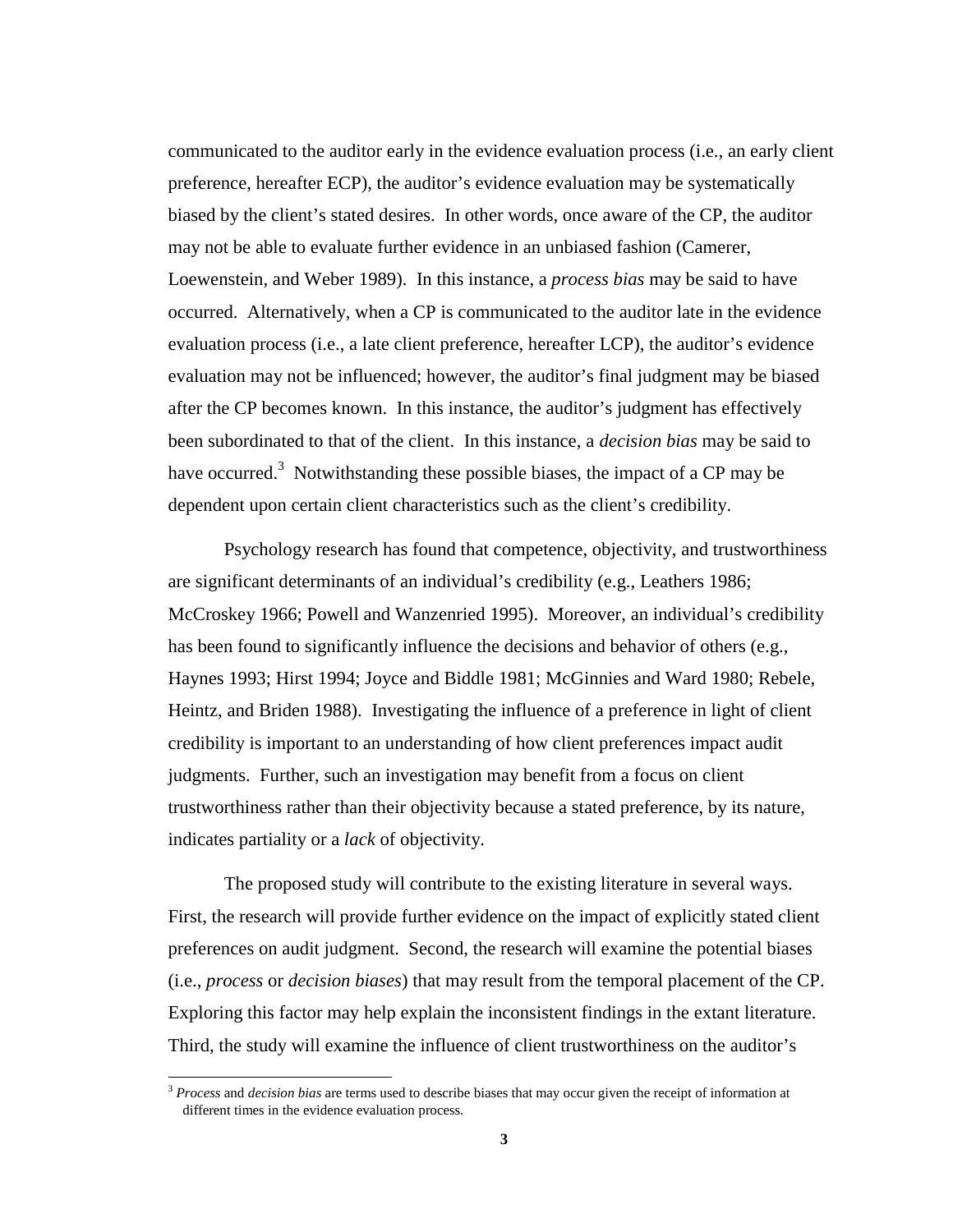willingness to acquiesce to a client's preferred accounting treatment. While other auditing studies have examined the influence of client credibility (operationally defined as competence and/or objectivity), no study has examined the influence of trustworthiness on audit judgment. Finally, the study will investigate whether auditors' evidence evaluation efforts are sensitive to client trustworthiness in the presence of a CP.

The remainder of the dissertation is organized as follows. Chapter Two discusses the literature related to the influence of client preference and the development of the research hypotheses. The chapter also discusses the literature related to source credibility and trustworthiness as well as the development of the associated hypotheses. Chapter Three describes the research methodology. Chapter Four presents the statistical analyses and results. Finally, Chapter Five provides a discussion of the results as well as a discussion of the study's limitations and implications for future research.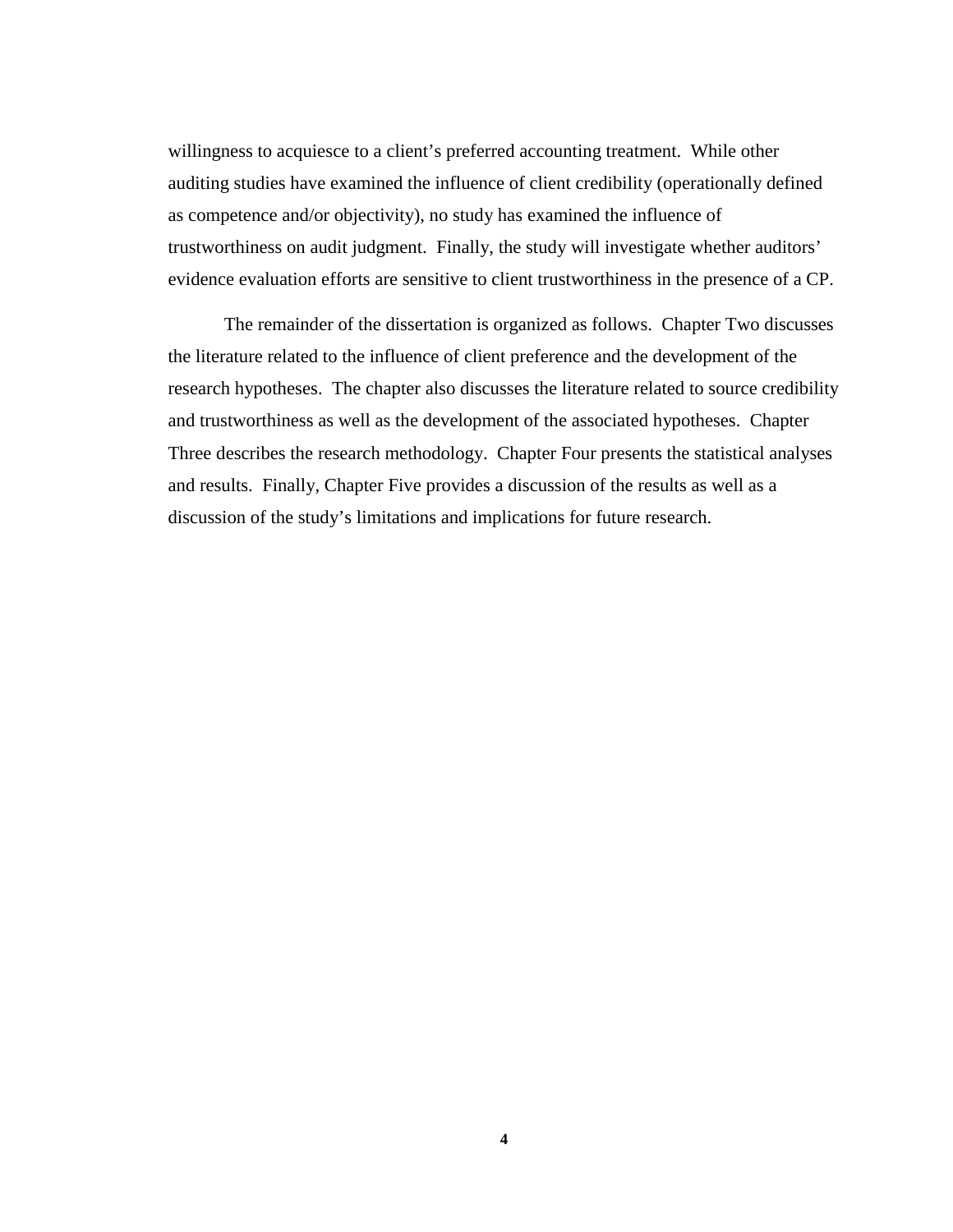# CHAPTER 2 LITERATURE REVIEW AND HYPOTHESIS DEVELOPMENT

This chapter provides a discussion of the literature that is relevant to the current study. The first section discusses extant client preference literature which leads to the first hypothesis. The second section provides a discussion of the literature involving the temporal placement issue and formulates a related hypothesis. The final section discusses extant credibility literature, motivates the importance of trustworthiness, and formulates hypotheses.

#### 2.1 Client Preferences

The relationship between an auditor and auditee is unique. An auditor is retained either by a company's management or by an audit committee to provide an independent and objective examination of a company's financial statements. The result of this process is the issuance of a set of financial statements and the related audit opinion. Because multiple parties may rely on these financial statements and the auditor's opinion, the auditor has a responsibility not only to the client, but also to other interested parties such as investors and creditors (AICPA 1996a, AU 220.02). In the recent past, the business community has expressed concern that auditors are not maintaining the requisite objectivity (e.g., Scheutze 1994; Sporkin 1993). Academe's interest in this matter has culminated in a number of studies designed to investigate the influence of client preferences on audit judgments.

## *2.1.1 Audit Client Preference Studies*

A number of studies have examined the impact of explicit client preferences on audit judgments (e.g., Buchman et al. 1996; Gramling 1997; Jiambalvo and Wilner 1985;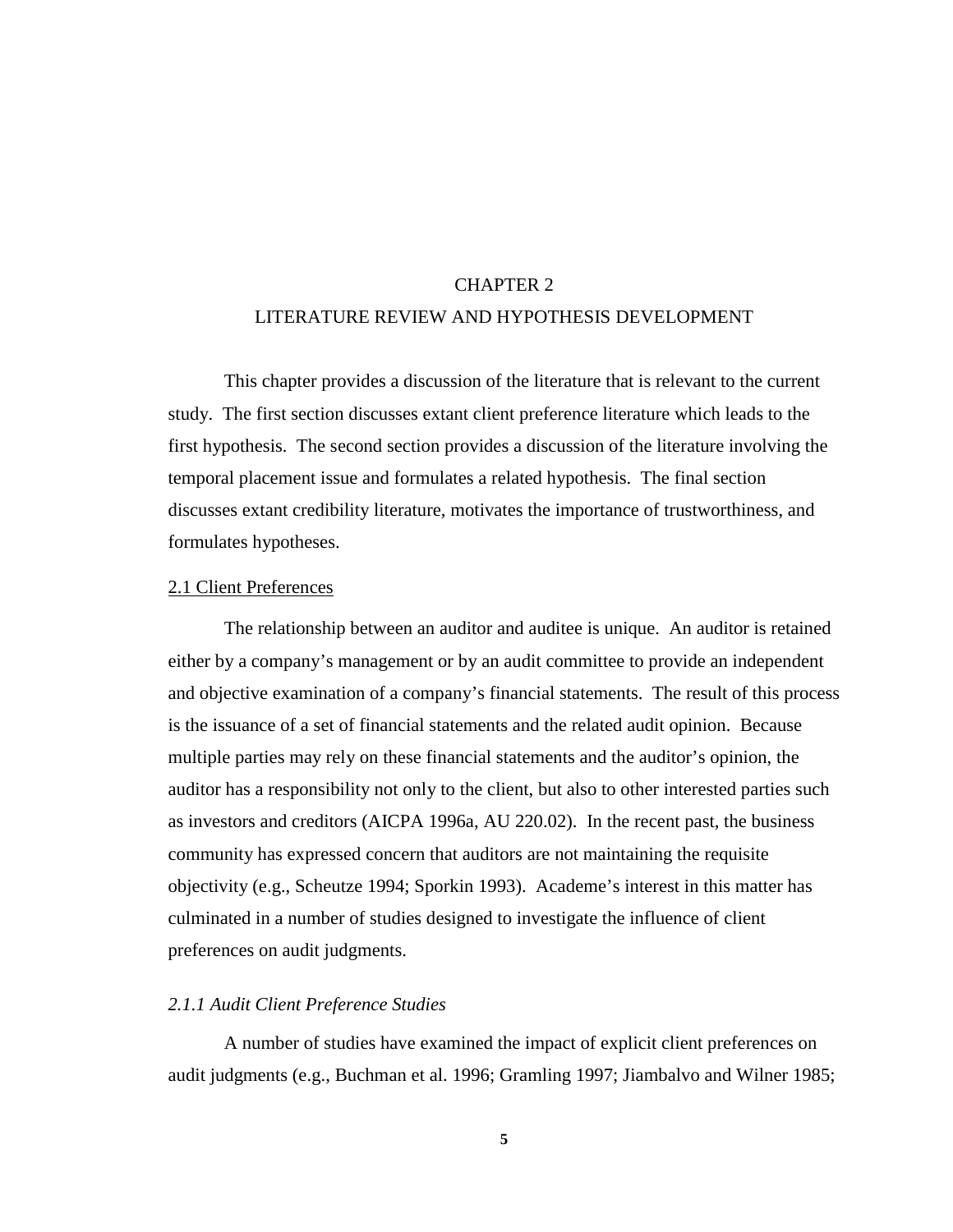Salterio 1996; Salterio and Koonce 1997; Trompeter 1994). $4$  Research by Buchman et al. (1996) and Gramling (1997) is grounded in an accountability framework. Briefly, accountability theory predicts that an individual will be influenced by another's preference or request if the individual is accountable to the initiator of the preference (Tetlock 1983). In an audit context, such accountability may potentially lead to inappropriate judgments. Feelings of accountability may be expected if the auditor believes that gaining the client's approval is important or beneficial in some economic way (Gibbins and Newton 1994). Such approval-seeking is likely given the auditor's economic dependence on the client (Trompeter 1994).

Buchman et al. (1996) examines the extent to which a client's preference impacts auditors' disclosure and audit opinion decisions. The study's findings are only partially consistent with accountability theory. For example, accountable participants were not influenced by a client's preferred litigation disclosure method, but were influenced by the client's audit opinion preference.<sup>5</sup> The researchers suggested that the apparent inconsistency may indicate that accountability pressures are not robust across all judgments. Another possible explanation for the difference may be due to the types of information provided to the participants. More specifically, participants' litigation disclosure judgments may have been *overwhelmed* by the other more objective information included in the experimental case (e.g., details of the company's financial condition and the nature of the litigation), thereby eliminating any possible CP effect. Conversely, participants may have acquiesced to the client's preference regarding the audit opinion because of *insufficient* information. That is, the only substantial information upon which participants could have based their audit opinion decision was the method of litigation disclosure which *they had determined*, and which they would have certainly believed to conform with generally accepted accounting principles.<sup>6</sup>

<sup>&</sup>lt;sup>4</sup> A summary of these CP studies is provided in Table 1.

 $<sup>5</sup>$  In an earlier study Jiambalvo and Wilner (1985) manipulated the client's preferred litigation disclosure method as part</sup> of an investigation of auditors' evaluations of contingencies. No CP effect on the auditor's recommended treatment was found. Accordingly, the discussion of the CP manipulation was quite limited.

<sup>&</sup>lt;sup>6</sup> In addition to the litigation information, participants also received a brief narrative about the company as well as summarized financial data for the current and preceding years.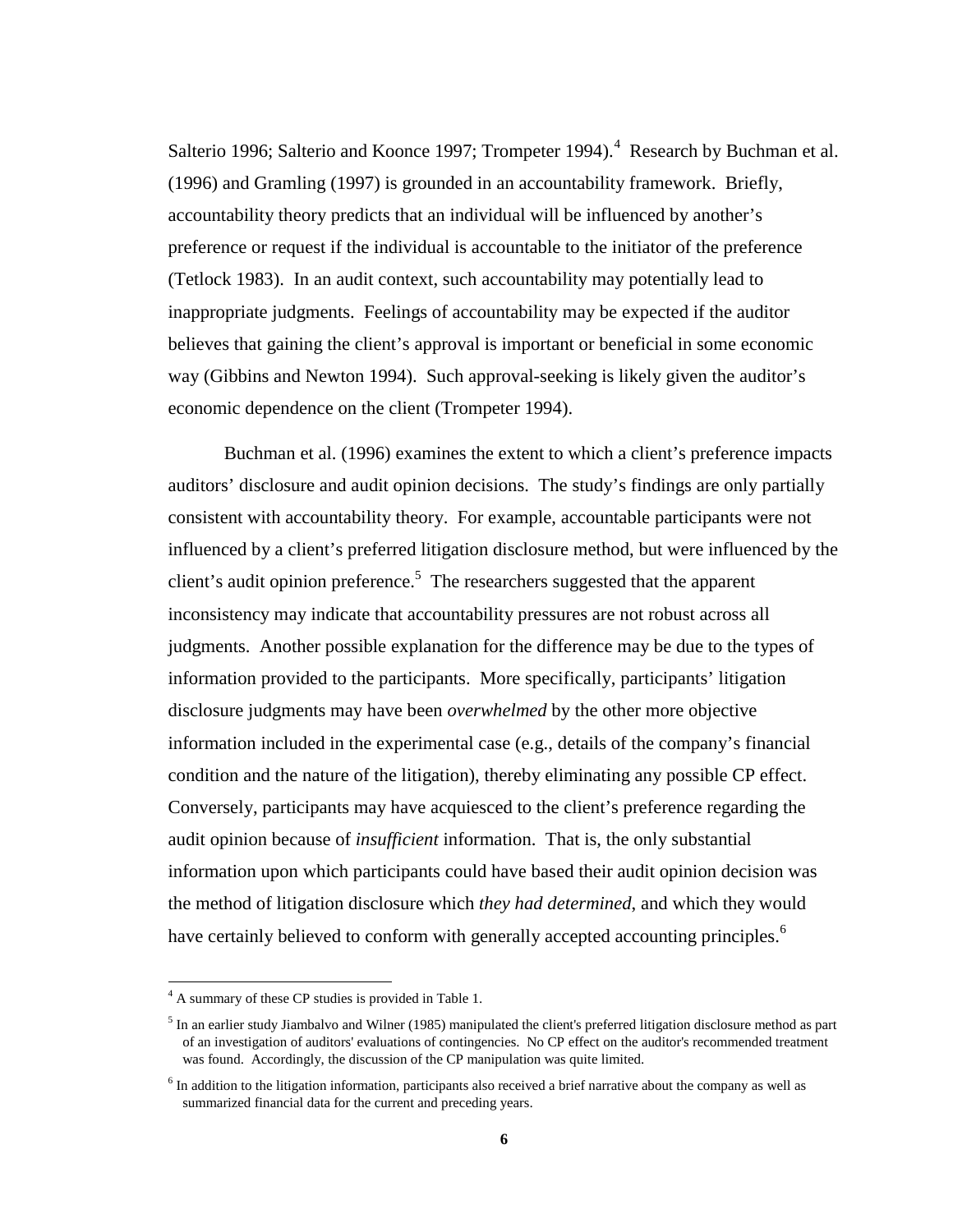Therefore, in the absence of information regarding the numerous factors that determine the appropriate audit opinion, participants may have placed more reliance on the client's preferred audit opinion than would normally be the case.

Gramling (1997) investigates whether client preferences influence managers' decisions. In this study, participants were asked to assess the quality of an internal audit (IA) department and to determine how that assessment would impact the reliance placed on the IA department in the upcoming audit. Participants were told of the client's preference as well as the partner's preference prior to assessing the IA department. The partner's preference was manipulated at two levels: high efficiency (i.e., more reliance on the IA department) and quality audit work (i.e., less reliance on the IA department). The client's preference was also manipulated at two levels: low audit fees (i.e., more reliance on IA department) and quality audit work (i.e., less reliance on IA department).

Results of her study indicate that preferences did not influence the *assessments* of the IA department, but did influence *reliance* decisions. Gramling's analyses show that the influence of the CP was interactively determined. More specifically, when the partner's preference was for a highly efficient audit, the CP was only marginally significant. Alternatively, the CP was not significantly influential when the partner preferred high quality audit work. Gramling's findings indicate that the impact of a CP may depend upon other contextual factors such as the engagement partner's preferences.

Salterio (1996) examines the influence of a CP using the inherited hypothesis literature as a theoretical basis. Salterio hypothesizes that if a client explicitly communicates a preference, then auditors will *inherit* that preference and thus be more likely to acquiesce to the client. Salterio's investigation is interesting not only for the subject matter, but also because he uses archival and experimental data.

In the experimental portion of his study, participants read a brief narrative that explained that the client had entered into a "new type of contract" and that the client preferred to either defer and amortize the related revenue or record all of the revenue in the current year. Following a review of the case, participants were asked to make a preliminary determination of the appropriate revenue recognition for the contract. After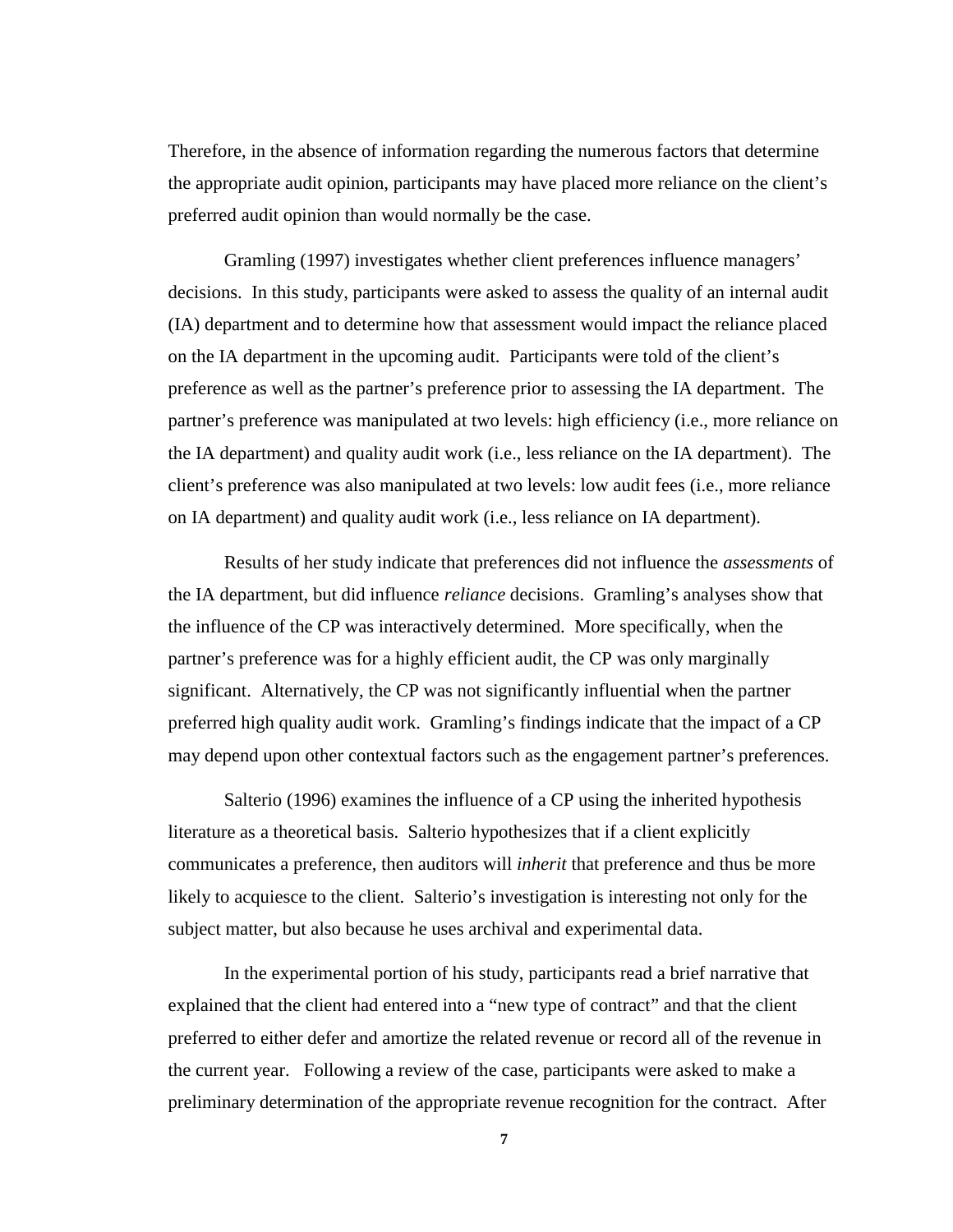this initial judgment, participants were given information about three "precedent" cases which were similar to the client's transaction. After reviewing these precedents, participants were again asked to indicate how they would record the transaction. Surprisingly, results indicate that knowledge of the CP had no effect on the auditor's recommended treatment. However, Salterio suggested that the absence of an effect may have been due to the content of the precedents which, in each case, opposed the client's preferred treatment.

In the second portion of his study, Salterio (1996) finds evidence of a CP effect. Use of the archival data required Salterio to identify specific instances in which the manager of an accounting firm's central research unit (CRU) was aware and unaware of the CP. By identifying such occurrences, it was possible to determine whether the recommendations made by the CRU manager to the practice office were consistent or inconsistent with the known CP. Results revealed that CRU managers who knew the CP were more likely to communicate to the practice office those precedents which were consistent with the CP than those CRU managers who did not know the CP.

While the experimental portion of Salterio's study indicated no *direct* CP influence on the auditor's recommendations, the archival portion indicated the possibility of an *indirect* effect. Because the recommendations of CRU managers were influenced by a known CP, it is reasonable to conclude that auditors who followed the CRU's recommendations (i.e., the precedent cases) were actually influenced by the CP, albeit indirectly.

Salterio and Koonce (1997) extends the earlier work of Salterio (1996) by considering the influence of the CP in the presence of mixed or inconsistent precedents. Results indicate that auditors' recommendations were more consistent with existing precedent cases that were similar to one another than they were with client preferences. Alternatively, if the precedent cases conflicted with one another, auditors generally placed more reliance on the CP. These findings suggest that a CP may not be as pervasive or insidious as some have stated; rather, they indicate that in the absence of consistent precedents auditors are sensitive to clients' suggested accounting treatments.

**8**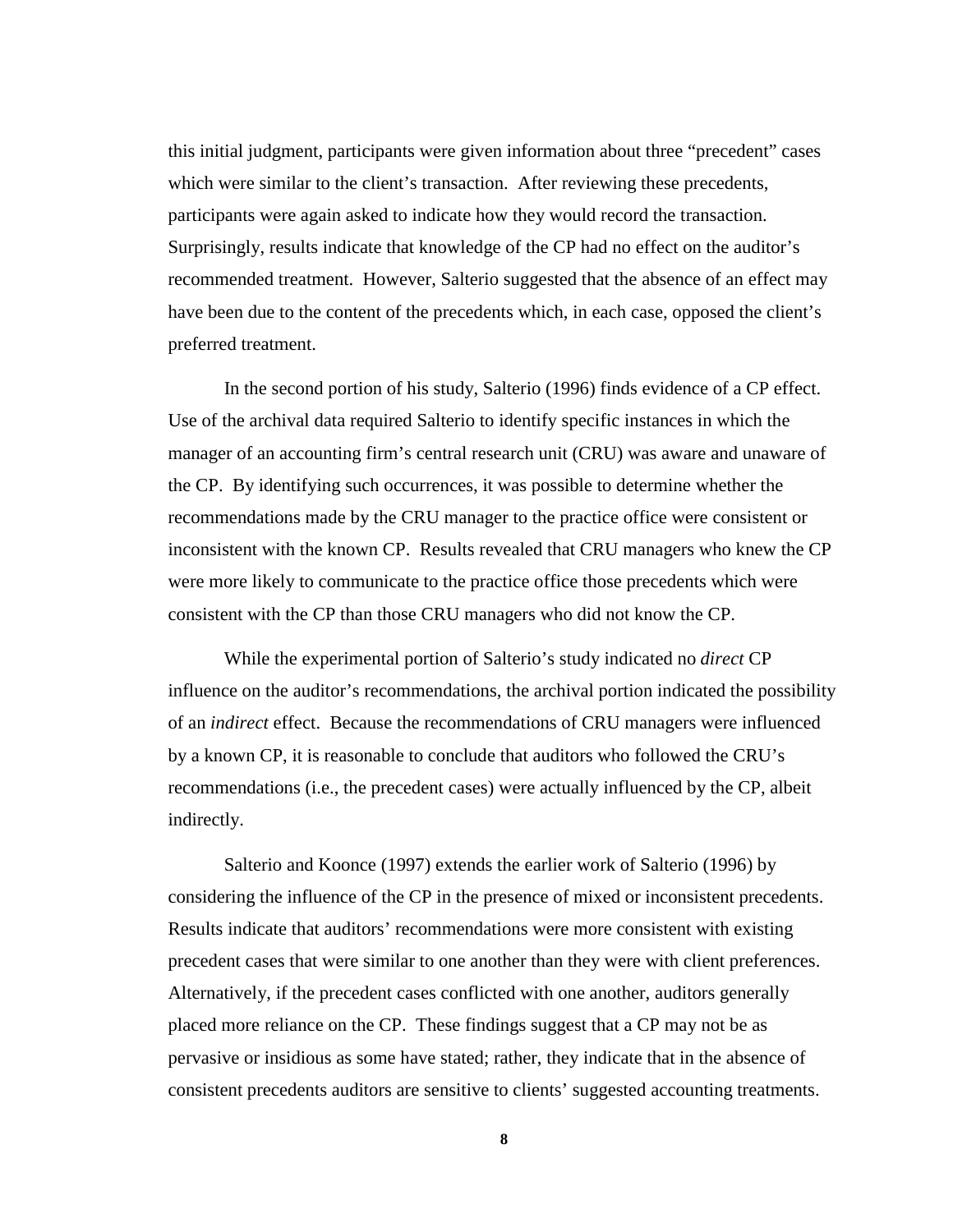Trompeter (1994) investigates whether the level of ambiguity in generally accepted accounting principles (GAAP) moderates the impact of a CP on auditor judgment. Using cases with varying levels of ambiguity, Trompeter finds that a CP has greater influence on auditor judgment when GAAP is less restrictive. In other words, when GAAP allows for greater flexibility in its application, auditors were more likely to be influenced by a CP than when GAAP requirements were more clearly defined. This finding is consistent with Salterio and Koonce's (1997) conclusion that auditors generally support the client's preferred treatment when no clear GAAP guidance exists. On the other hand, Trompeter notes that the impact of a CP may be moderated when GAAP allows for *less* flexibility.

#### *2.1.2 Summary of the Research*

 $\overline{a}$ 

Extant CP literature provides mixed results as to the influence of an explicit CP on audit judgment. Table 1 provides a summary of this literature. For each previously discussed CP study, this table reports the temporal placement of the CP, participant experience levels, the type of experimental task (i.e., disclosure or measurement), and findings related to the CP effect. The table reveals several interesting issues.

First, as indicated in columns 6 and 7 of this table, studies involving disclosure issues (Buchman et al. 1996; Jiambalvo and Wilner 1985) report no evidence of significant CP effects on either auditors' disclosure *judgments* or disclosure *decisions*. 7 CP studies involving measurement issues, however, find evidence of significant CP effects (see column 6) on auditors' measurement *judgments* (Salterio 1996; Salterio and Koonce 1997; Trompeter 1994). <sup>8</sup> On the other hand, only Salterio and Koonce (1997) find evidence of a significant CP effect on auditors' *decisions* regarding measurement issues.

 $<sup>7</sup>$  Judgments and decisions are distinguished from each other as follows. Judgments are assessments which are used in</sup> the decision process. Decisions are action choices that result in some set of consequences.

<sup>&</sup>lt;sup>8</sup> Measurement issues examined in these studies include revenue recognition, valuation of marketable securities, estimation of bad debt expense, and expense for employee insurance claims.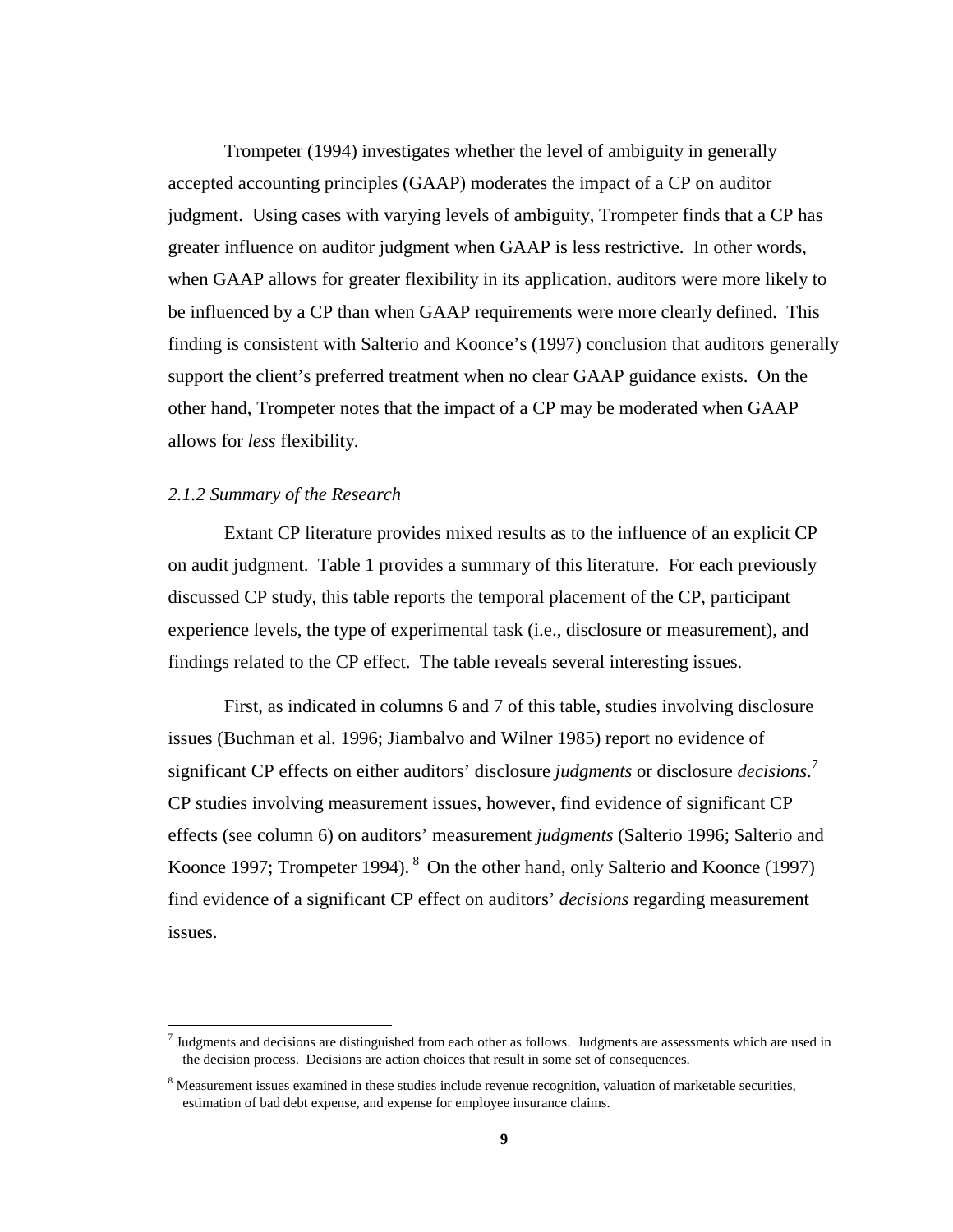An additional issue identified during the review of the literature concerns the temporal placement, or timing of the preference. An examination of column 2 in Table 1 reveals that the temporal placement of the CP has been inconsistent across studies. No study has examined an ECP effect in either a measurement task or a disclosure task. Further, the effect of a LCP has only been examined in a measurement task (Salterio 1996; Salterio and Koonce 1997). Both LCP studies identify a significant CP effect on audit judgment, but only one of the studies identified an effect on audit decisions (Salterio and Koonce 1997). Such inconsistent temporal placement of the preference may have masked CP effects or could have had unintended confounding effects in past studies. After reviewing the literature, it is clear that an investigation of the CP phenomenon must not only address the overall issue of whether a preference influences auditors' judgments and decisions, but also whether the temporal placement of the preference differentially influences auditors.

To date, no study has examined CP effects across the two judgment types (i.e., measurement and disclosure) with one group of participants. Such an investigation is important to provide a more rigorous examination of the robustness of the CP. Consistent with past research, this investigation should include a means for evaluating auditors' judgments as well as their decisions. Further, CP research must utilize participants with appropriate levels of experience. As shown in column 2 of Table 1, past studies have generally utilized participants with substantial experience (e.g., managers and partners). A final point to note is that prior CP studies have not considered the credibility of the preference's source. Credibility studies (e.g., Anderson, Koonce, and Marchant 1994; Haynes 1993; Hirst 1994; Rebele, Heintz, and Briden 1988) provide substantial evidence that more credible sources are more persuasive and provide information that is deemed to be more reliable and diagnostic than less credible sources.

Given the mixed findings reported in the literature, it is unclear whether auditors always consider a CP to be judgment or decision relevant information. Accordingly, the following hypotheses (in null form) are proposed:

**H1<sub>A</sub>:** Auditors' judgments will not be influenced by a client preference.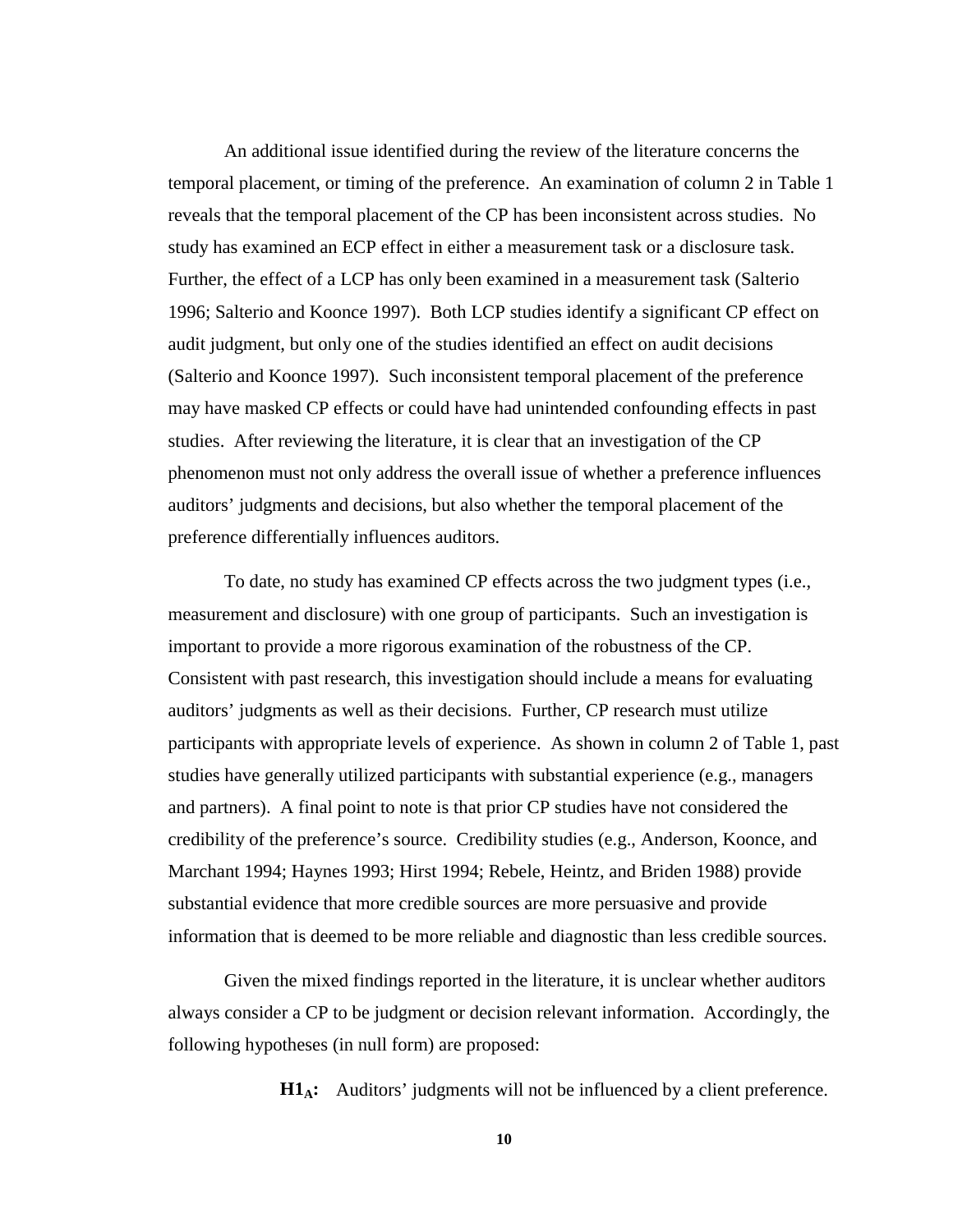## **H<sub>1B</sub>:** Auditors' decisions will not be influenced by a client preference.

### 2.2 Temporal Order Effects

As the above discussion suggests, the temporal placement of the CP may be an important factor in determining its influence on auditor judgment. Accordingly, this section discusses the literature related to information order effects.

## *2.2.1 Hogarth and Einhorn's Belief-Adjustment Model*

An information processing theory which has been the focus of much auditing research is the belief-adjustment model proposed by Hogarth and Einhorn (1992).<sup>9</sup> Under this theory individuals are seen as sequential information processors.<sup>10</sup> The model posits that belief-adjustment is an iterative anchoring and adjustment process through which an individual's current belief is updated for new information. The model is appealing to auditing researchers because of its depiction of belief revision as a sequential process (e.g., Ashton and Ashton 1988; Gibbins 1984).

## *2.2.2 Belief-Adjustment Studies in Auditing*

Early belief-adjustment research generally supports the order effects (i.e., recency) predicted by Hogarth and Einhorn's model.<sup>11</sup> Initial auditing research in the area was conducted by Ashton and Ashton (1988). Though their findings were consistent with the model's predictions, Ashton and Ashton's efforts were primarily aimed at validating Hogarth and Einhorn's model. In fact, they suggested that future research should include richer audit contexts than those used in their study. Tubbs, Messier, and Knechel (1990) followed this directive by conducting a study in which auditors' belief revisions were evaluated in more complex scenarios. Consistent with Ashton and Ashton (1988), they found that auditors' judgments exhibited recency effects. In addition,

<sup>&</sup>lt;sup>9</sup> Several versions of the belief-adjustment model existed prior to that which is included in the 1992 paper. Hogarth and Einhorn (1992) represents the final version of this belief-adjustment model.

 $10$  Individuals are often understood to process information in a sequential manner because they lack the ability to process significant amounts of information simultaneously (Anderson 1981; Hogarth 1987; Hogarth and Einhorn 1992; Hopwood 1976).

 $11$  See Asare and Messier (1991) for a partial review of the literature.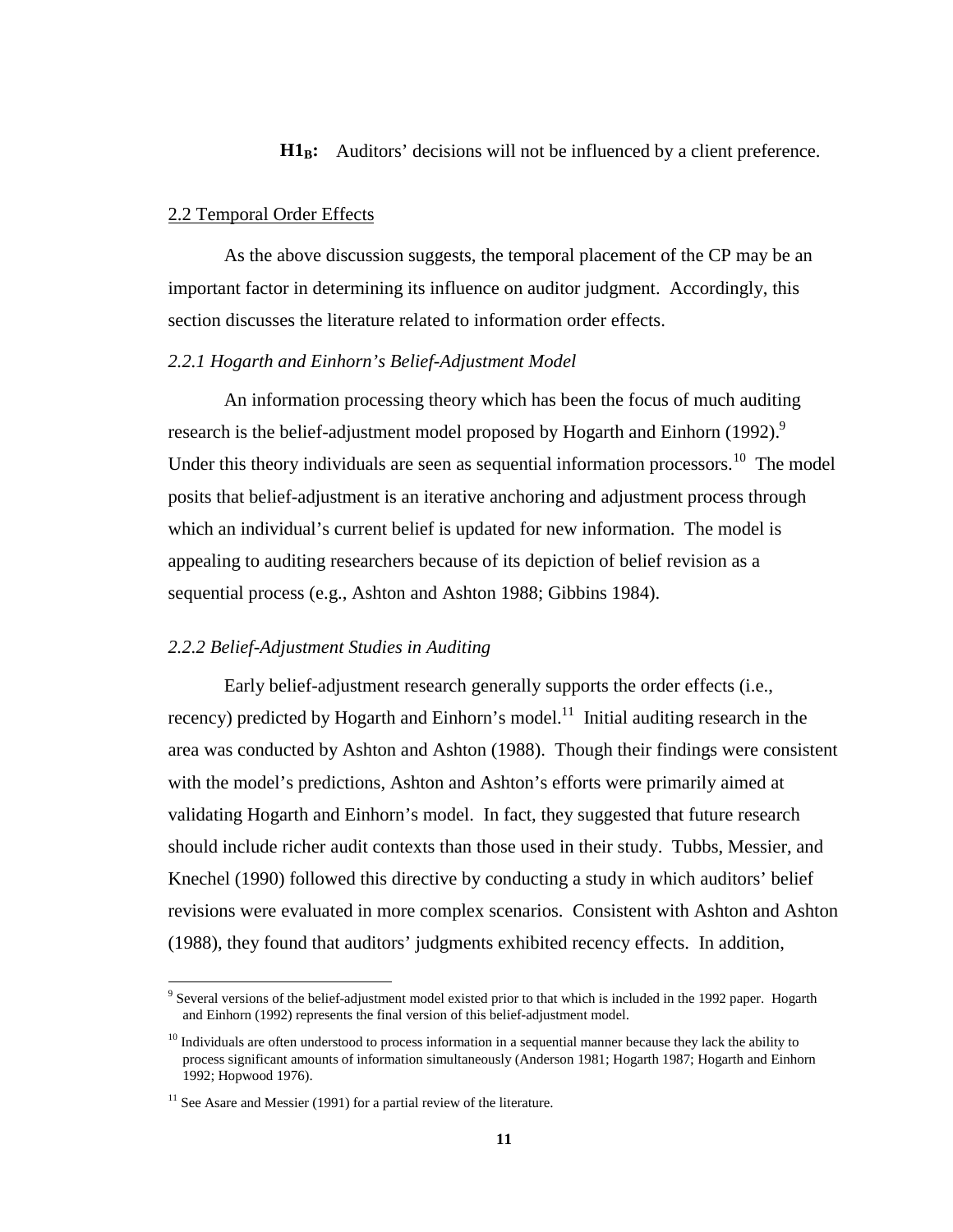Ashton and Ashton (1990) found that auditors were more sensitive to sequentially reviewed evidence than to simultaneously reviewed evidence. Much of the subsequent research has focused on the step-by-step (i.e., SBS) response mode rather than the end-ofsequence (i.e., EOS) response mode.

Several belief-adjustment studies have examined the relationship between experience and the *occurrence* and *impact* of recency on auditors' action choices. For example, the potential influence of experience has been investigated by Krull, Reckers, and Wong-on-Wing (1993), Messier and Tubbs (1994), Pei, Reckers, and Wyndelts (1992), and Trotman and Wright (1996). Messier and Tubbs (1994) and Trotman and Wright (1996) noted that increased audit experience generally mitigates the recency effects noted in less experienced auditors.<sup>12</sup>

In the tax domain, Pei, Reckers, and Wyndelts (1990) found that tax preparers were not differentially sensitive to a client's preference across different information orders. However, Pei et al. (1992) found that a preference did have a differential effect on tax managers' recommendations, but the effect was dependent upon the tax manager's experience level. Specifically, inexperienced managers' judgments exhibited a CP effect, while those of the experienced managers did not.

Messier (1992) examined the impact of recency on auditors' decisions in two separate experiments. The first experiment elicited participants' likelihood judgments as to the fair statement of a company's accounts payable balance, while the second experiment elicited likelihood judgments as to a company's viability. Although participants' judgments exhibited recency in each of the experiments, their decisions did not. Specifically, Messier asked participants in the first experiment to indicate what additional audit procedures they would like to perform, if any, and the time budget for such procedures. Results indicated that auditors in the different evidence order conditions did not wish to perform significantly different amounts of "additional" audit

<sup>&</sup>lt;sup>12</sup> Several studies have found that recency effects may be mitigated (e.g., Cushing and Ahlawat 1996; Kennedy 1993; Hanno and Kida 1996; Messier and Tubbs 1994; Trotman and Wright 1996). The present study will not include attempts to mitigate recency because, to date, there is no empirical evidence to indicate that the temporal placement of the CP has a differential effect on auditor judgment. Attempting to mitigate the CP effect posited in the present study prior to establishing its existence would appear to be premature.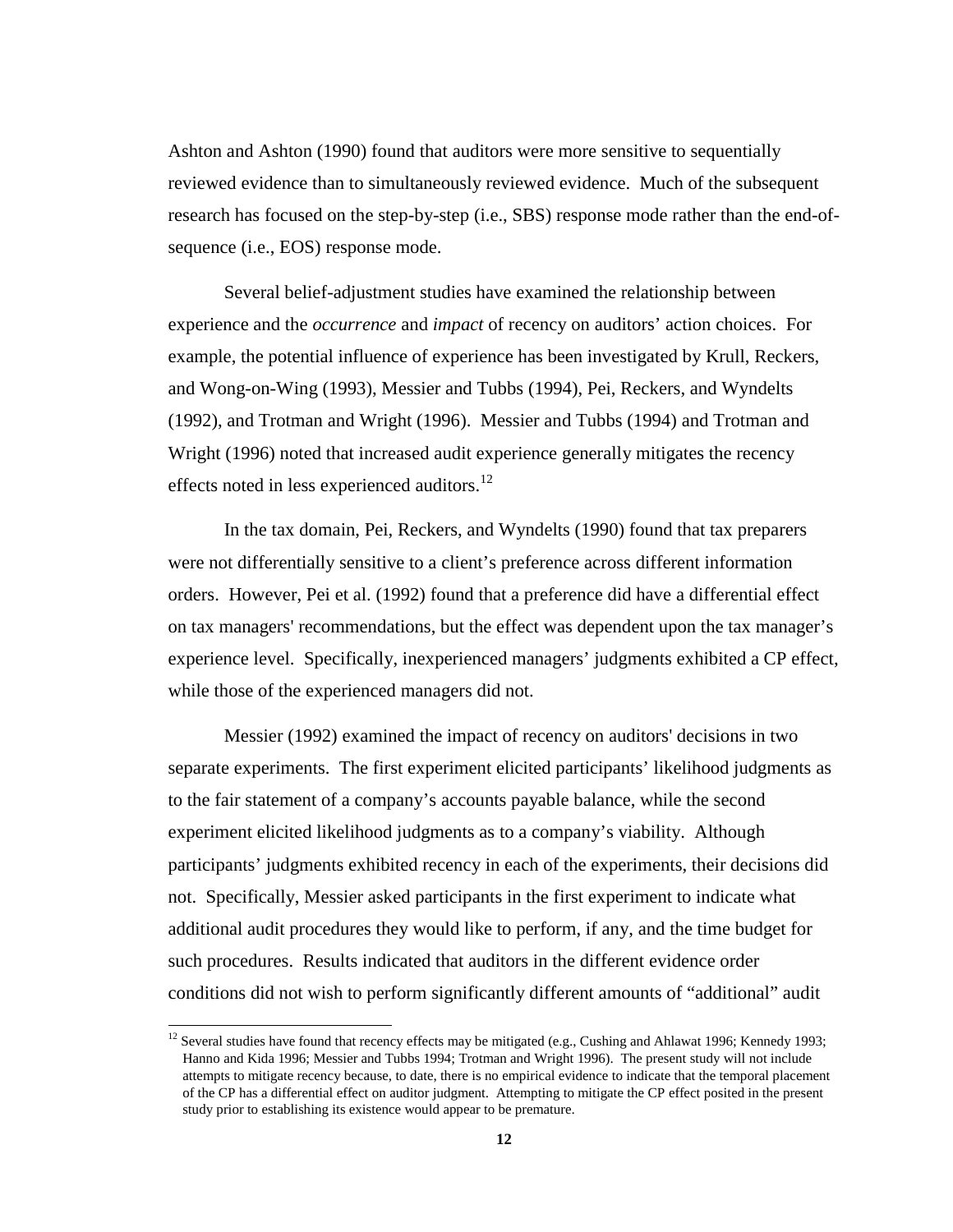work. In the second experiment, participants were asked to indicate what type of audit opinion they would issue given the available evidence. Again, the results indicated that auditors' opinion preferences did not differ across the evidence order conditions.

In a similar study, Asare (1992) examined whether judgments regarding a company's viability would lead to the issuance of different audit opinions. Consistent with Messier (1992), Asare found that auditors' viability judgments exhibited recency. Contrary to Messier, he found that the recency effects resulted in the issuance of different audit opinions. Specifically, participants who reviewed information in the "contrarymitigating" order were more likely to issue an unqualified opinion than those who reviewed information in the "mitigating-contrary" order. Messier (1992) suggested that a possible explanation for the difference between his and Asare's (1992) findings may be due to the different degrees of financial stress being experienced by the companies described in the experiments.

#### *2.2.3 The Auditing Standards Perspective*

GAAS does not directly address the temporal placement effect of audit evidence (i.e., recency effect) discussed in the previous section. The standards do, however, require auditors to remain objective throughout the examination of a client's financial statements (AICPA 1996a, AU 220.02; AICPA 1996c, ET 102.01). Being objective, however, does not require auditors to assume an "attitude of a prosecutor", rather, they should undertake a more neutral posture, one of "judicial impartiality" (AICPA 1996a, AU 220.02). Auditors maintain this neutral posture through the practice of professional skepticism.

In the practice of such skepticism auditors obtain evidence which either supports or refutes management's assertions. In the search for this evidence, auditors should obtain "sufficient competent evidential matter." While GAAS does not codify a precise meaning of "sufficient competent evidential matter," GAAS states that auditors generally must rely on evidence that is persuasive rather than convincing (AICPA 1997). Further, GAAS does not delineate the requirements for what is to be considered persuasive; rather, such a decision is a matter of professional judgment. Because auditors must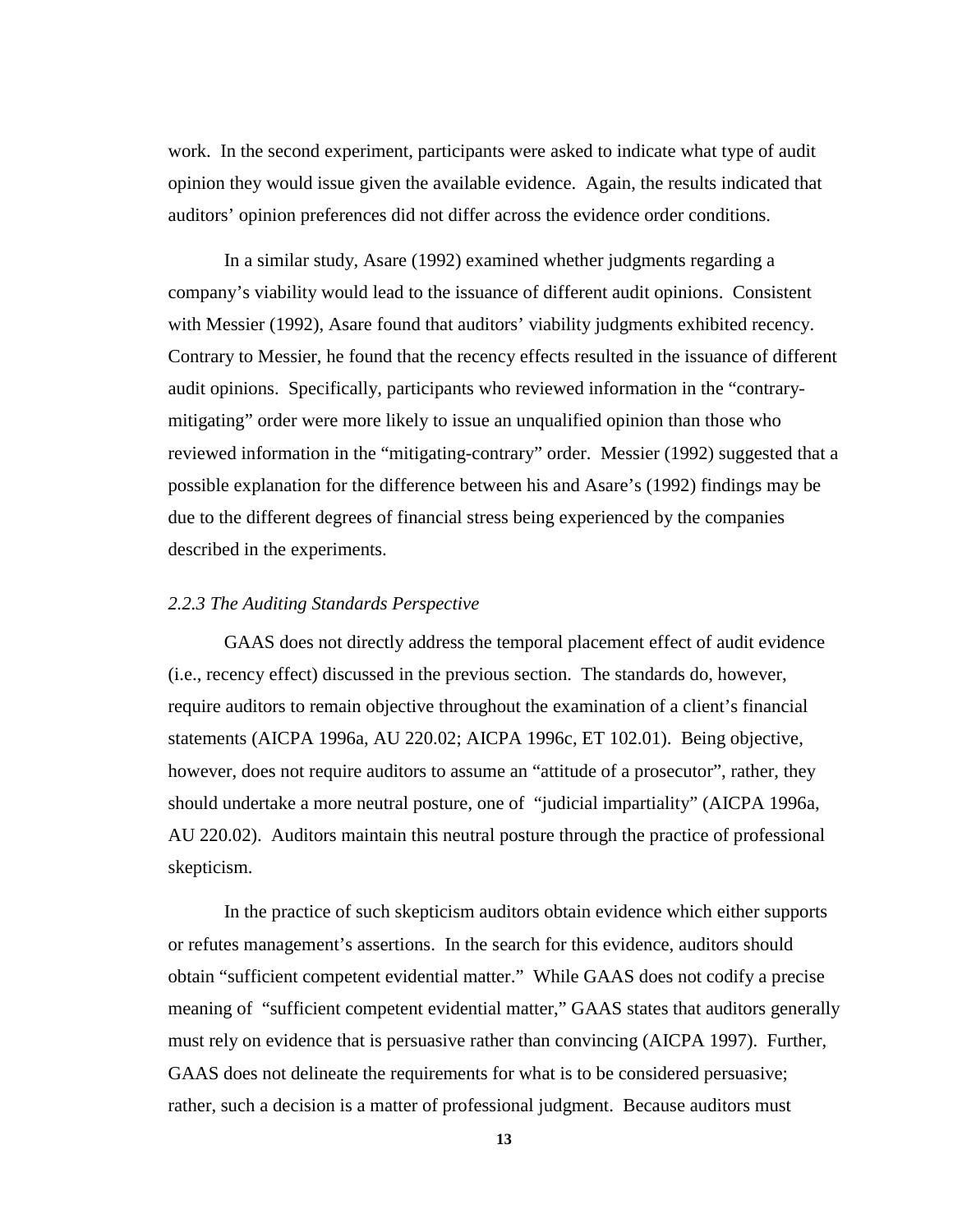determine the persuasiveness of evidence on a case by case basis, there is a possibility that certain environmental factors (e.g., a CP) may influence the auditor's evidence gathering/evaluation process.

### *2.2.4 Summary of the Research*

 $\overline{a}$ 

The belief-adjustment model proposed by Hogarth and Einhorn (1992) posits that individuals adjust their beliefs through an iterative anchoring and adjustment process. Moreover, the relevancy of information to this adjustment process is determined by the individual based upon various contextual factors. Therefore, if an auditor considers a CP to be relevant information, then the model predicts that the auditor will adjust his or her belief upon receipt of the preference.

The research findings related to Hogarth and Einhorn's belief-adjustment model indicate that a CP may have a differential effect on auditor judgment and decision making depending upon its temporal placement. The model suggests that a LCP should have a stronger effect than the same preference received earlier (i.e., an ECP). If this is true, then the model is effectively predicting that auditors will subordinate their judgment to the client, and that a *decision bias* is more likely to occur than a *process bias*. 13

One possible temporal placement result is a recency effect in which information received in the latter phase of the evidence evaluation process has a stronger effect than information received and processed earlier. This effect would occur if auditors' judgments and decisions were significantly influenced by a LCP. This influence may take the form of the auditor's acquiescence to the preference or possibly an overreaction to the preference (i.e., the auditor may perceive the preference as a "red flag" and form judgments and decisions that are opposed to the CP). However, neither of these effects may occur because of the auditor's awareness of the need for objectivity throughout the audit process.

<sup>&</sup>lt;sup>13</sup> Although Hogarth and Einhorn's model does not predict a primacy effect in the specific experimental conditions, a primacy effect may occur (cf., Hogarth 1987; Nisbett and Ross 1980). Therefore, to obtain a more robust test of possible temporal placement effects both early and late client preferences were included in the experiment.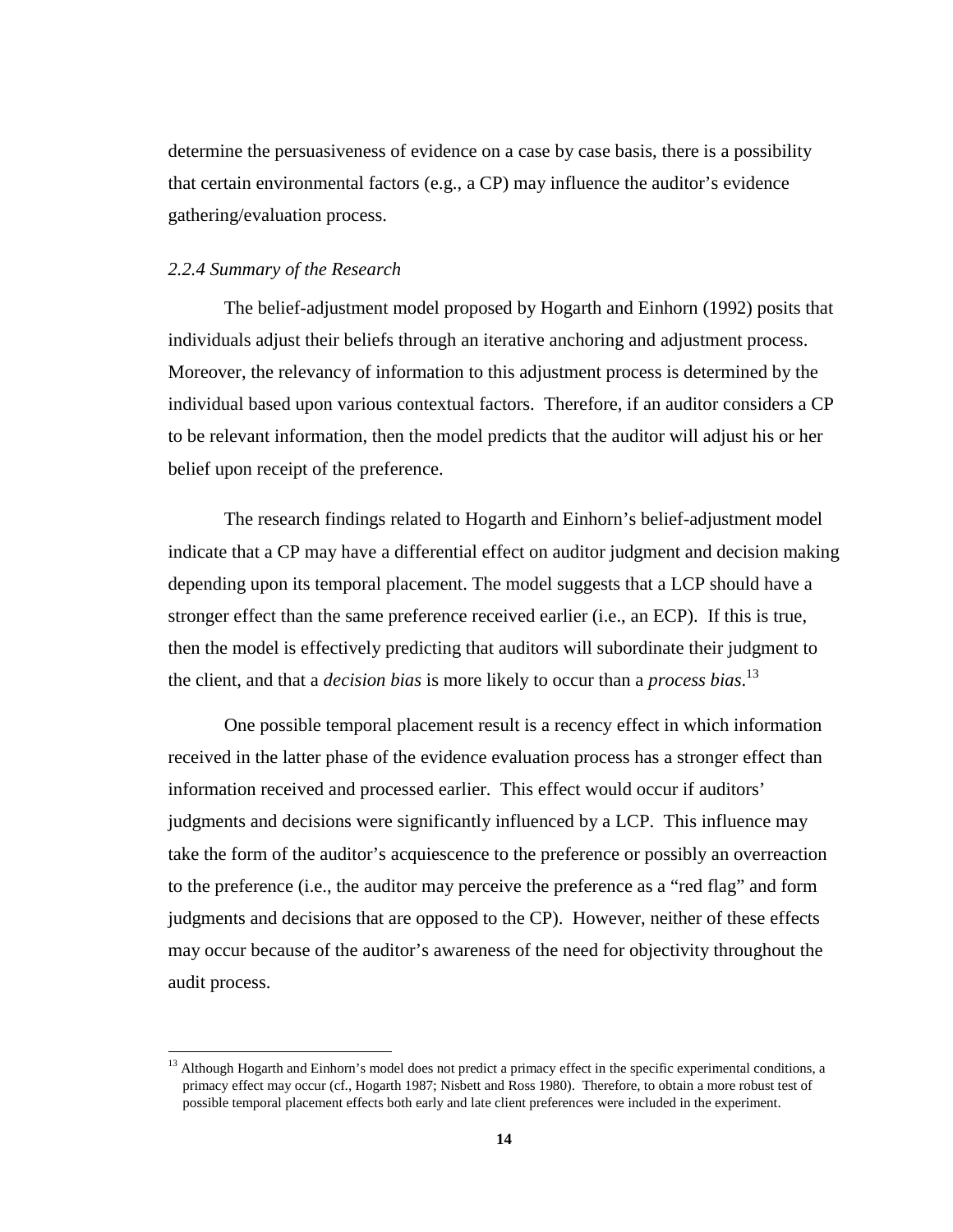Another possible temporal placement result is a primacy effect in which information received early in the evidence evaluation process has a stronger effect than information received and processed later. This effect would be obtained if auditors' judgments and decisions were significantly influenced by an ECP. Such an effect may be due to an insidious and pervasive interference of the CP in the early phases of the auditor's evidence evaluation process.

 While GAAS does not address the temporal placement effect predicted by Hogarth and Einhorn's model, auditing standards prescribe that an auditor must remain objective throughout the entire audit process. This requirement suggests that an ECP should have no greater impact on the auditors' judgments and decisions than a LCP. Given the conflict between the literature and GAAS, the following hypotheses (in null form) are proposed:  $14$ 

- **H2A:** The temporal placement of a client preference will not differentially influence auditors' judgments.
- **H2<sub>B</sub>:** The temporal placement of a client preference will not differentially influence auditors' decisions.

These hypotheses differ substantially from  $H1_A$  and  $H1_B$ . Specifically,  $H1_A$  and  $H1_B$  predict that auditors' judgments and decisions will not be influenced by any CP. On the other hand, the above hypotheses predict that the temporal placement of the preference (i.e., ECP versus LCP) will not have a differential effect on either the audit judgment process or the audit decision process.

## 2.3 Source Credibility

 $\overline{a}$ 

An auditor's receipt of a CP necessitates an evaluation not only of the preference, but also a consideration of the *source* of that preference. While the auditor's evaluation of the CP has been examined in past studies, the potential influence of *source* characteristics on the auditor's willingness to acquiesce to a CP has not been examined.

<sup>&</sup>lt;sup>14</sup> Tests of H2<sub>A</sub> and H2<sub>B</sub> are appropriate only if H1<sub>A</sub> and H1<sub>B</sub> are rejected (i.e., the omnibus F test is significant).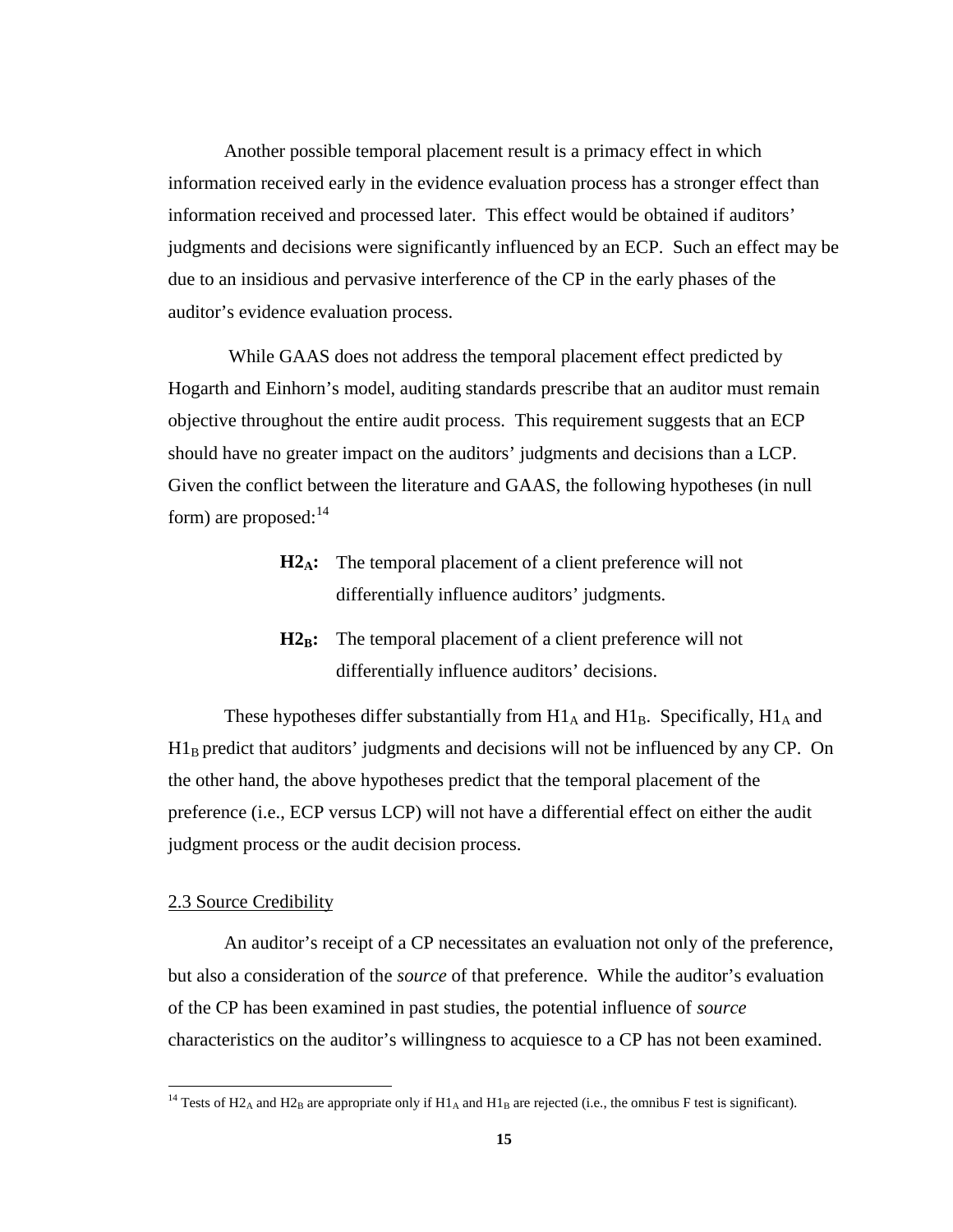Psychology and auditing research alike have found that credibility is a significant determinant of an individual's ability to influence the actions or decisions of another. Accordingly, client credibility should be examined to further understand the impact of a CP on audit judgment.

When auditors update their beliefs for newly received information, they must consider the information *source's* credibility (AICPA 1997). Although GAAS does not provide explicit guidance on this evaluation, the process reasonably includes consideration of such factors as the source's competence, objectivity, and trustworthiness. Because auditors frequently rely on information supplied by the client and other client representations, the evaluation of a client's credibility is a crucial step in the audit process. Misjudging this credibility has implications for audit effectiveness and efficiency. If an auditor overestimates (underestimates) a client's credibility, the auditor may under-audit (over-audit) because too much (too little) weight is ascribed to the available evidence. In the former instance, the auditor is likely to perform an *ineffective* audit while in the latter instance, the auditor is likely to perform an *inefficient* audit.

## *2.3.1 Determinants of Credibility*

 $\overline{a}$ 

Research surrounding the determinants of credibility has been conducted for a number of years. Early research in the area was conducted by James McCroskey. In "Scales for the Measurement of Ethos," McCroskey (1966) utilized a factor analytic approach to identify the underlying dimensions of credibility.<sup>15</sup> This effort led to the development of the McCroskey Credibility Scale. This scale was comprised of two dimensions: authoritativeness and character.

The McCroskey Credibility Scale (1966) was not without its critics. Some researchers suggested that the scale suffered from insufficient dimensional detail. For example, Applbaum and Anatol (1973) used techniques similar to McCroskey (1966) and concluded that credibility was comprised of at least four dimensions: trustworthiness, expertness, dynamism, and objectivity. Similarly, Tuppen (1974) concluded that

 $15$  Ethos is a term often used in early research in this area. The term is synonymous with credibility.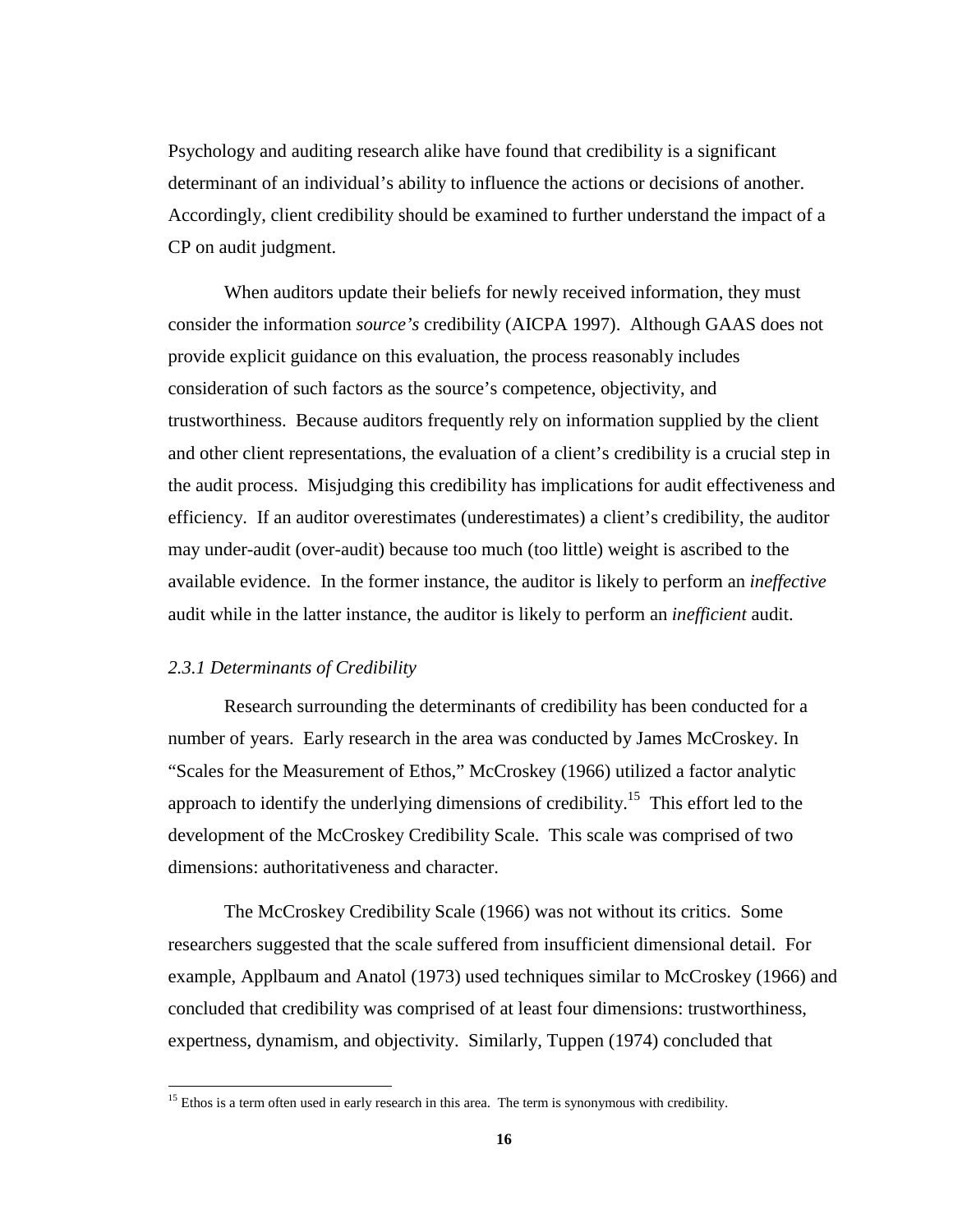credibility was comprised of no less than five dimensions. Tuppen labeled these dimensions trustworthiness, expertness, dynamism, co-orientation, and charisma. Later work by McCroskey and Jenson (1975) also seems consistent with a multi-dimensional view of credibility. In this work, McCroskey and Jenson concluded that credibility was appropriately comprised of five dimensions: competence, character, sociability, composure, and extroversion.

Still other research suggests that credibility is less complex. In his "Personal Credibility Scale," Leathers (1986) proposed a more simplistic model of credibility comprised of three dimensions: competence, trustworthiness, and dynamism. Powell and Wanzenried (1995) concluded that credibility is comprised of essentially two dimensions: competence and trustworthiness. Thus, Powell and Wanzenried (1995) suggested that the credibility scales developed by McCroskey and Jenson (1975) and Leathers (1986) should be collapsed to provide a two dimensional view of credibility.

Although there has been no consensus as to credibility's underlying constructs, there appears to be some agreement as to the importance of at least two constructs: competence and trustworthiness. A substantial portion of the psychology literature is devoted to the study of these constructs. This research has established a strong relationship between a source's credibility and the persuasiveness of a message (e.g., Chebat, Filiatrault, and Perrien 1990; Goldberg and Hartwick 1990; Lampinen and Smith 1995; McGinnies 1973; McGinnies and Ward 1980).

#### *2.3.2 Credibility Studies in Auditing*

Auditing researchers have devoted considerable efforts to examining the relationship between source credibility and audit judgment. Results of these efforts comprise a body of literature focused primarily on two constructs: competence and objectivity. Hirst (1994) defines competence as an individual's technical knowledge and expertise, and objectivity as an individual's independence. Early interest in these two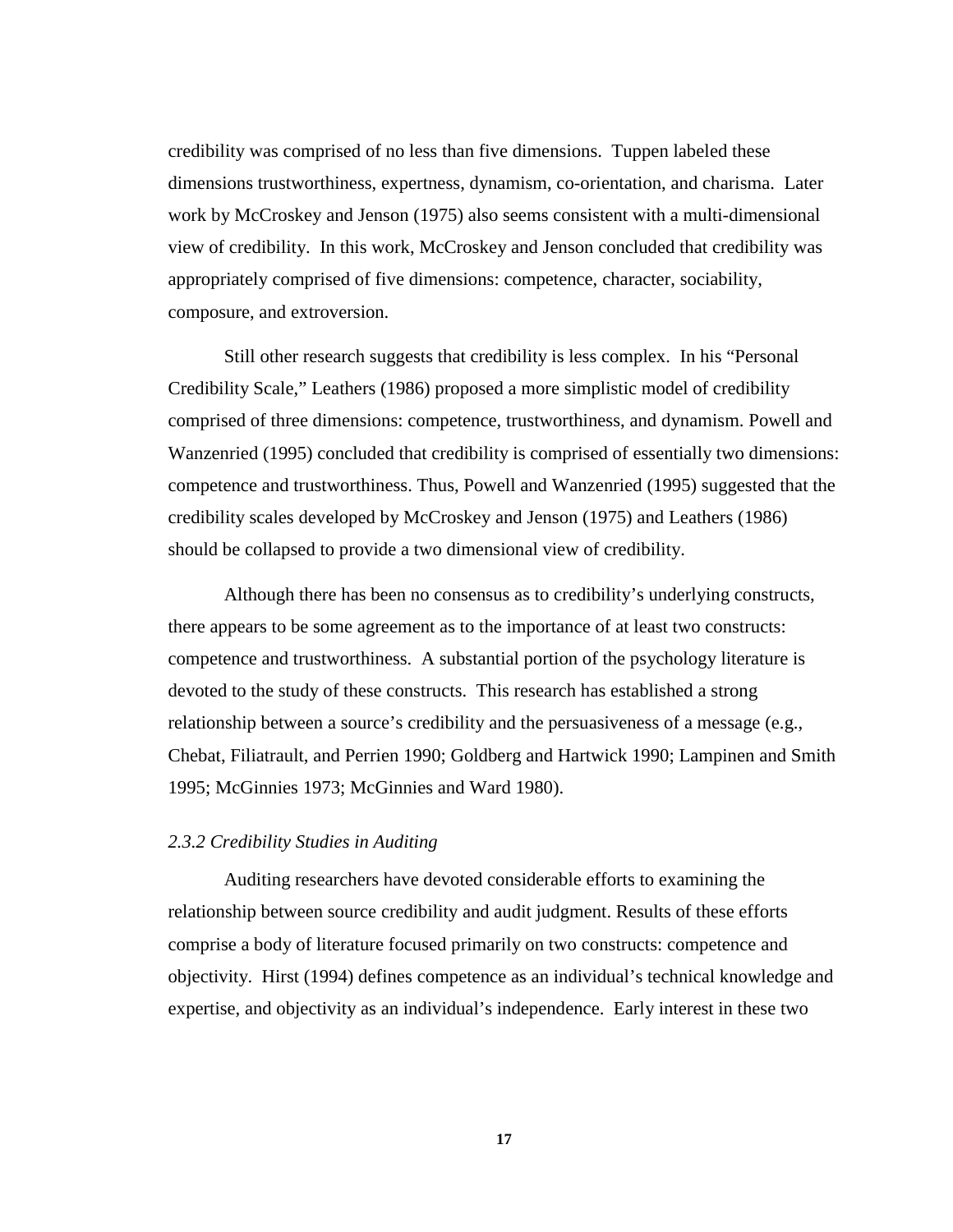constructs resulted partly from the auditing standards governing the auditor's evaluation of the internal audit (IA) function (i.e., SAS No. 9).<sup>16</sup>

IA related studies have generally found that auditors assess those departments comprised of highly competent and objective internal auditors as stronger than those comprised of less competent and objective auditors. Brown (1983) found that auditors considered the IA department's objectivity to be critical in assessing the department's reliability. Alternatively, studies by Schneider (1984, 1985) and Messier and Schneider (1988) found that auditors believed competence to be more important than objectivity in assessing the strength of an IA department. Similarly, Margheim (1986) found that auditors reduced budgeted audit hours when IA department personnel were highly competent, but that their budgets were not affected by the department's objectivity.

Other credibility research has also found evidence that both the client's competence and objectivity are important factors in determining an auditor's judgment. Joyce and Biddle (1981) conducted a series of experiments in which the information source's reliability was manipulated. Reliability was manipulated at two levels: a client employee (a credit manager) or an employee of an external credit agency.<sup>17</sup> In a between-subjects experiment, auditors were insensitive to source reliability; however, in a within-subjects design auditors' judgments did exhibit sensitivity to the source's reliability.

Examining the effect of credibility on intra-accounting firm judgments, Bamber (1983) found that audit managers believed that the work of highly competent seniors was more reliable than that of less competent seniors. Rebele et al. (1988) found that auditors deemed account balance estimates provided by highly competent client managers to be more reliable than those of less competent managers. A subsequent study by Anderson et al. (1994) found that auditors considered explanations provided by highly competent

 $16$  SAS No. 9 (AICPA 1990) required the auditor's evaluation of the IA function to be based on the consideration of three criteria: competence, objectivity, and work performance. This standard was superseded by SAS No. 65 (AICPA 1996b).

<sup>&</sup>lt;sup>17</sup> Joyce and Biddle's (1981) reliability manipulation is consistent with the definition of objectivity proposed by Hirst (1994).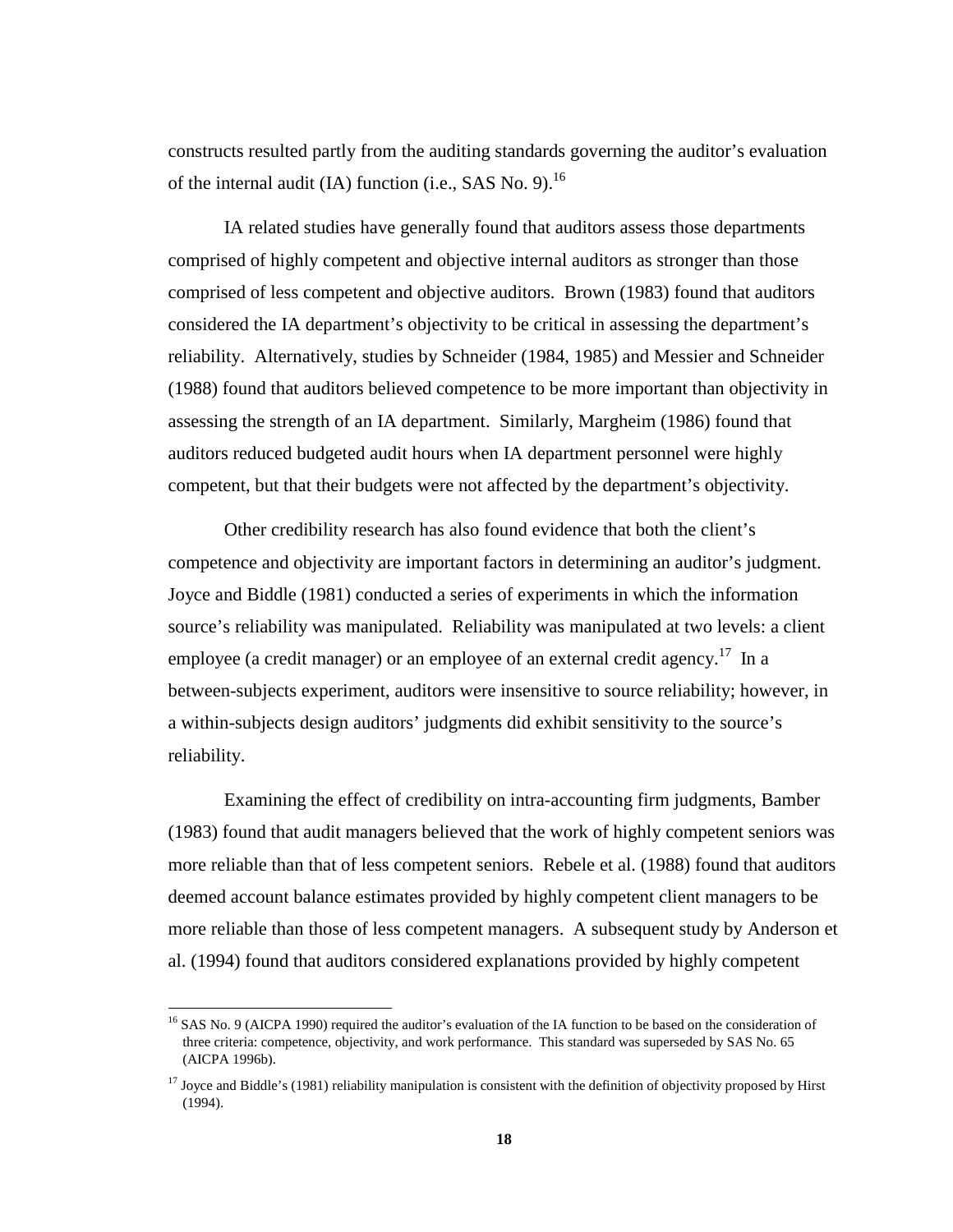client managers to be more plausible than those provided by less competent managers. Furthermore, Hirst (1994) found that auditors considered information to be of greater diagnostic value when provided by more competent and/or more objective managers. In a similar study, Peecher (1996) found that auditors who were instructed to give more "credence" (i.e., increase their reliance) to client explanations provided judgments that were more consistent with the explanations of a "high integrity" client. This finding suggests that a highly trusted client may have greater influence on an auditor than a client who is not as trustworthy.

## *2.3.3 The Importance of Trustworthiness*

 $\overline{a}$ 

Although auditing research has established that highly competent and objective information sources have more credibility than less competent and objective sources, the influence of a source's trustworthiness has received little attention in the accounting literature. The examination of trustworthiness is particularly relevant to the current study. Objectivity is less relevant because a CP, by its very nature, indicates bias or a lack of impartiality. Therefore, no significant insight may be gained by considering the relationship between a client's objectivity and the influence of a  $\text{CP}$ <sup>18</sup>

An investigation of trust within the audit domain is important because an audit presumes a minimal degree of trust between the auditor and client (Shaub 1996; Anderson and Marchant 1989). Trust may be thought of as the exercise of faith or reliance in another individual or group. Rotter (1967, p. 651) more precisely defines trust as "…an expectancy held by an individual or group that the word, promise, verbal or written statement of another individual or group can be relied upon." Alternatively, Mayer et al. (1995, p. 712) state that trust is "... the willingness of a party to be vulnerable to the actions of another party based on the expectation that the other will perform a particular action important to the trustor, irrespective of the ability to monitor or control that other party."

<sup>&</sup>lt;sup>18</sup> A client manager's competence may be reasonably expected to affect the auditor's trust of the manager (cf., Anderson et al. 1994; Hirst 1994, Rebele et al. 1988). Accordingly, the client manager's competence was held constant in the current study.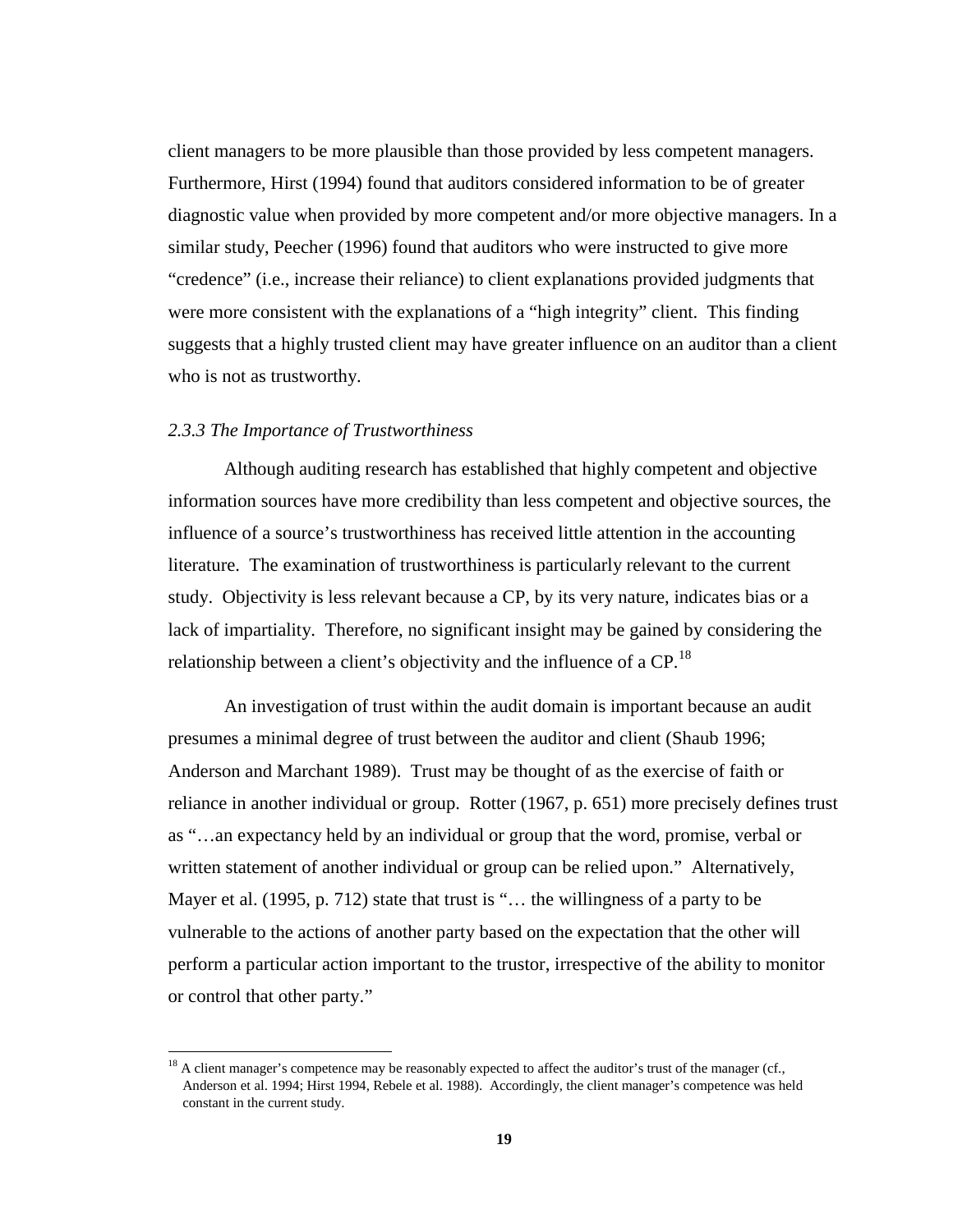Auditors assume a certain level of risk when they conduct an audit (i.e., act in a trusting manner) as opposed to performing a complete examination of all client records and transactions. The presence of this risk makes the auditor's development of a strong trust-relationship with the client a crucial part of the auditing process. Indeed, the auditor's willingness to perform an audit of an business entity is indicative of some minimum level of trust.

The strength of the trust-relationship between an auditor and client partly determines the extent to which an auditor reduces or extends planned audit procedures (Shaub 1996). The extent to which auditors limit or extend auditing procedures is a manifestation of *trusting behavior* (Kee and Knox 1970; Mayer et al. 1995). Anecdotal evidence of the auditor's *trusting behavior* is provided by Hirst and Koonce (1996). In a series of interviews, Hirst and Koonce inquired about the auditors application of analytical procedures. Auditors indicated that during their application of analytical procedures as substantive tests, the amount of corroboration required to explain a finding would be reduced if they had a detailed understanding of the client's business and *trusted* the client.

#### *2.3.4 Summary of the Research*

Auditing research has established that highly credible (i.e., competent and objective) individuals provide information which is deemed to be more diagnostic, reliable, and plausible than information provided by less credible individuals (e.g., Anderson et al. 1994; Hirst 1994; Rebele et al. 1988). Psychology research corroborates these findings and has also established that more trustworthy individuals are seen as more credible and more persuasive (e.g., Goldberg and Hartwick 1990; Lampinen and Smith 1995). Accordingly, an auditor who has a highly trustworthy client is expected to make judgments and decisions that are more consistent with that client's position and interests than an auditor who has a client considered to be less trustworthy. Based upon the literature the following hypotheses (in alternative form) are proposed: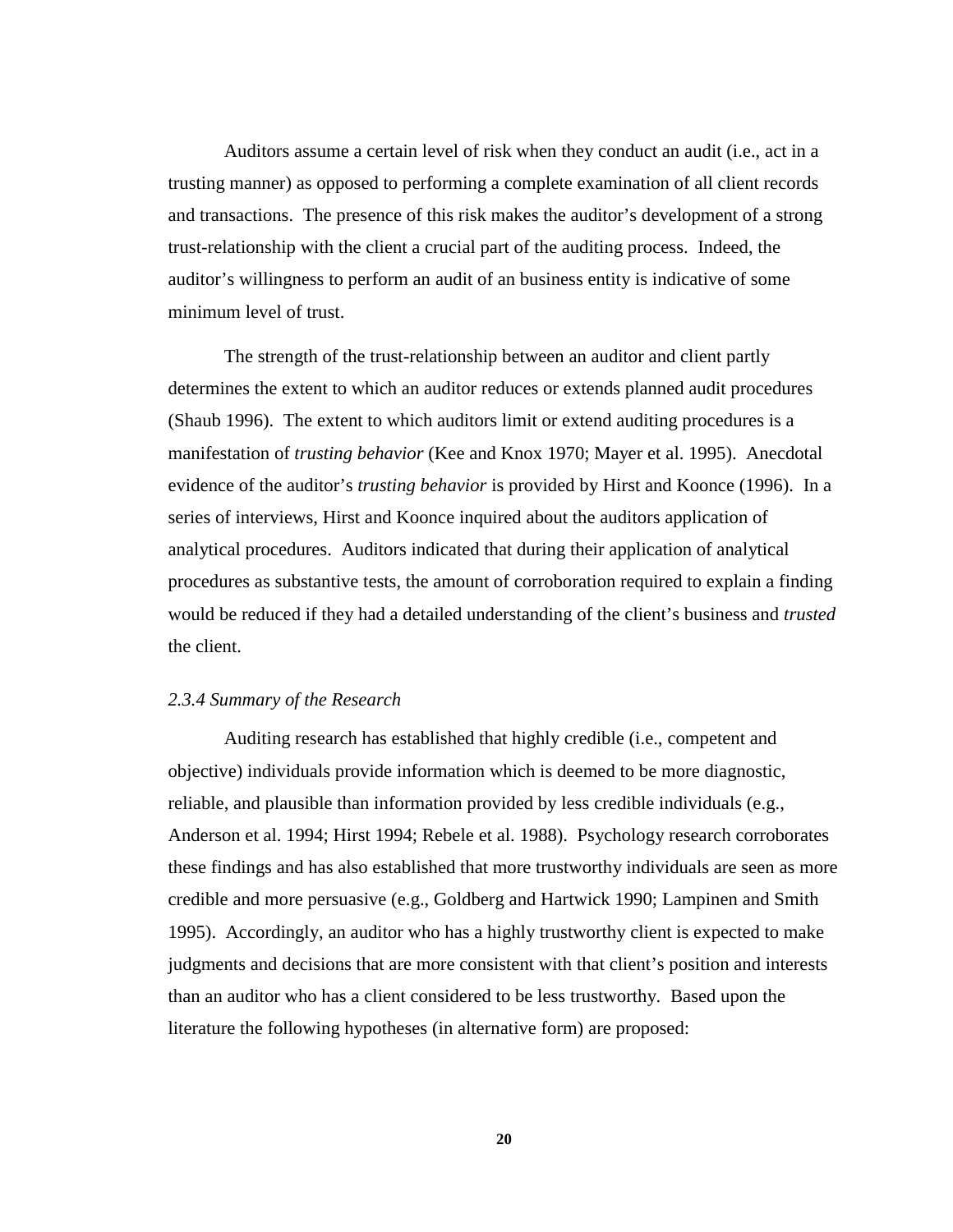- H3<sub>A</sub>: In the presence of a highly (less) trustworthy client, auditors will make judgments that are more (less) consistent with the client's interests.
- H<sub>3B</sub>: In the presence of a highly (less) trustworthy client, auditors will make decisions that are more (less) consistent with the client's interests.

There is also a need to consider whether auditors alter the evidence that they evaluate in light of the client's trustworthiness. GAAS suggests that auditors must evaluate the credibility of an information source (AICPA 1997). If the source is evaluated as highly credible, then an auditor may be able to reduce the extent of audit procedures. The contention offered by Mayer et al. (1995) and Kee and Knox (1970) that an individual's trust is manifested in *trusting behavior*, along with the anecdotal evidence provided by Hirst and Koonce (1996), suggests that an auditor will seek less (more) evidence when the client is more (less) trustworthy. To test this expectation, the following hypothesis (in alternative form) is proposed:

> **H4:** An auditor's evidence evaluation efforts will be negatively related to the client's relative trustworthiness.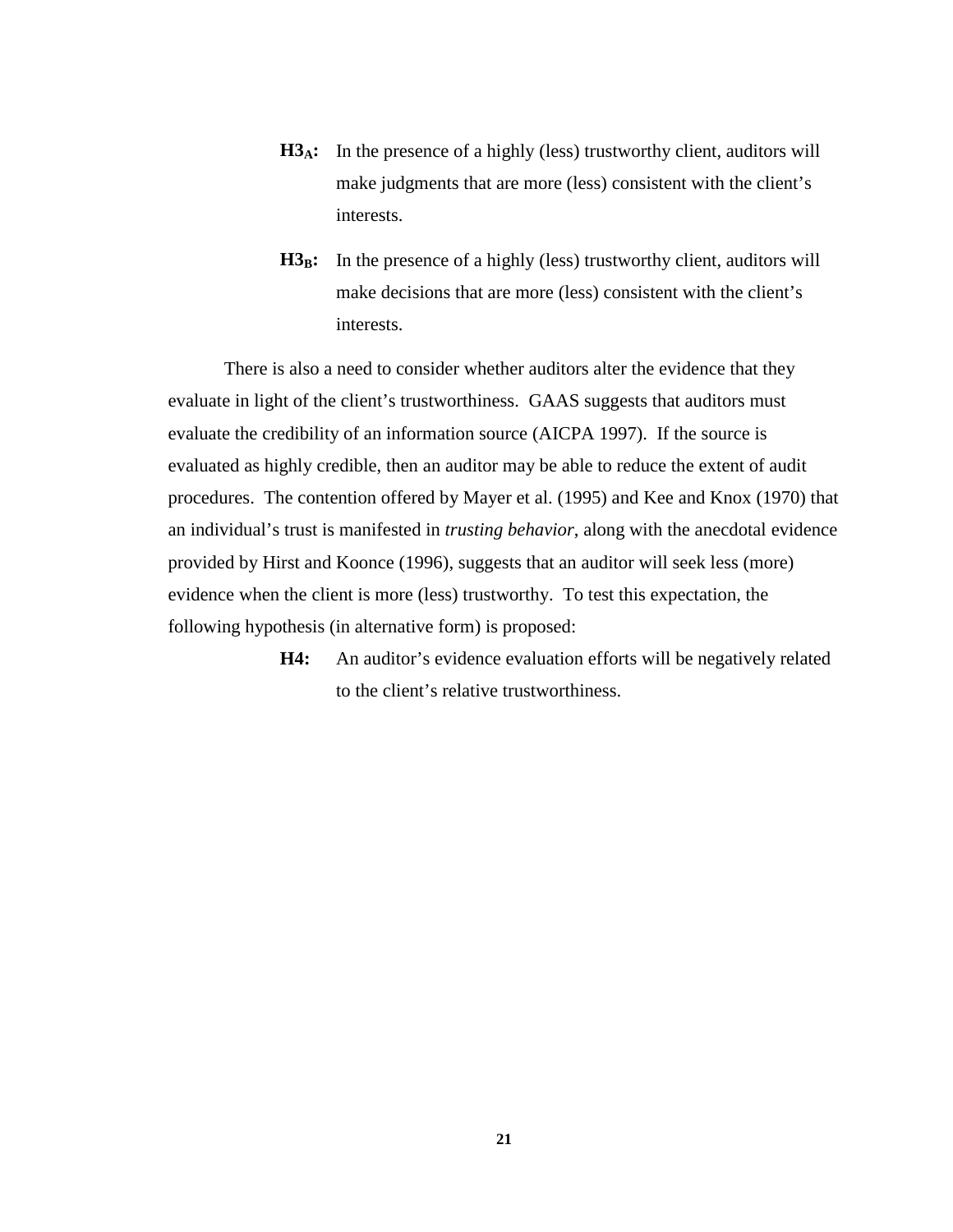# CHAPTER 3 RESEARCH METHODOLOGY

This chapter presents the research methodology employed to examine the hypotheses presented in Chapter 2. The experiment was accomplished with a 3 x 2 factorial design in which participants completed two audit tasks: an Allowance for Doubtful Accounts [measurement] task and a Contingent Liability [disclosure] task. The two tasks were treated as independent experiments.

Two independent variables were manipulated: client preference (CP) and trustworthiness. CP was manipulated between-subjects at three levels: no client preference (NCP), early client preference (ECP), and late client preference (LCP). For each task, trustworthiness was manipulated between-subjects at two levels: low trustworthiness and high trustworthiness.

Tests of the research hypotheses were accomplished through the use of four dependent variables. Hypotheses  $H1_A$ ,  $H2_A$ , and  $H3_A$  were tested using a continuous measure of participants' change in judgments. Hypotheses  $H1_B$ ,  $H2_B$ , and  $H3_B$  were tested using a continuous measure of participants' change in decisions. The aforementioned hypotheses were analyzed through univariate analysis of variance (ANOVA). Hypothesis H4 was tested with two dependent variables: a continuous measure of the budgeted time to evaluate evidence and a discrete measure of the number of additional evidence items to be examined. T-tests were used to test the continuous measure and Wilcoxon rank sum tests were used to test the discrete measure.

The remaining sections of this chapter provide detailed discussions of the research methodology. The experimental design and independent variables are presented in the first section. The second section describes the dependent variables. Section three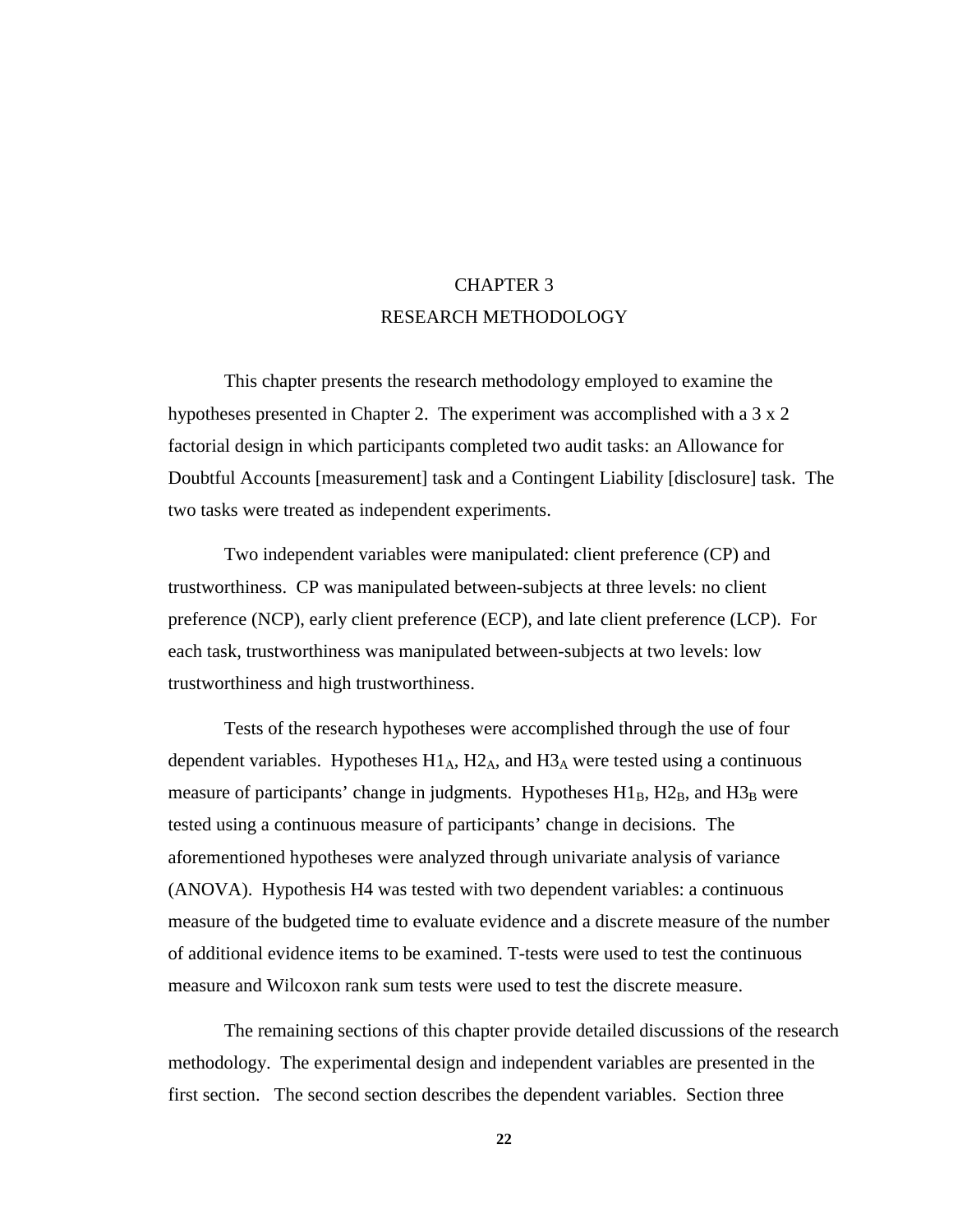describes the study's participants. Section four describes the distribution of the experimental materials. Section five describes the content of the experimental materials.

## 3.1 Design and Independent Variables

 $\overline{a}$ 

Two independent variables were manipulated in a 3 x 2 factorial design (see Figure 1). The two independent variables were client preference and trustworthiness. Client preference was manipulated between-subjects at three levels: no client preference (NCP), early client preference (ECP), and late client preference (LCP). In the NCP condition, participants reviewed the audit task information and the associated audit evidence without receiving explicit information about the client's preference. In the ECP condition, participants reviewed the same audit task information and in addition were told of the client's preference immediately before reviewing the first piece of audit evidence. In the LCP condition, participants reviewed the same audit task information and in addition were told of the client's preference immediately after reviewing the last piece of audit evidence.<sup>19</sup>

The CP manipulation relates to tests of  $H1_A$ ,  $H1_B$ ,  $H2_A$ , and  $H2_B$ . Omnibus Ftests from univariate ANOVAs were used to test  $H1_A$  and  $H1_B$ . Tests of  $H2_A$  and  $H2_B$ assumed the rejection of  $H1_A$  and  $H1_B$ , respectively. Therefore, contrasts between the ECP and LCP conditions were used to test  $H2_A$  and  $H2_B$  only if  $H1_A$  and  $H1_B$  were rejected.

For each task, trustworthiness was manipulated between-subjects at two levels: low trustworthiness and high trustworthiness. The levels of trustworthiness were established by varying factors found to be indicative of an auditor's trust of a client (see Table 2). Factors varied in the manipulation were: the accounting firm's tenure with the audit client, the controller/chief financial officer's length of employment with the audit client, the presence of a financial incentive for the controller/chief financial officer to

 $19$  For the ECP and LCP conditions, the preference was not accompanied by the client's rationale or reasoning. By excluding the client's rationale from the manipulation, any significant findings associated with the client preference may be attributed to the preference and not to the client's rationale. Although this approach may have weakened the client preference manipulation, any subsequent findings are more easily interpreted and less subject to confounding.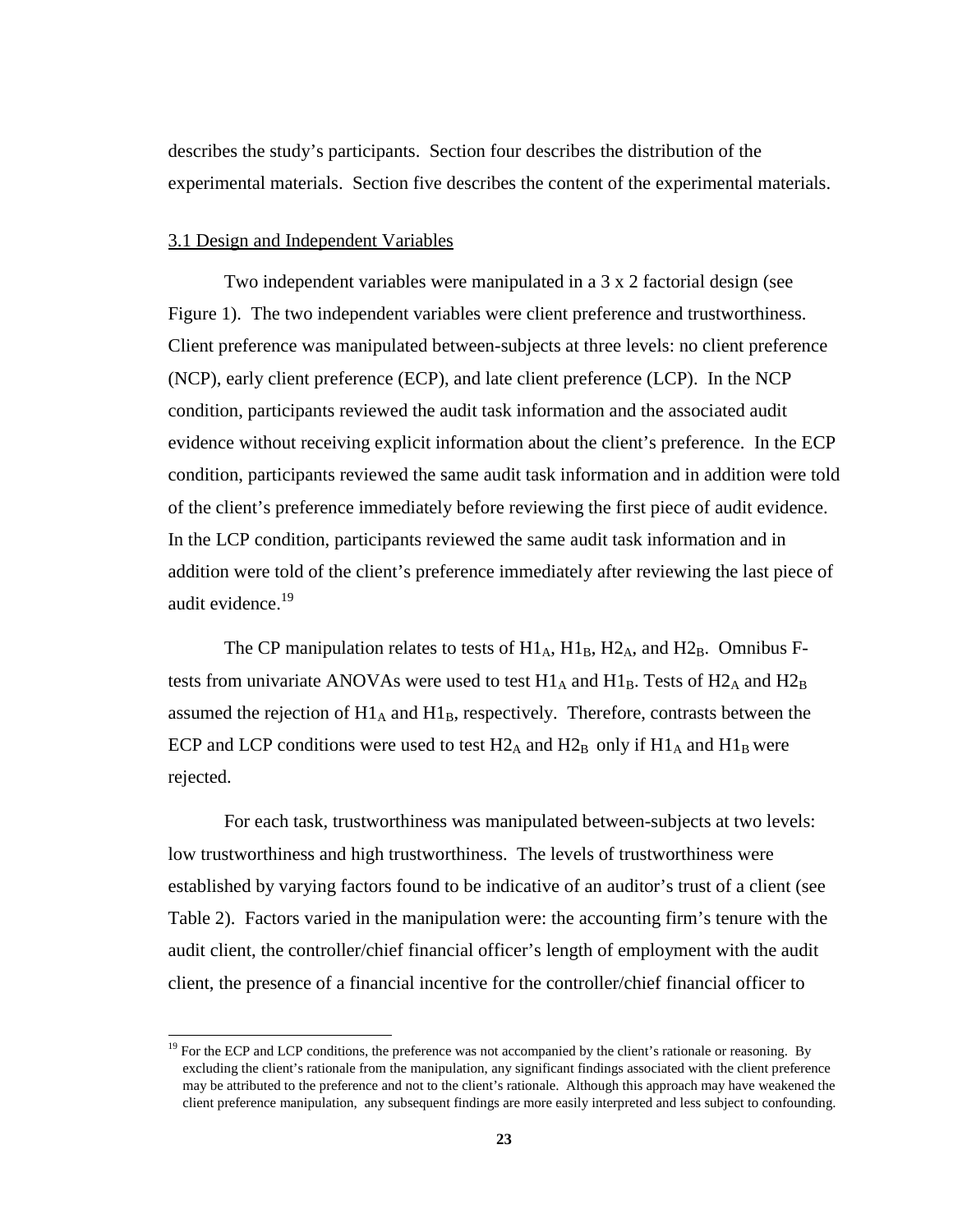misstate the company's financial position, the nature of the controller/chief financial officer's representations in prior years, and the quality of the communications between the audit firm and the controller/chief financial officer. These factors were based upon Shaub (1996).

The trustworthiness manipulation is related to the tests of  $H3_A$ ,  $H3_B$ , and H4. Omnibus F-tests from univariate ANOVAs were used to test  $H3_A$  and  $H3_B$ . T-tests and Wilcoxon rank sum tests were used to test H4.

## 3.2 Dependent Measures

Four dependent measures were used to test the research hypotheses. H1<sub>A</sub>, H2<sub>A</sub>, and H3A were tested using log likelihood ratios to measure change in auditors' judgments.  $H1_B$ ,  $H2_B$ , and  $H3_B$  were tested using percentage changes to measure change in auditors' decisions. H4 was tested with two dependent measures: budgeted time to evaluate additional audit evidence and the number of additional audit evidence items to be examined.

## *3.2.1 Log Likelihood Ratio*

Two types of judgments were obtained: a collectibility judgment in the Allowance for Doubtful Accounts task and a disclosure importance judgment in the Contingent Liability task. Log likelihood ratios were formed to assess the extent to which auditors' judgments were updated upon the receipt of new evidence. This measurement approach is consistent with Bayes' Theorem which provides a method to measure the impact of new evidence on judgments (Slovic and Lichtenstein 1971). A further advantage of Bayes Theorem is that it provides a means by which to capture differences in both prior and posterior probabilities. $20$ 

The log likelihood ratio was formed as follows:

LOGJDG =  $Log(100 - JDBC4) - Log(JDG4) - Log(100 - JDBC1) + Log(JDG1)$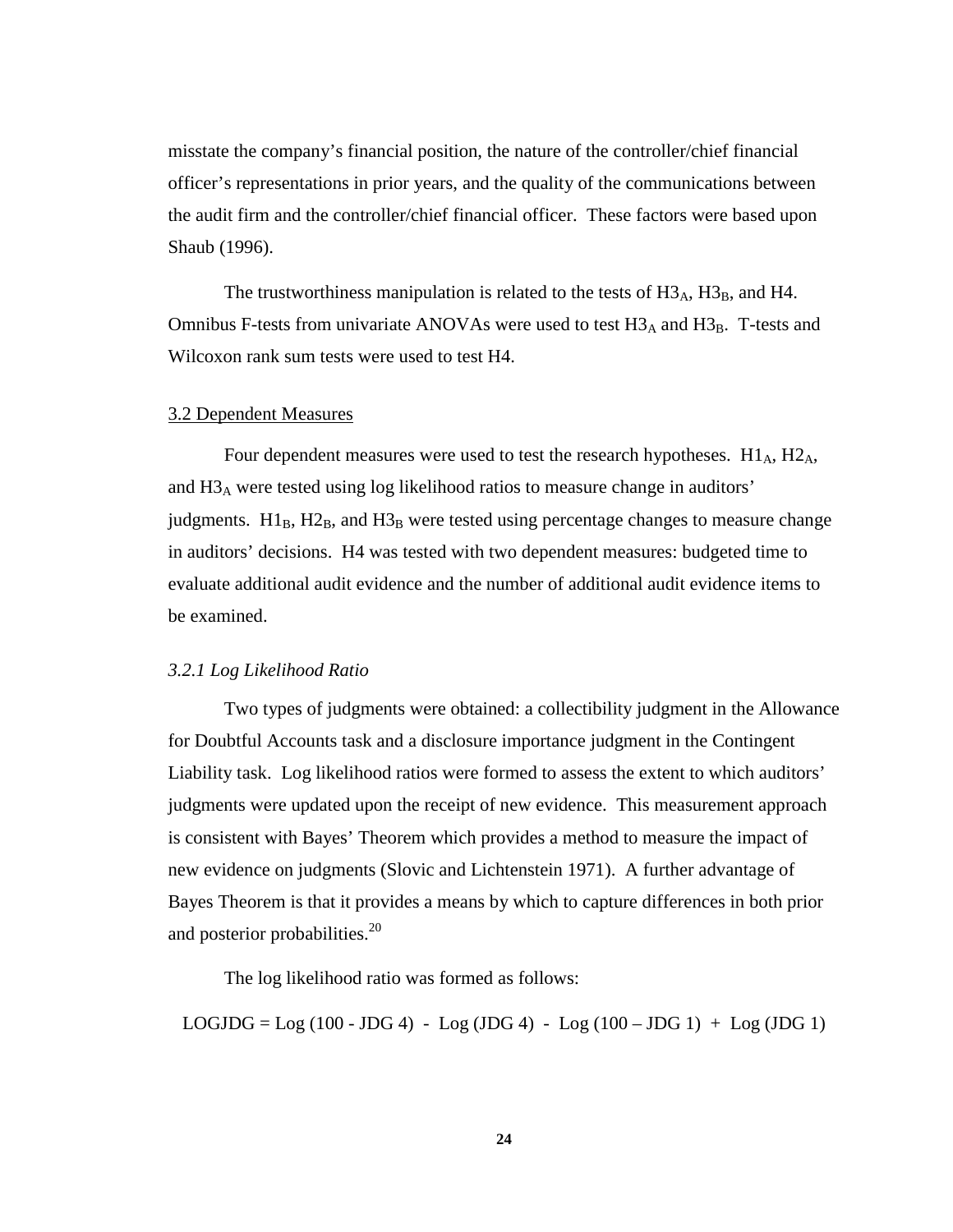where:

| LOGJDG | $=$ the log likelihood ratio      |
|--------|-----------------------------------|
| JDG 4  | $=$ participant's fourth judgment |
| JDG 1  | $=$ participant's first judgment  |

LOGJDG measures which are close to zero imply smaller revisions in judgments while larger measures imply greater revisions in judgments.

## *3.2.2 Change in Decision*

Because past research has found that individuals' judgments are not necessarily consistent with their decisions, a second dependent measure was used in each task (Einhorn and Hogarth 1981). This variable, referred to as CHGDEC, measures the extent to which decisions regarding the need to adjust the Allowance for Doubtful Accounts or disclose the Contingency were revised.

A log likelihood ratio (as in LOGJDG) was not computed for the decision revisions for two reasons. First, Bayes' Theorem is widely accepted as a theoretical approach to measuring judgment processes, not decision processes. Second, the use of the approach was not feasible due to the number of participants whose decision revisions were zero. Accordingly, the CHGDEC variable was computed as follows:

 $CHGDEC = (DEC 4 - DEC 1)/DEC 1$ 

where:

| CHGDEC | $=$ standardized revision in participant's decision |
|--------|-----------------------------------------------------|
| DEC 4  | $=$ participant's fourth decision                   |
| DEC 1  | $=$ participant's first decision                    |

 $20$  It is not the intention of the researcher to maintain that participants reasoned in a rational manner as suggested by Bayes' Theorem. However, a Bayesian model can be used to measure the extent to which participants' judgments were responsive to new evidence.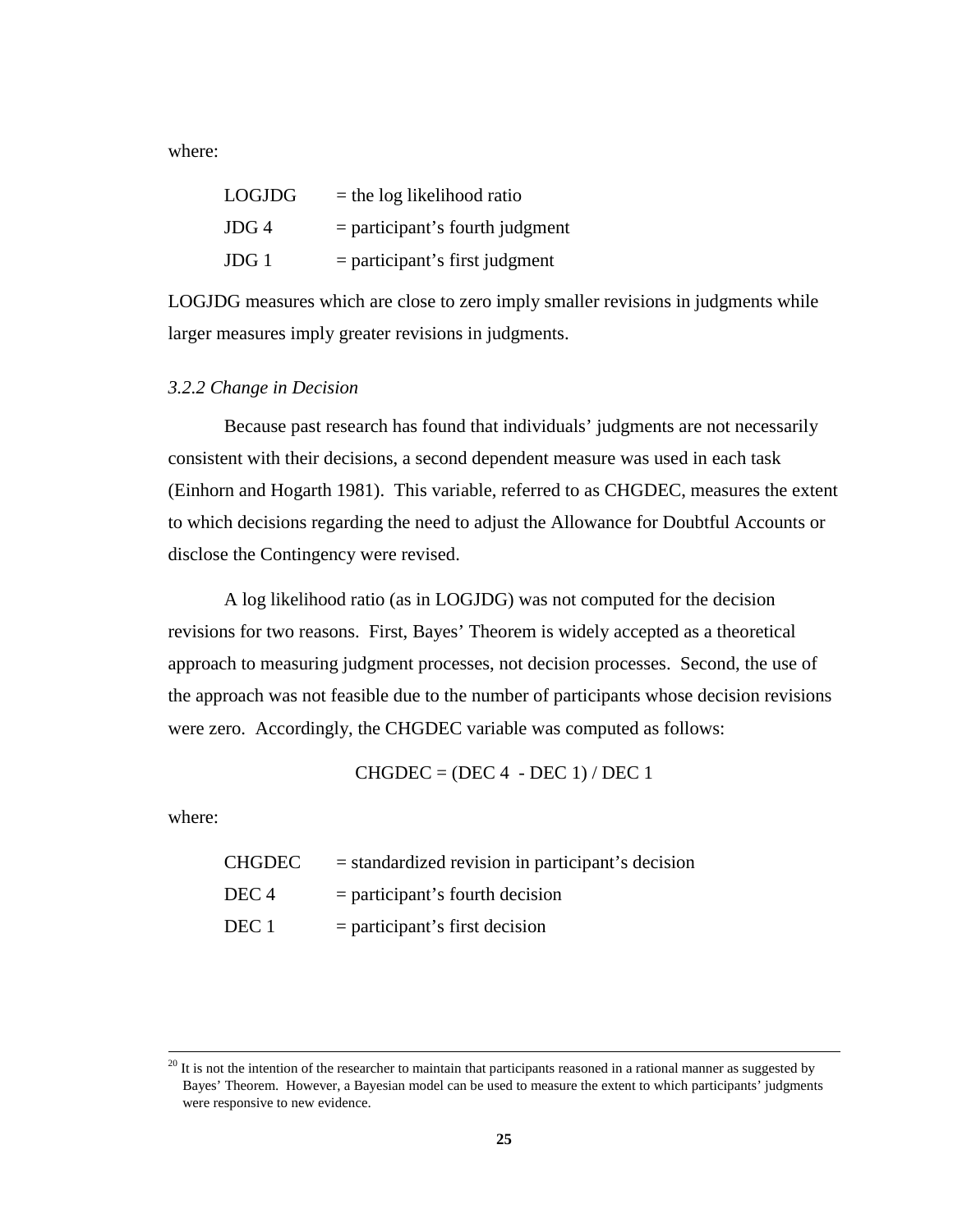#### *3.2.3 Evidence Evaluation Efforts*

Two measures were collected to evaluate evidence gathering and evaluation efforts. The first measure was the budgeted time for the examination of chosen evidence items. The second measure was the number of additional evidence items selected for further evaluation. The selection of these two measures is consistent with the audit approach which requires an auditor to determine not only how much evidence to gather (i.e., amount of corroboration required), but also how much time to spend in evaluating that evidence (i.e., establishing time budgets).

#### 3.3 Participants

 $\overline{a}$ 

This study was designed to investigate the influence of a client's preference on audit judgment. Accordingly, practicing auditors were recruited. Furthermore, the cooperation of auditors at the same organizational level was solicited in order to control for possible experience effects identified in earlier studies (e.g., Buchman et al. 1996; Krull et al. 1993; Messier and Tubbs 1994; Pei et al. 1992). With these objectives in mind, audit managers were recruited for the experiment.

Notwithstanding the attempt to recruit only audit managers, a number of senior managers also completed the experimental materials. Because this study was not designed or intended to examine the relationship between audit experience, client preference and trust, an experience measure (i.e., audit position) was included in the statistical analysis where experience was found to be significantly related with the dependent variables. While managers and senior managers are not the only audit team members who may encounter client preferences, they may reasonably be expected to encounter such opinion based information more frequently than less experienced auditors. $21$ 

All participants were recruited from one national accounting firm. While this approach limits the generalizability of the results, the study's internal validity is

 $21$  The use of managers and senior managers as participants is consistent with past CP research. Most studies have recruited participants with substantial experience. See column 3 of Table 1 for the experience levels in these past studies.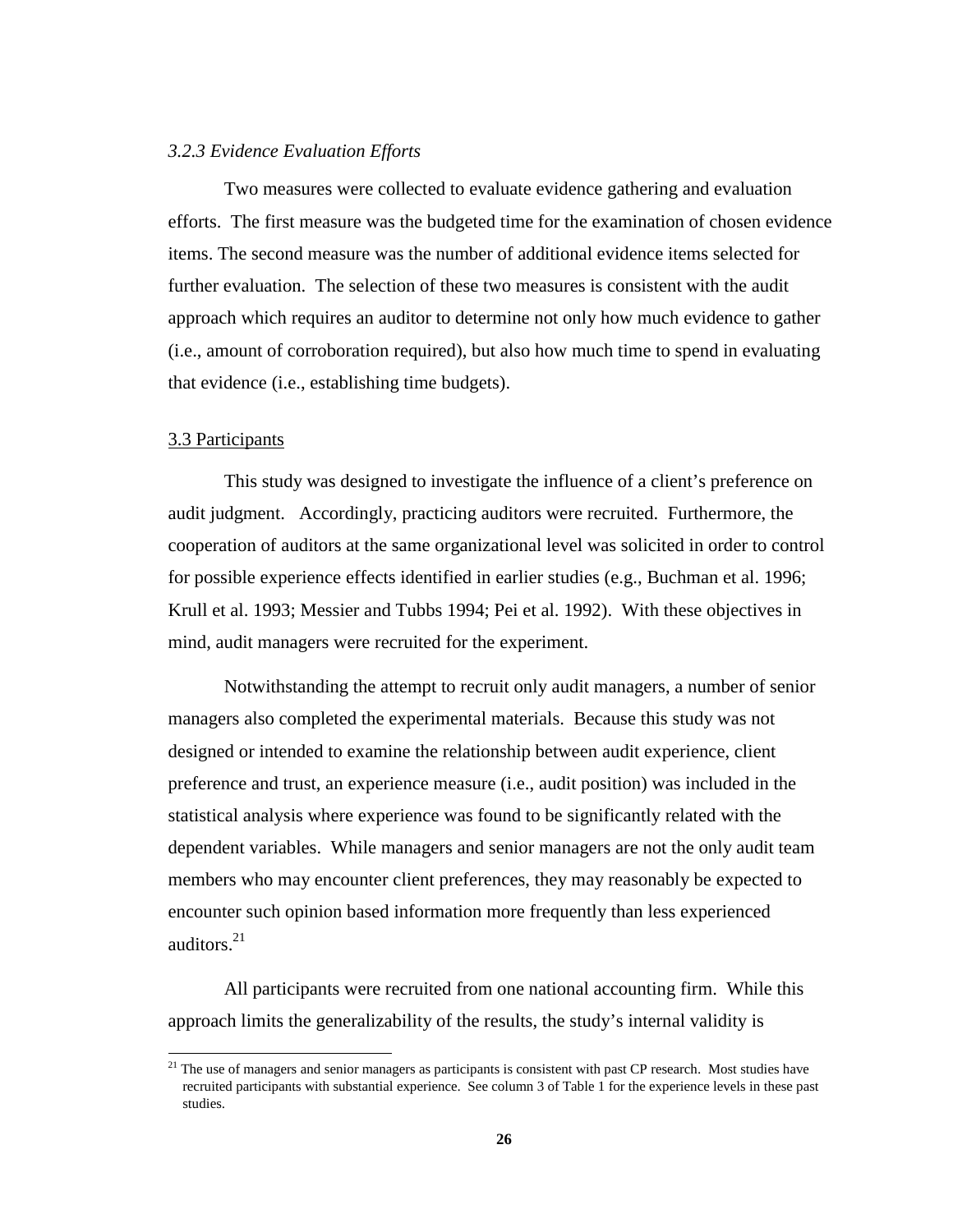strengthened by eliminating potential "firm" effects. Such a method also permitted the experimental materials to be adapted to the firm's audit approach, which allowed the information to be provided to participants in a familiar format (cf., Bonner 1990).

One hundred participants' names and addresses were obtained from the cooperating firm's National Human Resources department. Of the 100 participants, thirty-six completed the experimental materials upon the first request and an additional 25 participants completed the materials upon a second request.<sup>22</sup> In total, 61 completed instruments were received. Demographic data for all usable instruments are presented separately for the Contingent Liability and Allowance tasks in Tables 3 and 4.

## 3.4 Distribution of Experimental Materials

 $\overline{a}$ 

Each participant received an instrument package containing two audit tasks: an Allowance for Doubtful Accounts task and a Contingent Liability task.<sup>23</sup> In these instrument packages, the client preference manipulation was held constant while trustworthiness was varied. There were twelve possible combinations of the instrument package.<sup>24</sup> After a participant received a particular version of the first task (e.g., either the Allowance for Doubtful Accounts task or the Contingent Liability task), the second task was automatically determined. For example, suppose a participant received the High Trustworthiness – No Client Preference version of the Allowance for Doubtful Accounts task. The second task would automatically be the Low Trustworthiness – No Client Preference version of the Contingent Liability task. This strategy helped mitigate demand effects associated with the receipt of both levels of trustworthiness.

Several local offices from which participants were recruited employed more than one participant. As a result, a randomization strategy was developed to ensure that no

 $22$  Approximately three weeks after the initial request, each participant received a follow-up phone call to solicit their participation. Phone calls were placed rather than sending letters or e-mail messages because it was believed that individuals would be more likely to respond to personal contact or voice mail. No significant differences were noted between those who responded to the first and second requests (p-values ranged from 0.15 to 0.83).

 $^{23}$  The order in which participants received the two tasks was not significant (p-values ranged from 0.13 to 0.71).

 $24$  There are six versions of each audit task. To mitigate order effects associated with the receipt of two tasks, the order of the tasks was counterbalanced (i.e., reversed). This resulted in twelve combinations of the instrument packages.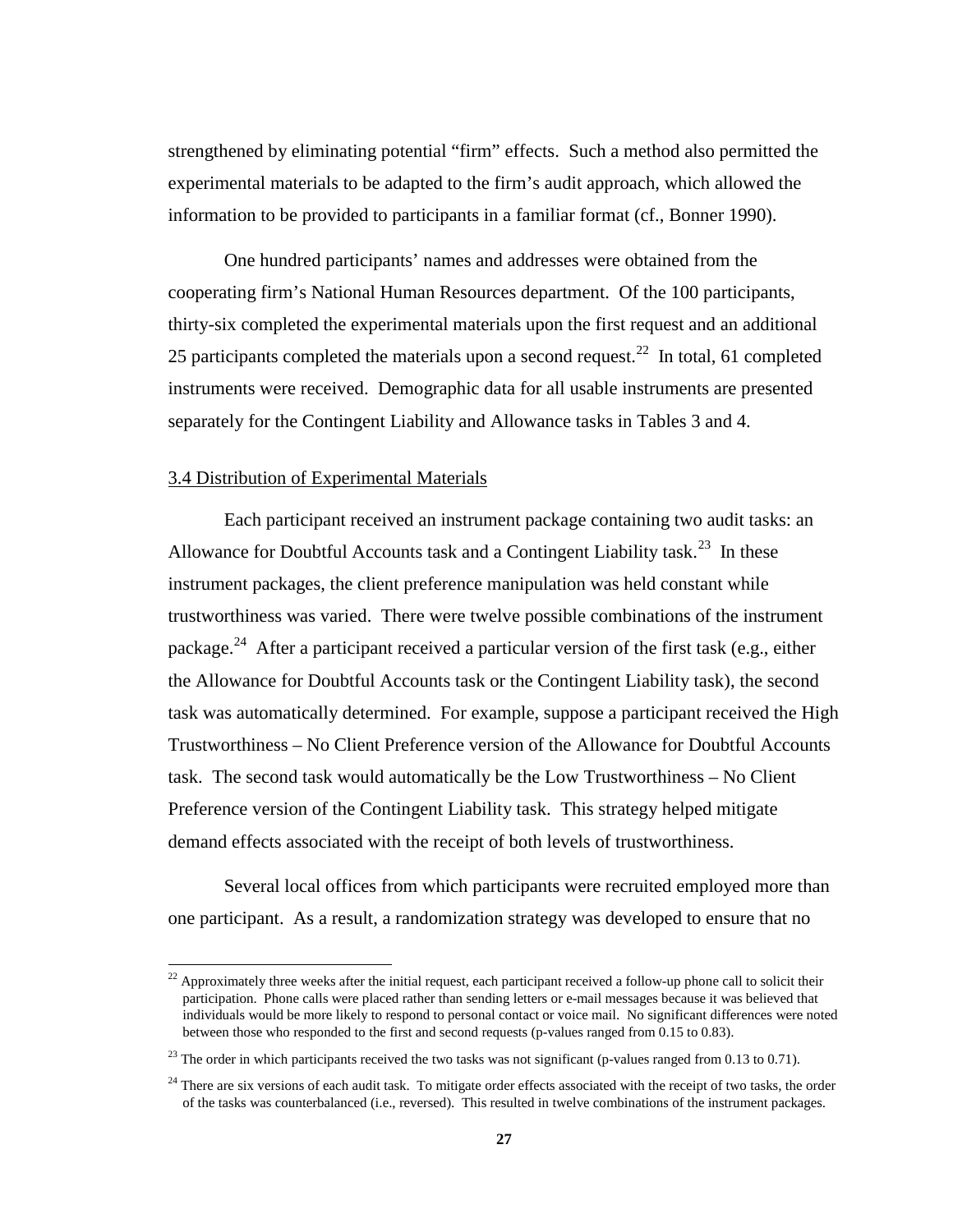two individuals in an office would receive identical instrument packages. This was especially important because participants completed the experimental materials at their own offices and not in a controlled laboratory setting.

A review of the participant listing indicated that no single office had more than nine participants. Because there were more combinations of the instrument package than there were participants in any single office, it was possible to provide each participant in an office a unique instrument package.

Participants in each office were assigned a participant identifier (ranging from 1 to 102) which increased in intervals of nine. For example, assume Office A had three participants. The first participant would be assigned the participant identifier # 1, the second participant # 10, and the third participant # 19. Participants from Office B would have received identifiers in a similar fashion. For example, the first participant would be assigned the participant identifier  $\# 2$ , the second participant  $\# 11$ , the third participant  $\#$ 20, and so on. Then using the randomization strategy shown in Figure 2 participants were assigned to an instrument package.

# 3.5 Content of the Experimental Materials

## *3.5.1 Task Instructions*

Participants were mailed a package of materials which included an endorsement letter written by a member of the firm's senior management staff (see Appendix A), a letter of introduction from the researcher (see Appendix B), and the experimental materials. The endorsement letter was included in an effort to encourage the recipient's response and to convey the sponsoring firm's support for the project. The letter of introduction further explained the purpose of the research project and provided the assurance that all responses would remain completely confidential.

Following the introductory letter, participants were instructed to begin the project by reading the "General Instructions" (see Appendix C). Participants were informed that as part of the project they would be asked to provide a number of judgments and decisions. Further, they were told that there were no right or wrong answers for the tasks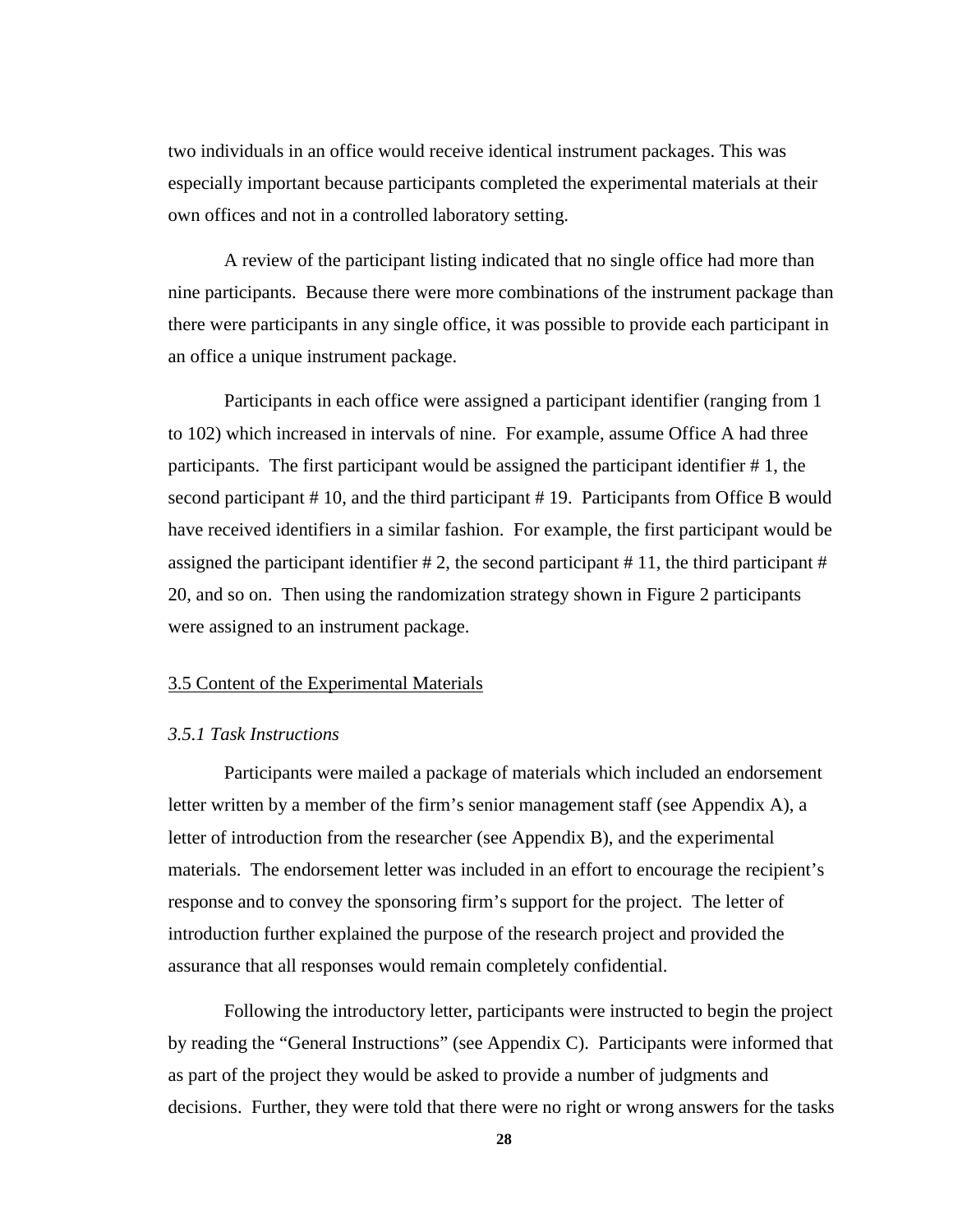as the questions they would be asked dealt with matters of professional judgment. To ensure integrity of the experiment, instructions included a number of specific guidelines which participants were to follow during the completion of the project materials.<sup>25</sup> The following guidelines were provided:

- $\overline{\phantom{a}}$  Materials were to be completed in a specified order. Specifically, participants were told to complete the materials in the order of Case A, Case B, and the debriefing questionnaire. Each of the cases and the debriefing questionnaire were enclosed in a separate sealed envelope.
- $\overline{a}$  After completing the materials in an envelope (e.g., Case A Materials) all materials were to be returned to the same envelope.
- $\overline{a}$  Judgments and recommendations were to be provided as though the participant was engaged in an actual audit situation.
- $\overline{a}$  Participants were instructed not to discuss the case with any other members of the firm.
- $\overline{a}$  Although participants were advised that there was no time constraint on the completion of the materials, they were instructed to complete them in one sitting.

After reading the above introductory materials, participants were instructed to begin the two audit tasks.

# *3.5.2 Audit Tasks*

 $\overline{a}$ 

Participants received two audit tasks – an Allowance for Doubtful Accounts task and a Contingent Liability task (see Appendix D). These two tasks were chosen because they represent two distinct issues identified in past CP research – measurement and

 $25$  While participants were instructed to complete the materials in a specified order and in one sitting, compliance could not be ascertained because the materials were completed in each participant's office rather than in a controlled laboratory setting. Participants' self-reported their completion times of the experimental materials. The mean (standard deviation) time was 34.05 (13.26) minutes. There was no significant difference in completion times across the experimental conditions as p-values ranged from 0.52 to 0.93.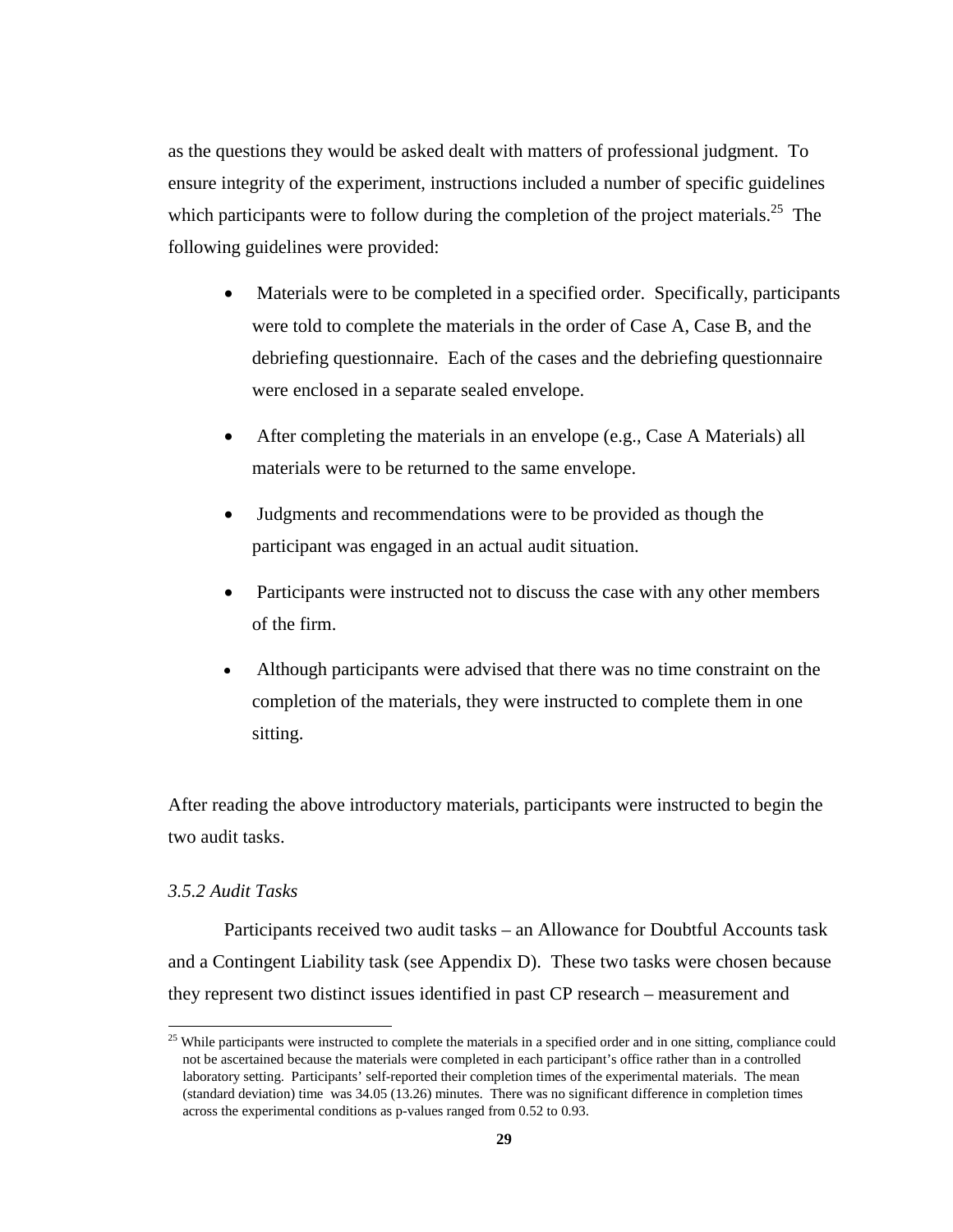disclosure. Specifically, the Allowance task represents a setting in which the auditor may propose an income-reducing adjustment, while the Contingent Liability task represents a setting in which the auditor may require disclosure in the notes accompanying the financial statements, but no loss accrual.<sup>26</sup> Collecting data from two audit tasks provided a more robust test of the research hypotheses.

Each task was constructed with the intention of providing sufficient information to allow participants to form judgments and decisions. Task narratives included a brief history of the audit client (each audit task represented a separate client), summarized financial information for the current and two prior years, and biographical information about the client contact – the company's controller/chief financial officer.

Following the basic task information, participants received four evidence items (each presented on a separate page). After reading each of the four evidence items, participants answered two questions on separate 11-point scales. In the Allowance task, the first question solicited judgments regarding the collectibility of a customer's accounts receivable. The second question solicited decisions regarding the need to adjust the Allowance for Doubtful Accounts. In the Contingency Liability task, the first question solicited judgments regarding the importance of disclosing the contingency. The second question solicited decisions regarding the disclosure of the contingency. In total, participants made four judgments and four decisions in each audit task.

Following the final response (i.e., the fourth decision) in an audit task, a list of additional audit evidence related to the accounting issue was provided. Participants were asked to indicate their interest in evaluating some, none, or all of these items. This interest was indicated by having the participants record the amount of time they would budget to evaluate a particular evidence item.

 $\overline{a}$ 

<sup>&</sup>lt;sup>26</sup> Reporting for contingent liabilities is outlined in SFAS No. 5. The determination of the correct reporting for a contingent liability is based upon two factors: 1) the degree of uncertainty surrounding an asset impairment or the creation of a liability and 2) the ability to reasonably estimate the loss amount. Depending upon the specific facts, the liability should: not be disclosed; be disclosed in a note accompanying the financial statements; or be accrued and disclosed in a note accompanying the financial statements (FASB 1991). In order to simplify the analysis, the auditor will be asked to determine whether the client should disclose or not disclose the liability.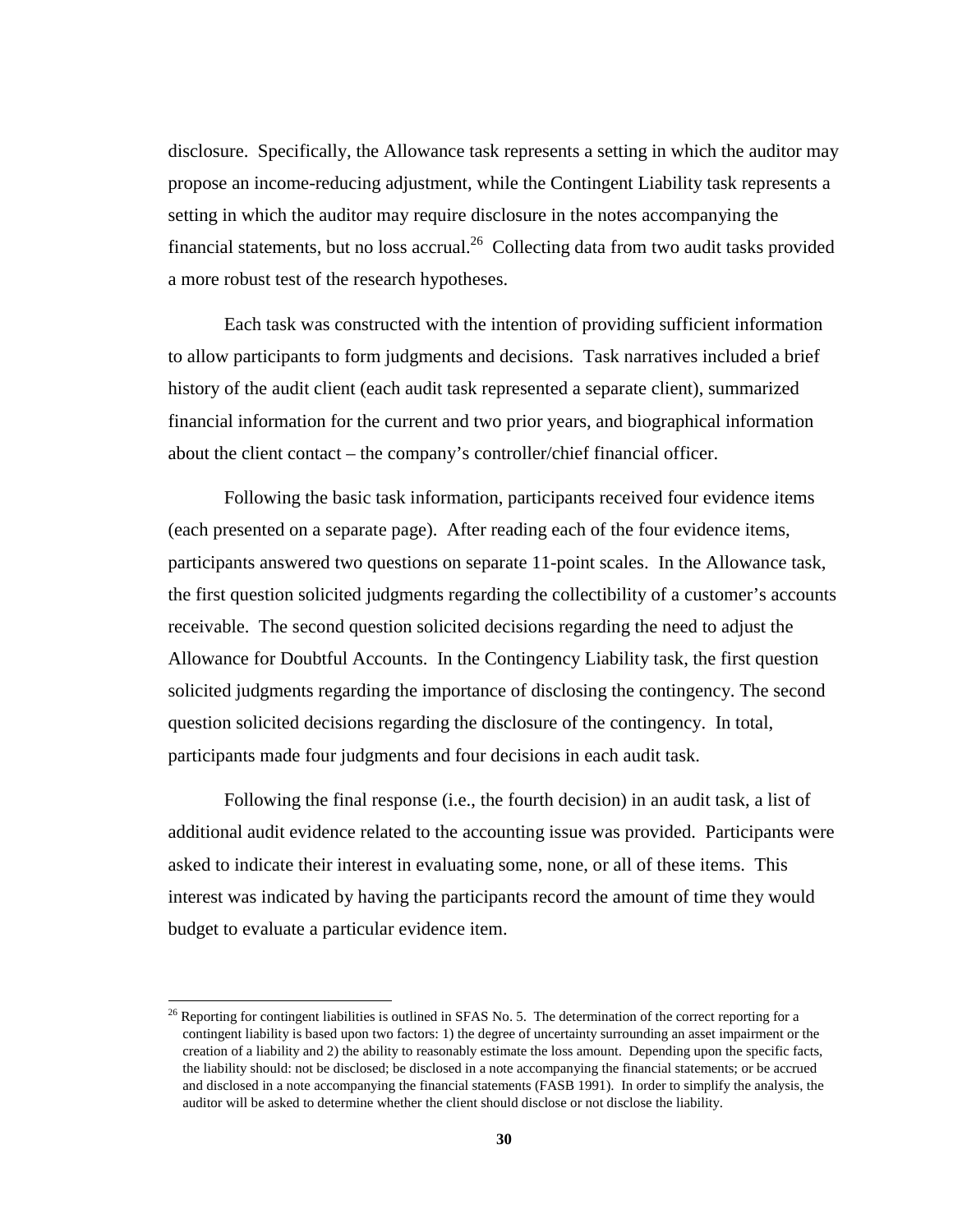The final step in the experiment had participants respond to a debriefing questionnaire (see Appendix E). The questionnaire inquired as to the participants' professional and educational background, their understanding of the audit task materials, and their attitudes regarding the auditor-client relationship.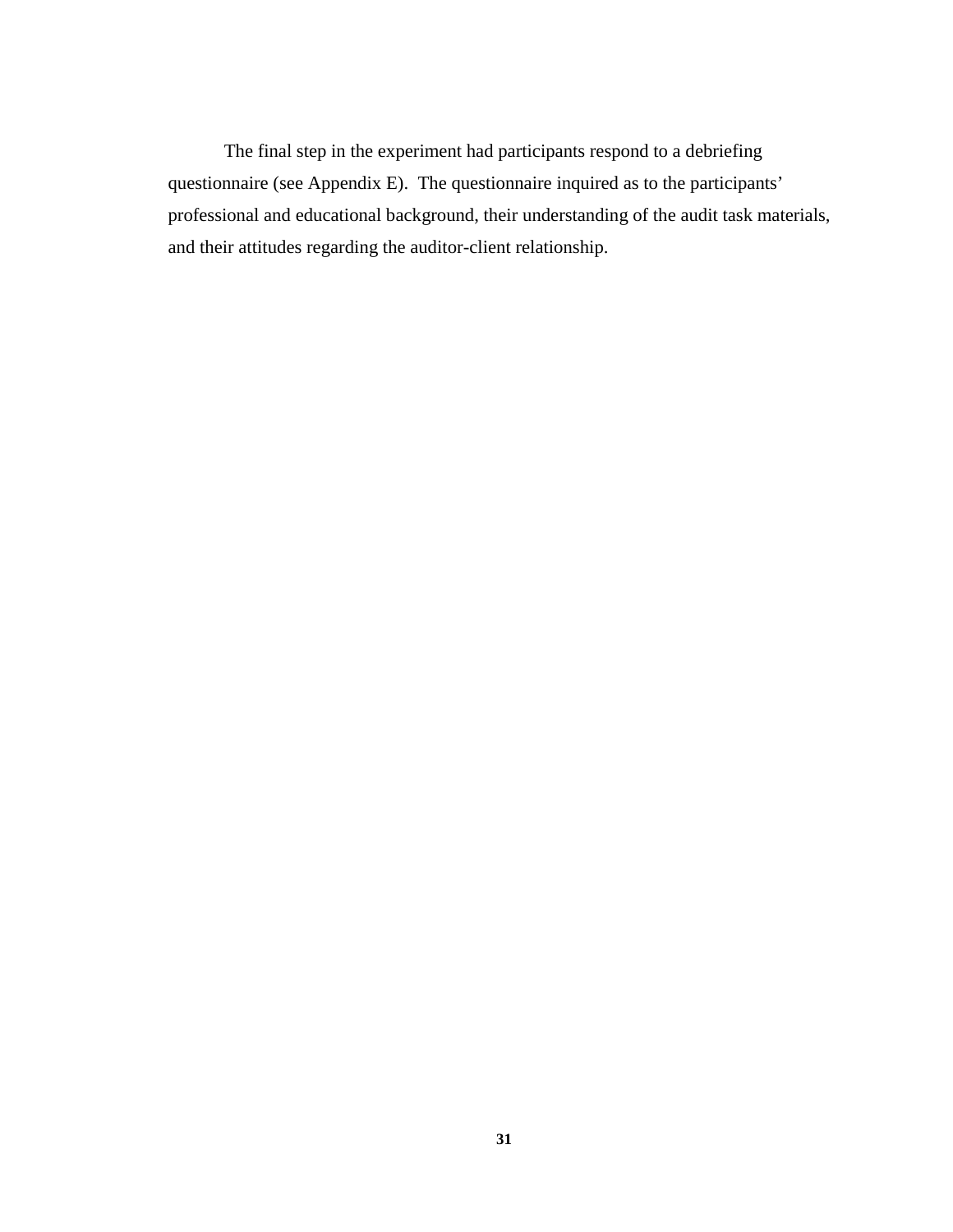# CHAPTER 4 RESULTS

This chapter is comprised of five sections. The first section presents and discusses the tests of the assumptions underlying the analysis of variance (ANOVA) statistical model. The section also provides results of the manipulation checks that were included to ensure the effective manipulation of the independent variables. The second through fourth sections present analyses of the data associated with each of the research hypotheses. The chapter's final section presents supplemental analysis.

## 4.1 Preliminary Analysis

The preliminary data analysis presented in this section was conducted for three primary purposes. First, the assumptions underlying the ANOVA statistical model were tested to provide justification for the performance and interpretation of the results of the hypothesis tests. Second, manipulation checks were performed to assess the effectiveness of the manipulation of the independent variables. Third, a review of all completed instruments was conducted to identify participants who may have failed to understand the experimental instruments.

# *4.1.1 Tests of Statistical Assumptions*

The ANOVA model has three underlying assumptions: independence of the error terms, normality of the error terms, and homogeneity of variance (Keppel 1991, p. 97). The first assumption, independence of the error terms, may be satisfied by randomly assigning participants to experimental conditions. Accordingly, all participants were randomly assigned an instrument package that contained the experimental conditions.

Graphical and statistical methods were utilized to test the assumption of normality. First, normal probability plots were generated to allow a visual inspection of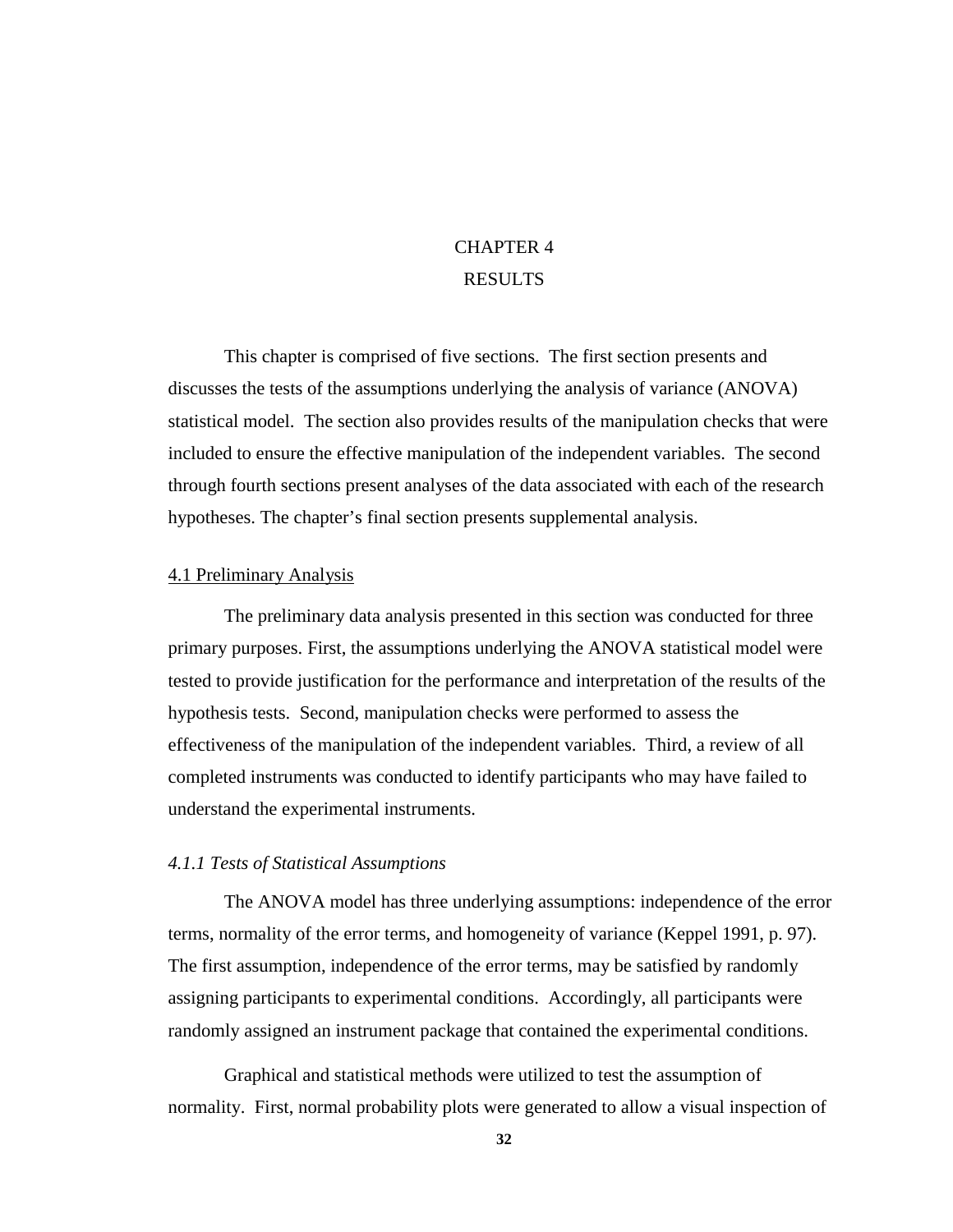the data. Several of these plots were slightly non-normal in appearance and so further analysis was conducted through the use of the Shapiro-Wilk test. This procedure provides a method by which the normality of each experimental condition (i.e., individual treatment cells from the 3 x 2 factorial) may be tested. Results indicated that one of six cells in the Allowance task was not normally distributed. Also, two of six cells in the Contingent Liability task were not normally distributed.<sup>27</sup> The non-normality of several cells is not unexpected given the type of scale (i.e., 11-point scale) used to collect the data. Further, the F-test is robust to such slight violations of normality for fixed effects models (Kirk 1982; Neter, Wasserman, and Kutner 1985).

The homogeneity of variance assumption was evaluated with a procedure developed by Brown and Forsythe (1974). This test was selected because of its robustness to departures from normality. Other procedures commonly used to test homogeneity of variance (e.g., Hartley, Cochran, and Bartlett) often suffer from insufficient power in the presence of non-normality (Keppel 1991, p. 102). Analysis of the data in the two audit tasks reveals homogenous variances (p-values for the Brown/Forsythe test ranged from 0.308 to 0.971).

# *4.1.2 Manipulation and Reasonableness Checks*

 $\overline{a}$ 

As part of the debriefing questionnaire participants received three manipulation checks for each audit task.<sup>28</sup> First, participants were asked to indicate whether the client explicitly stated a preferred accounting treatment. Second, participants rated their client contact's trustworthiness on an 11-point scale anchored at "Not Trustworthy" and "Very Trustworthy." Third, participants rated the client's competence on an 11-point scale anchored at "Not Competent" and "Very Competent." The first two manipulation checks tested the effectiveness of the independent variable manipulations. The third

 $^{27}$  A second evaluation of normality was conducted with the Kolmogorov-Smirnov test. Results of this test were similar to those of the Shapiro-Wilk procedure.

<sup>&</sup>lt;sup>28</sup> Participants were also asked to rate the realism of each task on a scale ranging from "Not Realistic - 0" to "Very Realistic - 10". Mean (standard deviation) realism ratings were 7.47 (1.85) and 7.62 (1.43) for the Allowance and Contingent Liability tasks, respectively.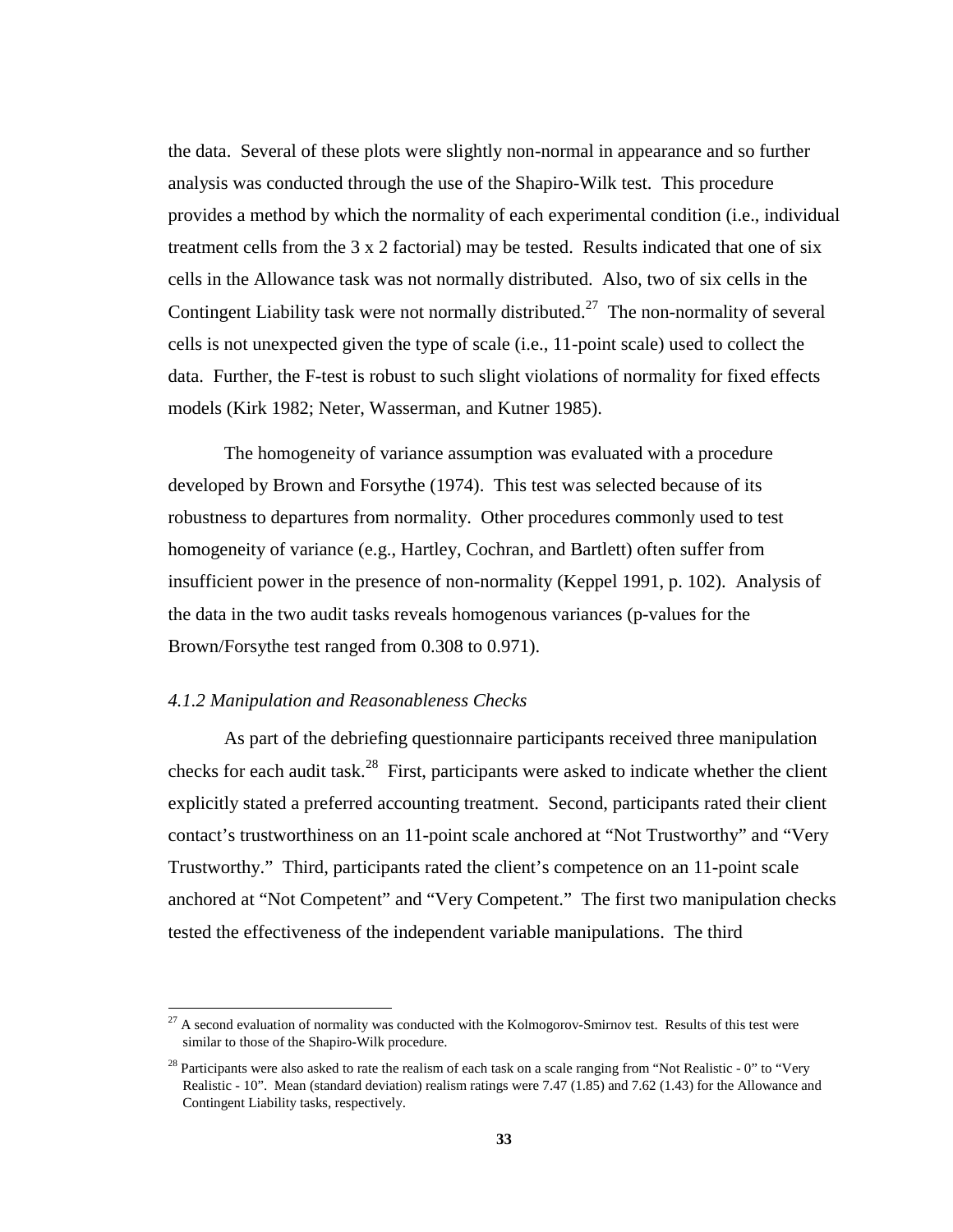manipulation check was included to test the integrity of the trustworthiness manipulation since that manipulation was intended to maintain competence at a constant level.

The first manipulation check was used to test the client preference manipulation. In the Allowance task, seven participants (five from the ECP condition and two from the LCP condition) failed to properly identify the client preference condition to which they had been assigned. In the Contingent Liability task, ten participants (two from the NCP condition, four from the ECP condition, and four from the LCP condition) failed the manipulation check. These individuals were dropped from subsequent analyses.

The second manipulation check was used to evaluate the trustworthiness manipulation. Each participant's instrument package contained two tasks, each with a different level of trustworthiness. A review of the trustworthiness manipulation checks for the two tasks in each instrument package did not reveal any participant who responded in a manner that was inconsistent with the intended trustworthiness manipulation. Furthermore, in the Allowance task, participants' mean (standard deviation) ratings were 7.59 (.983) and 3.55 (1.02) in the high and low trustworthiness conditions, respectively. These ratings are significantly different  $(t = -14.096,$  two-tailed p < 0.001). In the Contingent Liability task, participants' mean (standard deviation) ratings were 7.26 (1.30) and 4.74 (1.49) in the high and low trustworthiness conditions, respectively. These ratings are significantly different ( $t = -6.28$ , two-tailed  $p < 0.001$ ). Thus, the manipulation was deemed successful because participants considered the client contacts in the high trustworthiness to be more trustworthy than client contacts in the low trustworthiness condition.

The third manipulation check was used to test the *integrity* of the trustworthiness manipulation. Specifically, this manipulation check was designed to evaluate whether participants believed their client contacts possessed different levels of competence. Given that the trustworthiness manipulation was designed with the intent of holding competence constant, any significant difference in participants' competence ratings is evidence that this effort was partially unsuccessful. In the Allowance task, participants' mean (standard deviation) competence ratings were 7.83 (.877) and 6.39 (1.40) in the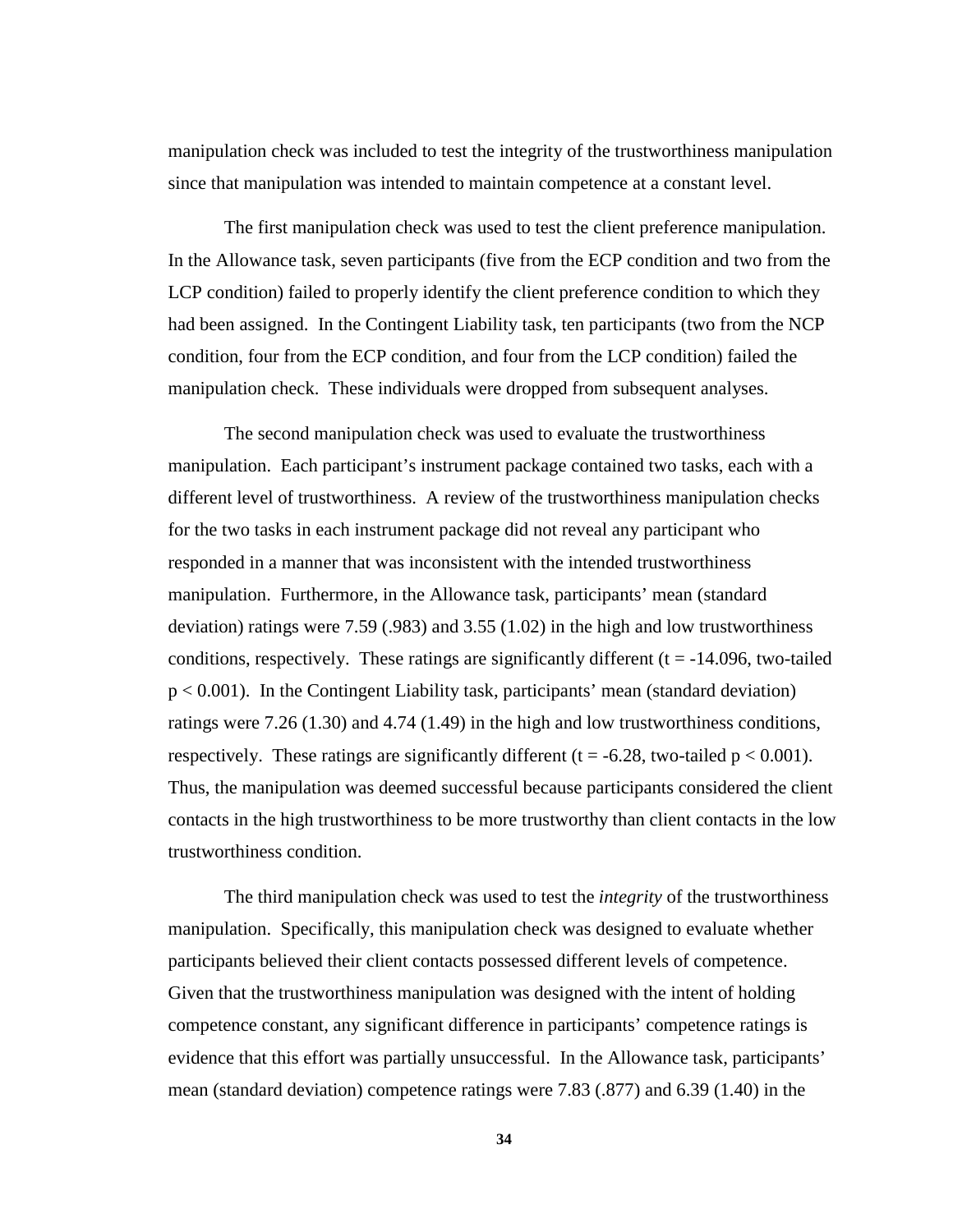high and low trustworthiness conditions, respectively. These ratings are significantly different ( $t = -4.24$ , two-tailed  $p < 0.001$ ). Notwithstanding this difference, the practical significance of the reported means may be of little consequence. In both trust conditions, participants' ratings are generally reflective of a contact who possesses reasonable competence. Nevertheless, caution should be exercised when evaluating the findings related to the trustworthiness manipulation in the Allowance task.

In the Contingent Liability task, participants' mean (standard deviation) competence ratings were 7.14 (1.57) and 6.43 (1.52) in the high and low trustworthiness conditions, respectively. These ratings are not significantly different  $(t = -1.63, two$ tailed  $p = 0.108$ ).

During a review of the completed tasks, several instruments were identified which contained nonsensical responses. Further review of these instruments lead to the conclusion that several participants had misunderstood the Allowance task. This misunderstanding was evident in that each individual had indicated (via their collectibility judgments) that the account in question was uncollectible yet they believed that it was important to decrease the Allowance for Doubtful Accounts (via their adjustment decisions). Accordingly, four instruments (in the Allowance task only) were dropped from subsequent analyses. Finally, one participant reported having more than nine years of industry experience. To ensure as much homogeneity among participants as possible with respect to past private industry experience, this individual's responses were not included in subsequent analyses.

In summary, twelve participants were eliminated from the Allowance task and eleven participants were removed from the Contingent Liability task. After the elimination of these participants, there were 50 and 49 usable responses in the Contingent Liability and Allowance tasks, respectively.

# 4.2 Tests of Hypotheses

Tables 6 through 9 report the results of the univariate ANOVAs related to the tests of  $H1_A$ ,  $H1_B$ ,  $H2_A$ ,  $H2_B$ ,  $H3_A$ , and  $H3_B$ . Tests of the research hypotheses are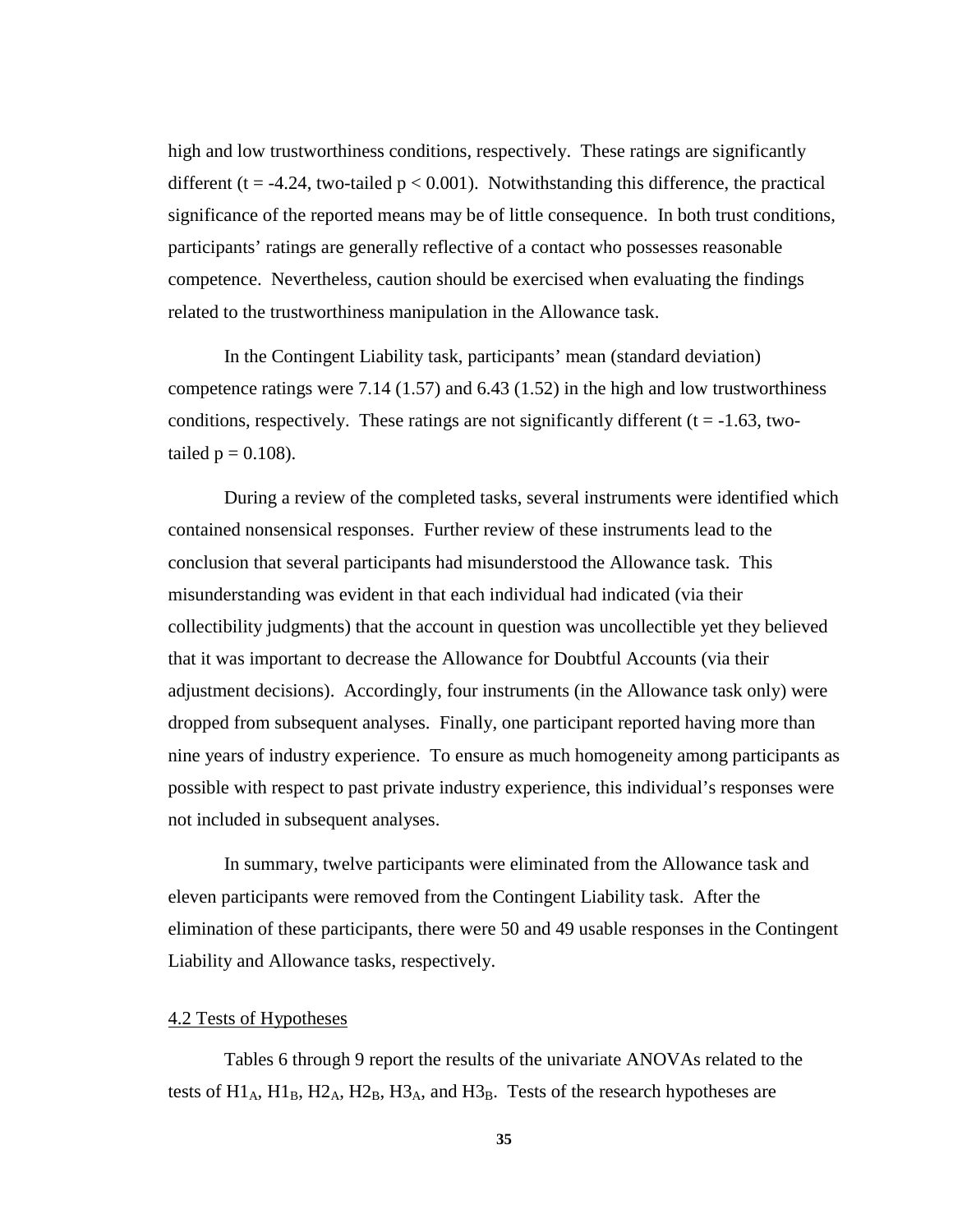presented separately for the two audit tasks. Tables 6 and 7 report results for the Allowance task, while Tables 8 and 9 report results for the Contingent Liability task. Each of these tables presents analysis related to one dependent variable. Two continuous dependent variables were used to assess the above listed hypotheses. The log likelihood ratio of collectibility/disclosure judgments was used to test  $H1_A$ ,  $H2_A$ , and  $H3_A$ . The extent to which decisions to adjust the Allowance for Doubtful Accounts or disclose the contingency were revised was used to test  $H1_B$ ,  $H2_B$ , and  $H3_B$ . Two independent variables and their interaction were included in the ANOVAs: trustworthiness (trust), client preference (CP), and the interaction of trust and CP.

Tables 10 and 11 present results for the tests of H4. Two dependent variables were used to evaluate this hypothesis: participants' budgeted time to evaluate additional audit evidence (a continuous measure) and the number of additional evidence items to be examined (a discrete measure).

# 4.3 Hypotheses One and Two

The first two hypotheses (in null form) are as follows:

- **H1<sub>A</sub>:** Auditors' judgments will not be influenced by a client preference.
- **H1<sub>B</sub>:** Auditors' decisions will not be influenced by a client preference.
- **H2A:** The temporal placement of a client preference will not differentially influence auditors' judgments.
- H<sub>2</sub>B: The temporal placement of a client preference will not differentially influence auditors' decisions.

Given that tests of  $H2_A$  and  $H2_B$  assume the rejection of  $H1_A$  and  $H1_B$ , respectively, tests of these hypotheses are presented together.

#### *4.3.1 Allowance for Doubtful Accounts Task*

Hypothesis  $H1_A$  predicts that a client preference will not influence auditors' judgments. Descriptive measures for the CP variable are included in Panel B of Table 6. Participants in the NCP condition revised their collectibility judgments based solely on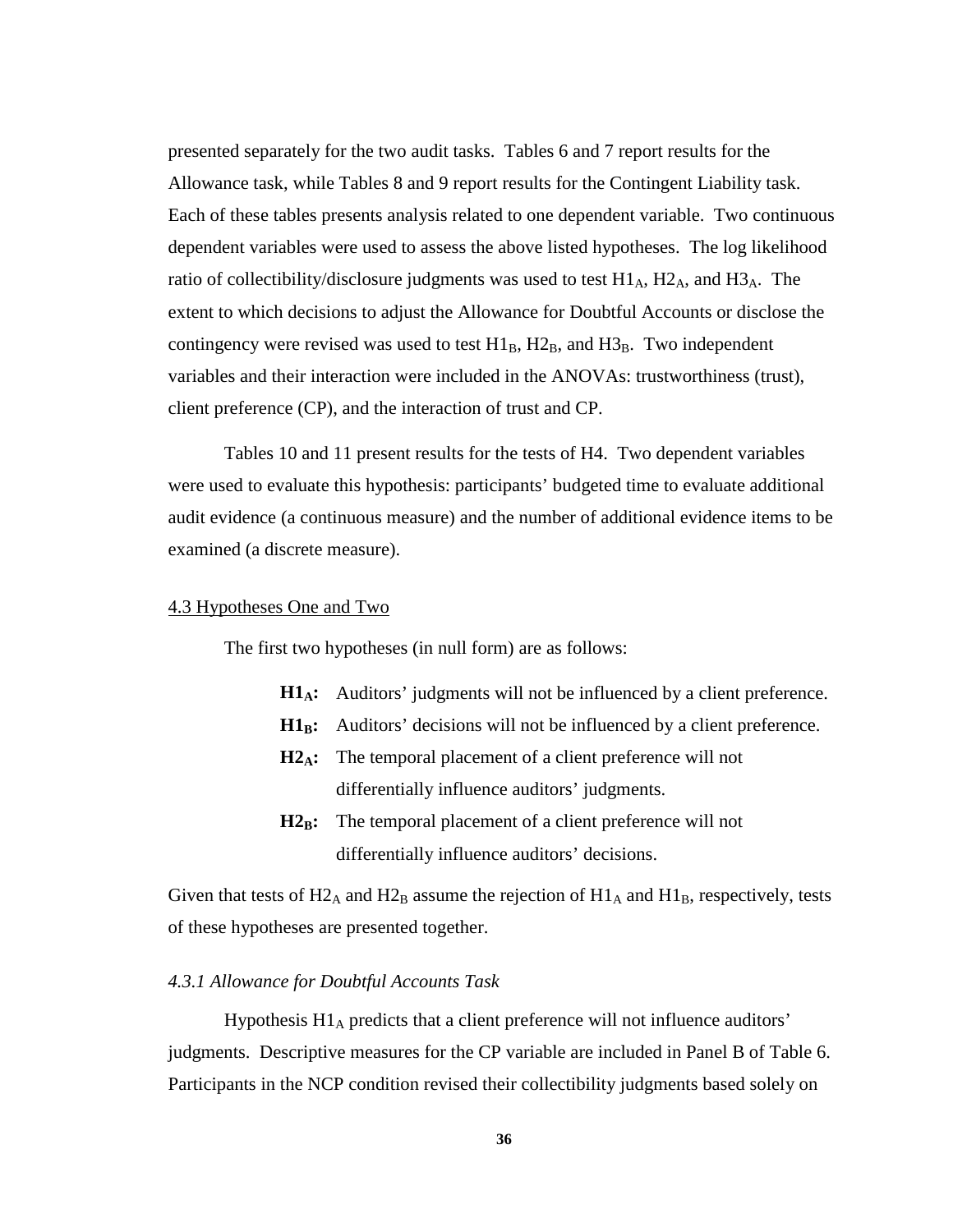the evidence included in the Allowance task.<sup>29</sup> The mean revision in their collectibility judgments was  $-0.993$ <sup>30</sup> Participants revised their collectibility judgments less in the ECP condition as indicated by the lower mean revision of -0.784. However, when the CP was stated late in the evidence evaluation process participants revised their collectibility judgments more (i.e., -1.492) than in either of the other two conditions.

Panel A of Table 6 indicates that participants' collectibility judgments did not differ in a statistically significant manner across the levels of CP ( $F = 2.23$ ,  $p = 0.1205$ ). Therefore, I fail to reject  $H1_A$  in this task and as a consequence tests of  $H2_A$  were not conducted.

Hypothesis  $H1_B$  predicts that a client preference will not influence auditors' decisions. Descriptive measures for the CP variable are included Panel B of Table 7. The pattern of mean adjustment revisions (i.e., a percentage change) is consistent with the pattern of collectibility judgments discussed above. Specifically, the positive revisions shown in this table indicate that participants were more likely to increase the Allowance account. Again, participants in the NCP condition revised their adjustment decisions based solely on the evidence included in the Allowance task. The mean revision in their adjustment decisions was 34.3 %. Participants revised their adjustment decisions less in the ECP condition as indicated by the lower mean revision of 24.6 %. However, in the LCP condition, participants revised their adjustment decisions more (47.5 %) than in either of the other two conditions.

Panel A of Table 7 reports that participants' adjustment decisions differed in a statistically significant manner across the levels of CP ( $F = 3.19$ ,  $p = 0.0513$ ). Therefore, the hypothesis  $(H1_B)$  that client preference does not influence auditors' decisions was rejected and tests of  $H2_B$  were performed. A priori contrasts were used to isolate the

 $\overline{a}$ 

<sup>&</sup>lt;sup>29</sup> For the Allowance task, the ANOVA model includes a "Position" control variable because correlation analysis indicated that participants' positions (i.e., managers or senior managers) were significantly correlated with their decision revisions ( $\rho = .370$ ,  $p = 0.009$ ). The correlation with the collectibility judgments was not significant ( $\rho = -$ .200,  $p = 0.169$ ), but was included in the ANOVA to allow for a consistent presentation for the task. No experience measure was significant in tests of the hypotheses related to the Contingent Liability task and so no such variable is included in the ANOVA for the task.

 $30$  This measure is interpreted to mean that participants revised their collectibility judgments downward reflecting their belief that the account was uncollectible.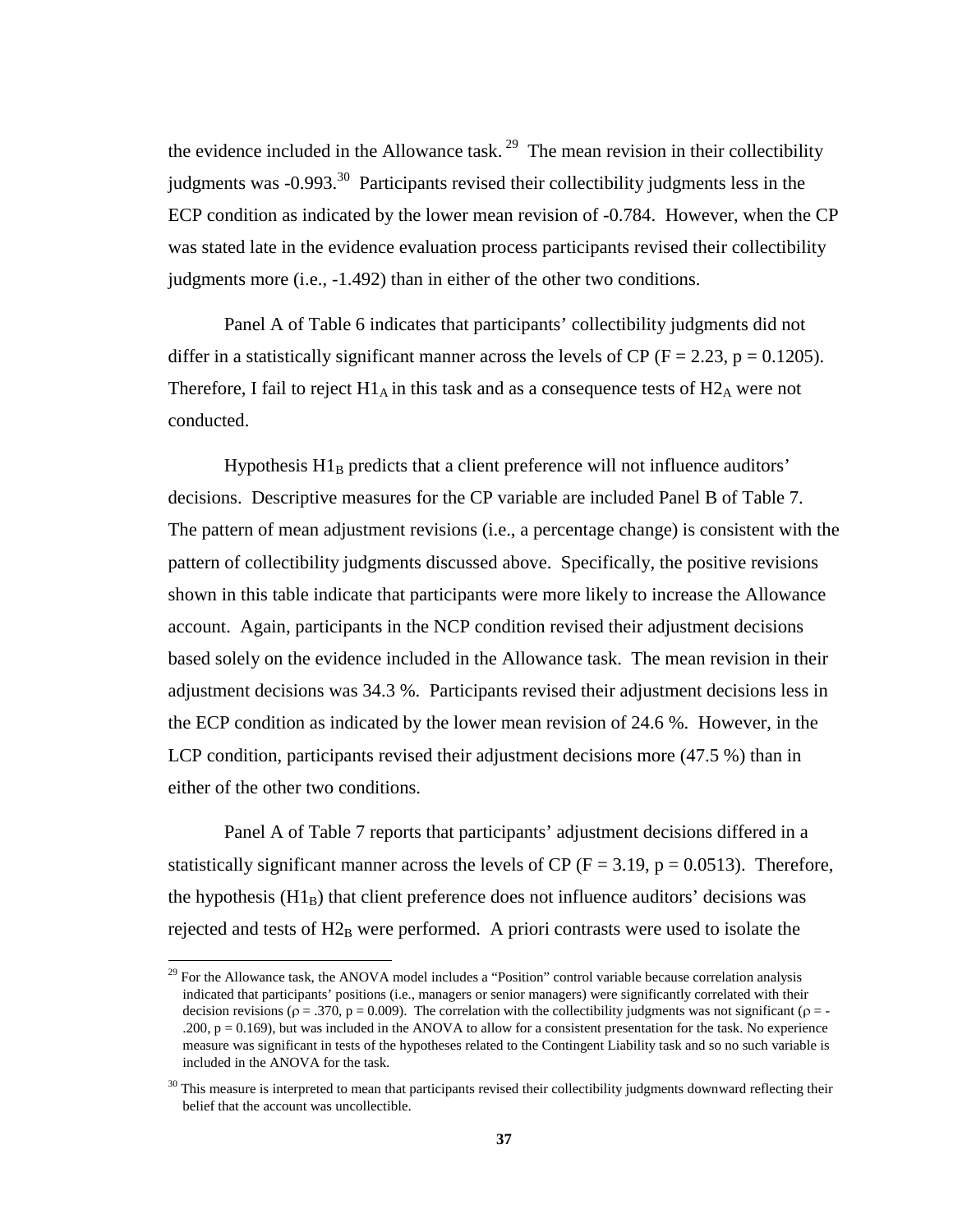significant differences among the levels of the CP effect. These contrasts reveal a statistically significant difference (i.e.,  $F = 6.24$ ,  $p = 0.0165$ ) between the ECP and LCP conditions. Therefore, a significant temporal placement effect was found and  $H2_B$  is rejected.

# *4.3.2 Contingent Liability Task*

 $\overline{a}$ 

Descriptive measures for the CP variable in the Contingent Liability task are included in Panel B of Table 8. The pattern of results for the disclosure importance judgments is similar to that observed for the collectibility judgments in the Allowance task. Participants in the NCP condition revised their disclosure importance judgments based solely on the evidence included in the task. Mean revisions in the disclosure importance judgments for those in the NCP condition was  $-1.163$ <sup>31</sup> Participants in both the ECP and the LCP conditions revised their disclosure importance judgments less than in the NCP condition (-0.419 and -0.995,respectively).

Panel A of Table 8 indicates that the differences in these judgments are not significantly different (F = 2.32, p = 0.1114). Therefore, I failed to reject  $H1_A$  in this task as well. Consequently, tests of  $H2_A$  were not conducted.

Panel B of Table 9 includes descriptive measures of the extent to which participants revised their disclosure decisions. The pattern of mean revisions (i.e., a percentage change) indicates that participants in both CP conditions revised their disclosure decisions less than those in the NCP condition. The positive revisions shown in Panel B indicate that participants generally revised their disclosure decisions in such a way as to reflect their growing belief that the client should disclose the Contingency. Participants in the NCP condition revised their disclosure decisions more (126.5 %) than those in either the ECP or LCP condition (18.3 % and 19.9%, respectively).

Panel A of Table 9 reports that the extent to which participants revised their disclosure decisions differed in a statistically significant manner across the levels of CP

<sup>&</sup>lt;sup>31</sup> This measure is interpreted to mean that participants revised their disclosure importance judgments to reflect their belief that it was important to disclose the Contingency. More (less) negative measures indicate that it is more (less) important to disclose the Contingency.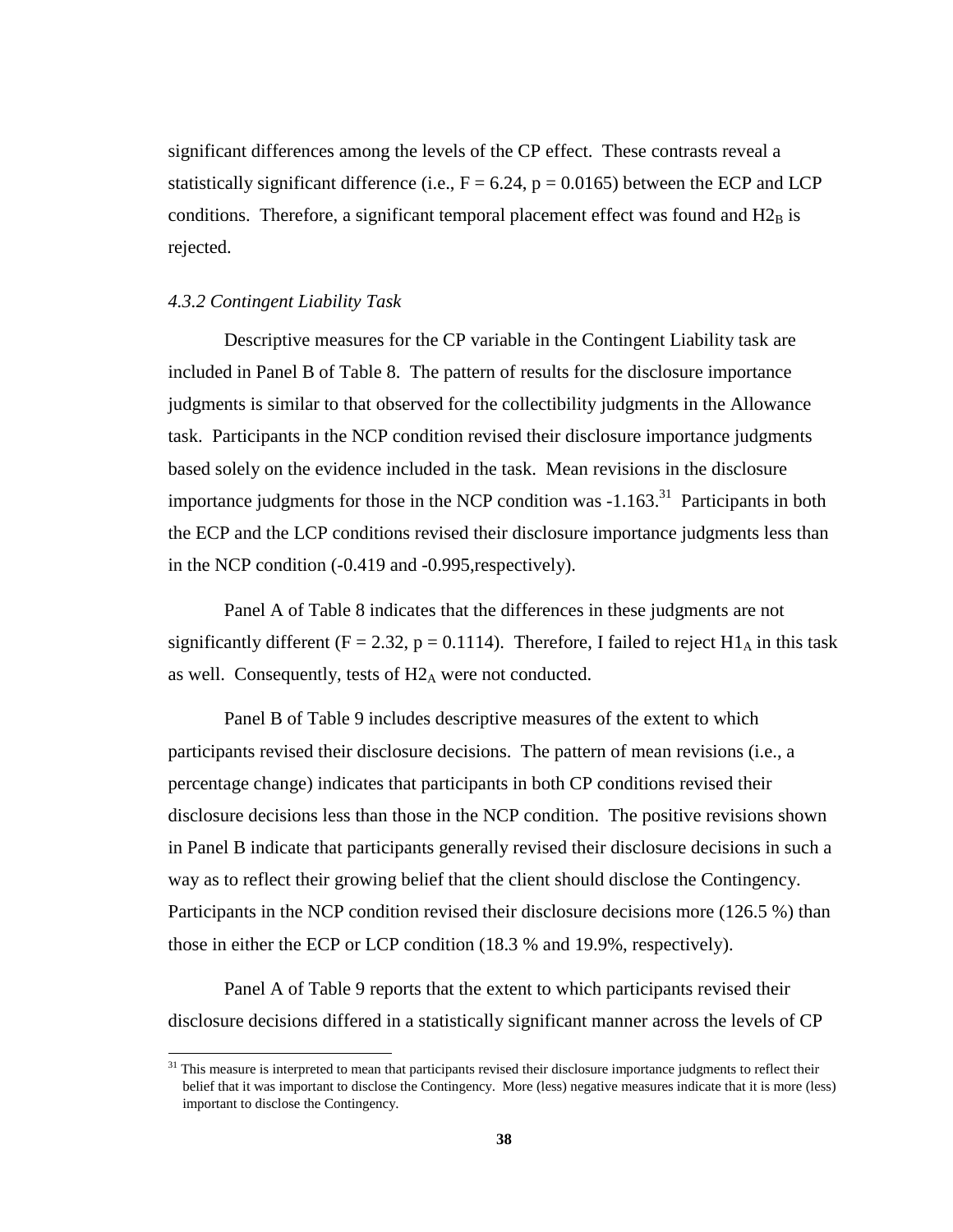$(F = 3.66, p \ 0.0340)$ . Therefore,  $H1_B$  is rejected. A priori contrasts were used to isolate the significant differences among the three levels of the CP variable. Mean revisions in the NCP condition were significantly different from revisions made in both the ECP ( $F =$ 5.70,  $p = 0.0213$ ) and LCP (F = 4.90,  $p = 0.0320$ ) conditions. However, the difference between ECP and LCP was not significant. Therefore, I fail to reject  $H2_B$ .

## *4.3.3 Summary of Hypotheses One and Two*

Neither  $H1_A$  nor  $H2_A$  was rejected for either task (see Table 5). Client preferences did not significantly influence participants' collectibility judgments or their disclosure importance judgments. However,  $H1_B$  was rejected for both tasks and  $H2_B$  was rejected in the Allowance task. In the Allowance for Doubtful Accounts task, the extent to which participants revised their Allowance account decisions was significantly influenced by an explicit preference. However, this influence was confined to a significant temporal difference between the ECP and LCP conditions. In the Contingent Liability task, a significant CP effect was also revealed. More specifically, the extent to which participants revised their disclosure decisions was influenced by the client's stated preference. However, this influence did not differ with the preference's temporal placement.

#### 4.4 Hypothesis Three

The third hypothesis (in alternative form) is as follows:

- H3<sub>A</sub>: In the presence of a highly (less) trustworthy client, auditors will make judgments that are more (less) consistent with the client's interests.
- **H3<sub>B</sub>:** In the presence of a highly (less) trustworthy client, auditors will make decisions that are more (less) consistent with the client's interests.

Following these hypotheses, the expectation is that auditors will believe it is more important to increase the allowance account or disclose the contingency if the client is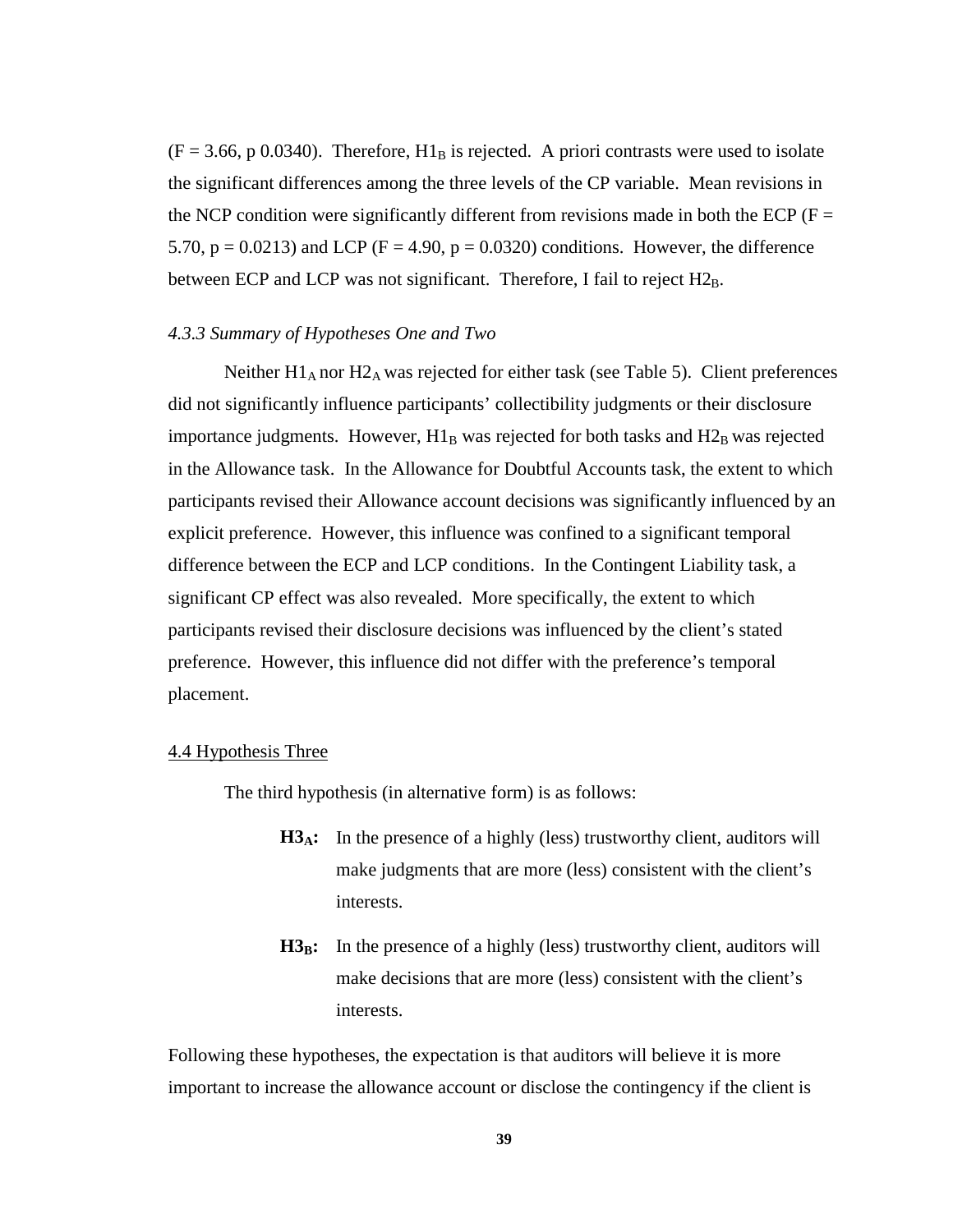less trustworthy than if the client is highly trustworthy. Furthermore, auditors' decisions are expected to correspond with these judgments.

#### *4.4.1 Allowance for Doubtful Accounts Task*

Hypothesis H3A predicts that auditors will make judgments that are more (less) consistent with a client's interests if the client is deemed to be highly (less) trustworthy. Panel B of Table 6 presents descriptive measures for the trustworthiness variable. Participants whose clients were less trustworthy revised their collectibility judgments less than those with highly trustworthy clients. Specifically, the revisions for those with less trustworthy clients was -0.963. Alternatively, the revisions for participants with highly trustworthy clients was -1.167. These revisions reflect the participants' growing attitudes that the account was uncollectible. Interestingly, participants with highly trustworthy clients believed the account to be slightly more uncollectible than those with less trustworthy clients. Panel A of Table 6 indicates that participants' collectibility judgments did not differ in a statistically significant manner across the two levels of trustworthiness ( $F = 0.66$ ,  $p = 0.2098$ ). Failure to find significant results implies that the judgments did not differ in a meaningful manner. Therefore, my findings are not consistent with  $H3_A$ .

Hypothesis  $H3_B$  predicts that auditors will make decisions that are more (less) consistent with a client's interests if the client is deemed to be highly (less) trustworthy. Descriptive measures for the trustworthiness variable are included in Panel B of Table 7. Participants whose clients were less trustworthy revised their adjustment decisions (i.e., measured as a percentage change) less than those with highly trustworthy clients. Specifically, participants with less trustworthy clients revised their adjustment decisions 27.3 % while those with highly trustworthy clients revised their decisions by 41.9 %. The direction of these revisions is consistent with the participants' judgments that the account was generally uncollectible. Panel A of Table 7 reports that these adjustment decision revisions were different in a statistically significant manner and in the expected direction across the levels of trustworthiness ( $F = 4.62$ ,  $p = 0.0187$ ). Therefore, my findings are consistent with  $H3_B$ .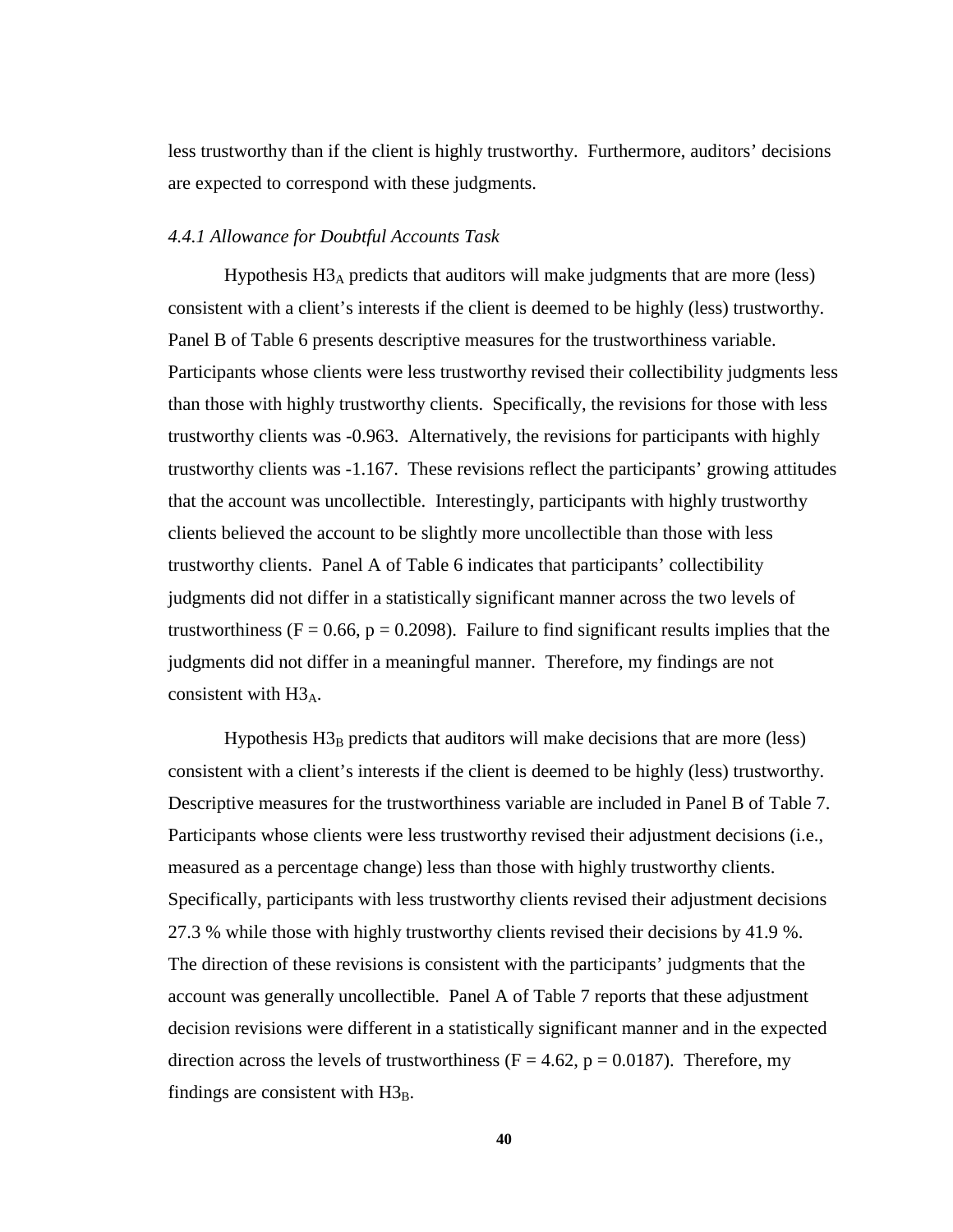#### *4.4.2 Contingent Liability Task*

Panel B of Table 8 presents descriptive measures for the trustworthiness variable. As expected, participants whose clients were less trustworthy revised their disclosure importance judgments more than those with highly trustworthy clients. Specifically, the mean revisions for those with less trustworthy clients was -1.151. Alternatively, the mean revisions for participants with highly trustworthy clients was -0.394. These revisions reflect the participants' growing attitudes that it was important to disclose the Contingency. Panel A of Table 8 indicates that participants' disclosure importance judgments differed in a statistically significant manner and in the expected direction across the levels of trustworthiness ( $F = 6.19$ ,  $p = 0.0086$ ). Therefore, my findings are consistent with  $H3_A$ .

Descriptive measures for the trustworthiness variable are included in Panel B of Table 9. Consistent with the expectation, participants whose clients were less trustworthy revised their disclosure decisions (i.e., measured as a percentage change) more than those with highly trustworthy clients. More precisely, participants with less trustworthy clients revised their disclosure decisions 65.1 % while those with highly trustworthy clients revised their decisions by 48.3 %. The direction of these revisions is consistent with the participants' judgments. However, Panel A of Table 9 reports that the extent to which participants revised their disclosure decisions did not differ significantly across the levels of trustworthiness ( $F = 0.35$ ,  $p = 0.2776$ ). Although the decisions differed in the predicted direction, the difference is not significant and my findings are not consistent with  $H3_B$ .

# *4.4.3 Summary of Hypothesis Three*

The findings related to  $H3_A$  and  $H3_B$  are somewhat complex (see Table 5). As predicted, participants' judgments were sensitive to the client's trustworthiness, but only when evaluating a disclosure issue as in the Contingent Liability task. In the Allowance task, auditors' judgments were not differentially sensitive to client trustworthiness. Thus, my findings were not consistent with  $H3_A$  in the Allowance task. However, the findings were consistent with the hypothesis in the Contingent Liability task. Accordingly, I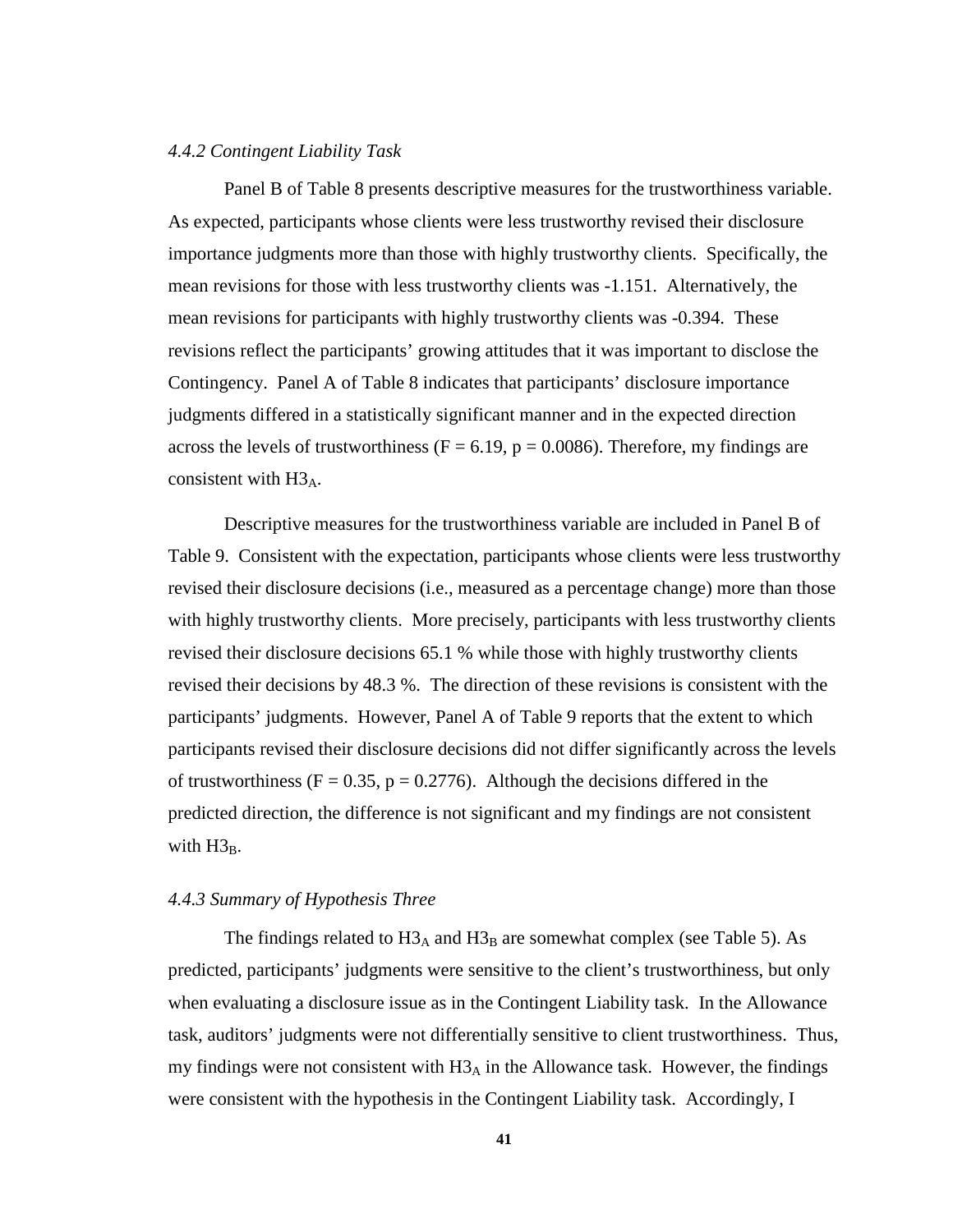conclude that auditors' judgments were not sensitive to client trustworthiness in the Allowance task, but were differentially sensitive in the Contingent Liability task.

Participants' adjustment revisions in the Allowance task exhibited significant sensitivity to the client's trustworthiness, but disclosure revisions in the Contingent Liability task did not. The findings in the Allowance task are consistent with  $H_{\rm 3B}^{3}$ . Alternatively, my findings were not consistent with the hypothesis in the Contingent Liability task. Therefore, I conclude that auditors' disclosure revisions were not differentially sensitive to client trustworthiness in the Contingent Liability task, but that their adjustment decision revisions were differentially sensitive in the Allowance task.

# 4.5 Hypothesis Four

The fourth hypothesis (in alternative form) is as follows:

**H4:** An auditor's evidence evaluation efforts will be negatively related to the client's relative trustworthiness.

Following this hypothesis, the expectation is that auditors will accumulate more audit evidence and expend more effort in evaluating that evidence when performing an audit in the presence of a less trustworthy client than in the presence of a highly trustworthy client. Two measures – budgeted minutes and number of items to be examined – were used to test H4. The results for each measure are provided in separate panels in Tables 10 and 11.

## *4.5.1 Allowance for Doubtful Accounts Task*

Table 10 provides results related to the fourth hypothesis. A t-test was used to determine whether auditors' evidence evaluation efforts (as measured by budgeted minutes) differed across levels of the client's trustworthiness. Panel A of the table indicates that participants' evidence evaluation efforts were not significantly different across the levels of trustworthiness ( $t = -0.443$ ,  $p = 0.3299$ ). In fact, participants who had less trustworthy clients actually indicated that they would budget slightly less time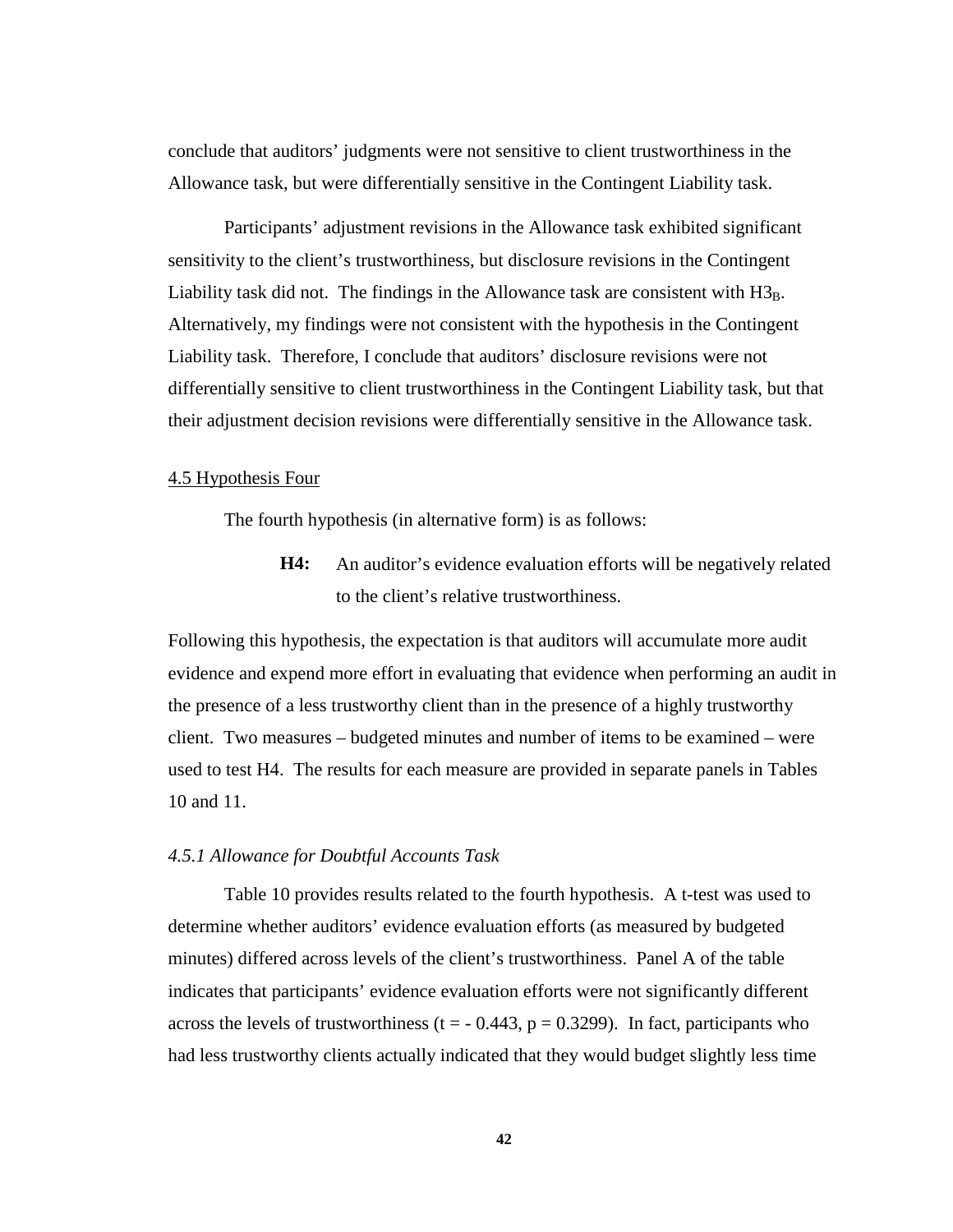(i.e., 125.26 minutes) to evaluate additional evidence than participants with highly trustworthy clients (i.e., 134.23 minutes).

Panel B of Table 10 reports results for the second measure. The Wilcoxon rank sum test indicates that participants did not wish to evaluate significantly different numbers of evidence items across the levels of trustworthiness ( $W = 514.0$ ,  $p = 0.2149$ ). In fact, the same reverse pattern found in the first measure (i.e., budgeted time) was revealed. Participants who had less trustworthy clients indicated that they wished to evaluate 4.00 additional evidence items while those who had highly trustworthy clients wished to evaluate 5.00 items. Neither of the tests provides results which are consistent with H4 in this task.

## *4.5.2 Contingent Liability Task*

Table 11 provides the results for the Contingent Liability task. As in the Allowance task, participants' evidence evaluation efforts were not significantly different across the levels of trustworthiness (t =  $0.210$ , p =  $0.4176$ ). However, the pattern of results was in the expected direction. Specifically, participants who had less trustworthy clients indicated that they would budget slightly more time (i.e., 148.39 minutes) to evaluate additional evidence than participants with highly trustworthy clients (i.e., 142.14 minutes).

Panel B of the Table 11 provides directionally similar results. Participants in the low trustworthiness condition indicated a desire to evaluate more evidence (i.e., 4.50 items) than those in the high trustworthiness condition (i.e., 4.00 items). However, a Wilcoxon rank sum test indicates that this difference is not significant ( $W = 516.5$ ,  $p =$ 0.3827). Again, neither of the above tests provides results which are consistent with H4 in this task.

#### *4.5.3 Summary of Hypothesis Four*

The above results are not consistent with H4 (see Table 5). In both tasks, participants did not indicate an interest in evaluating more evidence either in terms of budgeted time or number of evidence items when the client was less trustworthy.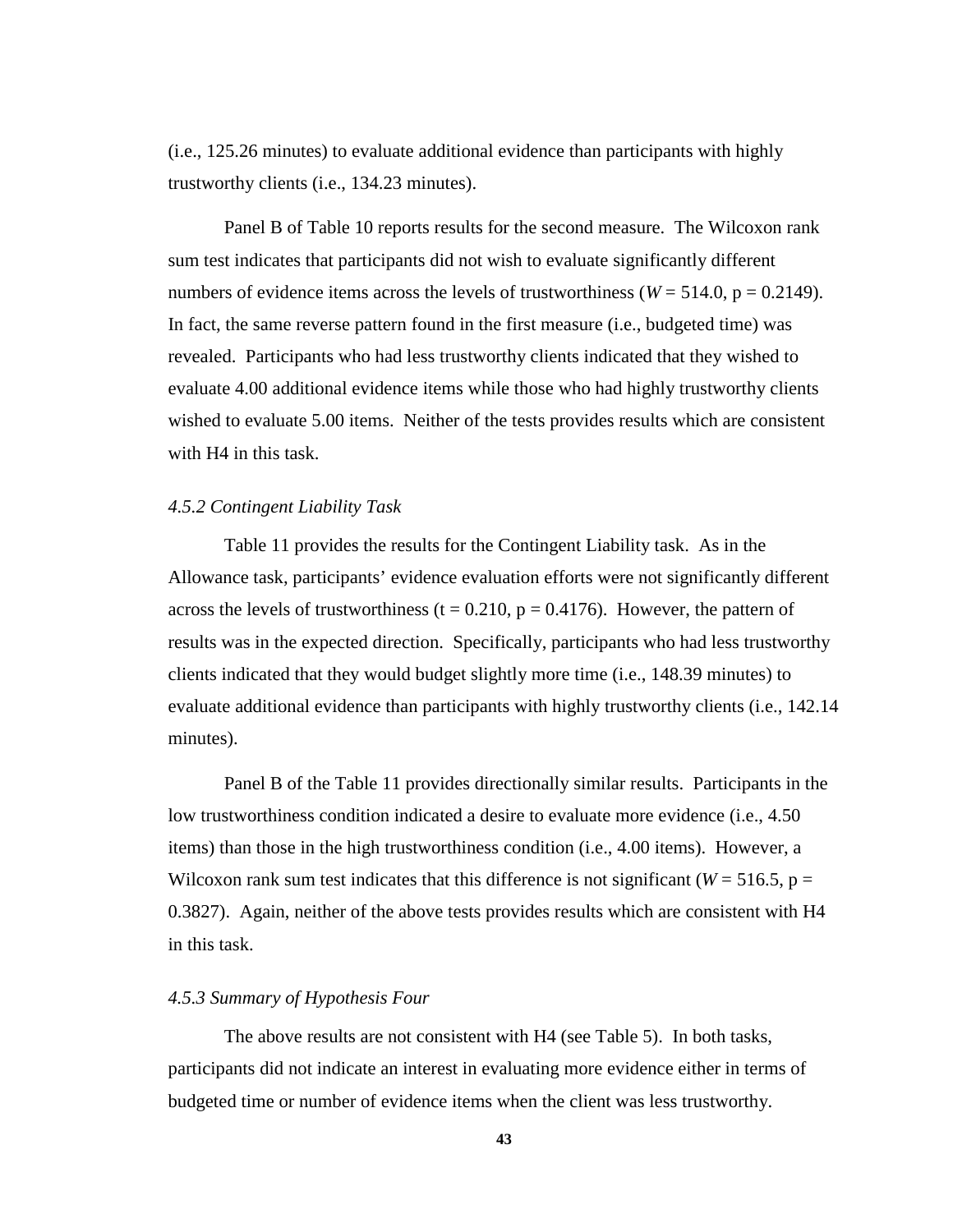## 4.6 Supplemental Analysis

#### *4.6.1 Final Judgments and Decisions*

Supplemental analyses were conducted to determine whether participants' *final* judgments and/or decisions were influenced by a client preference or client trustworthiness. Results of the analyses are presented separately for each of the tasks.

# *4.6.1.1 Allowance for Doubtful Accounts Task*

Table 12 reports results for the Allowance task related to participants' final collectibility judgments. Panel A reveals a marginally significant trustworthiness effect  $(F = 2.45, p = 0.0627)$ , a significant "Trust x CP" interaction  $(F = 3.82, p = 0.0299)$ , and a significant position effect ( $F = 5.20$ ,  $p = 0.0277$ ). Participants with highly trustworthy clients believed the hypothetical accounts receivable to be less collectible than those with less trustworthy clients (66.3% as compared to 58.5%).<sup>32</sup> However, the main effect must be interpreted with caution because of the significant "Trust x CP" interaction.

Analysis of the mean collectibility judgments for the interaction in Panel B of Table 12 reveals an interesting pattern. In the presence of a less trustworthy client, a client preference caused participants to believe the account to be less collectible. Alternatively, in the presence of a highly trustworthy client, a client preference caused participants to believe the account to be more collectible. Moreover, Panel B also indicates that senior managers generally believed the accounts receivable to be less collectible than managers (69.6% compared to 58.9%).

Table 13 reports results for final adjustment decisions. Trustworthiness is found to be marginally significant (F = 2.15, p = .0752). However, neither CP (F = 0.89, p = 0.4167) nor the interaction of "Trust x CP" is significant ( $F = 0.32$ ,  $p = 0.7245$ ). However, senior managers indicated that they felt more strongly regarding the need to increase the Allowance account than managers (79.8% compared to 69.5%).

 $\overline{a}$ 

 $32$  Larger percentages indicate that the account is believed to be less collectible.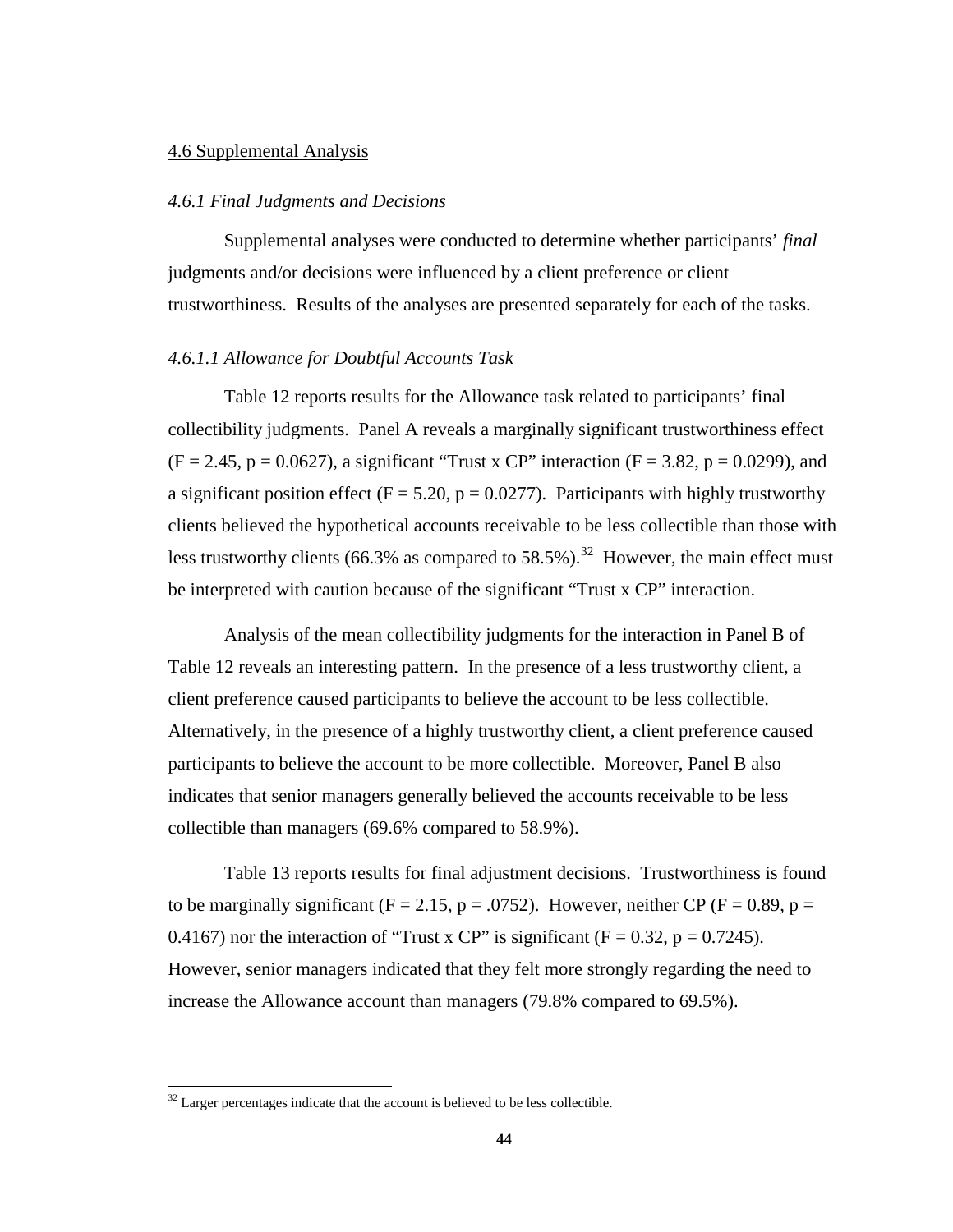#### *4.6.1.2 Contingent Liability Task*

Table 14 reports results for the Contingent Liability task related to participants' final disclosure importance judgments. The only effect which approaches significance is client trustworthiness ( $F = 2.67$ ,  $p = 0.0548$ ). And as expected, participants with less trustworthy clients believed that it was more important to disclose the Contingency than those with highly trustworthy clients (73.9% compared to 65.3%). An examination of Table 15 indicates that participants' final disclosure decisions did not differ across any of the independent variables.

# *4.6.2 Evidence Evaluation Efforts*

 $\overline{a}$ 

Additional analyses were conducted to assess whether participants' evidence evaluation efforts were influenced by a client preference. The total budgeted minutes served as the dependent variable. Results of an ANOVA for the Allowance task are presented in Table 16. In this task, participants' efforts were not significantly influenced by a client preference ( $F = 1.15$ ,  $p = 0.3254$ ). However, as shown in Panel B participants in the ECP condition did indicate a desire to budget slightly more time for the evaluation of the additional evidence (144.67 minutes) than those in either the NCP condition (131.55 minutes) or the LCP condition (112.14 minutes).

Evidence gathering efforts in the Contingent Liability task were influenced by the client preference ( $F = 4.08$ ,  $p = 0.0238$ ). These data are shown in Table 17. Participants in the ECP condition budgeted more time for the evaluation of evidence (181.39 minutes) than those in either the NCP (138.72 minutes) or LCP condition ( 108.57 minutes). Additionally, senior managers budgeted significantly more time than managers for the valuation of the additional evidence – 191.33 minutes compared to 126.06 minutes ( $F =$ 7.63,  $p = 0.0084$ ).<sup>33</sup>

<sup>&</sup>lt;sup>33</sup> Correlation analysis indicated a significant relation ( $\rho = 0.3101$ ,  $p = 0.028$ ) between audit position and evidence efforts in the Contingent Liability task therefore, audit position was included in the ANOVA.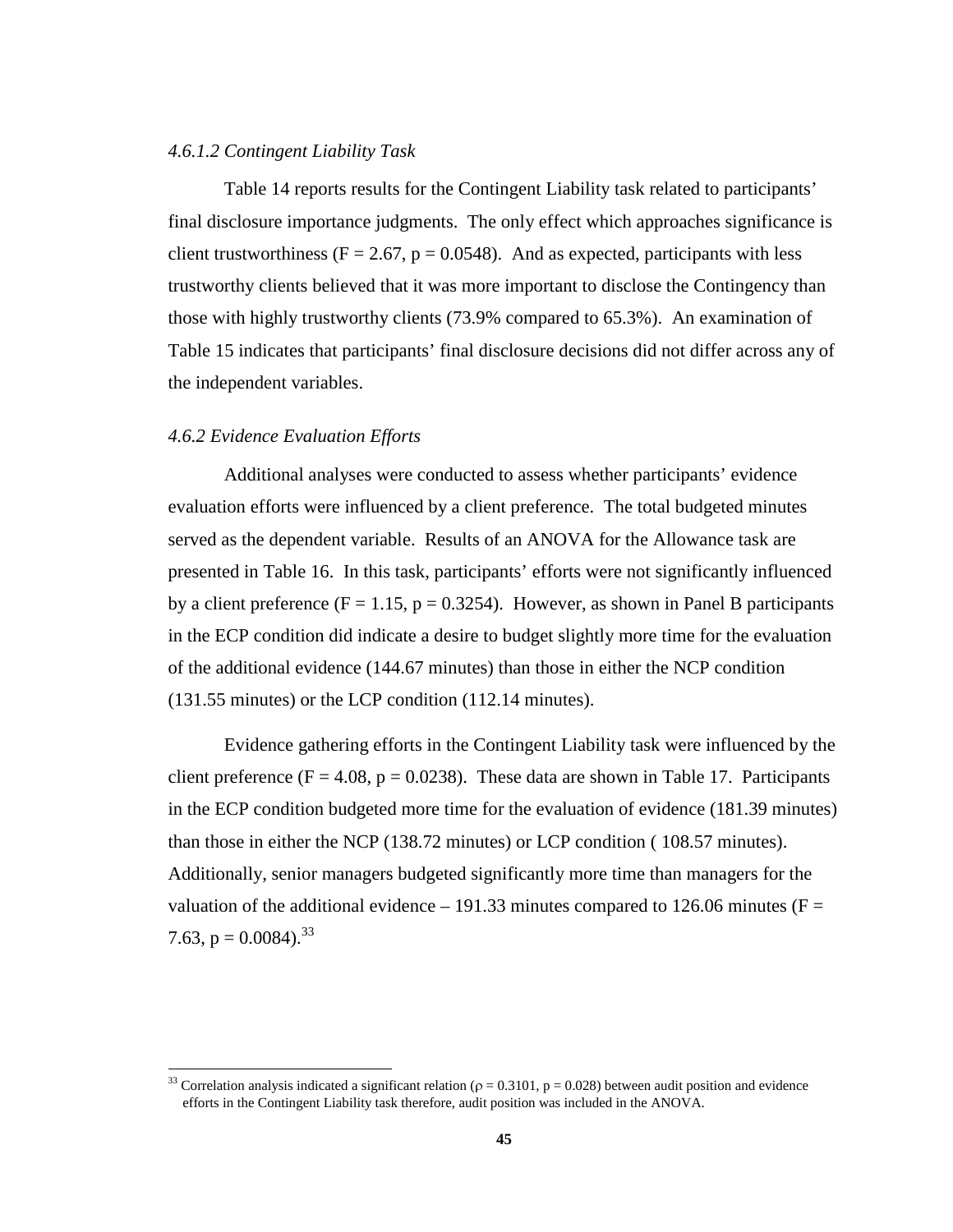#### *4.6.3 Attitudinal Measures*

Supplemental analysis was also conducted in an attempt to gain further insight into participants' judgments and decisions. In the debriefing questionnaire (see Appendix E), participants were asked to indicate their level of agreement/disagreement with a series of statements designed to measure their attitudes regarding the auditor-client relationship. Descriptive statistics for the responses are provided in Table 18.

The majority (67.2 %) of participants disagreed with the contention that an auditor's primarily responsibility is to behave as an advocate for the client. A similarly high percentage of participants (67.2 %) agreed with an opposing statement that auditors are primarily responsible for safeguarding investors' and creditors' interests.

Participants also tended to agree (63.8 %) that the potential loss of a client is an important factor that must be considered when deciding how far to press a disagreement with a client. Further, many participants (65.5 %) agreed that auditors generally support their clients' positions in accounting matters. Consistent with these attitudes, a majority of the participants (58.6 %) did not concur with the contention that auditors who disagree with a client are likely to lose that client.

Finally, most participants (72.4 %) agreed that greater trust between the auditor and client may lead to a reduction in the accumulation of evidence when evaluating client representations. This finding is consistent with the anecdotal evidence presented by Hirst and Koonce (1996), but is inconsistent with the findings related to H4.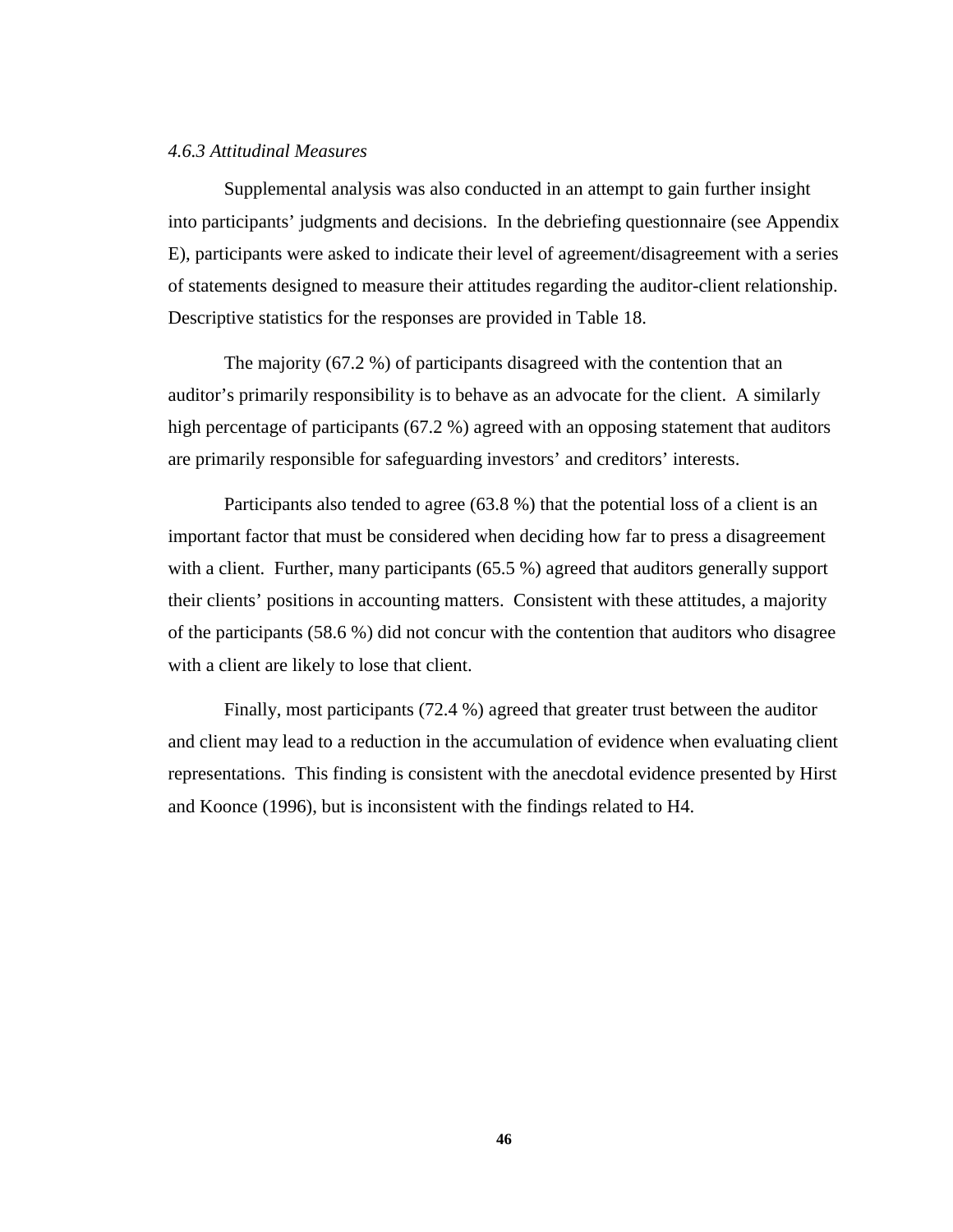# CHAPTER 5

# DISCUSSION, IMPLICATIONS, AND LIMITATIONS

This chapter is comprised of two sections. The first section provides a summary of the research and a discussion of the study's results. This section also discusses implications of the findings and suggests avenues for future research. The final section addresses limitations of the study.

### 5.1 Summary and Discussion

In this dissertation, I investigated the impact of explicitly stated client preferences on audit judgment and decision making processes. This investigation was undertaken because of growing concerns over the potential loss of auditor objectivity due to a client's ability to exert influence over the auditor via the communication of a preference (e.g., Public Oversight Board 1994; Sporkin 1993; Scheutze 1994; Sutton 1997).

My investigation addressed several issues identified during the review of past client preference studies. First, I examined the effect of varying the temporal placement of the client preference, an issue which had not been addressed in past studies. Second, my study included two distinct tasks – a measurement task and a disclosure task. Previous studies have included only one such task. Moreover, I utilized judgment and decision measures in each task which allowed me to determine the extent of the client preference's influence. In other words, I was able to determine whether a client preference impacts audit judgment and/or audit decision making. Finally, I enriched the study by explicitly considering an issue which had not previously been addressed – client trustworthiness. By including this variable, which is reflective of client credibility, participating auditors were provided a basis upon which to evaluate the client's representation (i.e., preference).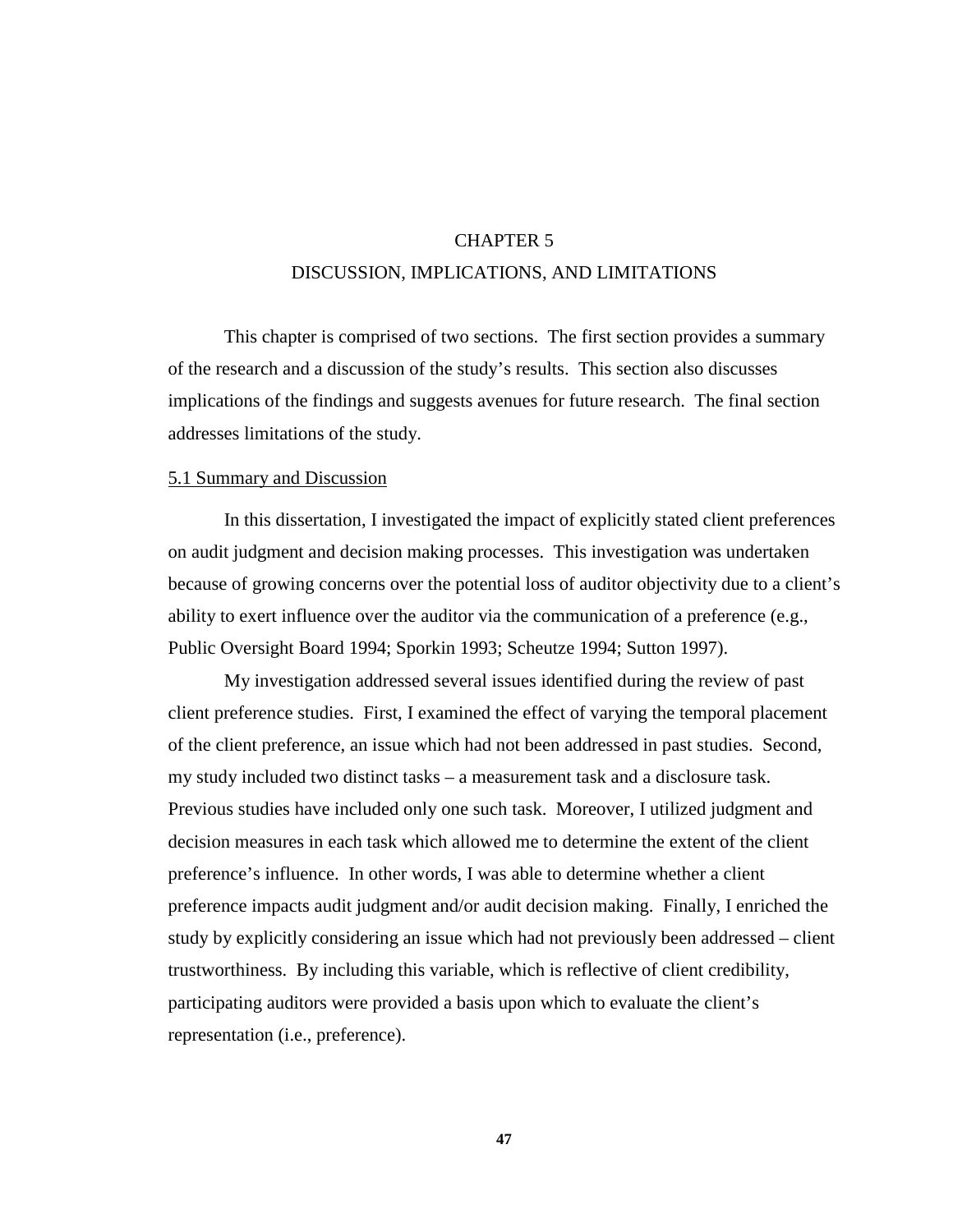#### *5.1.1 Hypotheses Related to the Client Preference Effect*

Explicitly stated client preferences significantly influenced the audit decision making process as indicated by the rejection of hypothesis  $H1<sub>B</sub>$  in both tasks. Moreover, results for the measurement task (i.e., the Allowance task) exhibited an interesting pattern in which auditors who received an ECP formulated and revised decisions which were not only significantly different, but also directionally opposite from those made under a LCP. Therefore, hypothesis  $H2_B$  was also rejected in this task.

Interestingly, auditors who did not receive a client preference provided decisions which were consistently between those made in the presence of an ECP and a LCP. These results indicate that an early preference interfered in the decision making process in a manner consistent with the client's preference, but that a LCP lead to unintended negative effects. Auditors' negative reactions to the LCP may reflect their perceptions that the LCP was an attempt to unduly influence the audit process. Nonetheless, the impact of a client preference may be short lived as further analysis did not identify a meaningful difference among auditors' final decisions in the various client preference conditions. This implies that auditors eventually overcame the interference caused by the preference.

Results in the disclosure task while revealing a significant client preference effect as mentioned above did not exhibit a temporal placement effect. Therefore, I failed to reject hypothesis  $H2_B$  for this task. In fact, decisions (and subsequent revisions) by auditors who received an ECP and a LCP were qualitatively identical. Once again, the client preference influence appears to have been short lived because further analysis indicates that auditors overcame the preference's influence by making final decisions which were not significantly different.

Failure to reject hypotheses  $H1_A$  and  $H2_A$  indicates that client preferences did not impact audit judgment in a statistically meaningful manner. Despite the insignificance, the pattern of judgments is essentially identical to the pattern found for the auditors' decisions. Given these results and their similarity to the pattern identified for hypotheses  $H1_B$  and  $H2_B$ , the lack of statistical significance may be due to a lack of power.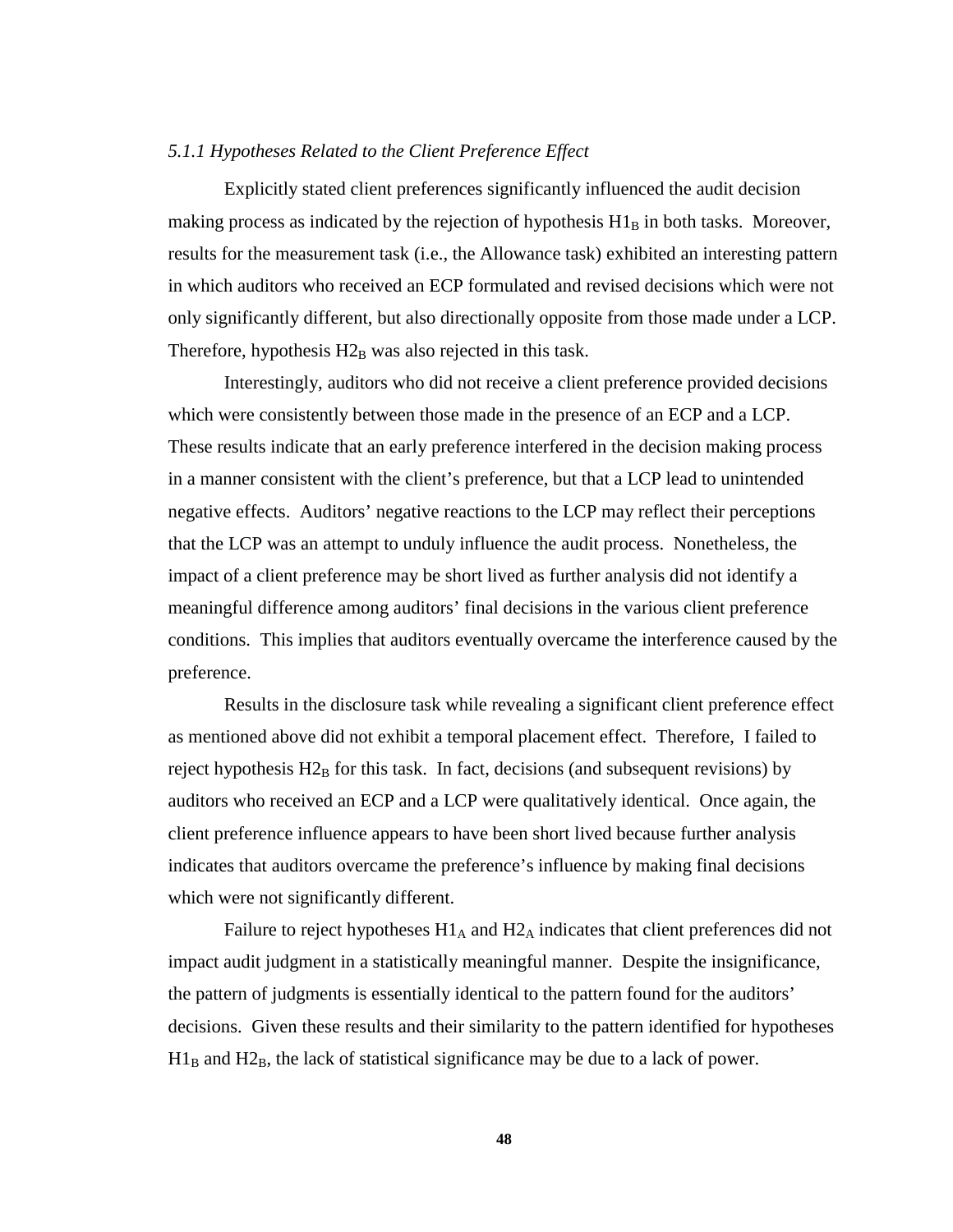Supplemental analyses indicate that the influence of the client preference likely extends beyond judgments and decisions to include the audit process itself. In both tasks, auditors who received an early client preference indicated that they would need to accumulate more audit evidence than auditors who did not receive a preference or received a late client preference. This finding suggests that auditors are sensitive to an early preference and may alter their audit efforts in an attempt to accumulate sufficient evidence to either confirm or disconfirm their own or possibly the client's position. On the other hand, auditors appeared unresponsive to late client preferences. More precisely, auditors who received a late client preference indicated that they would need to evaluate less evidence than auditors who had either received an early preference or no preference at all. This reaction may indicate that the auditors had already formulated their position and simply did not need to accumulate additional evidence.

In summary, my findings do not support the contention that auditors readily acquiesce to a client's stated preference. Even though I found that a client's preference impacted the decision making process, my supplemental analysis revealed that the effect was temporary. In fact, neither auditors' final decisions nor their final judgments exhibited a significant client preference effect.

Supplemental analyses did, however, indicate that auditors' evidence efforts were responsive to an ECP. Specifically, auditors presented with a client preference at the beginning of their evidence evaluation process indicated that they would increase their audit efforts by seeking more audit evidence. This heightened effort may indicate attempts by auditors to accumulate evidence in order to justify their position to the client. Or, these efforts may indicate attempts to gain sufficient evidence in the face of a perceived increase in risk brought about by the communication of the preference. Future research may wish to consider these and other possibilities by empirically determining the basis for this additional audit effort.

### *5.1.2 Hypotheses Related to the Trustworthiness Effect*

My findings are consistent with hypothesis  $H3_A$  in the disclosure task. Audit judgments were more conservative in the presence of a less trustworthy client than in the presence of a highly trustworthy client. For instance, auditors with highly trustworthy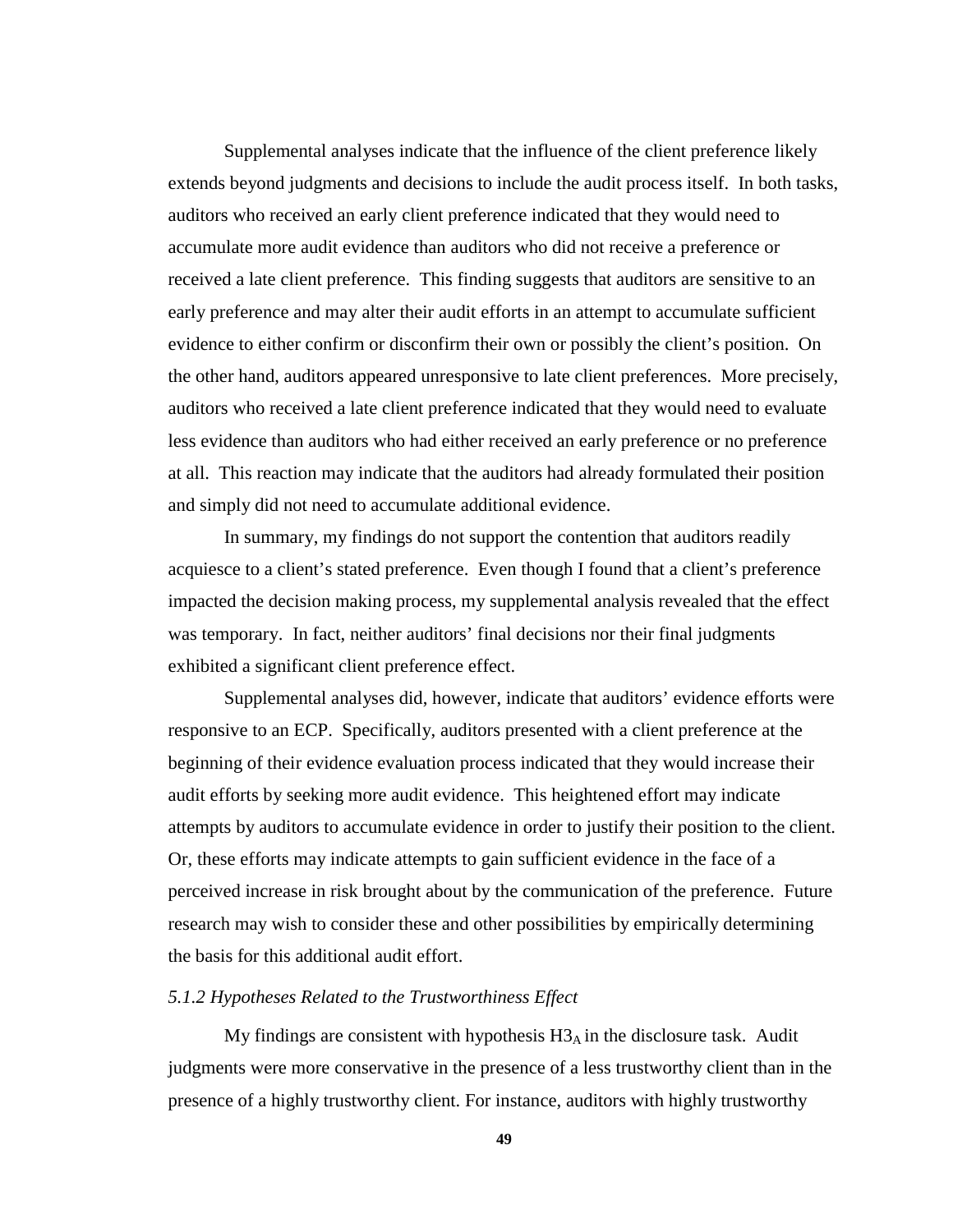clients believed that it was less important to disclose the potential contingency than auditors with less trustworthy clients.

My findings were not consistent with hypothesis  $H3_B$  in this task. Although auditors possessed divergent views on the importance of disclosing the contingency, no such difference was revealed in their disclosure decisions. In fact, regardless of the client's trustworthiness, auditors indicated that they would recommend that the client disclose the contingency. This finding is consistent with past research which has found that auditors tend to be conservative in the evaluation of loss contingencies (e.g. Buchman et al. 1996; Jiambalvo and Wilner 1985).

Findings were not consistent with hypothesis  $H3_A$  in the measurement task. I found no evidence that audit judgments were sensitive to client trustworthiness. Auditors' judgments appear to have been based solely on what was perceived to be objective evidence (i.e., the evidence items).

Alternatively, auditors' decisions did exhibit sensitivity to the client's trustworthiness, thus supporting hypothesis  $H3_B$ . Auditors were more likely to increase the allowance account for a highly trustworthy client than for a less trustworthy client. To understand this result, it should be noted that the trustworthiness manipulation portrayed the highly trustworthy client to be conservative while the less trustworthy client was portrayed to be aggressive. Thus, auditors may have behaved in a manner believed to be consistent with their client's interests. Specifically, they may have felt that the more conservative, highly trustworthy client would be accepting of an increase in the allowance account – an observation which is consistent with the auditors' *final* collectibility judgments and adjustment decisions. Alternatively, auditors may have believed that more aggressive, less trustworthy clients would be opposed to such an increase. Thus, in the absence of strong evidence to support their position these auditors may have been less willing to "confront" the client.

Caution should be exercised when interpreting my results for the measurement task. Recall that the manipulation check in this task indicated that auditors perceived not only a difference in the client's trustworthiness, but also a difference in their competence.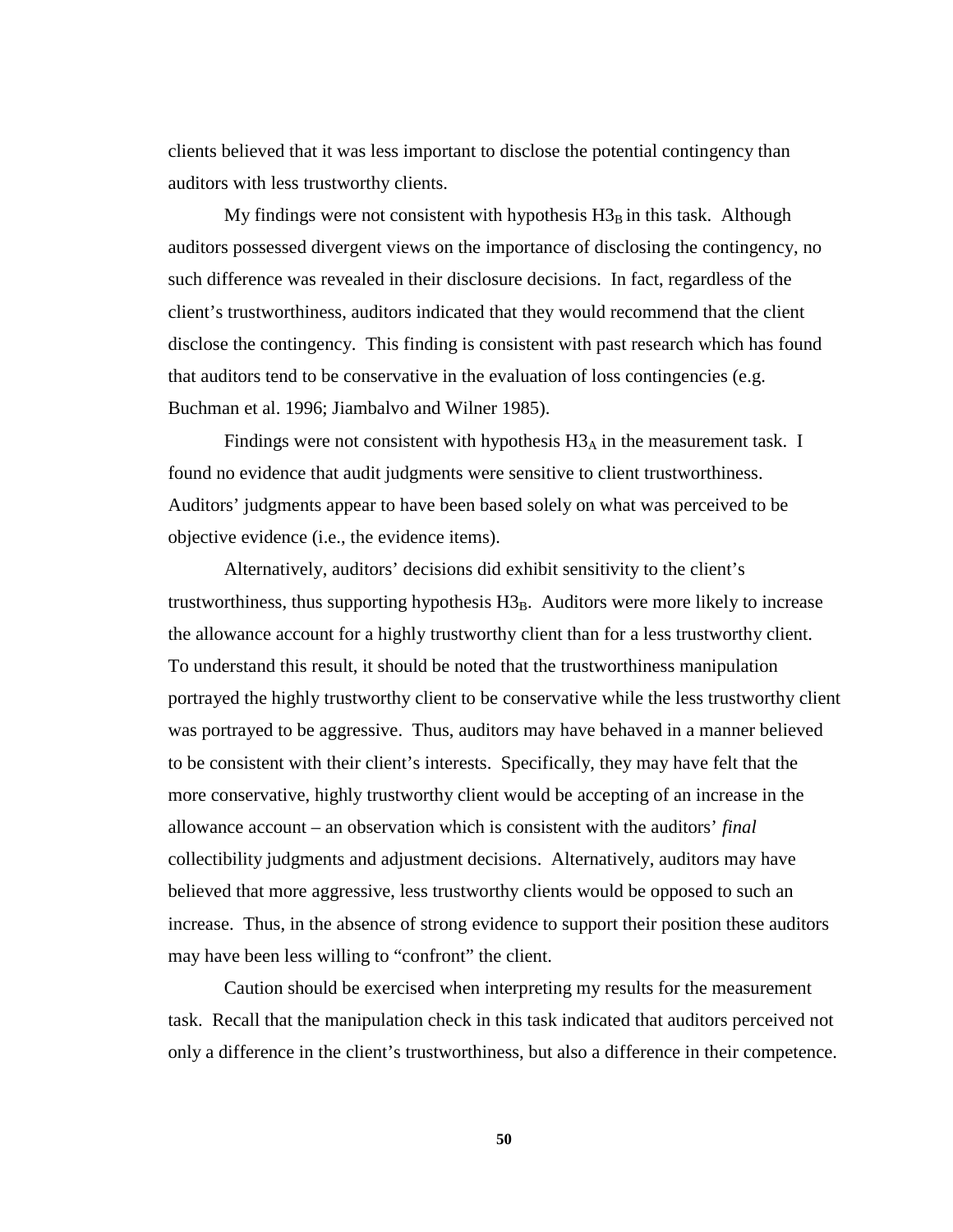As a result, my manipulation does not appear to have been as pure in this task as in the disclosure task.

Finally, my results were not consistent with hypothesis H4. Auditors' evidence evaluation efforts were not meaningfully influenced by the client's trustworthiness. This result is unexpected given my expectation and the anecdotal evidence provided by Hirst and Koonce (1996). Furthermore, the vast majority (i.e., over 72 %) of auditors indicated in the debriefing questionnaire that they would seek less evidence to corroborate a client's representations if they trusted the client. This inconsistency may be due to my failure to include an adequate amount of information in the task (i.e., four evidence items were included in each task) which resulted in auditors wanting additional audit evidence regardless of the client's trustworthiness.

In summary, my results indicate that auditors perceive client trustworthiness to be an important factor in the audit judgment and decision making processes. However, the implications of trustworthiness appear to be partially determined by the context in which auditors find themselves. Therefore, future research efforts may wish to examine the trustworthiness effect in other contexts such as the going concern environment in which client representations are quite important. Moreover, future studies of credibility may benefit by expanding the credibility concept to include not only competence and objectivity as in past studies, but also trustworthiness.

# *5.1.3 Implications of the Study*

This study's findings suggest that auditors are less inclined to acquiesce to a client's preference than has been claimed (e.g., Sporkin 1993; Scheutze 1994). Despite my finding that explicitly stated client preferences resulted in significantly different decision processes, there was no significant CP effect observed for auditors' final decisions in either task. Therefore, it appears that the influence of the client's preference was transitory. Taken together, these findings suggest that the CP did not result in a loss of the auditors' objectivity.

Finally, auditors' judgments and decisions were sensitive to the client's relative trustworthiness. This finding suggests that auditors are responsive to a client's credibility when evaluating the client's representations, a result which is not unexpected given that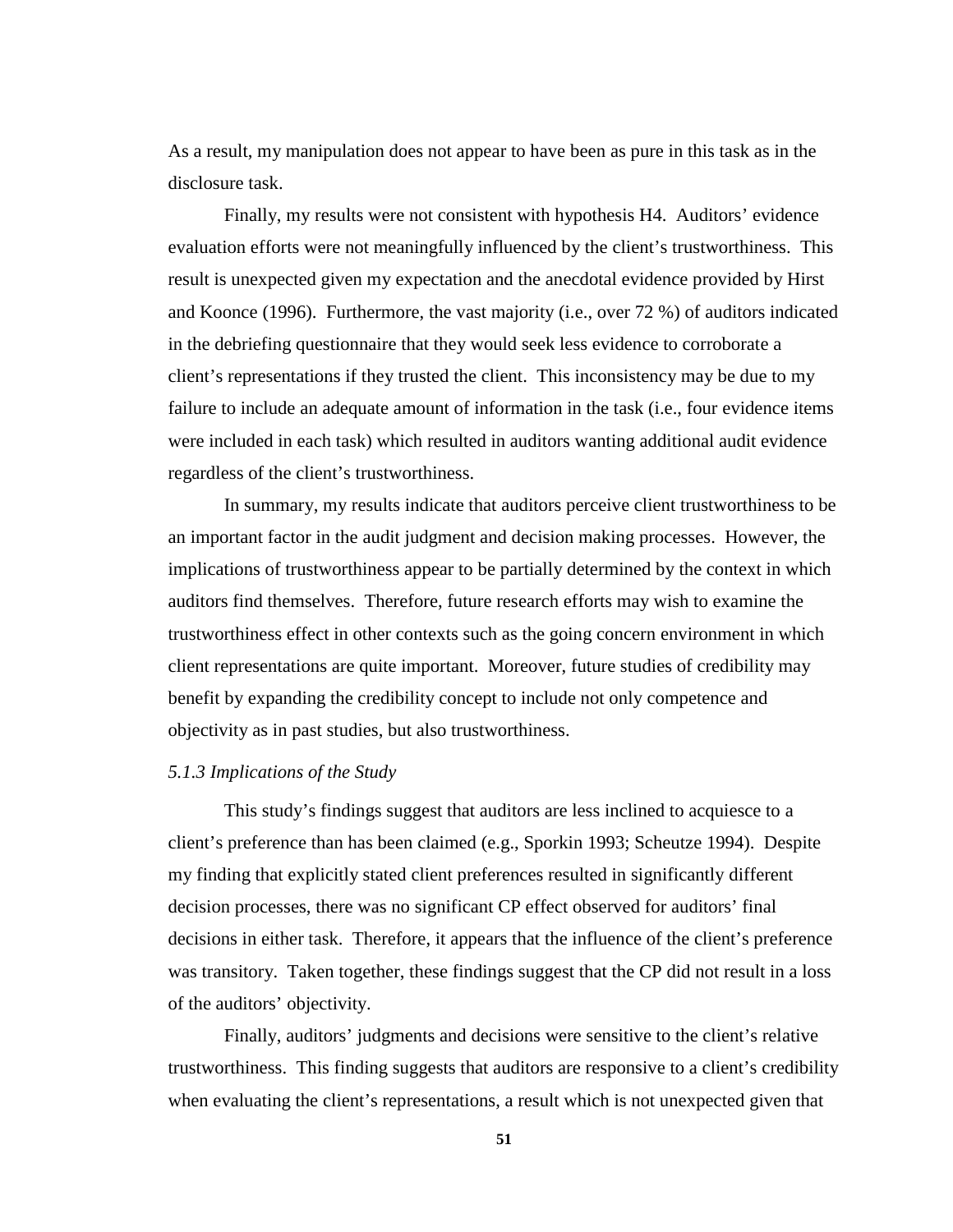GAAS requires auditors to consider a source's credibility (AICPA 1997). However, it is surprising that auditors' evidence evaluation efforts were not differentially sensitive to the client's trustworthiness. Such a finding may indicate that the participating auditors' evidence evaluation efforts are more influenced by firm policy than individual judgment.

### 5.2 Limitations

My dissertation's results are subject to several limitations. First, participants were obtained from a single accounting firm. Although such an approach eliminates potential "firm" effects (cf., Bonner 1990) and strengthens the study's internal validity, it also limits the generalizability of the results. Furthermore, all participants had similar experience levels (i.e., audit positions) and did not represent all of the audit positions present in a public accounting firm. Therefore, the results obtained in this study may not extend to other experience levels. Second, my study likely suffers from a lack of statistical power because of the relatively small sample. Third, participants were forced to respond to my tasks in a step-by-step method. Auditors may not formulate their judgments and decisions in this fashion in real world settings. Therefore, the approach may have interfered in some unintended manner with auditors' actual decision making processes. Fourth, participants may experience other pressures such as accountability in an actual audit setting. The experimental setting used in this study did not capture such pressures. As a result, auditors may respond differently to a client's preference or attend to client trustworthiness in a different fashion in an actual audit setting.

Finally, the study elicited judgments and recommendations from individuals – a common approach in audit research. However, such an approach is limited because it does not allow for the participant's interaction with colleagues at the accounting firm or the client's personnel. These interactions (i.e., the working paper review process and client conferences) may significantly influence an auditor's judgment process (cf., Messier and Tubbs 1994; Cushing and Ahlawat 1996).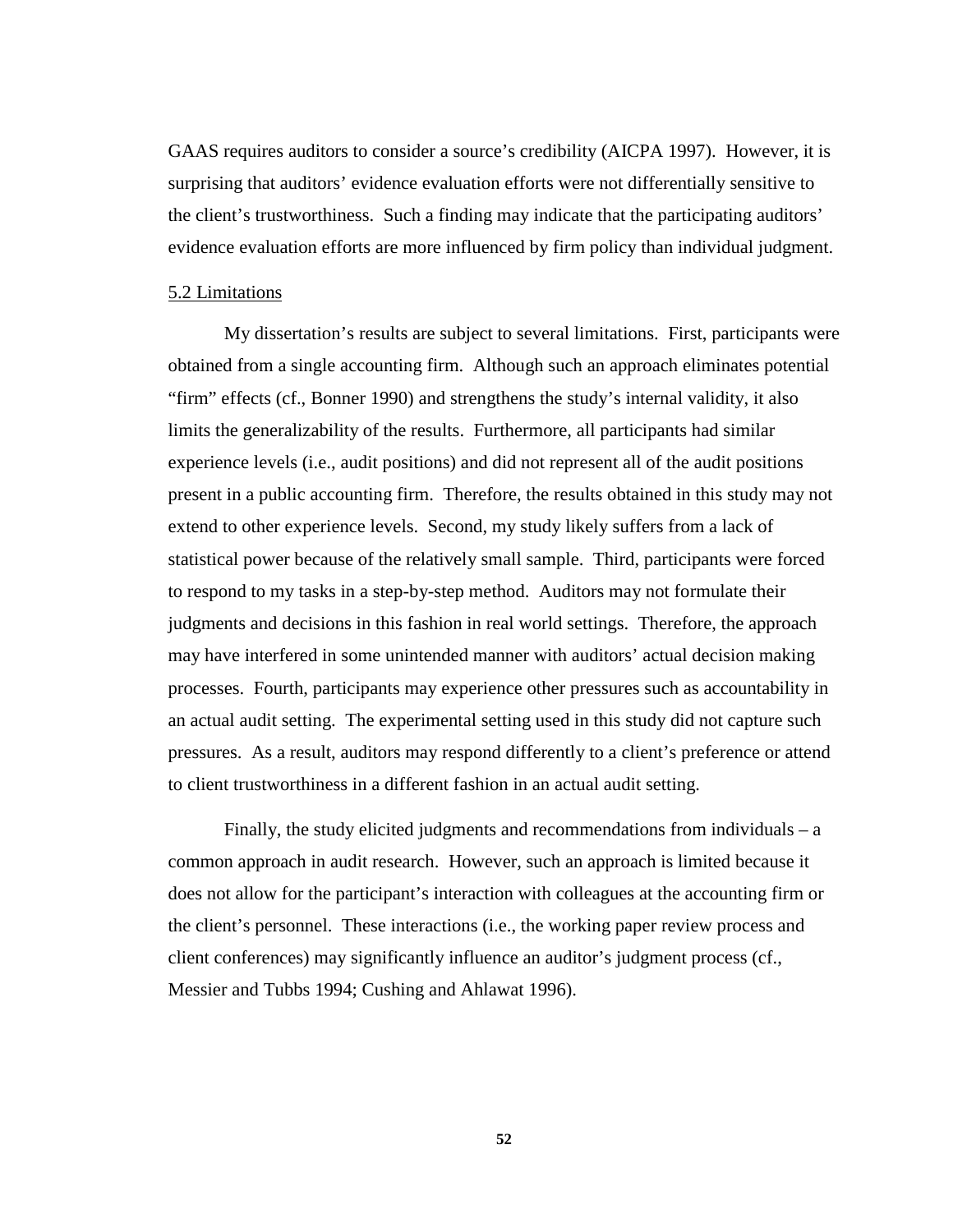Client Preference<sup>a</sup>

|                         | <b>NCP</b> | <b>ECP</b> | <b>LCP</b> |
|-------------------------|------------|------------|------------|
| High<br>Trustworthiness |            |            |            |
| Low<br>Trustworthiness  |            |            |            |

<sup>a</sup> Client Preference abbreviations are as follows: NCP – no client preference; ECP – early client preference; LCP – late client preference.

# FIGURE 1 Experimental Design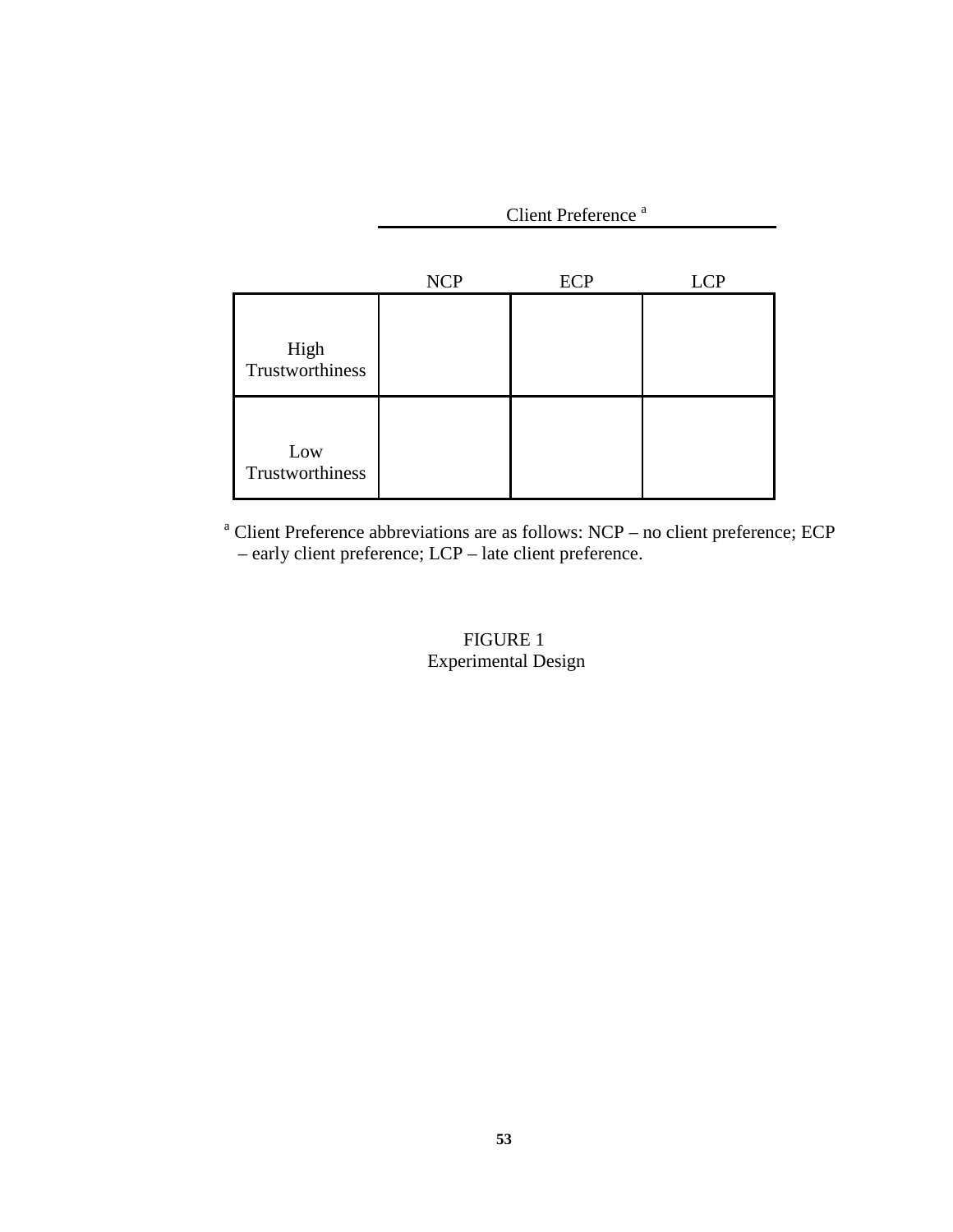|              | <b>Instrument Packages</b> |                   |  |  |
|--------------|----------------------------|-------------------|--|--|
| Participant# | <b>First Task</b>          | Second Task       |  |  |
| $1$ to $9$   | 1111001 - 1111009          | 2201001 - 2201009 |  |  |
| 10 to 18     | 1112010 - 1112018          | 2202010 - 2202018 |  |  |
| 19 to 27     | 1110019 - 1110027          | 2200019 - 2200027 |  |  |
| 28 to 36     | $1101028 - 1101036$        | 2211028 - 2211036 |  |  |
| 37 to 45     | $1102037 - 1102045$        | 2212037 - 2212045 |  |  |
| 46 to 54     | $1100046 - 1100054$        | 2210046 - 2210054 |  |  |
| 55 to 62     | $1211055 - 1211062$        | 2101055 - 2101062 |  |  |
| 63 to 70     | $1212063 - 1212070$        | 2102063 - 2102070 |  |  |
| 71 to 78     | 1210071 - 1210078          | 2100071 - 2100078 |  |  |
| 79 to 86     | 1201079 - 1201086          | 2111079 - 2111086 |  |  |
| 87 to 94     | 1202087 - 1202094          | 2112087 - 2112094 |  |  |
| 95 to 102    | $1200095 - 1200102$        | 2110095 - 2110102 |  |  |

| First Digit (task order):  | $1$ or $2$                                           |
|----------------------------|------------------------------------------------------|
| Second Digit (task):       | Accounts Receivable - 1<br>Contingent Liability $-2$ |
| Third Digit (trust level): | $Low - 0$ , $High - 1$                               |
| Fourth Digit (CP):         | $0 - NCP$ , $1 - ECP$ , $2 - LCP$                    |
| Fifth Digit (participant): | 0 to 102                                             |

**Coding Example:** Participant received an Accounts Receivable case as the first task with high trustworthiness and early client preference manipulations. The coding for this combination would be "1111001".

# FIGURE 2 Randomization Strategy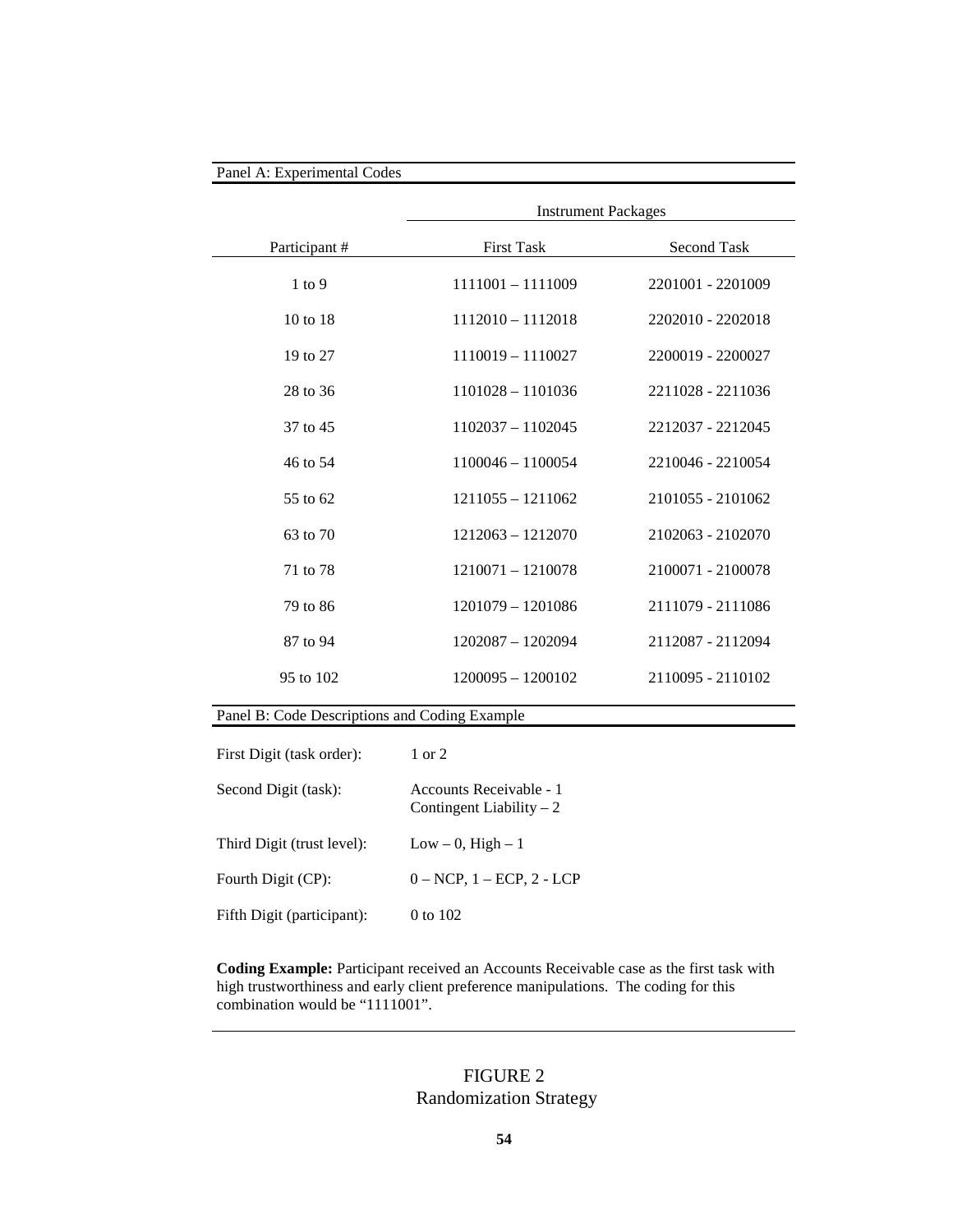|                             |                                       |                                           |                   | <b>Experimental Tasks</b> |                                           | Significant CP Effect              |
|-----------------------------|---------------------------------------|-------------------------------------------|-------------------|---------------------------|-------------------------------------------|------------------------------------|
| Study<br>(1)                | Temporal<br>Placement<br>of CP<br>(2) | Participant<br>Experience<br>Level<br>(3) | Disclosure<br>(4) | Measurement<br>(5)        | Judgment<br>Measurement<br>(6)            | Decision<br>Measurement<br>(7)     |
| Gramling (1997)             | Early                                 | Managers                                  | *                 | $\ast$                    |                                           | ✔<br>(reliance on IA dept.)        |
| Buchman et al. (1996)       | Middle                                | Staff to<br>Partners                      | ✔                 |                           |                                           | (type of audit opinion)            |
| Salterio (1996)             | Late                                  | Managers<br>and Partners                  |                   |                           | (archival data only)                      |                                    |
| Salterio and Koonce (1996)  | Late                                  | Managers<br>and Partners                  |                   | ✔                         | J<br>(accounting<br>treatment likelihood) | (method of revenue<br>recognition) |
| Jiambalvo and Wilner (1985) | Not stated                            | Seniors to<br>Partners                    |                   |                           |                                           |                                    |
| Trompeter (1994)            | Not stated                            | Partners                                  |                   | ✔                         | (accounting treatment<br>likelihood)      |                                    |

| TABLE 1                                     |  |
|---------------------------------------------|--|
| <b>Summary of Client Preference Studies</b> |  |

Gramling (1997) did not include either type of task, rather auditors' internal audit (IA) department assessments and reliance decisions were examined.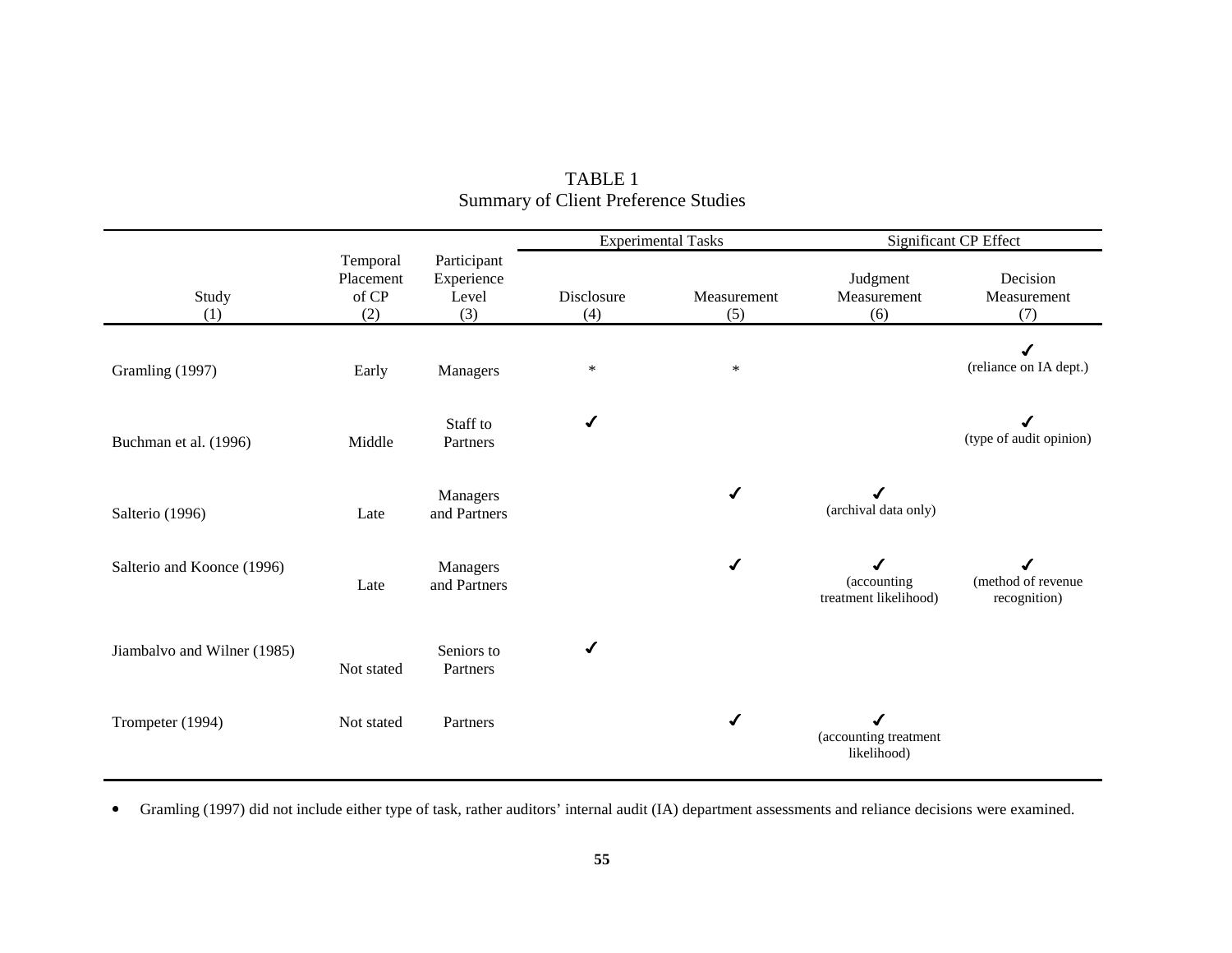# TABLE 2 Trustworthiness Factors<sup>a</sup>

|                                                                                                               | <b>Relative Trustworthiness</b> |                |
|---------------------------------------------------------------------------------------------------------------|---------------------------------|----------------|
| Factors                                                                                                       | Low                             | High           |
| Accounting firm's tenure with the client                                                                      | 2 years                         | 10 years       |
| Controller/CFO's tenure with the client                                                                       | 2 years                         | 10 years       |
| Nature of the controller/CFO's<br>representations in prior year(s)                                            | Aggressive                      | Conservative   |
| Controller/CFO's incentive for<br>misstatement [bonus is (not) contingent on<br>a certain level of net income | Yes                             | N <sub>0</sub> |
| Quality of controller/CFO-auditor<br>communication                                                            | Low                             | High           |

<sup>a</sup> These factors are based upon Shaub (1996).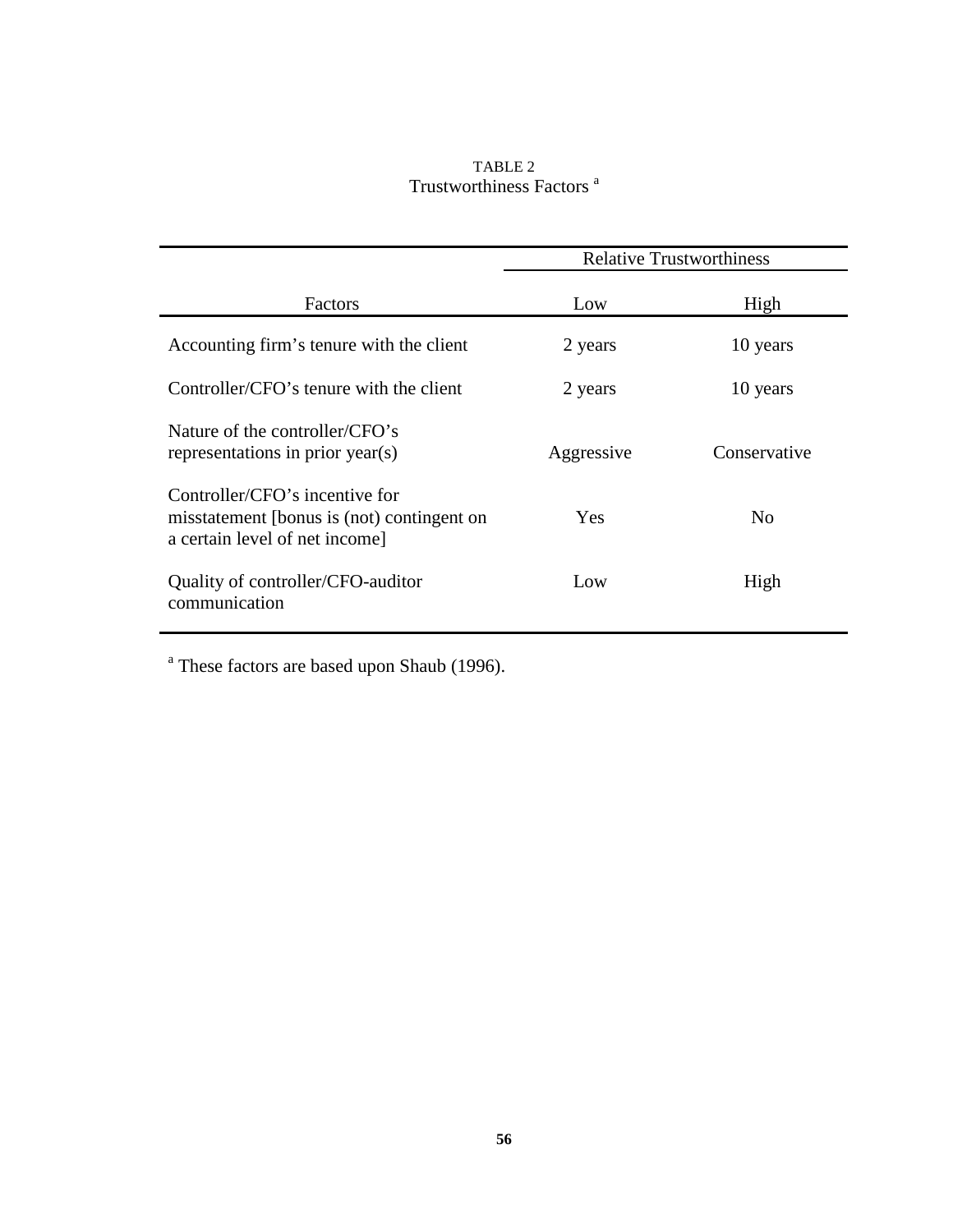# TABLE 3 Demographic Data for Participants for the Contingent Liability Task

| Attribute                  | Level                     | N              |
|----------------------------|---------------------------|----------------|
| <b>Firm Position</b>       | Manager<br>Senior Manager | 35<br>15       |
| Education                  | Bachelor's Degree         | 46             |
|                            | Master's Degree           | $\overline{4}$ |
| Gender                     | Female                    | 10             |
|                            | Male                      | 40             |
| <b>Industry Experience</b> | N <sub>o</sub>            | 37             |
|                            | Yes                       | 13             |

# Panel B. Continuous Measures

Panel A. Discrete Measures

| Attribute                          | N  | Minimum | Maximum | Mean  | Standard<br>Deviation |
|------------------------------------|----|---------|---------|-------|-----------------------|
| Age                                | 50 | 28      | 49      | 33.84 | 5.87                  |
| Public<br>Accounting<br>Experience | 50 | 6       | 27      | 9.55  | 3.94                  |
| Auditing<br>Experience             | 50 | 6       | 27      | 9.59  | 4.19                  |
| Industry<br>Experience             | 13 | 1       | 3       | 1.38  | .62                   |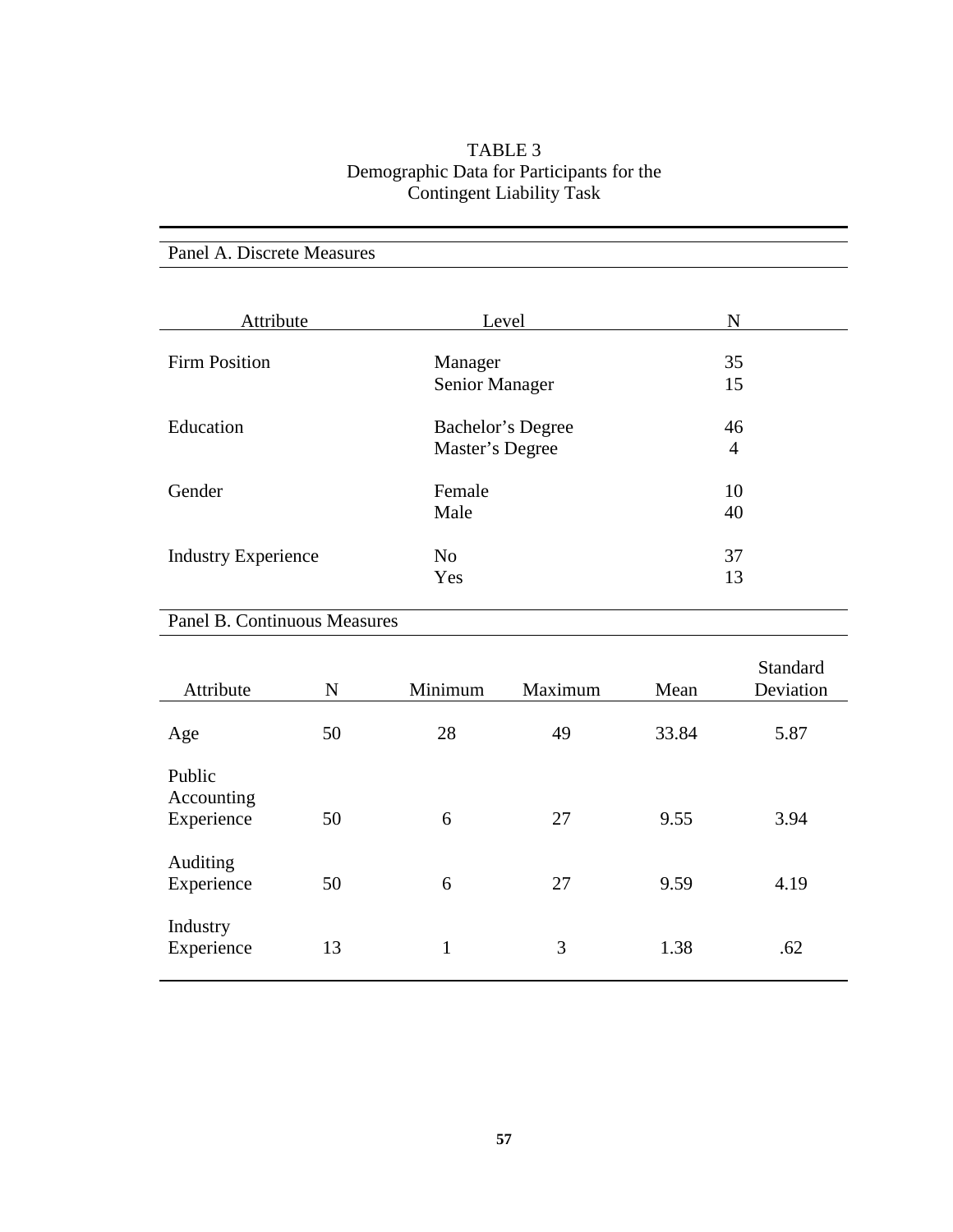| TABLE 4                                     |
|---------------------------------------------|
| Demographic Data for Participants for the   |
| <b>Allowance for Doubtful Accounts Task</b> |

| Panel A. Discrete Measures |                   |    |  |
|----------------------------|-------------------|----|--|
| Attribute                  | Level             | N  |  |
| <b>Firm Position</b>       | Manager           | 32 |  |
|                            | Senior Manager    | 17 |  |
| Education                  | Bachelor's Degree | 45 |  |
|                            | Master's Degree   | 4  |  |
| Gender                     | Female            | 8  |  |
|                            | Male              | 41 |  |
| <b>Industry Experience</b> | N <sub>o</sub>    | 38 |  |
|                            | Yes               | 11 |  |

# Panel B. Continuous Measures

| Attribute                          | N  | Minimum | Maximum | Mean  | Standard<br>Deviation |
|------------------------------------|----|---------|---------|-------|-----------------------|
| Age                                | 49 | 28      | 49      | 34.08 | 5.93                  |
| Public<br>Accounting<br>Experience | 49 | 6       | 27      | 9.57  | 3.86                  |
| Auditing<br>Experience             | 49 | 6       | 27      | 9.69  | 4.12                  |
| Industry<br>Experience             | 11 | 1       | 6       | 1.82  | 1.54                  |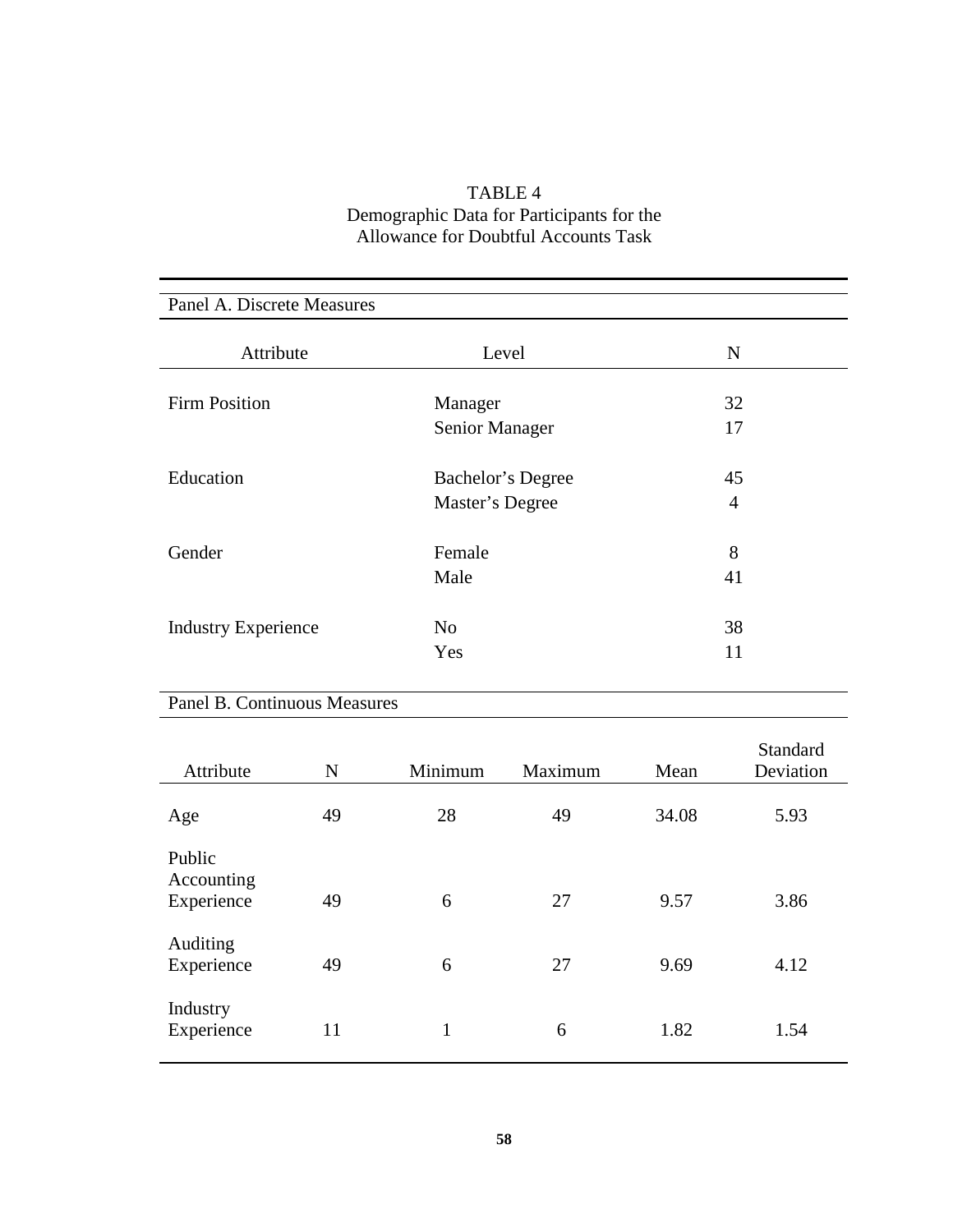# TABLE 5 Summary of Research Results

|            |                                                                                                                                                           | <b>Experimental Task</b>                  |                             |
|------------|-----------------------------------------------------------------------------------------------------------------------------------------------------------|-------------------------------------------|-----------------------------|
|            | Hypothesis                                                                                                                                                | <b>Allowance for Doubtful</b><br>Accounts | <b>Contingent Liability</b> |
| $H1_A$ :   | Auditors' judgments will be<br>influenced by a client preference.                                                                                         |                                           |                             |
| $H1_B$ :   | Auditors' decisions will be<br>influenced by a client preference.                                                                                         |                                           |                             |
| $H2_A$ :   | The temporal placement of a client<br>preference will differentially<br>influence auditors' judgments.                                                    |                                           |                             |
| $H2_{B}$ : | The temporal placement of a client<br>preference will differentially<br>influence auditors' decisions.                                                    |                                           |                             |
| $H3_A$ :   | In the presence of a highly (less)<br>trustworthy client, auditors will<br>make judgments that are more (less)<br>consistent with the client's interests. |                                           |                             |
| $H3_B$ :   | In the presence of a highly (less)<br>trustworthy client, auditors will<br>make decisions that are more (less)<br>consistent with the client's interests. |                                           |                             |
| H4:        | An auditor's evidence evaluation<br>efforts will be negatively related to<br>the client's relative trustworthiness.                                       |                                           |                             |

 $\checkmark$  - Results were statistically significant and consistent with the hypothesis.

Note: All of the above hypotheses are stated in alternative form to allow for a consistent presentation in this table.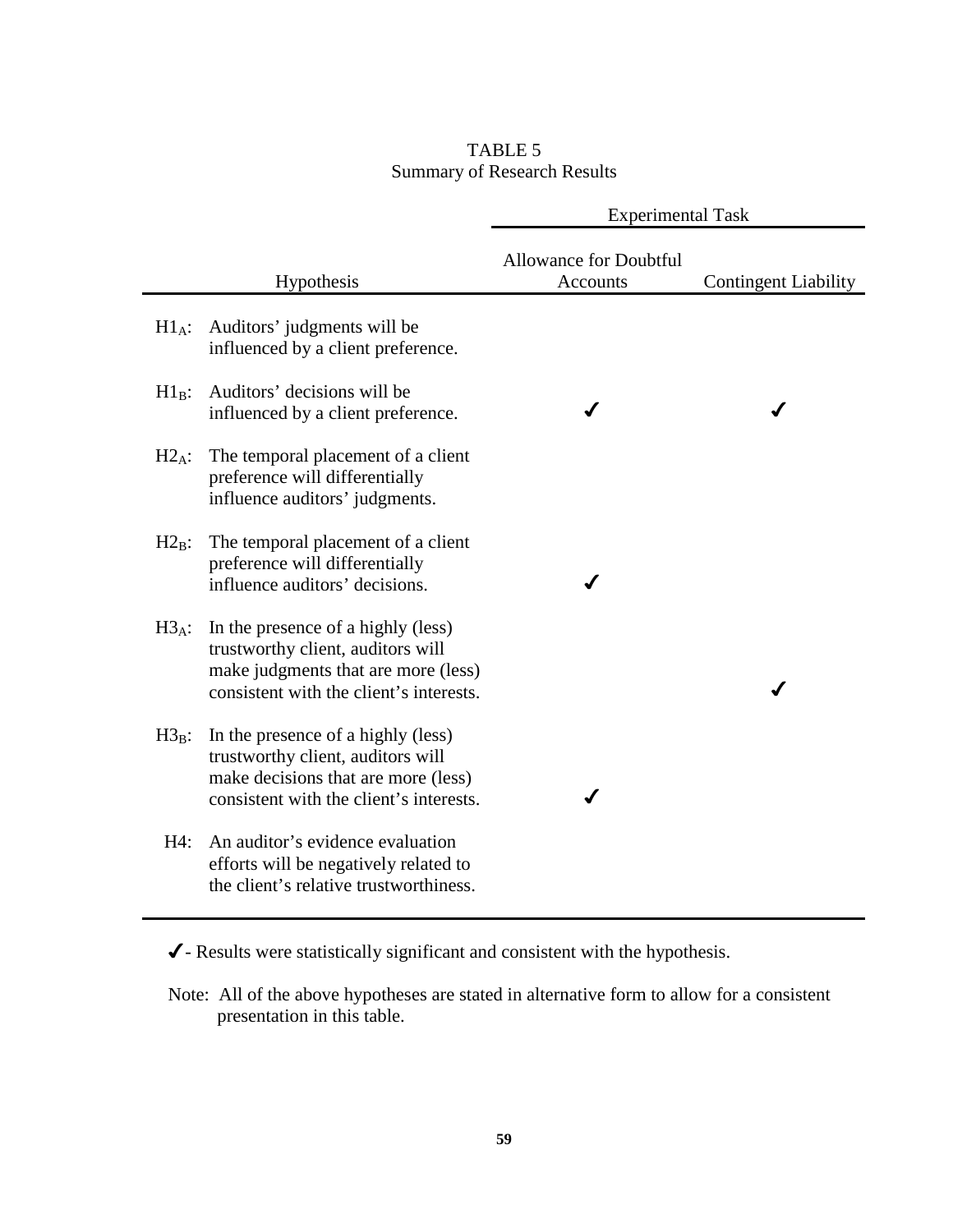# TABLE 6 Analysis of Variance for the Collectibility Judgments for the Allowance for Doubtful Accounts Task

| Panel A: Dependent Variable - Log Likelihood Ratio of Collectibility Judgments |                |                |           |                     |
|--------------------------------------------------------------------------------|----------------|----------------|-----------|---------------------|
| Source                                                                         | df             | Sum of Squares | ${\bf F}$ | p-value             |
| <b>Trust</b>                                                                   | $\mathbf{1}$   | 0.6195         | 0.66      | 0.2098 <sup>a</sup> |
| CP                                                                             | $\overline{2}$ | 4.1503         | 2.23      | 0.1205              |
| Trust x CP                                                                     | $\overline{2}$ | 2.3008         | 1.23      | 0.3014              |
| Position                                                                       | $\mathbf{1}$   | 2.3363         | 2.51      | 0.1209              |
| Error                                                                          | 42             | 39.1469        |           |                     |
| Panel B: Treatment Means                                                       |                |                |           |                     |
|                                                                                |                |                | Standard  |                     |
| Source                                                                         |                | Mean           | Deviation | ${\bf N}$           |
|                                                                                |                |                |           |                     |
| Trust:                                                                         |                |                |           |                     |
| Low                                                                            |                | $-0.963$       | 1.099     | 23                  |
| High                                                                           |                | $-1.167$       | 0.925     | 26                  |
| CP:                                                                            |                |                |           |                     |
| <b>NCP</b>                                                                     |                | $-0.993$       | 1.120     | 20                  |
| <b>ECP</b>                                                                     |                | $-0.784$       | 0.829     | 15                  |
| <b>LCP</b>                                                                     |                | $-1.492$       | 0.926     | 14                  |
| Trust x CP:                                                                    |                |                |           |                     |
| Low/NCP                                                                        |                | $-0.665$       | 1.149     | 11                  |
| Low/ECP                                                                        |                | $-0.653$       | 0.635     | 5                   |
| Low/LCP                                                                        |                | $-1.654$       | 1.076     | $\overline{7}$      |
| High/NCP                                                                       |                | $-1.395$       | 1.000     | 9                   |
| High/ECP                                                                       |                | $-0.849$       | 0.936     | 10                  |
| High/LCP                                                                       |                | $-1.329$       | 0.799     | 7                   |
| <b>Position:</b>                                                               |                |                |           |                     |
| Manager                                                                        |                | $-0.927$       | 1.096     | 32                  |
| Sr. Manager                                                                    |                | $-1.344$       | 0.763     | 17                  |

<sup>a</sup> This p-value is reported as one-tailed because the hypotheses related to the factor are directional.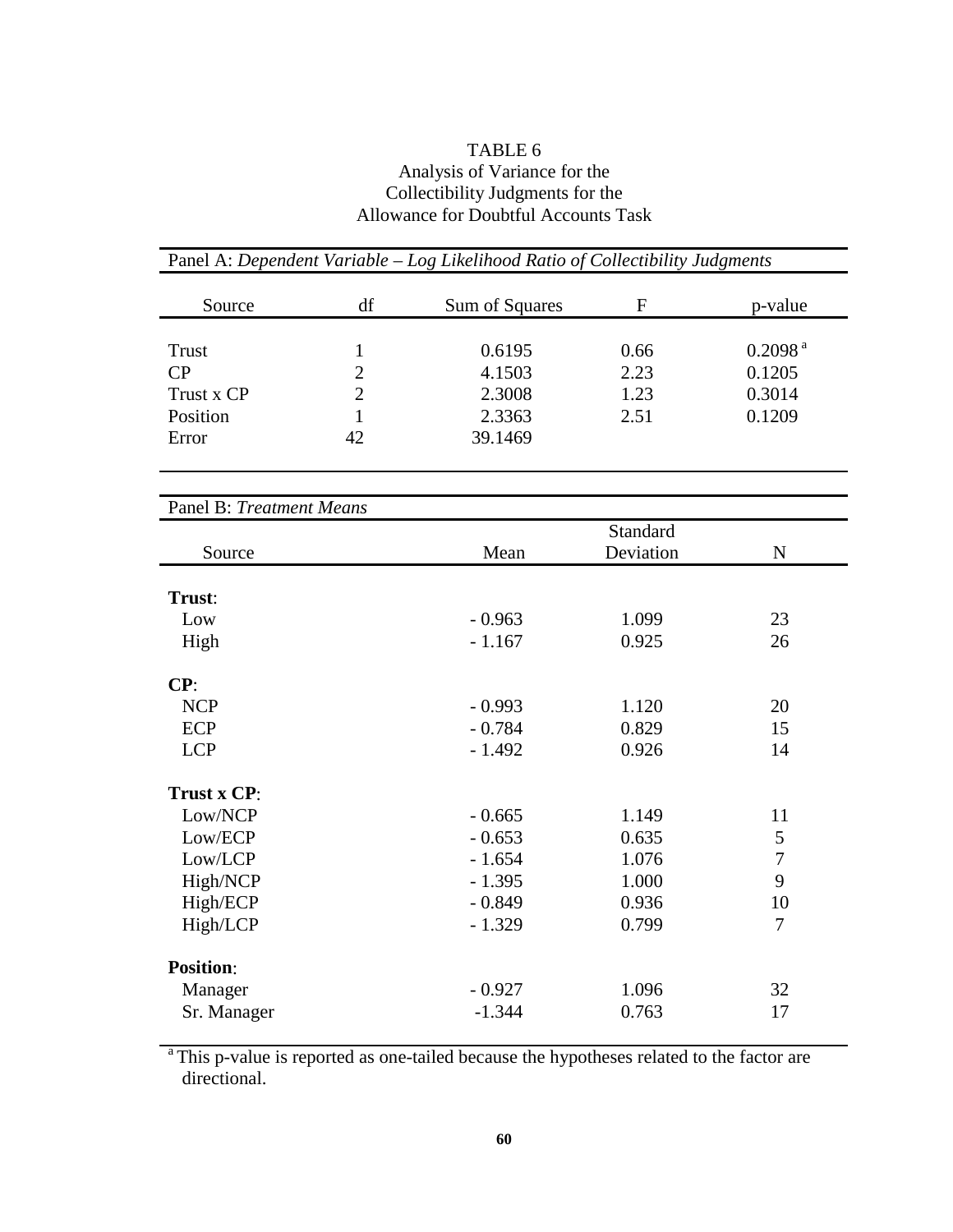| TABLE 7                                           |
|---------------------------------------------------|
| Analysis of Variance for the Adjustment Decisions |
| for the Allowance for Doubtful Accounts Task      |

| Panel A: Dependent Variable - Revisions in Adjustment Decisions |                         |                |             |                       |
|-----------------------------------------------------------------|-------------------------|----------------|-------------|-----------------------|
| Source                                                          | df                      | Sum of Squares | $\mathbf F$ | p-value               |
| <b>Trust</b>                                                    | $\mathbf 1$             | 0.3576         | 4.62        | $0.0187$ <sup>a</sup> |
| CP                                                              | $\overline{2}$          | 0.4940         | 3.19        | 0.0513                |
| Trust x CP                                                      | $\overline{2}$          | 0.2073         | 1.34        | 0.2729                |
| Position                                                        | 1                       | 0.7851         | 10.14       | 0.0027                |
| Error                                                           | 42                      | 3.2509         |             |                       |
| Panel B: Treatment Means                                        |                         |                |             |                       |
|                                                                 |                         |                | Standard    |                       |
| Source                                                          | Difference <sup>b</sup> | Mean           | Deviation   | $\mathbf N$           |
| Trust:                                                          |                         |                |             |                       |
| Low                                                             |                         | 0.273          | 0.343       | 23                    |
| High                                                            |                         | 0.419          | 0.291       | 26                    |
| CP:                                                             |                         |                |             |                       |
| <b>NCP</b>                                                      | A, B                    | 0.343          | 0.335       | 20                    |
| <b>ECP</b>                                                      | $\mathbf{A}$            | 0.246          | 0.317       | 15                    |
| <b>LCP</b>                                                      | $\bf{B}$                | 0.475          | 0.283       | 14                    |
| Trust x CP:                                                     |                         |                |             |                       |
| Low/NCP                                                         |                         | 0.213          | 0.344       | 11                    |
| Low/ECP                                                         |                         | 0.114          | 0.334       | 5                     |
| Low/LCP                                                         |                         | 0.481          | 0.285       | $\overline{7}$        |
| High/NCP                                                        |                         | 0.502          | 0.259       | 9                     |
| High/ECP                                                        |                         | 0.312          | 0.304       | 10                    |
| High/LCP                                                        |                         | 0.469          | 0.302       | $\overline{7}$        |
| <b>Position:</b>                                                |                         |                |             |                       |
| Manager                                                         |                         | 0.265          | 0.324       | 32                    |
| Sr. Manager                                                     |                         | 0.512          | 0.255       | 17                    |

<sup>a</sup> This p-value is reported as one-tailed because the hypotheses related to the factor are directional.

 $b$  Means that are significantly different (alpha  $< 0.05$ ) are denoted by different letters.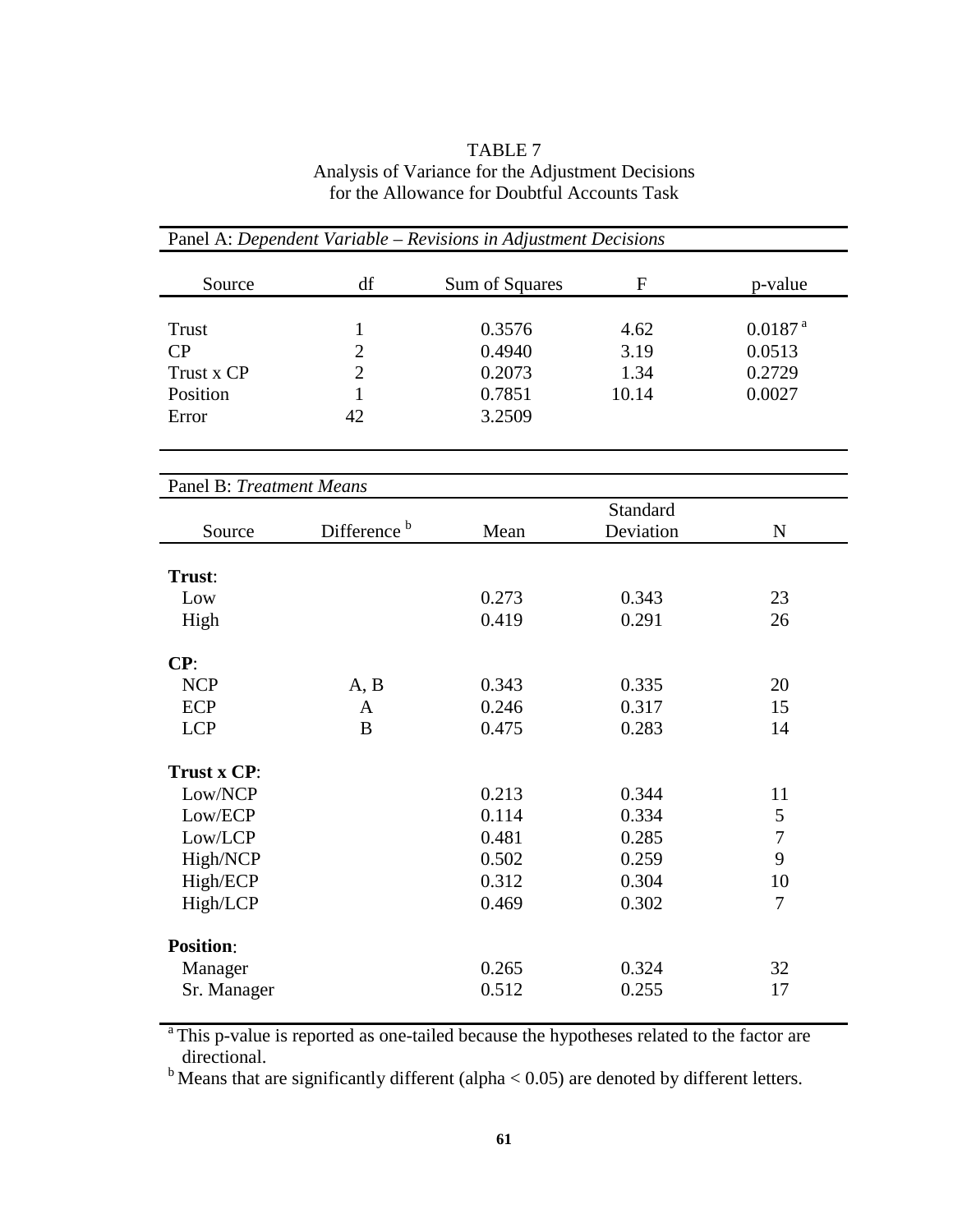# TABLE 8 Analysis of Variance for the Disclosure Importance Judgments for the Contingent Liability Task

| Judgments                       |                 |                |              |                       |  |
|---------------------------------|-----------------|----------------|--------------|-----------------------|--|
| Source                          | df              | Sum of Squares | $\mathbf{F}$ | p-value               |  |
|                                 |                 |                |              |                       |  |
| <b>Trust</b>                    | $\mathbf 1$     | 7.6193         | 6.19         | $0.0086$ <sup>a</sup> |  |
| CP                              | $\overline{2}$  | 5.7168         | 2.32         | 0.1114                |  |
| Trust x CP                      | $\overline{2}$  | 3.7236         | 1.51         | 0.2328                |  |
| Error                           | 39 <sup>b</sup> | 47.9833        |              |                       |  |
| <b>Panel B: Treatment Means</b> |                 |                |              |                       |  |
|                                 |                 | Standard       |              |                       |  |
| Source                          |                 | Mean           | Deviation    | $\mathbf N$           |  |
| Trust:                          |                 |                |              |                       |  |
| Low                             |                 | $-1.151$       | 1.210        | 25                    |  |
| High                            |                 | $-0.394$       | 1.121        | 20                    |  |
| CP:                             |                 |                |              |                       |  |
| <b>NCP</b>                      |                 | $-1.163$       | 1.584        | 16                    |  |
| <b>ECP</b>                      |                 | $-0.419$       | 0.832        | 18                    |  |
| <b>LCP</b>                      |                 | $-0.955$       | 1.051        | 11                    |  |
| Trust x CP:                     |                 |                |              |                       |  |
| Low/NCP                         |                 | $-1.996$       | 1.194        | 8                     |  |
| Low/ECP                         |                 | $-0.562$       | 0.884        | 12                    |  |
| Low/LCP                         |                 | $-1.216$       | 1.293        | 5                     |  |
| High/NCP                        |                 | $-0.331$       | 1.538        | $8\,$                 |  |
| High/ECP                        |                 | $-0.134$       | 0.698        | 6                     |  |
| High/LCP                        |                 | $-0.738$       | 0.864        | 6                     |  |
|                                 |                 |                |              |                       |  |

Panel A: *Dependent Variable – Log Likelihood Ratio of Disclosure Importance*  $J_{\mu}$ ,  $J_{\mu}$ 

<sup>a</sup> This p-value is reported as one-tailed because the hypotheses related to the factor are directional.

<sup>b</sup> Several participants made no revision in their disclosure judgments. Accordingly, the log likelihood ratio was not calculated for these participants.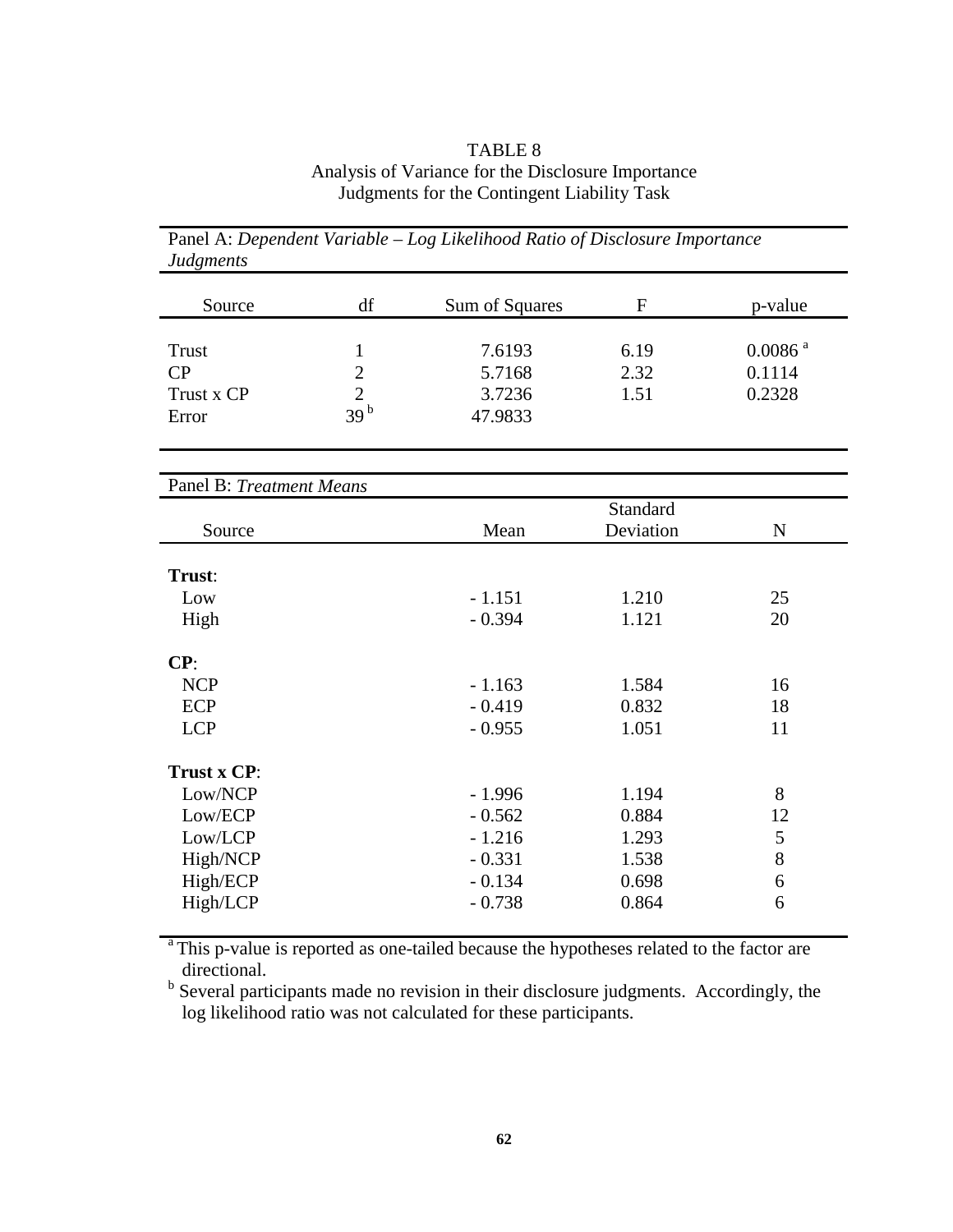# TABLE 9 Analysis of Variance for the Disclosure Decisions for the Contingent Liability Task

| Panel A: Dependent Variable - Revisions in Disclosure Decisions                  |                                                        |                                                    |                                                    |                                           |
|----------------------------------------------------------------------------------|--------------------------------------------------------|----------------------------------------------------|----------------------------------------------------|-------------------------------------------|
| Source                                                                           | df                                                     | Sum of Squares                                     | $\mathbf F$                                        | p-value                                   |
| <b>Trust</b><br>CP<br>Trust x CP<br>Error                                        | $\mathbf{1}$<br>$\overline{2}$<br>$\overline{2}$<br>44 | 0.6440<br>13.3292<br>1.7090<br>80.2279             | 0.35<br>3.66<br>0.47                               | $0.2776$ <sup>a</sup><br>0.0340<br>0.6289 |
| Panel B: Treatment Means                                                         |                                                        |                                                    |                                                    |                                           |
| Source                                                                           | Difference <sup>b</sup>                                | Mean                                               | Standard<br>Deviation                              | ${\bf N}$                                 |
| Trust:<br>Low<br>High<br>CP:                                                     |                                                        | 0.651<br>0.483                                     | 1.504<br>1.286                                     | 28<br>22                                  |
| <b>NCP</b><br><b>ECP</b><br><b>LCP</b>                                           | $\mathbf{A}$<br>B<br>B                                 | 1.265<br>0.183<br>0.199                            | 2.136<br>0.477<br>0.328                            | 18<br>18<br>14                            |
| Trust x CP:<br>Low/NCP<br>Low/ECP<br>Low/LCP<br>High/NCP<br>High/ECP<br>High/LCP |                                                        | 1.628<br>0.235<br>0.107<br>0.902<br>0.078<br>0.291 | 2.349<br>0.559<br>0.344<br>1.969<br>0.257<br>0.308 | 9<br>12<br>$\tau$<br>9<br>6<br>7          |

<sup>a</sup> This p-value is reported as one-tailed because the hypotheses related to the factor are directional.<br><sup>b</sup> Means that are significantly different (alpha < 0.05) are denoted by different letters.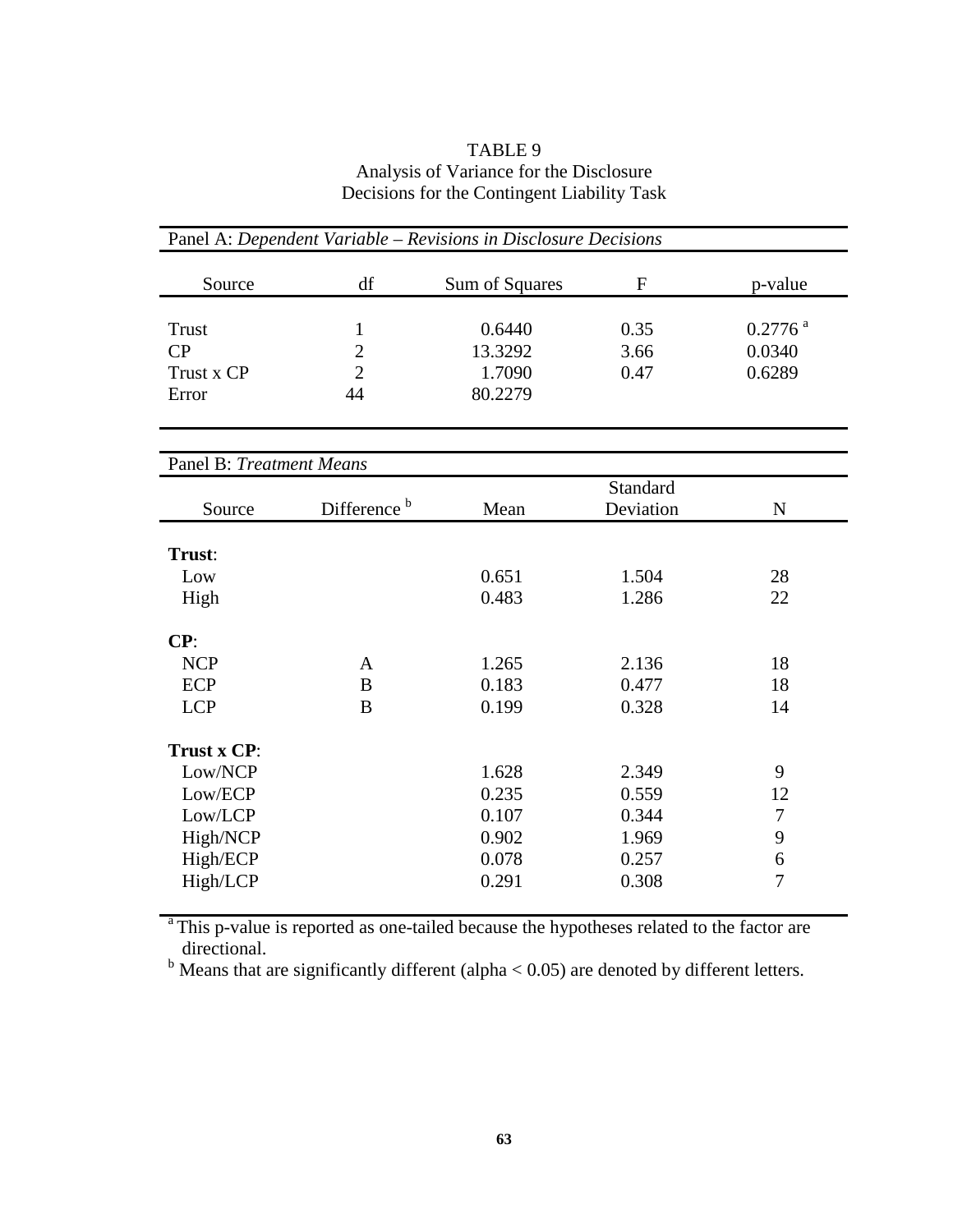# TABLE 10 Auditors' Evidence Evaluation Efforts for the Allowance for Doubtful Accounts Task

| Panel A: Dependent Variable – Budgeted Time (minutes) for Evidence Evaluation |         |                                                        |    |             |         |
|-------------------------------------------------------------------------------|---------|--------------------------------------------------------|----|-------------|---------|
|                                                                               |         | Standard                                               |    |             |         |
| Trust                                                                         | Mean    | Deviation                                              | N  | t-statistic | p-value |
|                                                                               |         |                                                        |    |             |         |
| Low                                                                           | 125.261 | 72.071                                                 | 23 | $-0.443$    | 0.3299  |
| High                                                                          | 134.231 | 69.480                                                 | 26 |             |         |
|                                                                               |         |                                                        |    |             |         |
|                                                                               |         |                                                        |    |             |         |
|                                                                               |         | Panel B: Dependent Variable – Number of Evidence Items |    |             |         |
|                                                                               |         |                                                        |    |             |         |
| <b>Trust</b>                                                                  |         | Median                                                 | N  | W           | p-value |
|                                                                               |         |                                                        |    |             |         |
| Low                                                                           |         | 4.00                                                   | 23 | 514.0       | 0.2149  |
| High                                                                          |         | 5.00                                                   | 26 |             |         |
|                                                                               |         |                                                        |    |             |         |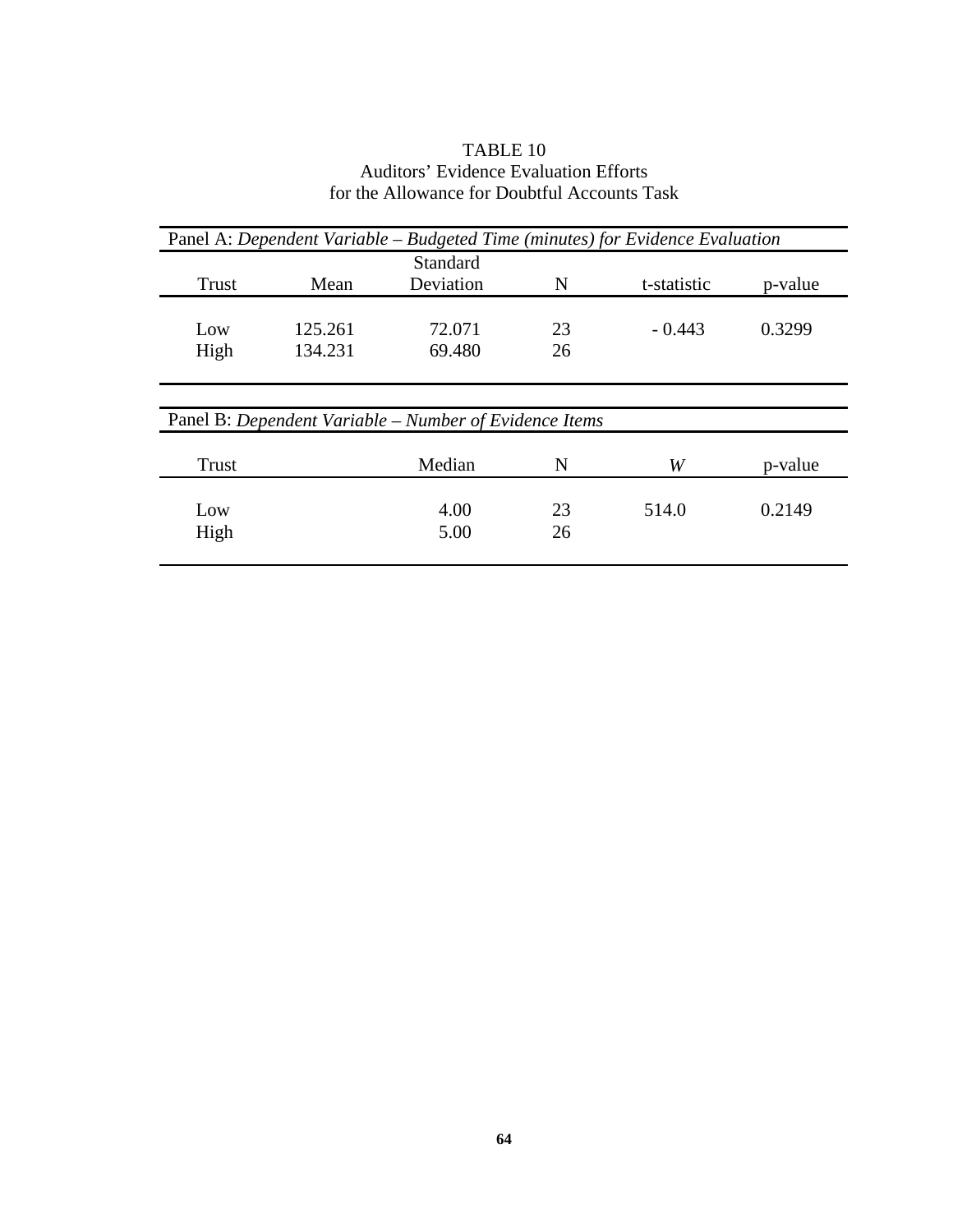|       |         | Standard                                               |    |             |         |
|-------|---------|--------------------------------------------------------|----|-------------|---------|
| Trust | Mean    | Deviation                                              | N  | t-statistic | p-value |
| Low   | 148.393 | 71.441                                                 | 28 | 0.210       | 0.4176  |
| High  | 142.136 | 124.757                                                | 22 |             |         |
|       |         | Panel B: Dependent Variable – Number of Evidence Items |    |             |         |
|       |         |                                                        |    |             |         |
| Trust |         | Median                                                 | N  | W           | p-value |
| Low   |         | 4.50                                                   | 28 | 516.5       | 0.3827  |

# TABLE 11 Auditors' Evidence Evaluation Efforts for the Contingent Liability Task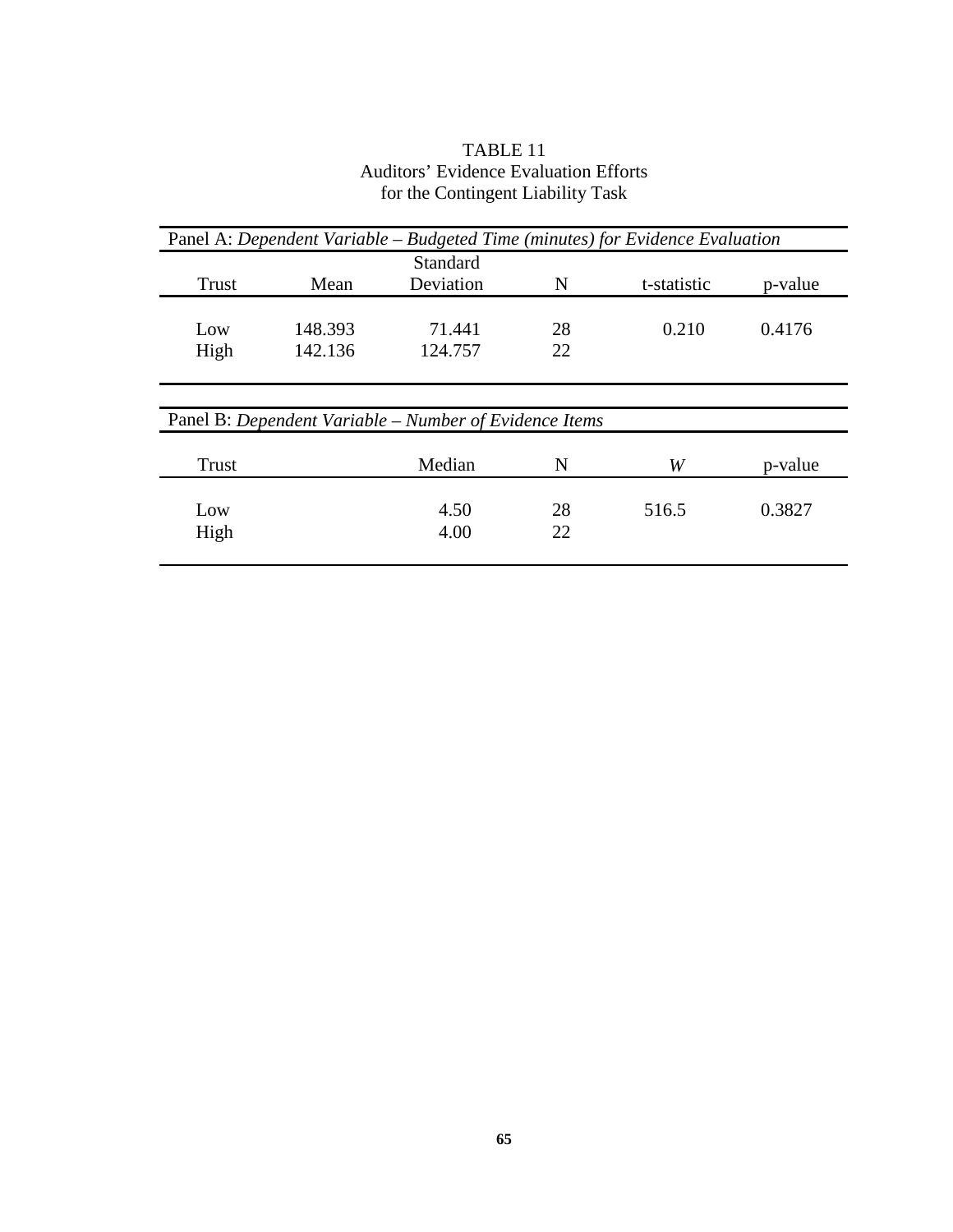# TABLE 12 Analysis of Variance for the Final Collectibility Judgments for the Allowance for Doubtful Accounts Task

| Panel A: Dependent Variable - Final Collectibility Judgments |                |                |                           |                       |  |
|--------------------------------------------------------------|----------------|----------------|---------------------------|-----------------------|--|
| Source                                                       | df             | Sum of Squares | $\boldsymbol{\mathrm{F}}$ | p-value               |  |
| <b>Trust</b>                                                 | $\mathbf{1}$   | 0.0636         | 2.45                      | $0.0627$ <sup>a</sup> |  |
| CP                                                           | $\overline{c}$ | 0.0247         | 0.47                      | 0.6258                |  |
| Trust x CP                                                   | $\overline{c}$ | 3.82<br>0.1988 |                           | 0.0299                |  |
| Position                                                     | $\mathbf{1}$   | 0.1353         | 5.20                      | 0.0277                |  |
| Error                                                        | 42             | 1.0930         |                           |                       |  |
|                                                              |                |                |                           |                       |  |
| Panel B: Treatment Means                                     |                |                |                           |                       |  |
|                                                              |                |                | Standard                  |                       |  |
| Source                                                       |                | Mean           | Deviation                 | $\mathbf N$           |  |
|                                                              |                |                |                           |                       |  |
| Trust:                                                       |                |                |                           |                       |  |
| Low                                                          |                | 0.585<br>0.663 | 0.184<br>0.170            | 23                    |  |
| High                                                         |                |                |                           | 26                    |  |
| CP:                                                          |                |                |                           |                       |  |
| <b>NCP</b>                                                   |                | 0.633          | 0.233                     | 20                    |  |
| ECP                                                          |                | 0.597          | 0.125                     | 15                    |  |
| <b>LCP</b>                                                   |                | 0.647          | 0.145                     | 14                    |  |
| Trust x CP:                                                  |                |                |                           |                       |  |
| Low/NCP                                                      |                | 0.529          | 0.230                     | 11                    |  |
| Low/ECP                                                      |                | 0.566          | 0.065                     | 5                     |  |
| Low/LCP                                                      |                | 0.686          | 0.121                     | $\overline{7}$        |  |
| High/NCP                                                     |                | 0.760          | 0.172                     | 9                     |  |
| High/ECP                                                     |                | 0.613          | 0.147                     | 10                    |  |
| High/LCP                                                     |                | 0.609          | 0.165                     | $\overline{7}$        |  |
| <b>Position:</b>                                             |                |                |                           |                       |  |
| Manager                                                      |                | 0.589          | 0.183                     | 32                    |  |
|                                                              |                | 0.696          | 0.154                     | 17                    |  |
| Sr. Manager                                                  |                |                |                           |                       |  |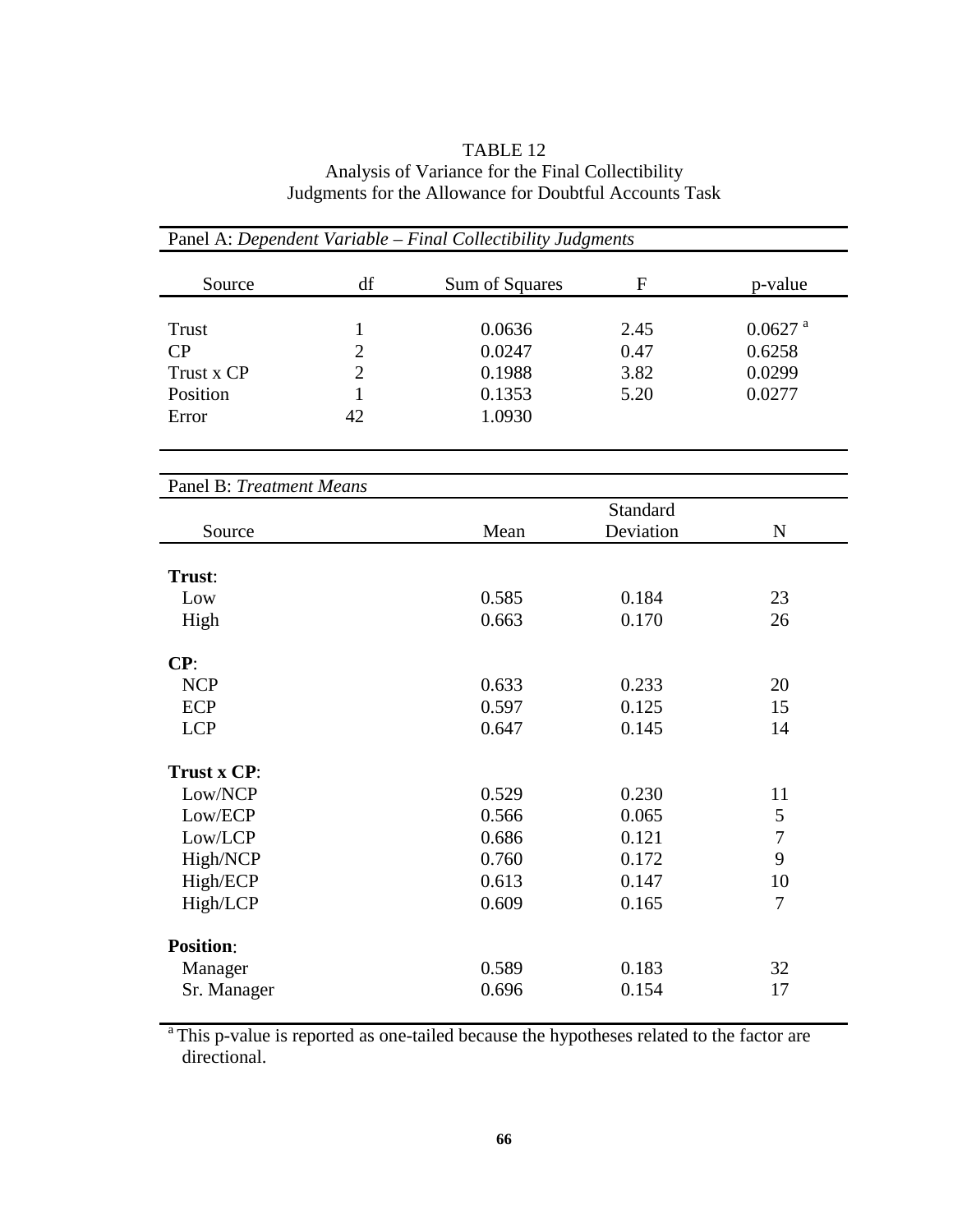## TABLE 13 Analysis of Variance for the Final Adjustment Decisions for the Allowance for Doubtful Accounts Task

| Panel A: Dependent Variable - Final Adjustment Decisions |                |                |             |                       |  |
|----------------------------------------------------------|----------------|----------------|-------------|-----------------------|--|
| Source                                                   | df             | Sum of Squares | $\mathbf F$ | p-value               |  |
| <b>Trust</b>                                             | $\mathbf{1}$   | 0.0422         | 2.15        | $0.0752$ <sup>a</sup> |  |
| CP                                                       | $\overline{2}$ | 0.0352         | 0.89        | 0.4167                |  |
| Trust x CP                                               | $\overline{2}$ | 0.0128<br>0.32 |             | 0.7245                |  |
| Position                                                 | $\mathbf{1}$   | 0.1403         | 7.13        | 0.0107                |  |
| Error                                                    | 42             | 0.8264         |             |                       |  |
| Panel B: Treatment Means                                 |                |                |             |                       |  |
|                                                          |                |                | Standard    |                       |  |
| Source                                                   |                | Mean           | Deviation   | ${\bf N}$             |  |
| Trust:                                                   |                |                |             |                       |  |
| Low                                                      |                | 0.702          | 0.152       | 23                    |  |
| High                                                     |                | 0.756          | 0.141       | 26                    |  |
| CP:                                                      |                |                |             |                       |  |
| <b>NCP</b>                                               |                | 0.718          | 0.151       | 20                    |  |
| <b>ECP</b>                                               |                | 0.717          | 0.168       | 15                    |  |
| <b>LCP</b>                                               |                | 0.764          | 0.122       | 14                    |  |
| Trust x CP:                                              |                |                |             |                       |  |
| Low/NCP                                                  |                | 0.677          | 0.160       | 11                    |  |
| Low/ECP                                                  |                | 0.680          | 0.175       | 5                     |  |
| Low/LCP                                                  |                | 0.757          | 0.127       | $\tau$                |  |
| High/NCP                                                 |                | 0.767          | 0.130       | 9                     |  |
| High/ECP                                                 |                | 0.735          | 0.170       | 10                    |  |
| High/LCP                                                 |                | 0.771          | 0.125       | $\overline{7}$        |  |
| <b>Position:</b>                                         |                |                |             |                       |  |
| Manager                                                  |                | 0.695          | 0.152       | 32                    |  |
| Sr. Manager                                              |                | 0.798          | 0.112       | 17                    |  |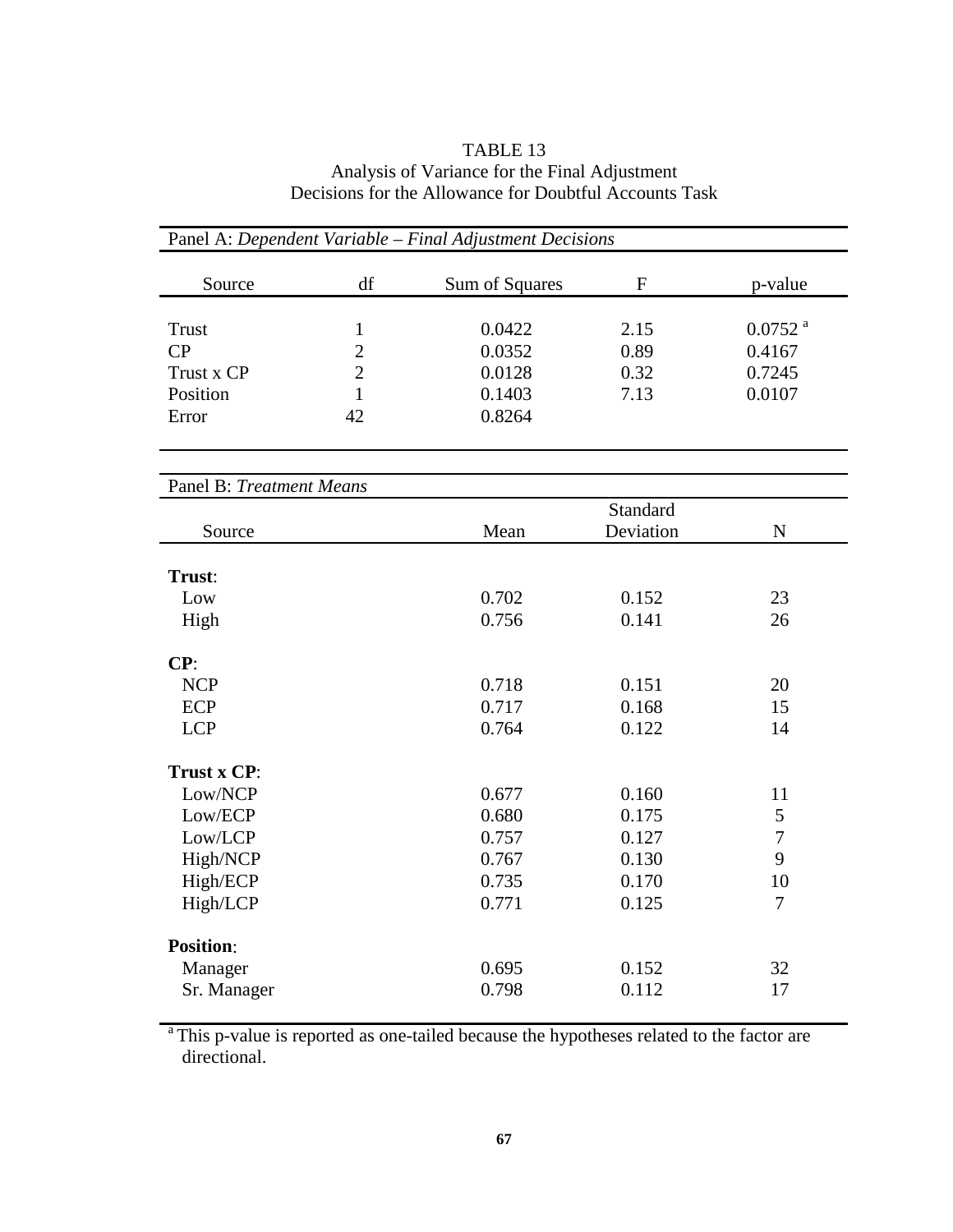## TABLE 14 Analysis of Variance for the Final Disclosure Importance Judgments for the Contingent Liability Task

| Panel A: Dependent Variable - Final Disclosure Importance Judgments |                |                |                       |                       |  |
|---------------------------------------------------------------------|----------------|----------------|-----------------------|-----------------------|--|
| Source                                                              | df             | Sum of Squares | $\mathbf{F}$          | p-value               |  |
| <b>Trust</b>                                                        | $\mathbf{1}$   | 0.1093         | 2.67                  | $0.0548$ <sup>a</sup> |  |
| CP                                                                  | $\overline{2}$ | 0.0986         | 1.20                  | 0.3100                |  |
| Trust x CP                                                          | $\overline{2}$ | 0.0516         | 0.63                  | 0.5378                |  |
| Error                                                               | 44             | 1.8029         |                       |                       |  |
|                                                                     |                |                |                       |                       |  |
| Panel B: Treatment Means                                            |                |                |                       |                       |  |
| Source                                                              |                | Mean           | Standard<br>Deviation | $\mathbf N$           |  |
| Trust:                                                              |                |                |                       |                       |  |
| Low                                                                 |                | 0.739          | 0.196                 | 28                    |  |
| High                                                                |                | 0.653          | 0.212                 | 22                    |  |
| CP:                                                                 |                |                |                       |                       |  |
| <b>NCP</b>                                                          |                | 0.687          | 0.219                 | 18                    |  |
| <b>ECP</b>                                                          |                | 0.661          | 0.173                 | 18                    |  |
| <b>LCP</b>                                                          |                | 0.770          | 0.223                 | 14                    |  |
| Trust x CP:                                                         |                |                |                       |                       |  |
| Low/NCP                                                             |                | 0.770          | 0.124                 | 9                     |  |
| Low/ECP                                                             |                | 0.664          | 0.199                 | 12                    |  |
| Low/LCP                                                             |                | 0.826          | 0.242                 | $\overline{7}$        |  |
| High/NCP                                                            |                | 0.604          | 0.267                 | 9                     |  |
| High/ECP                                                            |                | 0.653          | 0.122                 | 6                     |  |
| High/LCP                                                            |                | 0.714          | 0.204                 | 7                     |  |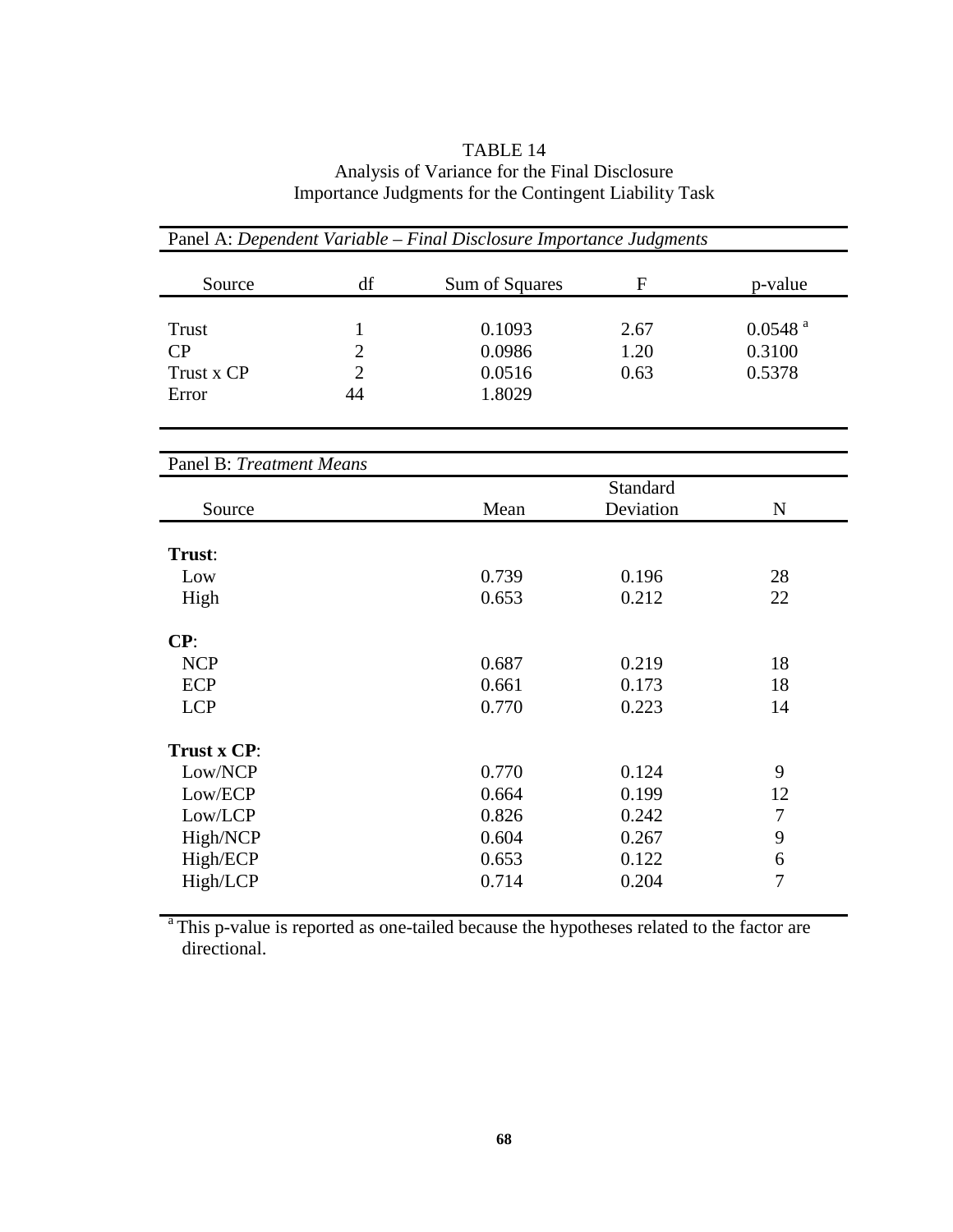# TABLE 15 Analysis of Variance for the Final Disclosure Decisions for the Contingent Liability Task

| Panel A: Dependent Variable - Final Disclosure Decisions                         |                                             |                                                    |                                                    |                                               |  |  |
|----------------------------------------------------------------------------------|---------------------------------------------|----------------------------------------------------|----------------------------------------------------|-----------------------------------------------|--|--|
| Source                                                                           | df                                          | Sum of Squares                                     | $\mathbf{F}$                                       | p-value                                       |  |  |
| Trust<br>CP<br>Trust x CP<br>Error                                               | 1<br>$\overline{c}$<br>$\overline{2}$<br>44 | 0.0508<br>0.0483<br>0.0128<br>1.7903               | 1.25<br>0.59<br>0.16                               | $0.1350$ <sup>a</sup><br>0.5570<br>0.8547     |  |  |
| <b>Panel B: Treatment Means</b>                                                  |                                             |                                                    |                                                    |                                               |  |  |
| Source                                                                           |                                             | Mean                                               | Standard<br>Deviation                              | $\mathbf N$                                   |  |  |
| Trust:<br>Low<br>High                                                            |                                             | 0.755<br>0.700                                     | 0.215<br>0.171                                     | 28<br>22                                      |  |  |
| CP:<br><b>NCP</b><br><b>ECP</b><br><b>LCP</b>                                    |                                             | 0.742<br>0.692<br>0.766                            | 0.157<br>0.202<br>0.238                            | 18<br>18<br>14                                |  |  |
| Trust x CP:<br>Low/NCP<br>Low/ECP<br>Low/LCP<br>High/NCP<br>High/ECP<br>High/LCP |                                             | 0.789<br>0.698<br>0.807<br>0.696<br>0.678<br>0.724 | 0.127<br>0.236<br>0.271<br>0.178<br>0.127<br>0.213 | 9<br>12<br>$\tau$<br>9<br>6<br>$\overline{7}$ |  |  |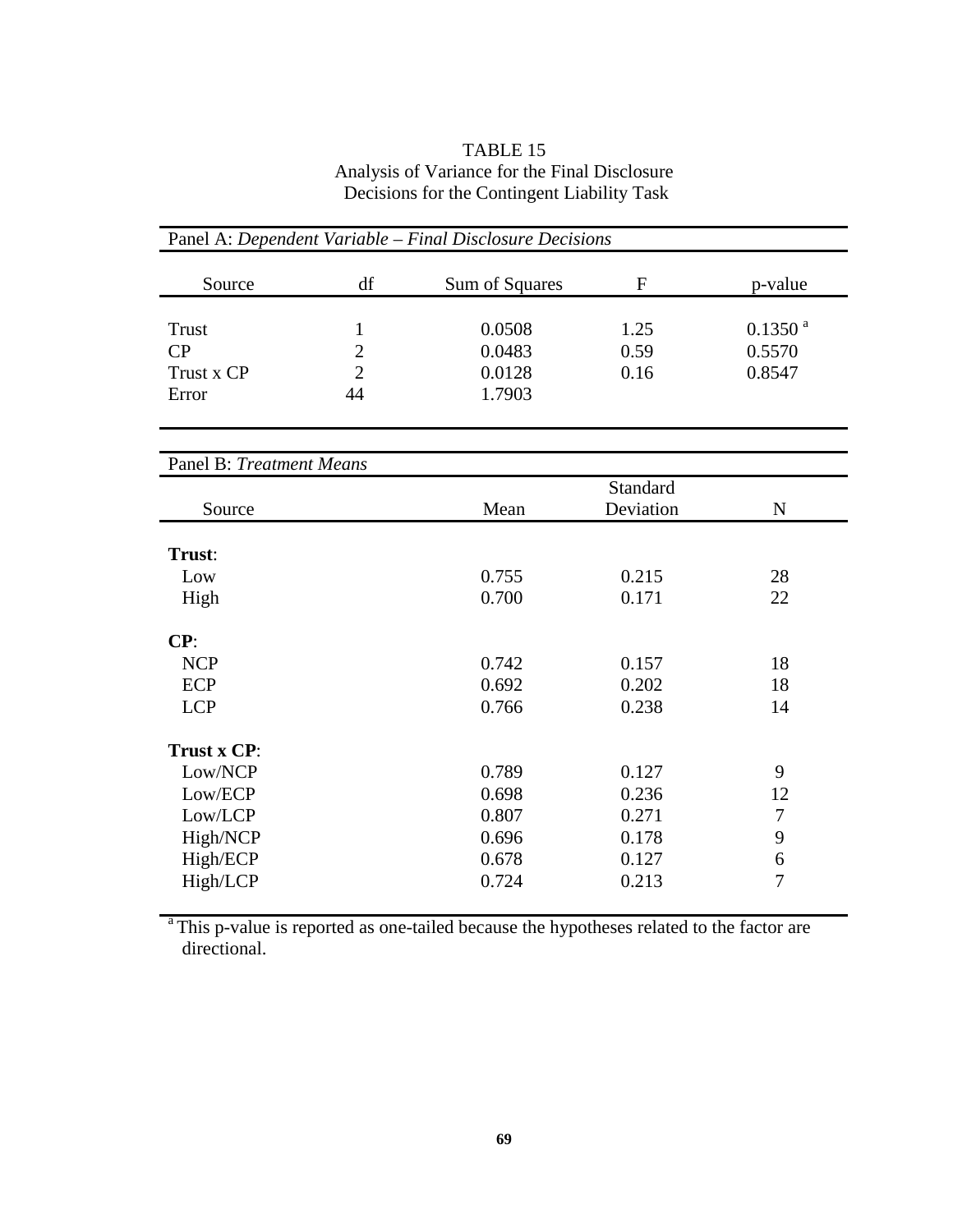# TABLE 16 Analysis of Variance for the Budgeted Time for the Allowance for Doubtful Accounts Task

| Panel A: Dependent Variable - Budgeted Time (minutes) for Evidence Evaluation |                |                |             |                      |  |
|-------------------------------------------------------------------------------|----------------|----------------|-------------|----------------------|--|
| Source                                                                        | df             | Sum of Squares | $\mathbf F$ | p-value <sup>a</sup> |  |
| Trust                                                                         | 1              | 273.2100       | 0.06        | 0.8142               |  |
| CP                                                                            | $\overline{2}$ | 11261.2044     | 1.15        | 0.3254               |  |
| Trust x CP                                                                    | $\overline{2}$ | 17676.3387     | 1.81        | 0.1760               |  |
| Error                                                                         | 43             | 210056.1075    |             |                      |  |
|                                                                               |                |                |             |                      |  |
| Panel B: Treatment Means                                                      |                |                |             |                      |  |
|                                                                               |                |                | Standard    |                      |  |
| Source                                                                        |                | Mean           | Deviation   | $\mathbf N$          |  |
| Trust:                                                                        |                |                |             |                      |  |
| Low                                                                           |                | 125.261        | 72.071      | 23                   |  |
| High                                                                          |                | 134.231        | 69.479      | 26                   |  |
| CP:                                                                           |                |                |             |                      |  |
| <b>NCP</b>                                                                    |                | 131.550        | 64.172      | 20                   |  |
| <b>ECP</b>                                                                    |                | 144.667        | 71.075      | 15                   |  |
| <b>LCP</b>                                                                    |                | 112.143        | 78.071      | 14                   |  |
| Trust x CP:                                                                   |                |                |             |                      |  |
| Low/NCP                                                                       |                | 126.909        | 73.356      | 11                   |  |
| Low/ECP                                                                       |                | 177.000        | 62.209      | 5                    |  |
| Low/LCP                                                                       |                | 85.714         | 58.625      | $\tau$               |  |
| High/NCP                                                                      |                | 137.222        | 54.664      | 9                    |  |
| High/ECP                                                                      |                | 128.500        | 72.574      | 10                   |  |
| High/LCP                                                                      |                | 138.557        | 90.218      | 7                    |  |
|                                                                               |                |                |             |                      |  |

<sup>a</sup> All reported p-values are two-tailed.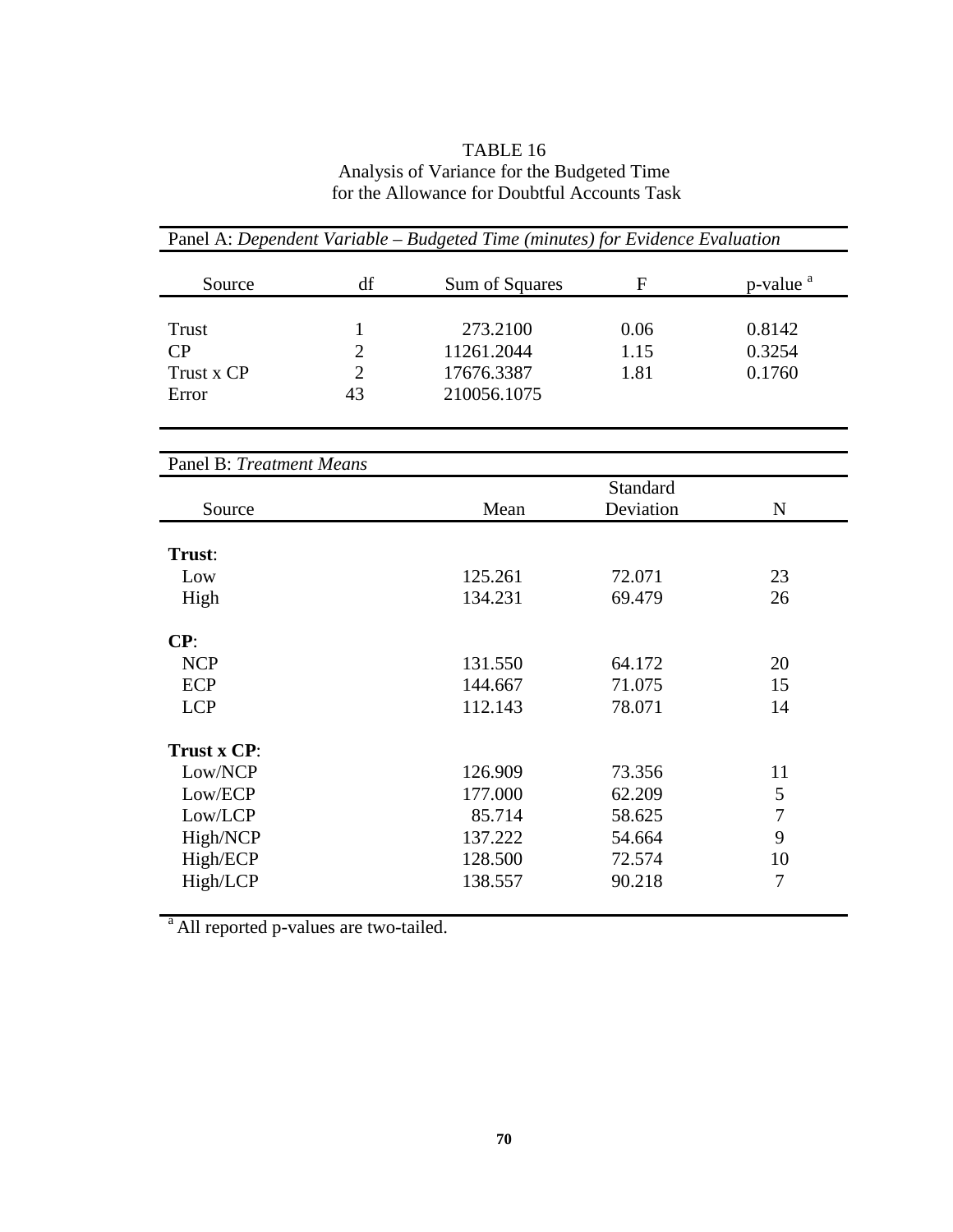| TABLE 17                                   |
|--------------------------------------------|
| Analysis of Variance for the Budgeted Time |
| for the Contingent Liability Task          |

| Panel A: Dependent Variable - Budgeted Time (minutes) for Evidence Evaluation |                         |                |           |                      |  |
|-------------------------------------------------------------------------------|-------------------------|----------------|-----------|----------------------|--|
| Source                                                                        | df                      | Sum of Squares | ${\bf F}$ | p-value <sup>a</sup> |  |
| Trust                                                                         | 1                       | 88.6802        | 0.01      | 0.9175               |  |
| CP                                                                            | $\overline{2}$          | 66725.3785     | 4.08      | 0.0238               |  |
| Trust x CP                                                                    | $\overline{2}$          | 8114.9024      | 0.50      | 0.6122               |  |
| Position                                                                      | 1                       | 62353.5827     | 7.63      | 0.0084               |  |
| Error                                                                         | 43                      | 351486.9966    |           |                      |  |
|                                                                               |                         |                |           |                      |  |
| Panel B: Treatment Means                                                      |                         |                | Standard  |                      |  |
| Source                                                                        | Difference <sup>b</sup> | Mean           | Deviation | $\mathbf N$          |  |
|                                                                               |                         |                |           |                      |  |
| Trust:                                                                        |                         |                |           |                      |  |
| Low                                                                           |                         | 148.393        | 71.441    | 28                   |  |
| High                                                                          |                         | 142.136        | 124.757   | 22                   |  |
| CP:                                                                           |                         |                |           |                      |  |
| <b>NCP</b>                                                                    | $\mathbf{A}$            | 138.722        | 76.243    | 18                   |  |
| <b>ECP</b>                                                                    | $\bf{B}$                | 181.389        | 126.466   | 18                   |  |
| <b>LCP</b>                                                                    | $\mathbf{A}$            | 108.571        | 62.832    | 14                   |  |
| Trust x CP:                                                                   |                         |                |           |                      |  |
| Low/NCP                                                                       |                         | 147.778        | 77.222    | 9                    |  |
| Low/ECP                                                                       |                         | 168.333        | 70.108    | 12                   |  |
| Low/LCP                                                                       |                         | 115.000        | 62.517    | $\tau$               |  |
| High/NCP                                                                      |                         | 129.667        | 78.770    | 9                    |  |
| High/ECP                                                                      |                         | 207.500        | 205.761   | 6                    |  |
| High/LCP                                                                      |                         | 102.143        | 67.445    | 7                    |  |
| <b>Position:</b>                                                              |                         |                |           |                      |  |
| Manager                                                                       |                         | 126.057        | 68.249    | 35                   |  |
| Sr. Manager                                                                   |                         | 191.333        | 136.806   | 15                   |  |
|                                                                               |                         |                |           |                      |  |

<sup>a</sup> All reported p-values are two-tailed.<br><sup>b</sup> Means that are significantly different (alpha < 0.05) are denoted by different letters.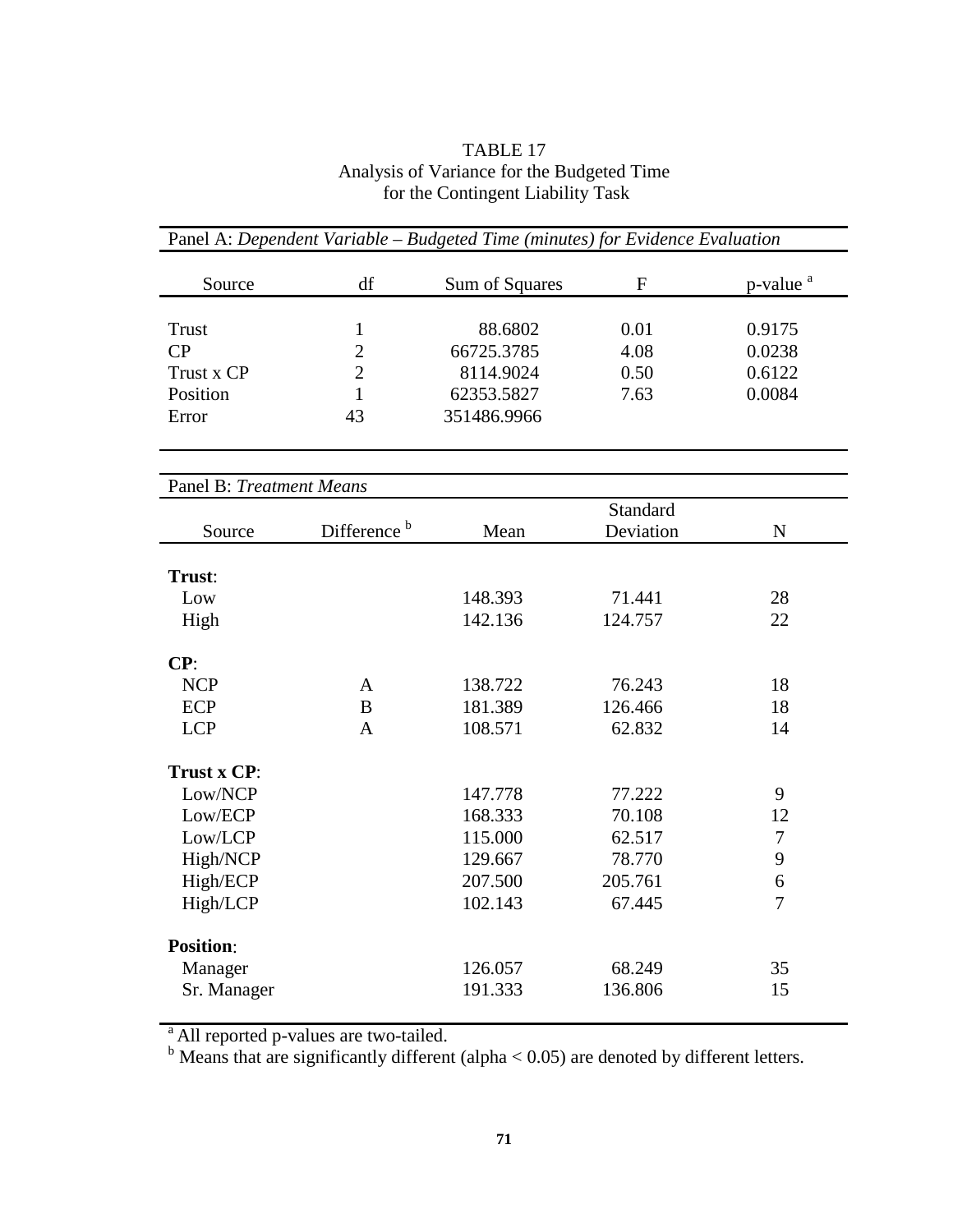# TABLE 18 Descriptive Statistics for Participants' Responses to Attitudinal Statements

|                                                                                                                                               |          | Standard  |                              | $\%$     | $\%$        |
|-----------------------------------------------------------------------------------------------------------------------------------------------|----------|-----------|------------------------------|----------|-------------|
| Statement                                                                                                                                     | Mean     | Deviation | Mode                         | Agreeing | Disagreeing |
| An auditor's primary responsibility is<br>to act as an advocate for his/her client.                                                           | $-1.655$ | 2.935     | $-4.000$                     | 32.8%    | 67.2 %      |
| The potential loss of a client is an<br>important factor and must be<br>considered when deciding "how far" to<br>press a disagreement over an |          |           |                              |          |             |
| accounting matter with the client.                                                                                                            | 0.379    | 3.122     | 3.000                        | 63.8%    | 36.2 %      |
|                                                                                                                                               |          |           |                              |          |             |
| Auditors generally support their clients'<br>positions in accounting matters.                                                                 | 0.966    | 2.294     | 3.000                        | 65.5 %   | 34.5 %      |
| An auditor's primary responsibility is<br>to safeguard investors' and creditors'<br>interests.                                                | 1.345    | 3.209     | 3.000,<br>4.000 <sup>a</sup> | 67.2%    | 32.8%       |
| Auditors who disagree with a client's<br>position are likely to lose that client.                                                             | $-0.845$ | 2.745     | $-3.000$                     | 41.4%    | 58.6%       |
| The more an auditor trusts a client, the<br>less evidence an auditor will require<br>when evaluating the client's<br>representations.         | 1.310    | 2.597     | 3.000                        | 72.4 %   | 27.6 %      |
|                                                                                                                                               |          |           |                              |          |             |

Note: Positive numbers indicate agreement with a statement; while negative numbers indicate disagreement.

<sup>a</sup> The same number of participants selected 3.000 and 4.000 as indicating their agreement with this statement.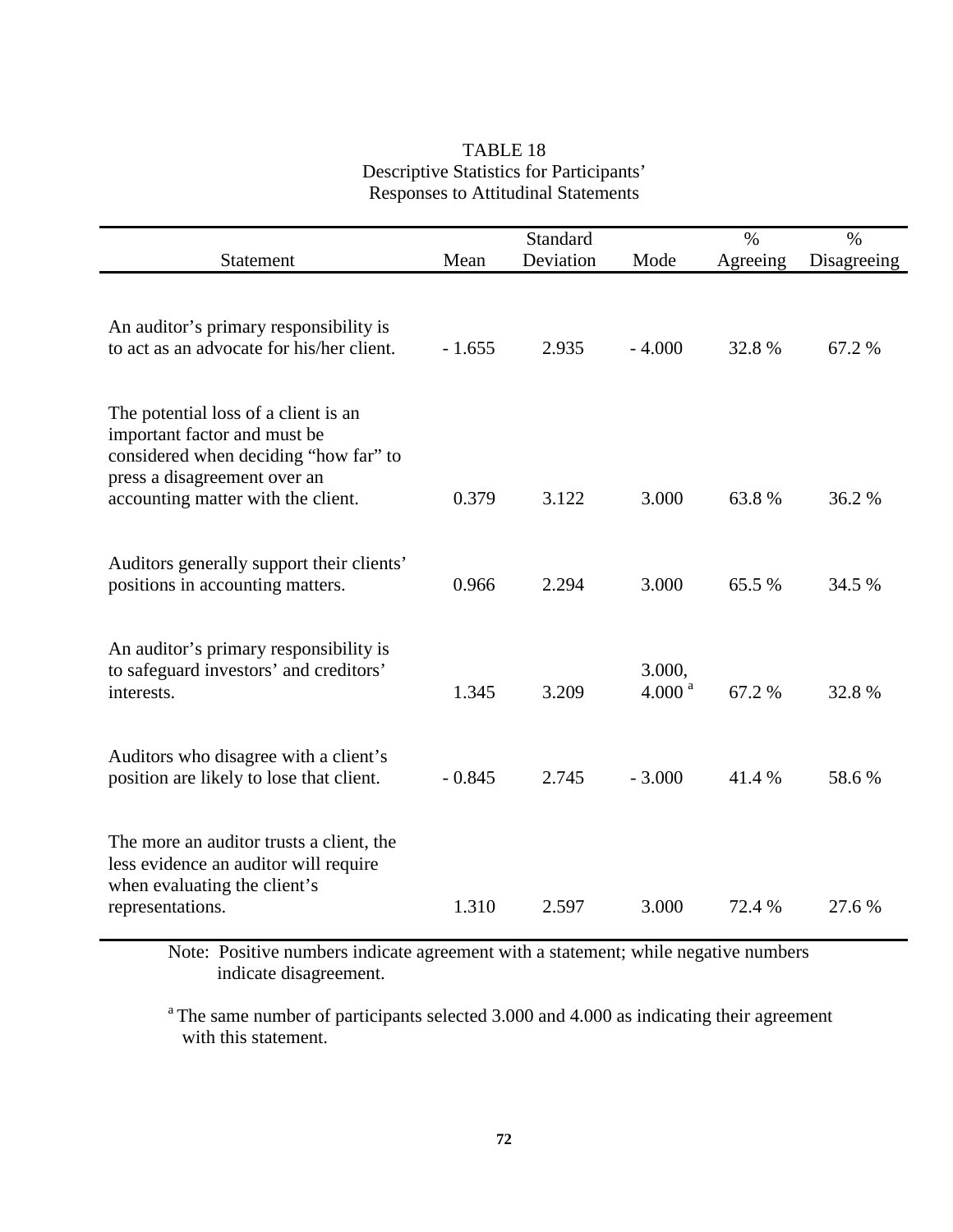#### REFERENCES

- American Institute of Certified Public Accountants. 1990. The effect of an internal audit function on the scope of the independent auditor's examination. *SAS No. 9*. New York: AICPA.
- American Institute of Certified Public Accountants. 1996a. Codification of auditing standards and procedures. *SAS No. 1*. Chicago: Commerce Clearing House.
- American Institute of Certified Public Accountants. 1996b. The auditor's consideration of the internal audit function in an audit of financial statements. *SAS No. 65*. Chicago: Commerce Clearing House.
- American Institute of Certified Public Accountants. 1996c. Integrity and objectivity. *Code of Professional Conduct - - Rule 102.* Chicago: Commerce Clearing House.
- American Institute of Certified Public Accountants. 1997. Amendment to statement on auditing standards No. 31, evidential matter. *SAS No. 80.* New York: AICPA.
- Anderson, N. H. 1981. *Foundations of Information Integration.* New York: Academic Press.
- Anderson, U. and G. Marchant. 1989. The auditor's assessment of the competence and integrity of auditee personnel. *Auditing: A Journal of Practice and Theory* Vol. 8, No. 1 (Supplement): 1-16.
- Anderson, U., L. Koonce, and G. Marchant. 1994. The effects of source-competence information and its timing on auditors' performance of analytical review procedures. *Auditing: A Journal of Practice and Theory* Vol. 13, No. 1 (Spring): 137-148.
- Applbaum, R. L. and K. W. E. Anatol. 1973. Dimensions of source credibility: A test for reproducibility. *Speech Monographs* Vol. 40: 231-237.
- Asare, S. K. 1992. The auditor's going concern decision: Interaction of task variables and the sequential processing of evidence. *The Accounting Review* Vol. 67, No. 2 (April): 379-393.
- Asare, S. K. and W. F. Messier. 1991. A review of audit research using the beliefadjustment model. In *Auditing: Advances in Behavioral Research*, edited by L. Ponemon and D. R. Gabhart. New York: Springer-Verlag: 111-135.
- Ashton, A. H. and R. H. Ashton. 1988. Sequential belief revision in auditing. *The Accounting Review* Vol. 63, No. 4 (October): 623-641.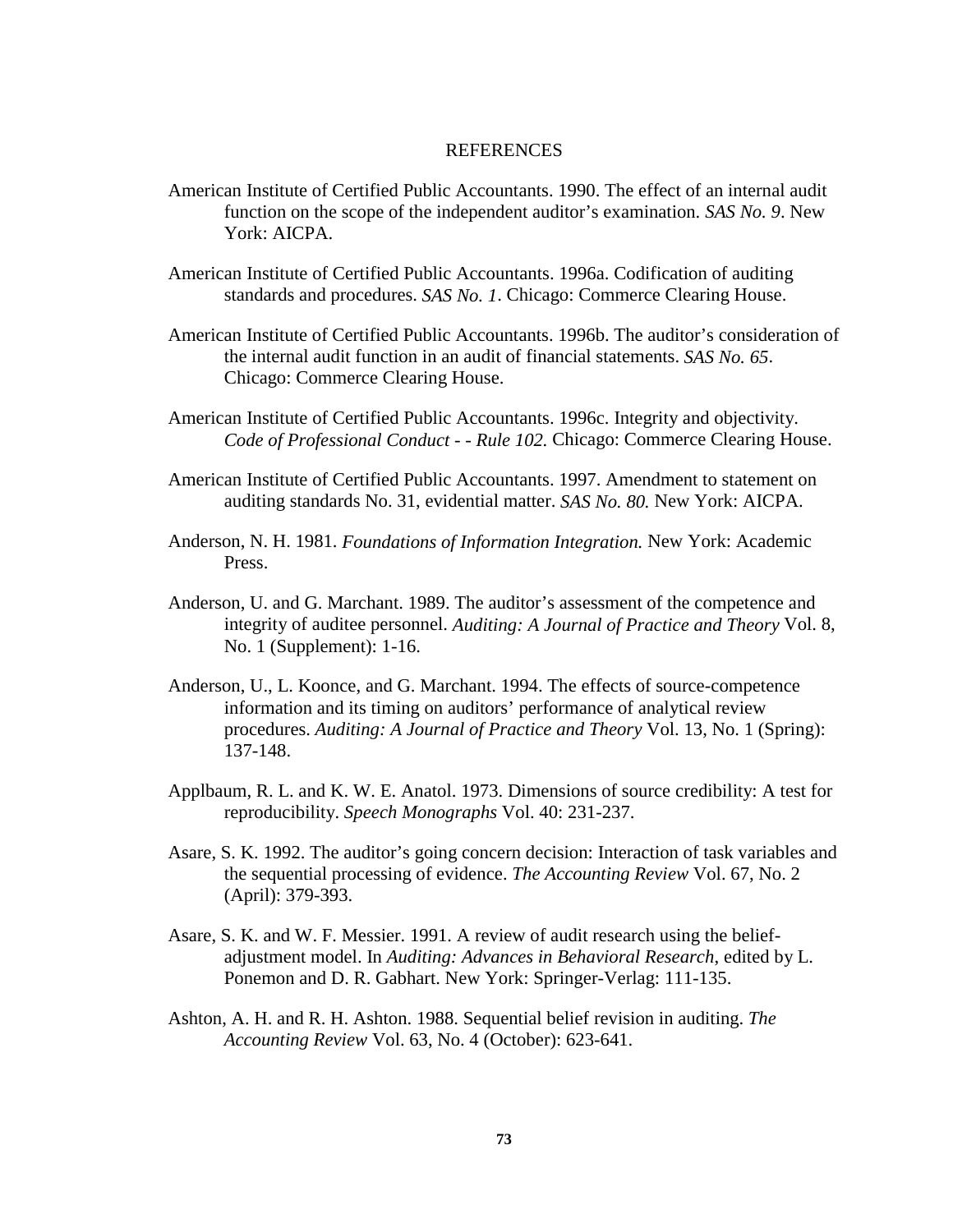- Ashton, R. H. and A. H. Ashton. 1990. Evidence-responsiveness in professional judgment: Effects of positive versus negative evidence and presentation mode. *Organizational Behavior and Human Decision Processes* Vol. 46, No. 1: 1-19.
- Bamber, E. M. 1983. Expert judgment in the audit team: A source reliability approach. *Journal of Accounting Research* Vol. 21, No. 2 (Autumn): 396-412.
- Bonner, S. E. 1990. Experience effects in auditing: The role of task specific knowledge. *The Accounting Review* Vol. 65, No. 1 (January): 72-92.
- Brown, M. B. and A. B. Forsythe. 1974. Robust tests for equality of variances. *Journal of the American Statistical Association* Vol. 65: 364-367.
- Brown, P. R. 1983. Independent auditor judgment in the evaluation of internal audit functions. *Journal of Accounting Research* Vol. 21, No. 2 (Autumn): 444-455.
- Buchman, T. A., P. E. Tetlock, and R.O. Reed. 1996. Accountability and auditors' judgments about contingent events. *Journal of Business Finance and Accounting.* (23): 379-398.
- Camerer, C., L. Loewenstein, and M. Weber. 1989. The curse of knowledge in economic settings: An experimental analysis. *Journal of Political Economy* October: 1232- 1254.
- Chebat, J. C., P. Filiatrault, and J. Perrien. 1990. Limits of credibility: The case of political persuasion. *The Journal of Social Psychology* Vol. 130, No. 2: 157-167.
- Cushing, B. E. and S. S. Ahlawat. 1996. Mitigation of recency bias in audit judgment: The effect of documentation. *Auditing: A Journal of Practice and Theory* Vol. 15, No. 2 (Fall): 110-122.
- Financial Accounting Standards Board. 1978. Objectives of financial reporting by business enterprises. *Statement of Financial Accounting Concepts No. 1*. Stamford, CT: FASB.
- Financial Accounting Standards Board. 1991. Accounting for contingencies. *Statement of Financial Accounting Standards No. 5.* Stamford, CT: FASB.
- Gibbins, M. 1984. Propositions about the psychology of professional judgment in public accounting. *Journal of Accounting Research* Vol. 22 (Spring): 103-125.
- Gibbins, M. and J. D. Newton. An empirical exploration of complex accountability in public accounting. *Journal of Accounting Research* Vol. 32 (Autumn): 165-186.
- Goldberg, M. E. and J. Hartwick. 1990. The effects of advertiser reputation and extremity of advertising claim on advertising effectiveness. *Journal of Consumer Research* Vol. 17 (September): 172-179.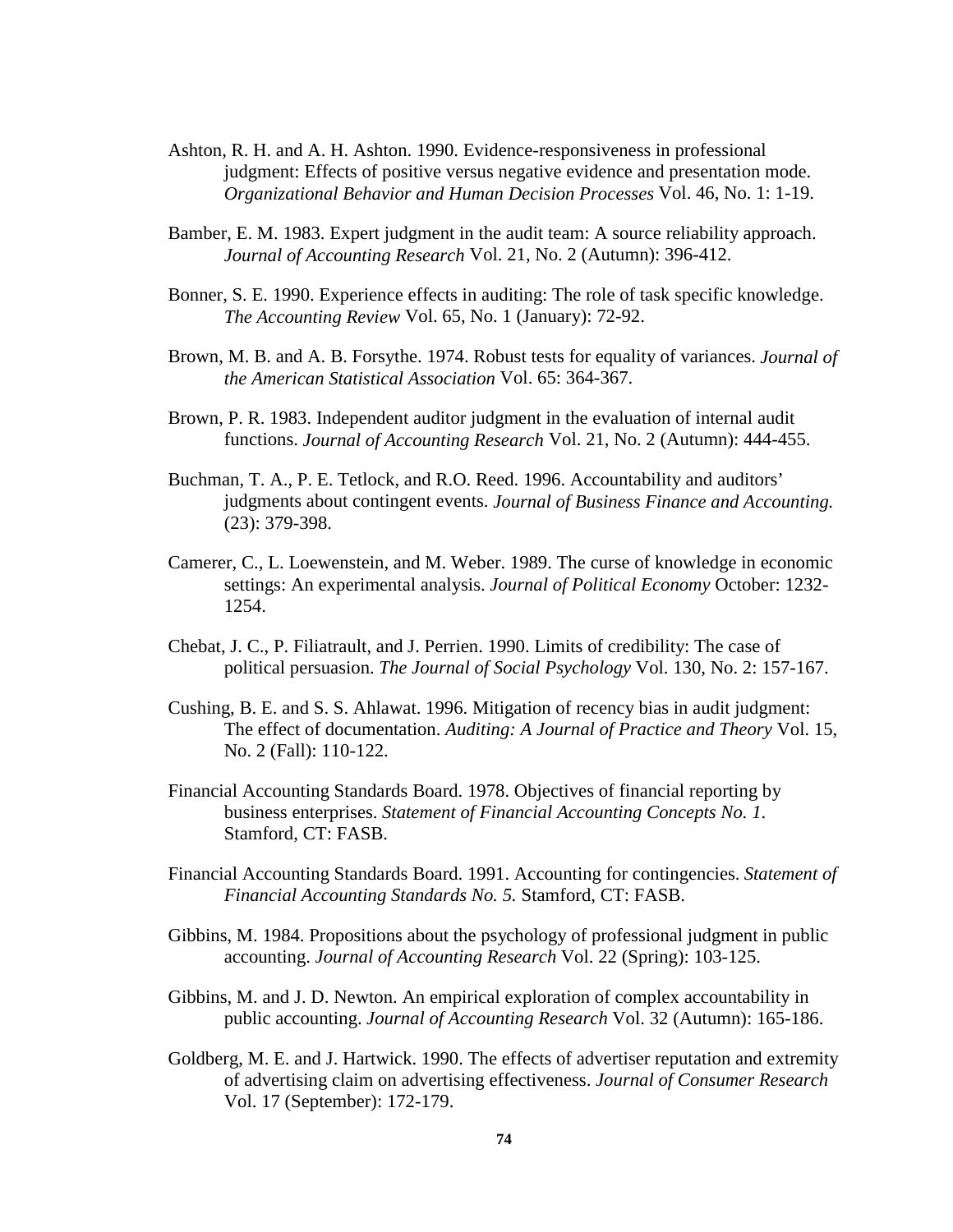- Gramling, A. A. 1997. External auditors' reliance on internal auditors: Do client and partner preferences influence audit managers' decisions? Working paper, The University of Illinois at Urbana Champaign.
- Hanno, D. M. and T. Kida. 1996. The effect of decision consequences on the data attended to in judgment processes. Working paper, The University of Massachusetts.
- Haynes, C. M. 1993. An examination into the effects of context and experience on auditors' belief revision in cascaded-inference tasks. Unpublished Ph.D. Dissertation, (The University of Texas at Austin).
- Hirst, D. E. 1994. Auditors' sensitivity to source reliability. *Journal of Accounting Research* Vol. 32, No. 1 (Spring): 113-126.
- Hirst, D. E. and L. K. Koonce. 1996. Audit analytical procedures: A field investigation. *Contemporary Accounting Research* Vol. 13, No. 2 (Fall): 457-486.
- Hogarth, R. M. 1987. *Judgment and Choice 2nd Ed.* New York: John Wiley & Sons.
- Hogarth, R. M. and H. J. Einhorn. 1992. Order effects in belief updating: The beliefadjustment model. *Cognitive Psychology* Vol. 24: 1-55.
- Hopwood, A. 1976. *Accounting and Human Behavior*. Englewood Cliffs, NJ: Prentice-Hall.
- Jiambalvo, J. and N. Wilner. 1985. Auditor evaluation of contingent claims. *Auditing: A Journal of Practice and Theory* Vol. 5, No. 1 (Fall): 1-11.
- Joyce, E. J. and G. C. Biddle. 1981. Are auditors' judgments sufficiently regressive? *Journal of Accounting Research* Vol. 19, No. 2 (Autumn): 323-349.
- Kennedy, J. 1993. Debiasing audit judgment with accountability: A framework and experimental results. *Journal of Accounting Research* Vol. 31, No. 2 (Autumn): 231-245.
- Keppel, G. 1991. *Design and Analysis: A Researcher's Handbook*. Upper Saddle River, NJ: Prentice-Hall: 94-104.
- Kee, H. W. and R. E. Knox. 1970. Conceptual and methodological considerations in the study of trust and suspicion. *Journal of Conflict Resolution* Vol. 14, 357-366.
- Kirk, R. G. 1982. *Experimental Design: Procedures for the Behavioral Sciences, 2nd Edition*. Monterey, CA: Brooks/Cole Publishing Co.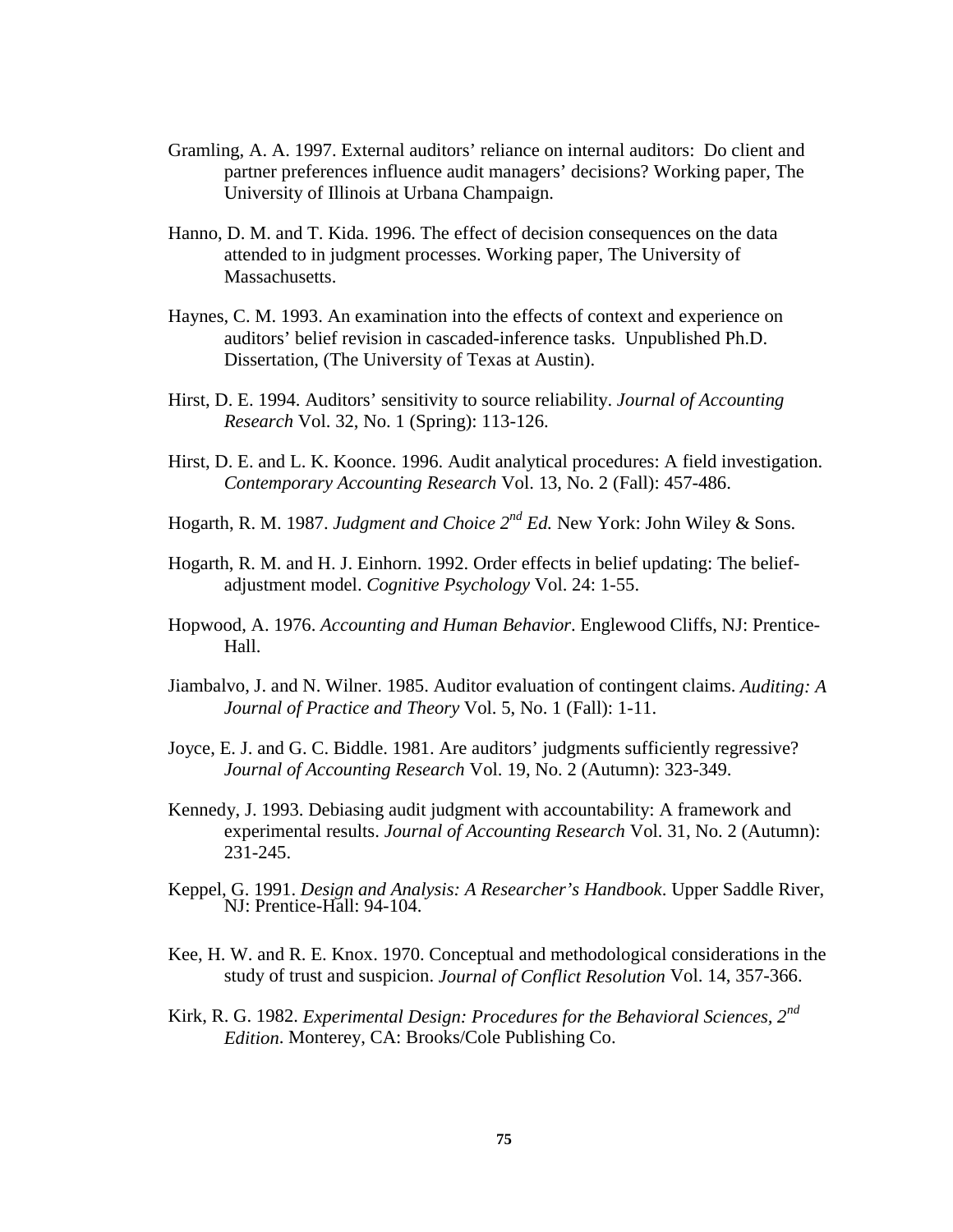- Krull, G., Jr., P. M. J. Reckers, and B. Wong-on-Wing. 1993. The effect of experience, fraudulent signals and information presentation order on auditors' beliefs. *Auditing: A Journal of Practice and Theory* Vol. 12, No. 2 (Fall): 143-153.
- Lampinen, J. M. and V. L. Smith. 1995. The incredible (and sometimes incredulous) child witness: Chile eyewitnesses' sensitivity to source credibility cues. *Journal of Applied Psychology* Vol. 80, No. 5: 621-627.
- Leathers, D. G. 1986. *Successful Nonverbal Communications: Principles and Applications.* New York: Macmillan.
- Margheim, L. L. 1986. Further evidence on external auditors' reliance on internal auditors. *Journal of Accounting Research* Vol. 24, No. 1 (Spring): 194-205.
- Mayer, R. C., J. H. Davis, and F. D. Schoorman. 1995. An integrative model of organizational trust. *Academy of Management Review* Vol. 20, No. 3: 709-734.
- McCroskey, J. C. 1966. Scales for the measurement of ethos. *Speech Monographs* Vol. 33: 65-72
- McCroskey, J. C. and T. J. Jenson. 1975. Image of mass media news sources. *Journal of Broadcasting* Vol. 19: 169-180.
- McGinnies, E. 1973. Initial attitude, source credibility, and involvement as factors in persuasion. *Journal of Experimental Social Psychology* Vol. 9: 285-296.
- McGinnies, E. and C. D. Ward. 1980. Better liked than right: Trustworthiness and expertise as factors in credibility. *Personality and Social Psychology Bulletin* Vol. 6, No. 3: 467-472.
- Messier, W. F., Jr. 1992. The sequencing of audit evidence: Its impact on the extent of audit testing and report formulation. *Accounting and Business Research* Vol. 22, No. 86: 143-150.
- Messier, W. F., Jr. and A. Schneider. 1988. A hierarchical approach to the external auditor's evaluation of the internal auditing function. *Contemporary Accounting Research* Vol. 4, No. 2: 337-353.
- Messier, W. F., Jr. and R. M. Tubbs. 1994. Recency effects in belief revision: The impact of audit experience and the review process. *Auditing: A Journal of Practice and Theory* Vol. 13, No. 1 (Spring): 52-72.
- Neter, J., W. Wasserman, and M. Kutner. 1985. *Applied Linear Statistical Models*. Homewood, IL: Irwin Publishing Co.
- Nisbett, R. and L. Ross. 1980. *Human Inference: Strategies and Shortcoming of Social Judgment.* Englewood Cliffs, NJ: Prentice-Hall.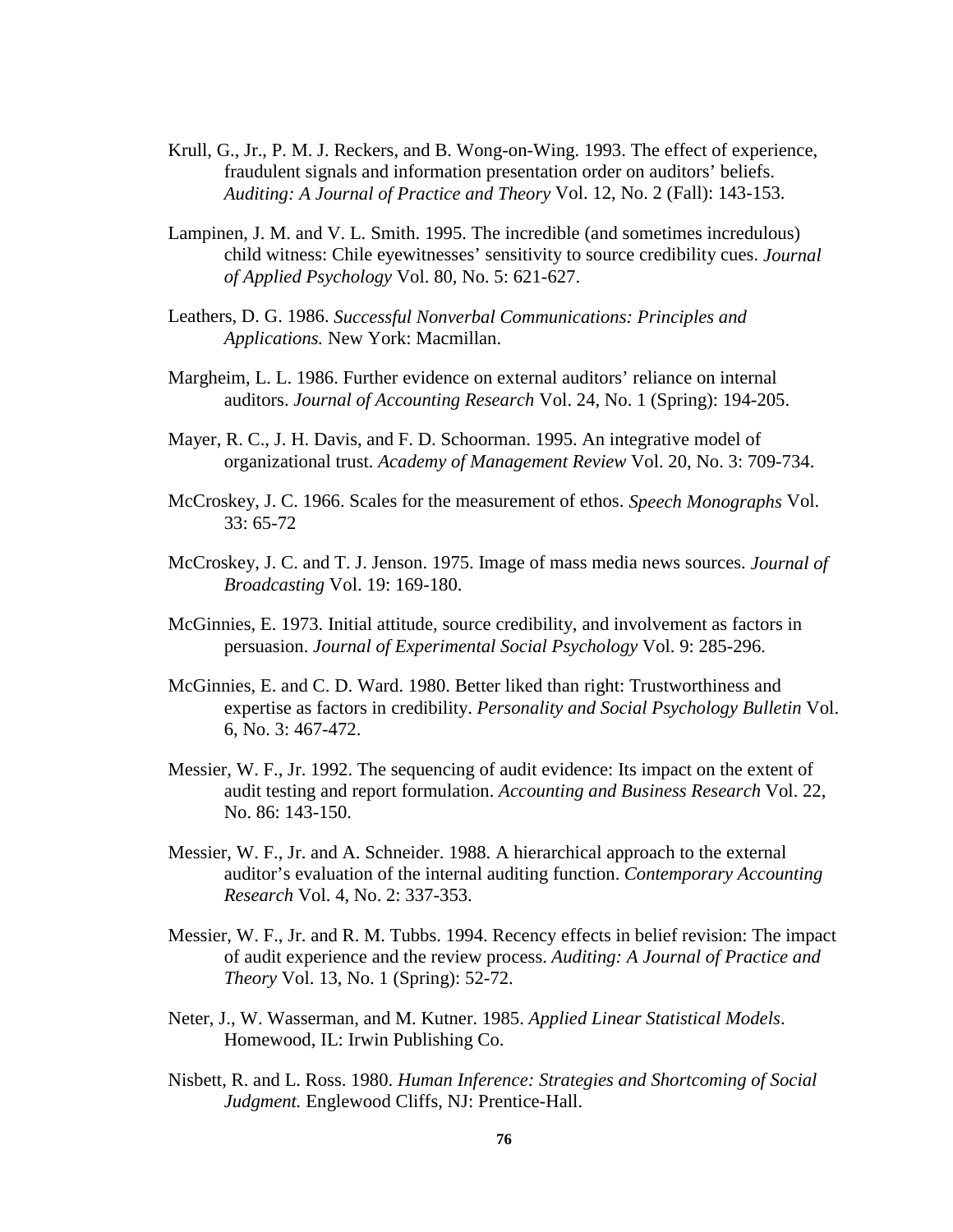- O'Hara, B. S., R. G. Netemeyer, and S. Burton. 1991. An examination of the relative effects of source expertise, trustworthiness, and likability. *Social Behavior and Personality* Vol. 19, No. 4: 305-314.
- Peecher, M. E. 1996. The influence of auditors' justification processes on their decisions: A cognitive model and experimental evidence. *Journal of Accounting Research* Vol. 34, No. 1 (Spring): 125-140.
- Pei, B. K. W., and P. M. J. Reckers, and R. W. Wyndelts. 1990. The influence of information presentation order on professional tax judgment. *Journal of Economic Psychology* Vol. 11: 119-146.
- Pei, B. K. W., and P. M. J. Reckers, and R. W. Wyndelts. 1992. Tax professionals belief revision: The effects of information presentation sequence, client preference, and domain experience. *Decision Sciences* Vol. 23, No. 1: 175-199.
- Powell, F. C. and J. W. Wanzenried. 1995. Do current measures of dimensions of source credibility produce stable outcomes in replicated tests? *Perceptual and Motor Skills* Vol. 81: 675-687.
- Public Oversight Board. 1994. Strengthening the professionalism of the independent auditor. *Report to the Public Oversight Board of the SEC Practice Section, AICPA from the Advisory Panel on Auditor Independence*. Stamford, CT: POB.
- Rebele, J. E., J. A. Heintz, and G. E. Briden. 1988. Independent auditor sensitivity to evidence reliability. *Auditing: A Journal of Practice and Theory* Vol. 8, No. 1 (Fall): 43-52.
- Rotter, J. B. 1967. A new scale for the measurement of interpersonal trust. *Journal of Personality* Vol. 35: 651-665.
- Salterio, S. 1996. The effects of precedents and client position on auditors' financial accounting policy judgment. *Accounting, Organizations, and Society* Vol. 21: 467-486.
- Salterio. S. and L. Koonce. 1997. The persuasiveness of audit evidence: The case of accounting policy decisions. *Accounting, Organizations, and Society* Vol. 22: 573-587.
- Scheutze, W. P. 1994. A mountain or a molehill? *Accounting Horizons* Vol. 8 (March): 69-75.
- Schneider, A. 1984. Modeling external auditors' evaluations of internal auditing. *Journal of Accounting Research* Vol. 22, No. 2 (Autumn): 657-678.
- Schneider, A. 1985. The reliance of external auditors on the internal audit function. *Journal of Accounting Research* Vol. 23, No. 2 (Autumn): 911-919.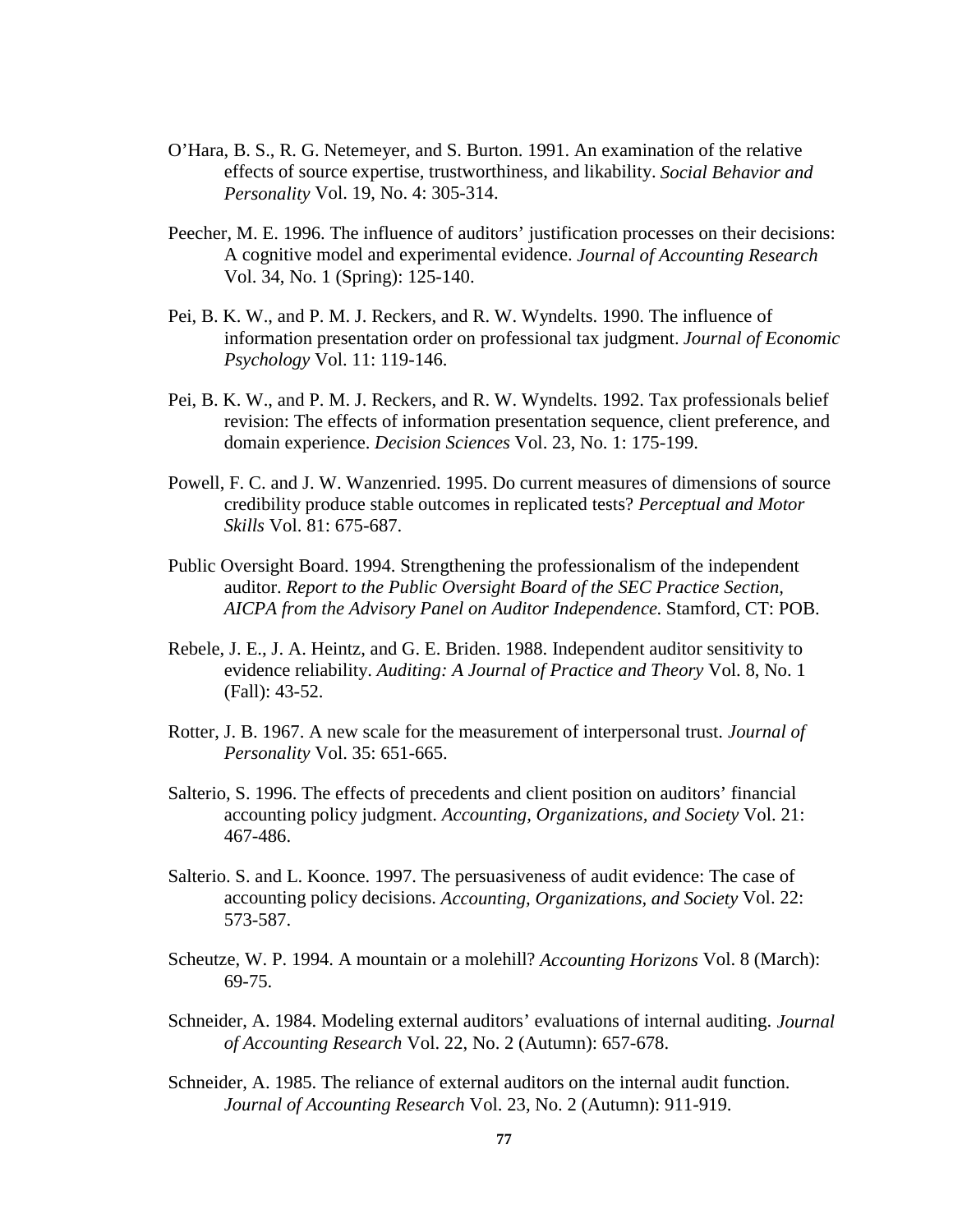- Shaub, M. K. 1996. Trust and suspicion: The effects of situational and dispositional factors on auditors' trust of clients. *Behavioral Research in Accounting* Vol. 8: 154-174.
- Shockley, R. A. 1982. Perceptions of audit independence: A conceptual model. *Journal of Accounting, Auditing, and Finance* Vol. 5: 126-143.
- Slovic, P. and S. Lichtenstein. 1971. Comparison of Bayesian and regression approaches to the study of information processing in judgment. *Organizational Behavior and Human Performance*: 649-749.
- Sporkin, S. S. 1993. The time has come: A call to the accounting profession to join the fight against financial fraud. *The Emanuel Saxe Distinguished Lectures in Accounting: 1993-94.* New York: Baruch College.
- Sutton, M. H. 1997. Auditor independence: The challenge of fact and appearance. *Accounting Horizons* Vol. 11, No. 1 (March): 86-91.
- Tetlock, P. 1983. Accountability and complexity of thought. *Journal of Personality and Social Psychology* Vol. 45, No. 1: 74-83.
- Trompeter, G. 1994. The effect of partner compensation schemes and generally accepted accounting principles on audit partner judgment. *Auditing: A Journal of Practice and Theory* Vol. 13, No. 2 (Fall): 56-68.
- Trotman, K. T. and A. Wright. 1996. Recency effects: Task complexity, decision mode and task-specific experience. *Behavioral Research in Accounting* Vol. 8: 175-193.
- Tubbs, R. M., W. F. Messier, Jr. and W. R. Knechel. 1990. Recency effects in the auditor's belief revision process. *The Accounting Review* Vol. 65, No. 2 (April): 452-460.
- Tuppen, C. J. S. 1974. Dimensions of communicator credibility: An oblique solution. *Speech Monographs* Vol. 41: 253-260.
- Winer, B. J., D. R. Brown, and K. M. Michels. 1991. *Statistical Principles in Experimental Design*. New York: McGraw-Hill: 158-182.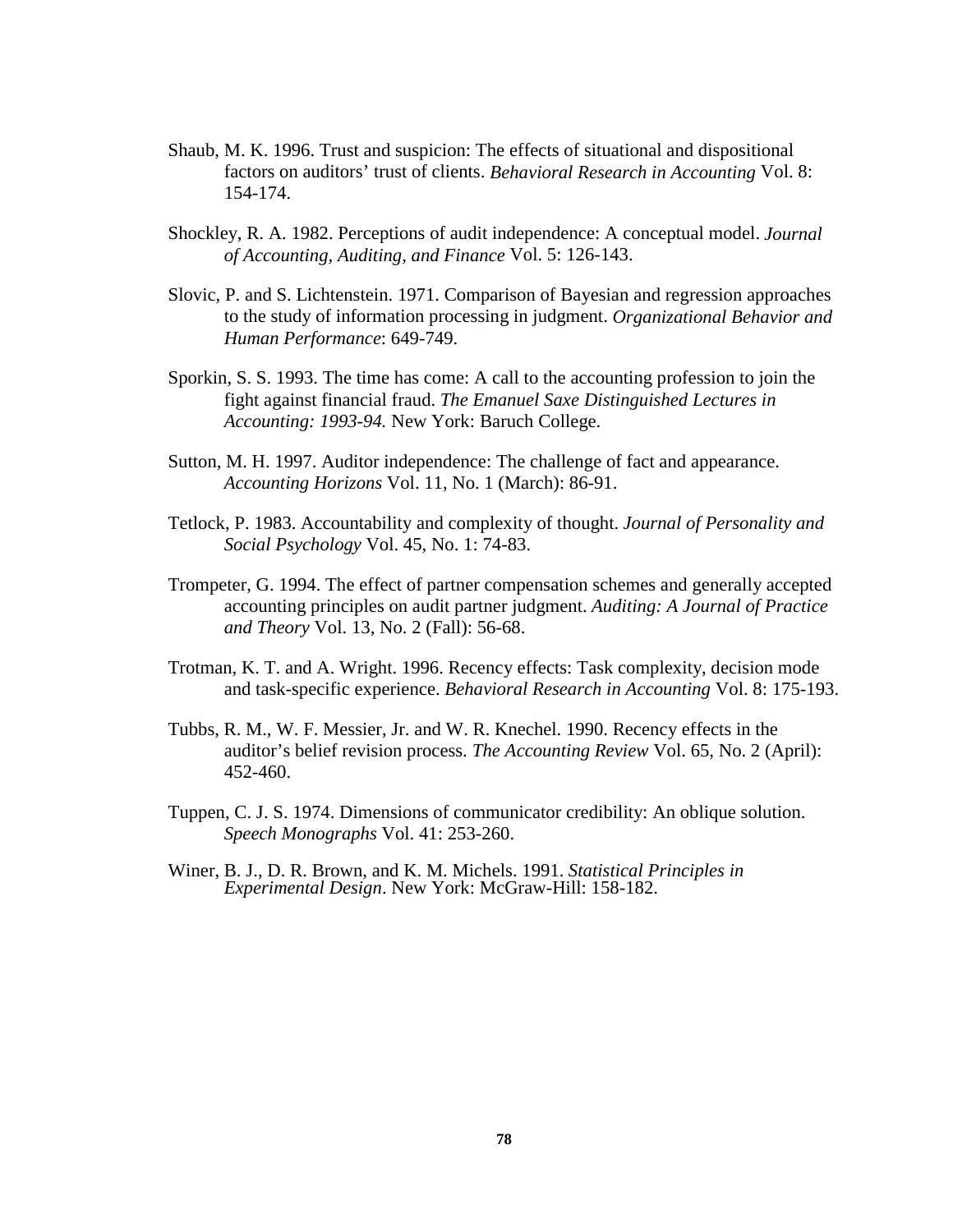## APPENDIX A

## Endorsement Letter

To maintain the confidentiality of the participating firm, "xs" have been inserted in the place of certain identifying information in the following letter.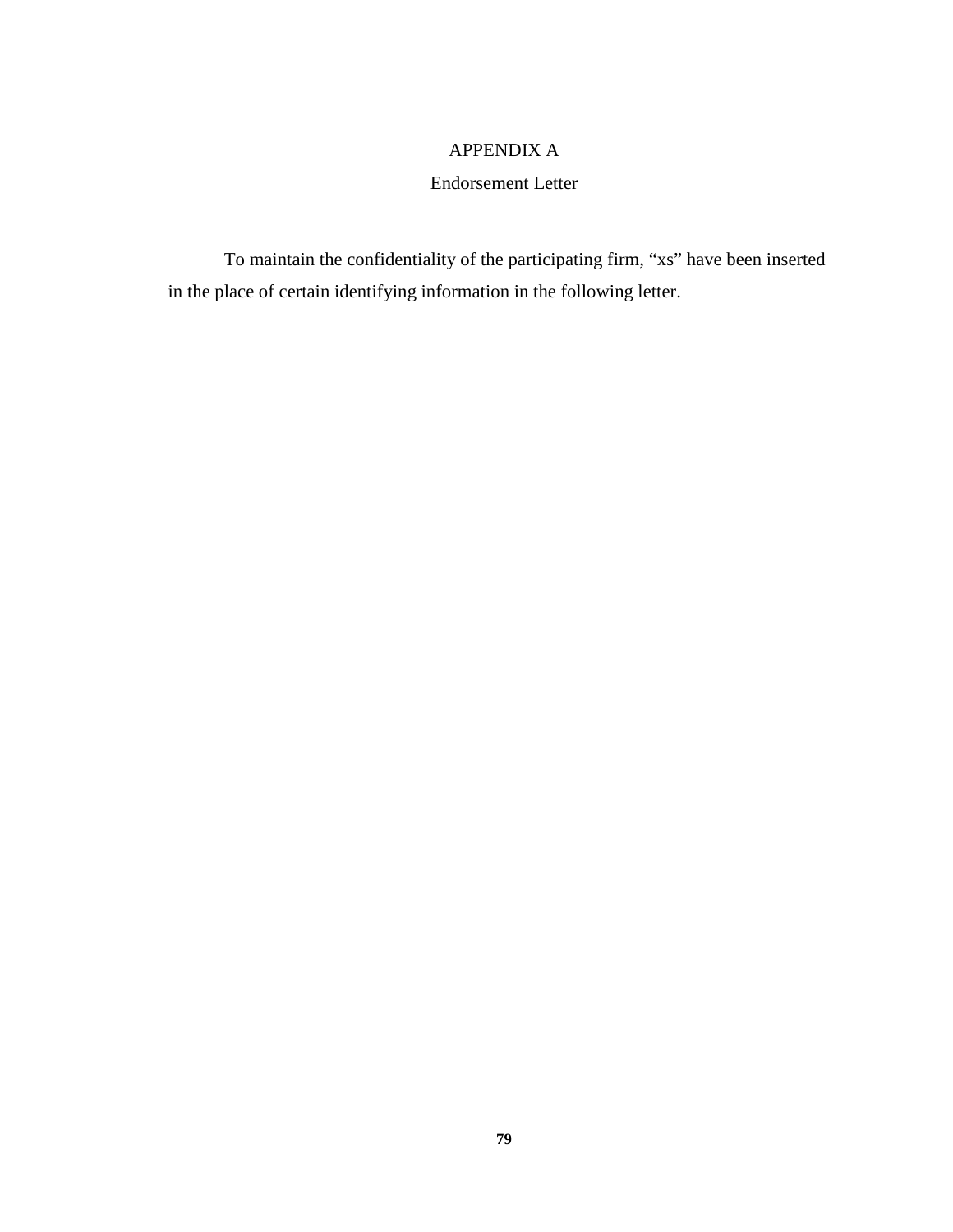To: Managers From: XXX Date: September 15, 1997 Subject: Research Project Participation Request

Greg Jenkins, a Ph.D. candidate at Virginia Tech, is conducting a research project on the auditor's judgment process as part of his dissertation. He has requested our participation in this project. I believe that this is an interesting project and may provide valuable insights as to how we make everyday decisions in the audit environment.

Your cooperation in completing the enclosed materials is appreciated.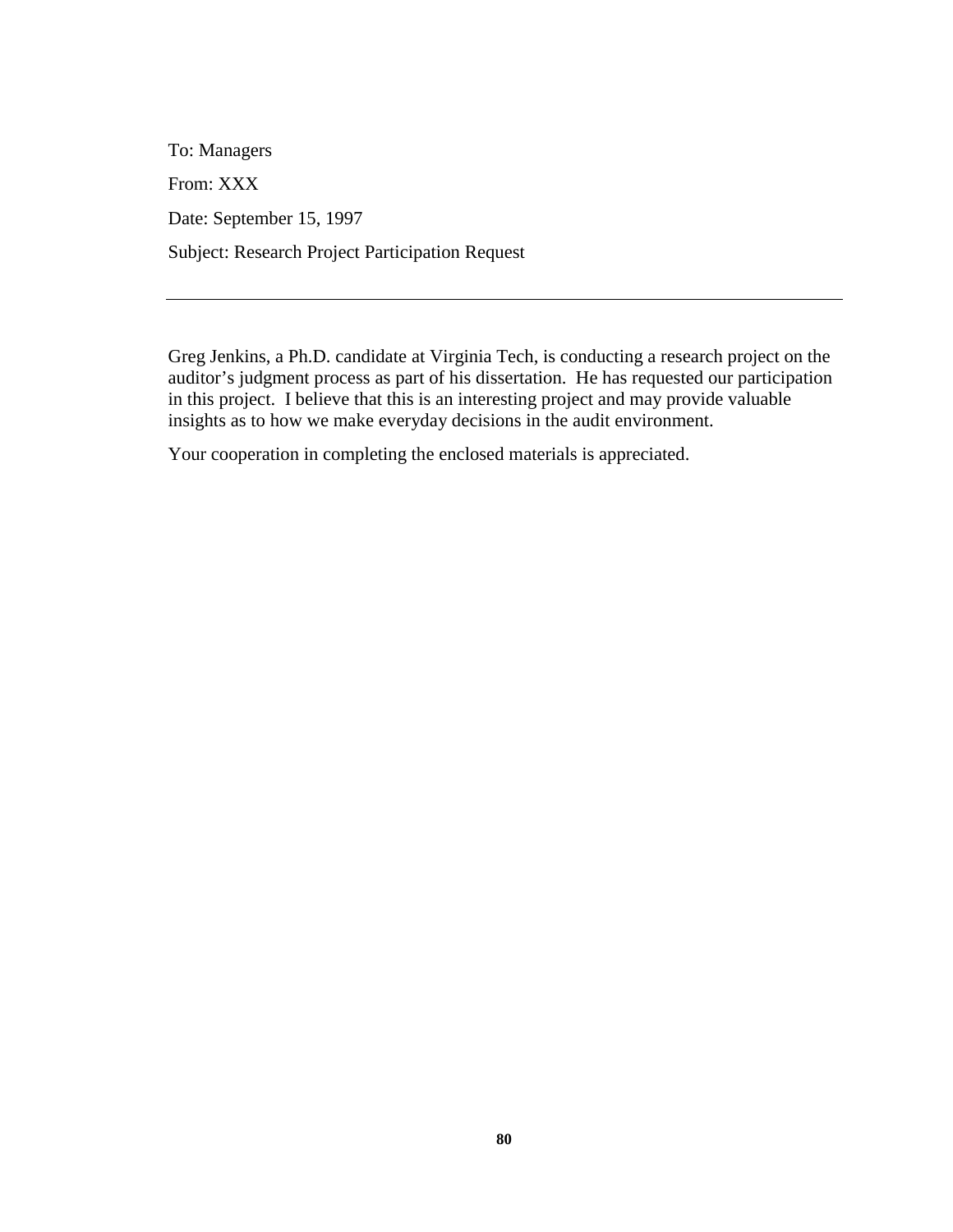# APPENDIX B

Researcher's Introductory Letter

To maintain the confidentiality of the participating firm, "xs" have been inserted in the place of certain identifying information in the following letter.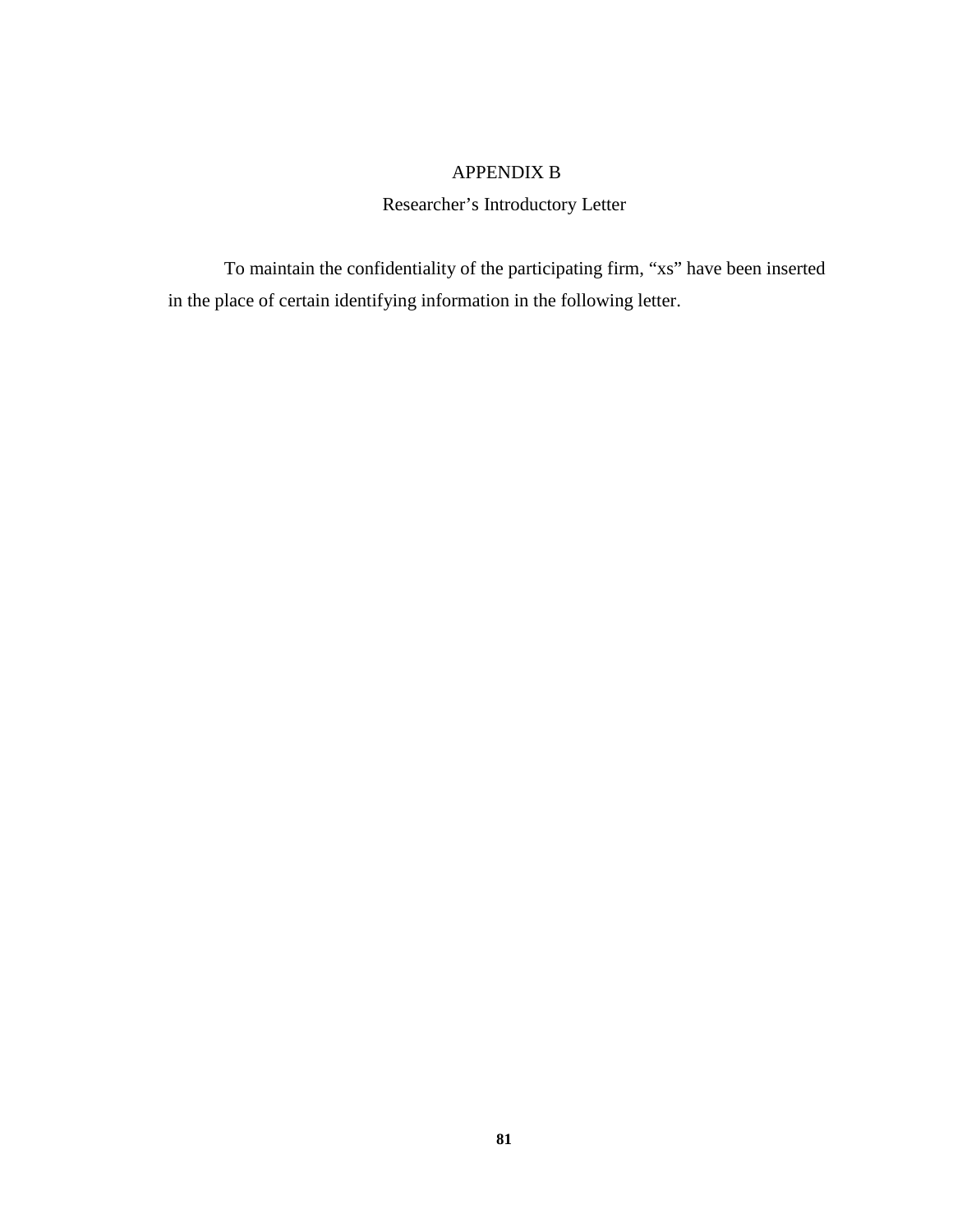September 25, 1997

Dear Audit Professional:

I am currently conducting my dissertation research on the audit judgment process. As indicated by the enclosed letter from xxxx xxxx, this research project has received your firm's approval and endorsement. As a critical part of my research I need to obtain judgments from audit professionals. As part of my project you are asked to read two short audit cases and answer several questions about each case. Finally, you will be asked to respond to a short debriefing questionnaire.

Your responses to the cases and the debriefing questionnaire will remain completely confidential. No one inside or outside of your firm will have access to your information. I would ask that as you complete the project materials that you not consult any firm manuals or other individuals. Finally, carefully read the "General Instructions" prior to starting the project.

I understand that your schedule is a full one. I truly appreciate your taking the time to help me with my project. Obtaining your cooperation in this stage of my research is the last "big" step in my Ph.D. program. Although I cannot compensate you for your time, I have enclosed a pen from Virginia Tech as a small token of my thanks.

Thank you very much for your time and cooperation. I have enclosed my business card so that you may contact me if you have any questions. If possible, please complete the materials within two weeks of receiving them. A self-addressed, stamped envelope is enclosed for your convenience.

Please begin now by reading the "General Instructions."

Sincerely,

Greg Jenkins, CPA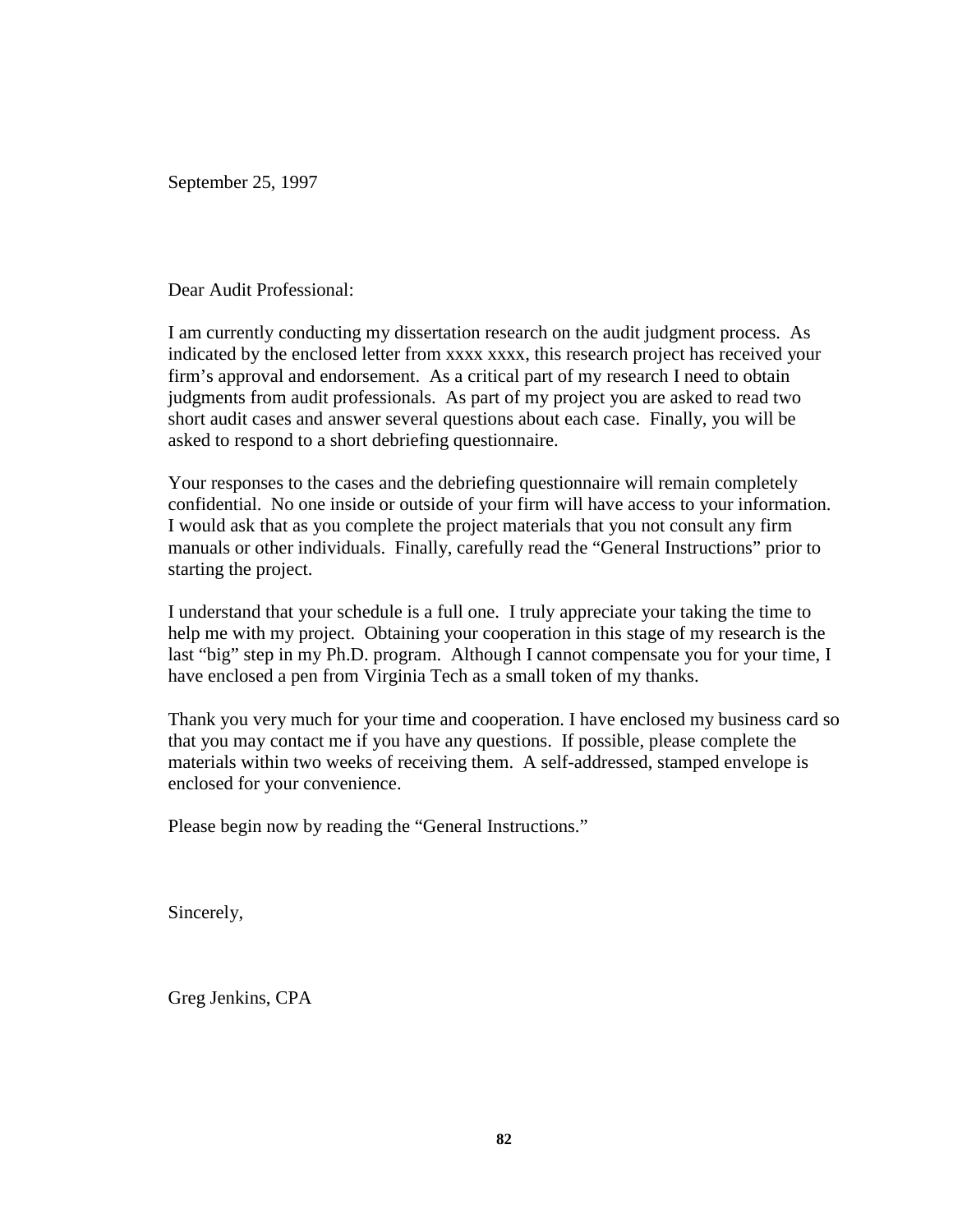# APPENDIX C General Instructions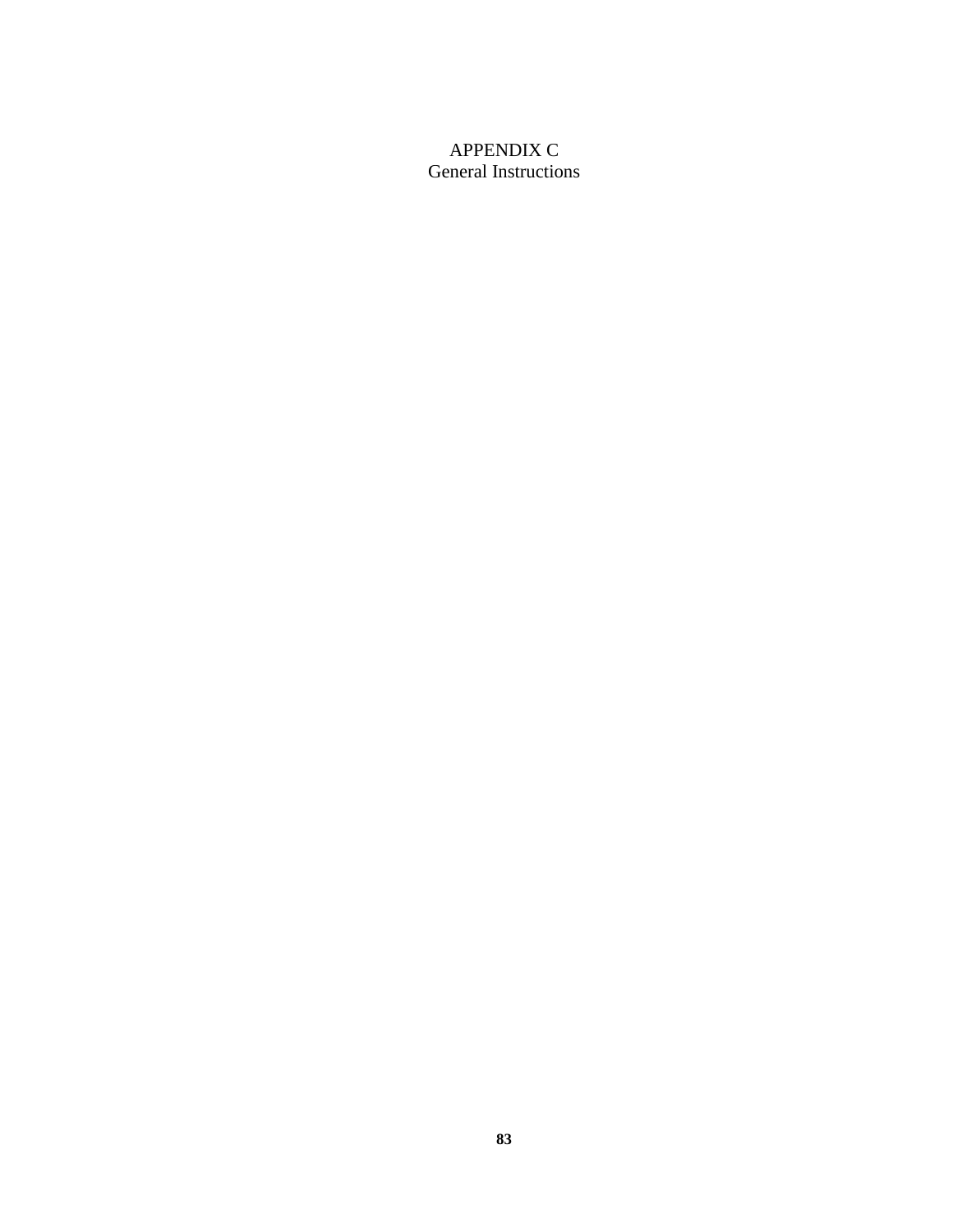## **General Instructions**

This research project has been designed to evaluate the audit judgment process. Accordingly, you will be asked to provide various judgments and recommendations as part of this project. Please note that there are no right or wrong as the questions you will be asked deal with matters of professional judgment.

This project is comprised of two **separate and unrelated** audit cases and a debriefing questionnaire. The two cases are labeled Case A and Case B. Because the cases are unrelated, your responses in the second case will not depend upon those in the first case.

Please observe the following guidelines as you complete the materials:

- 1. Complete the materials in the order in which they are presented. That is to say that you should complete the materials in the following order: Case A, Case B, and the debriefing questionnaire. It is vital that you complete the materials in this order.
- 2. Provide your judgments and recommendations as though you were in a real audit situation. It is vitally important that your responses correspond to those that you would make if the two cases dealt with actual audit clients.
- 3. Do not discuss the project or audit cases with anyone. Other employees of your firm are participating in the project. It is crucial that you maintain the confidentiality and integrity of the project.
- 4. At the bottom of each page you will be instructed on how to proceed through the materials. You should not review a previous page in the case materials unless the instructions explicitly state that it is allowable to do so. Carefully read and follow the instructions provided on each page.
- 5. Feel free to complete the two cases at your own pace. While you are not required to complete the materials in a fixed amount of time, you should plan to complete them in one sitting.

**After you have read and understand the above instructions, please open the envelope labeled "Case A Materials."**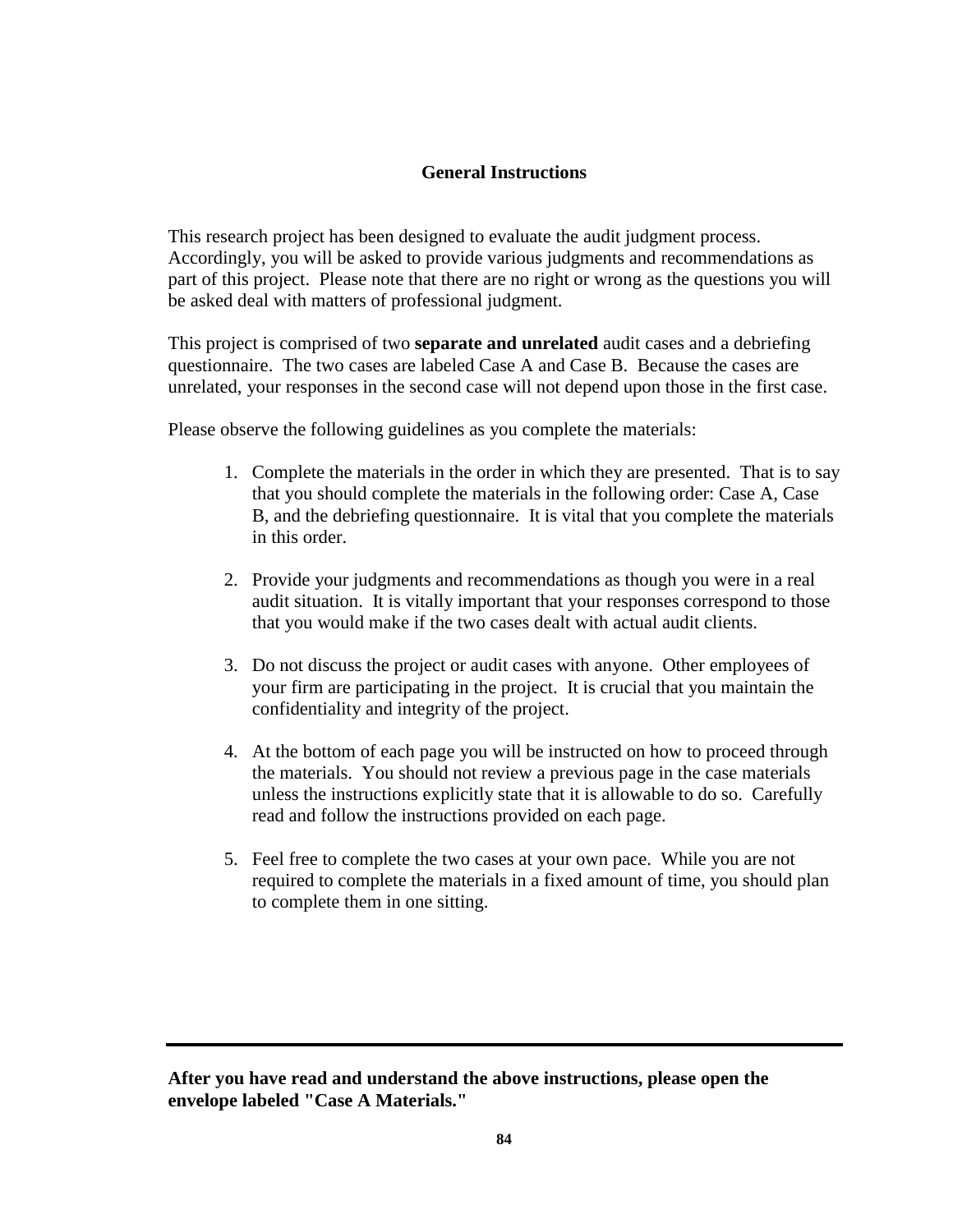# APPENDIX D Audit Tasks

This appendix includes a single version of each audit task administered to the study's participants. The first audit task is the Allowance for Doubtful Accounts case. This case is presented with the high trustworthiness and the early client preference manipulations. The second audit task in the appendix is the Contingent Liability case. This case includes the low trustworthiness and the late client preference manipulations.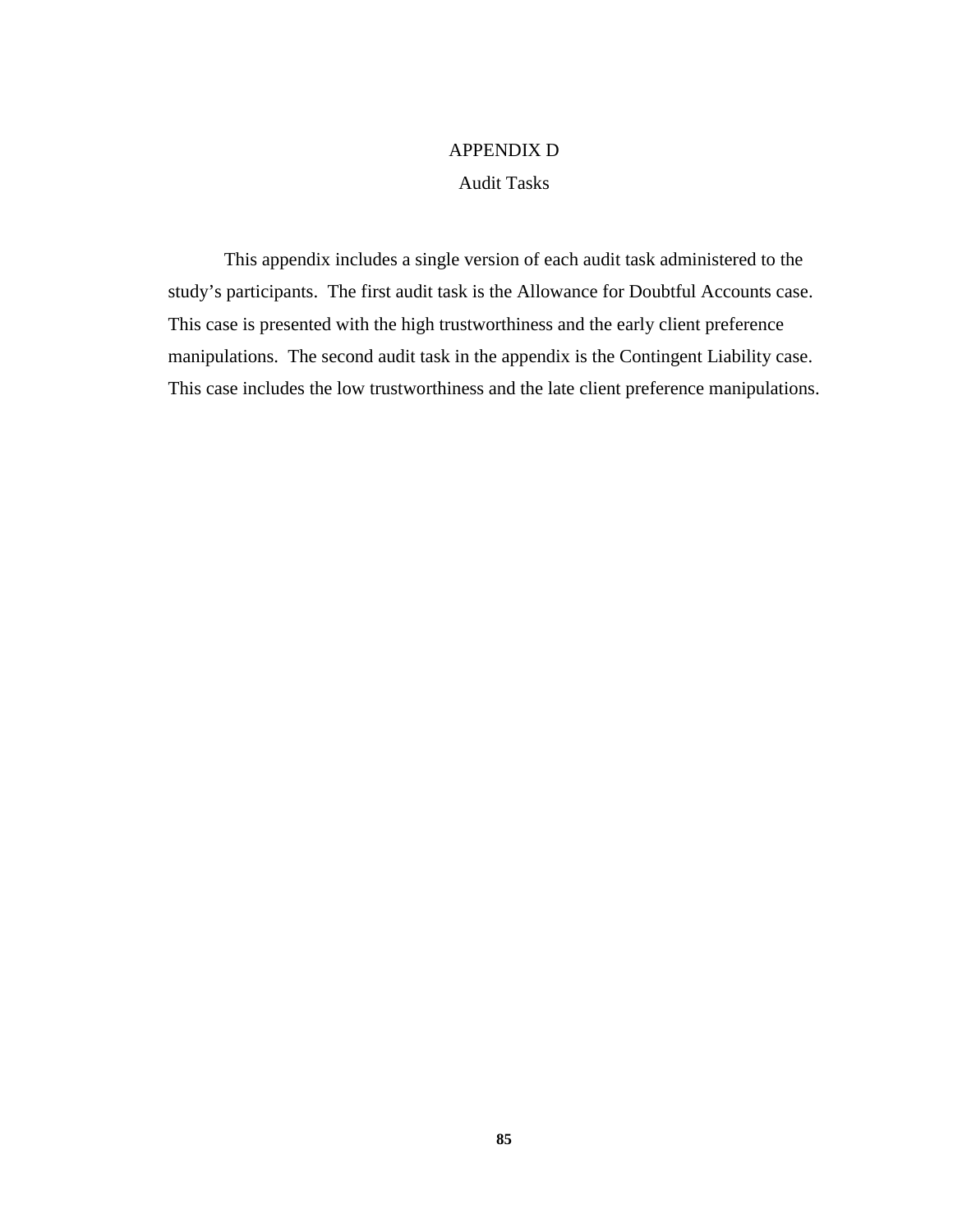# **Section I**

*The next three pages contain general information about this case. Please read these three pages and then proceed to the next section (labeled Section II).*

## Background Information

Eclectic Fasteners, Inc., founded over 40 years ago, manufactures a wide variety of fasteners (e.g., bolts, nuts, latches, etc.). The company markets and sells its products to many different businesses. Some of the company's products are sold to manufacturing concerns for use in various production processes. Other products are sold to hardware and home improvement stores for direct sale to individual consumers.

Over the last decade, Eclectic has generally experienced strong growth and healthy financial conditions. Although the industry is competitive, Eclectic has developed a strong presence in the marketplace. Company management attributes it growth and overall strength to the diversity of its customer base and its extensive product offerings.

|                                           | December 31, 1996<br>(Unaudited) | December 31, 1995<br>(Audited) | December 31, 1994<br>(Audited) |
|-------------------------------------------|----------------------------------|--------------------------------|--------------------------------|
| Net Sales                                 | \$217,085,000                    | \$175,618,000                  | \$166,462,000                  |
| Net Income                                | 2,419,000                        | 1,931,000                      | 1,581,000                      |
| <b>Total Assets</b>                       | 110,048,000                      | 103,819,000                    | 97,943,000                     |
| <b>Total Liabilities</b>                  | 50,981,000                       | 46,910,000                     | 42,811,000                     |
| <b>Accounts Receivable</b>                | 27,819,000                       | 17,753,000                     | 16,161,000                     |
| Allowance for Doubtful<br><b>Accounts</b> | (719,000)                        | (550,000)                      | (360,000)                      |

Selected financial information for the current and two prior years is provided below:

**Feel free to refer back to this page as you complete the case. Please turn to the next page.**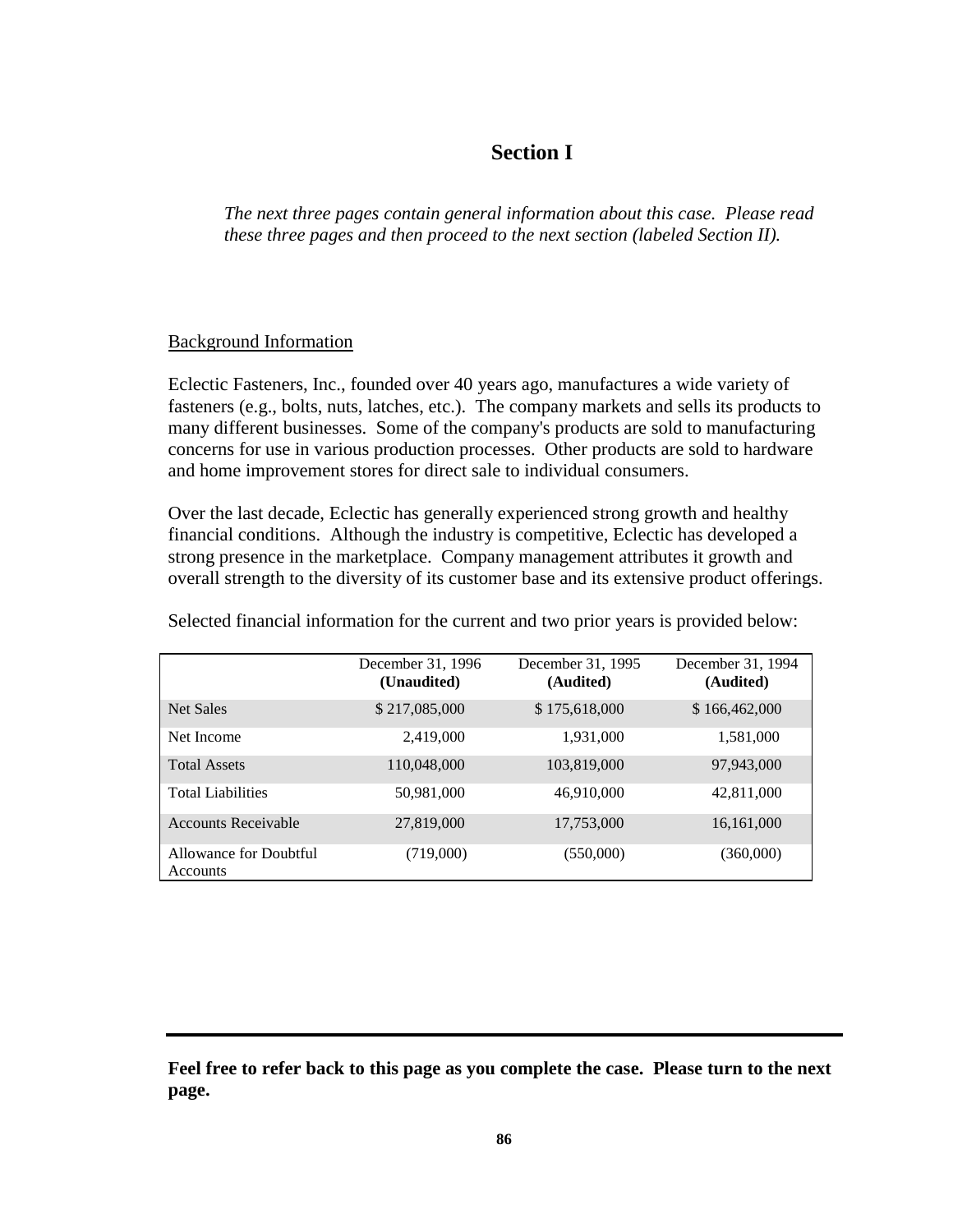## Client Contact Information

You have been assigned to Eclectic's audit as the **engagement manager**. The manager responsible for the engagement in the preceding two years recently left your firm to become the controller for another client. All of the remaining engagement staff was involved with the prior year's audit.

Your public accounting firm has provided various auditing and tax services to Eclectic for **10 years**. As the company has experienced significant growth over the years it has become an increasingly important client to your firm. As in the past, your firm has been engaged to perform an audit of Eclectic's current year financial statements.

Mr. Ben Watson is your primary contact on the Eclectic Fasteners audit. Watson, who is a CPA, has served as the company's controller and chief financial officer for **10 years**. Prior to accepting his current position, he worked in public accounting for 8 years.

While Watson **does not** have an earnings-based bonus plan, a review of last year's Board of Director's minutes indicates that he has received an attractive salary increase for the current year.

Given his responsibilities, Watson frequently conducts business out of the office. However, during past audits members of the audit team have found it quite easy to schedule appointments with him. Furthermore, they have noted that Watson has appeared attentive and concerned during scheduled meetings. Past experience indicates that Watson's representations with regards to various accounting matters tend to **err on the side of conservatism**.

**Feel free to refer back to this page as you complete the case. Please turn to the next page.**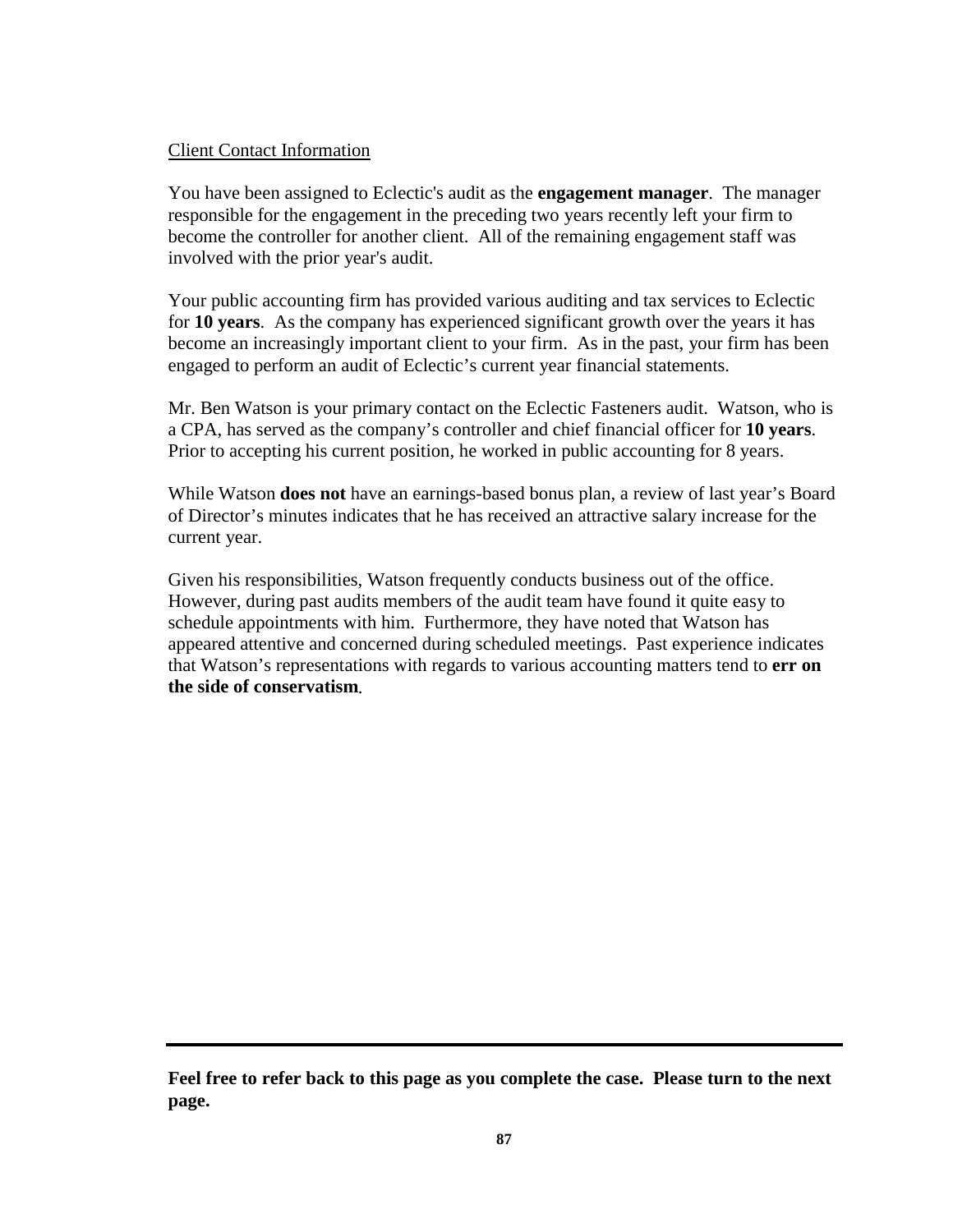### Task Information

In the following task you are asked to evaluate evidence related to Eclectic's **allowance for doubtful accounts**. The evidence that you will receive relates to **one** significant customer's account. The customer's account represents a **material** portion of Eclectic's accounts receivable balance at the end of the current year.

Auditing procedures associated with the accounts receivable and related allowance account have been completed. **With the exception of this one customer's account**, the engagement's in-charge has determined that the client's current allowance for doubtful account balance is adequate.

The engagement's in-charge has come to you for assistance in evaluating the collectibility of the customer's account and to determine whether or not the allowance should be adjusted.

In the evaluation of this customer's account the in-charge has obtained the following evidence. As part of your assistance to the in-charge, you agree to examine the following **four** evidence items.

**Feel free to refer back to this page as you complete the case. Now proceed by turning to Section II.**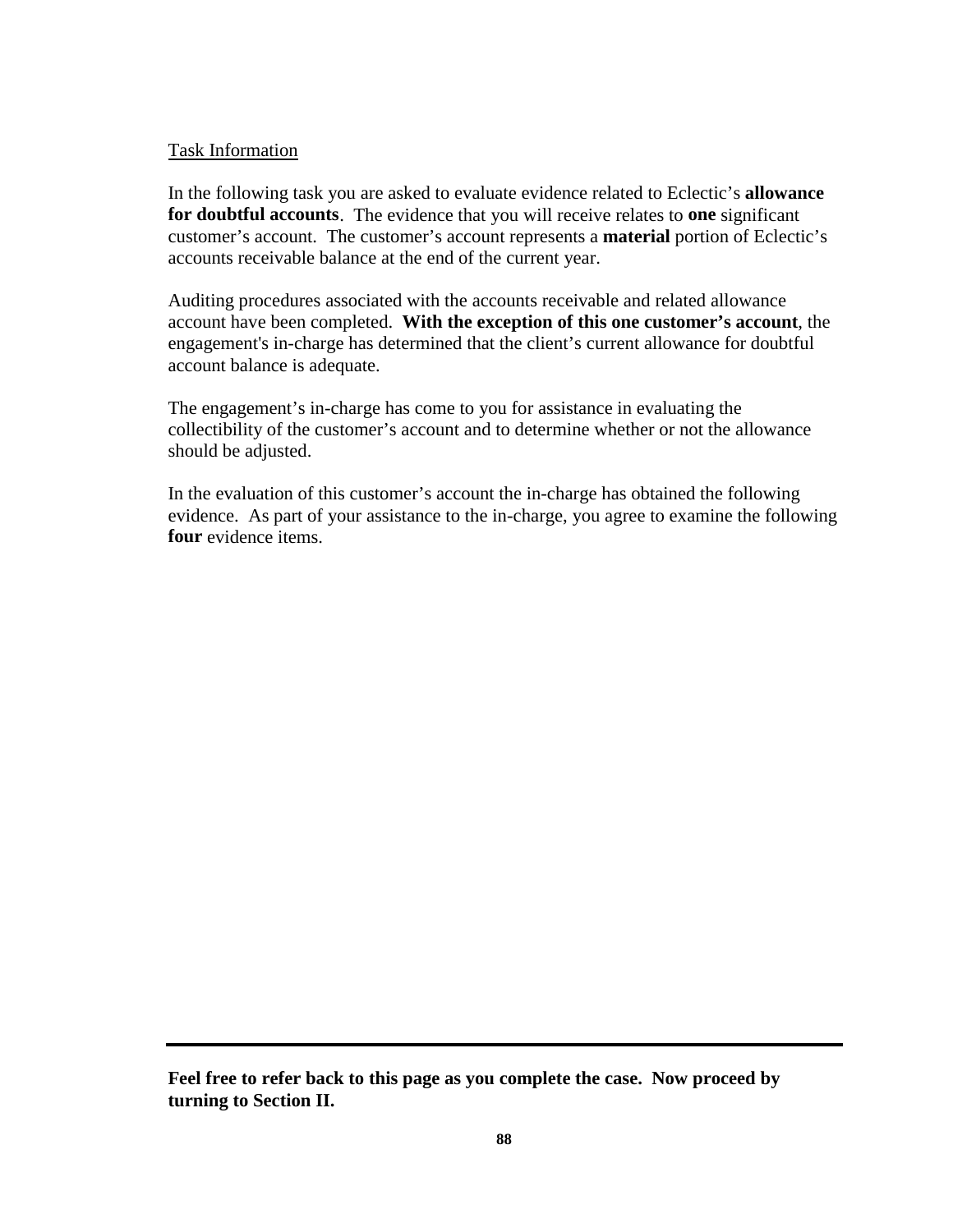**Section II**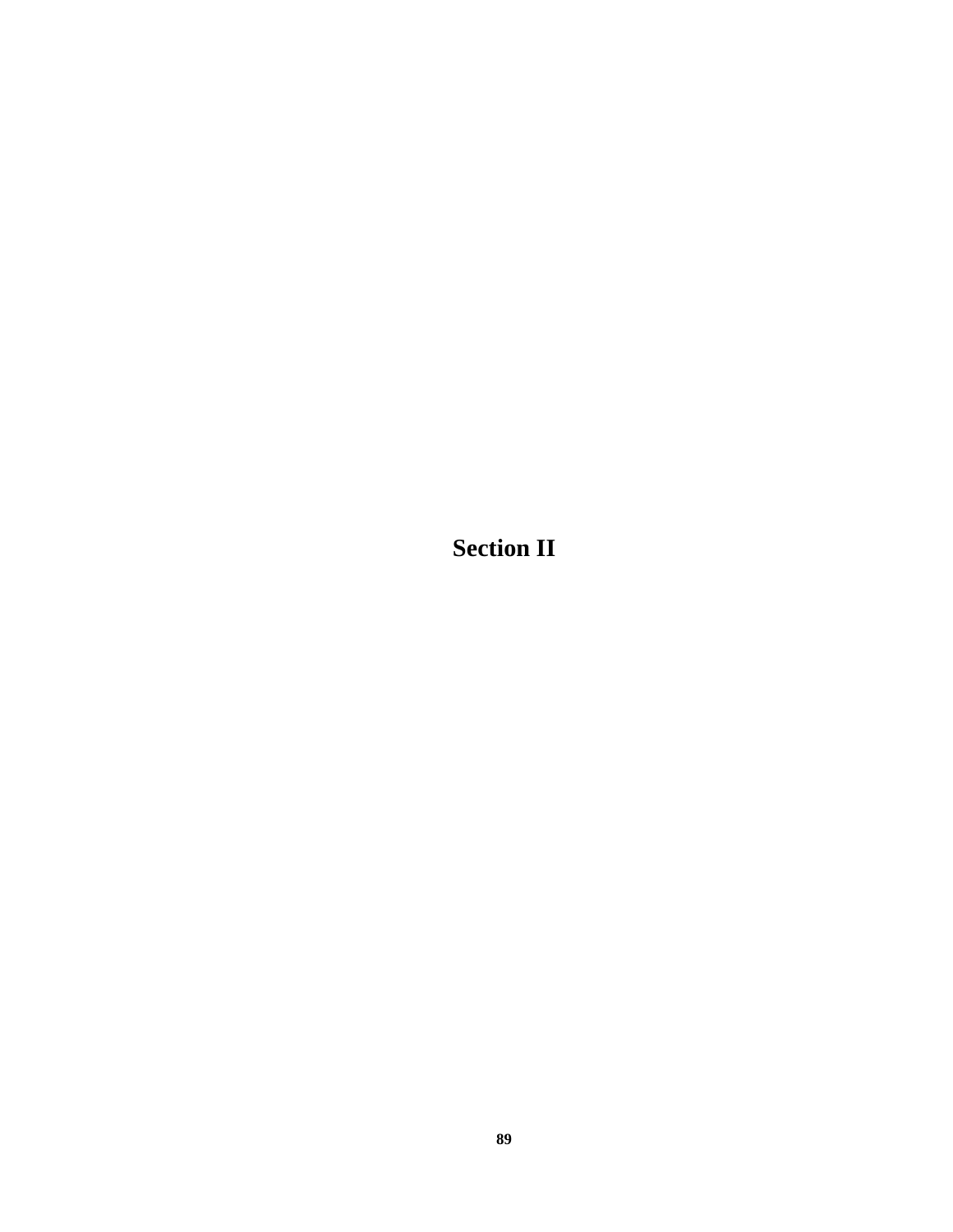## *Mr. Watson clearly stated that he does not want to increase the Allowance for Doubtful Accounts for this customer's account.*

Forty accounts were selected for confirmation. The year-end balance on **this** customer's account was \$1,018,732. Because the customer did not return the first confirmation request a second request was mailed. The second request was returned and indicated that the customer agreed with the outstanding balance on the confirmation.

A. Given this limited initial information, please indicate the extent to which you believe that this customer's account will be **collectible**? Indicate your belief by placing a slash (/) on the following line.



B. Given this limited initial information, please indicate the strength with which you would convey your recommendation that the client either **increase** or **decrease** the **Allowance for Doubtful Accounts** for this customer's account. Indicate your recommendation by placing a slash (/) on the following line.

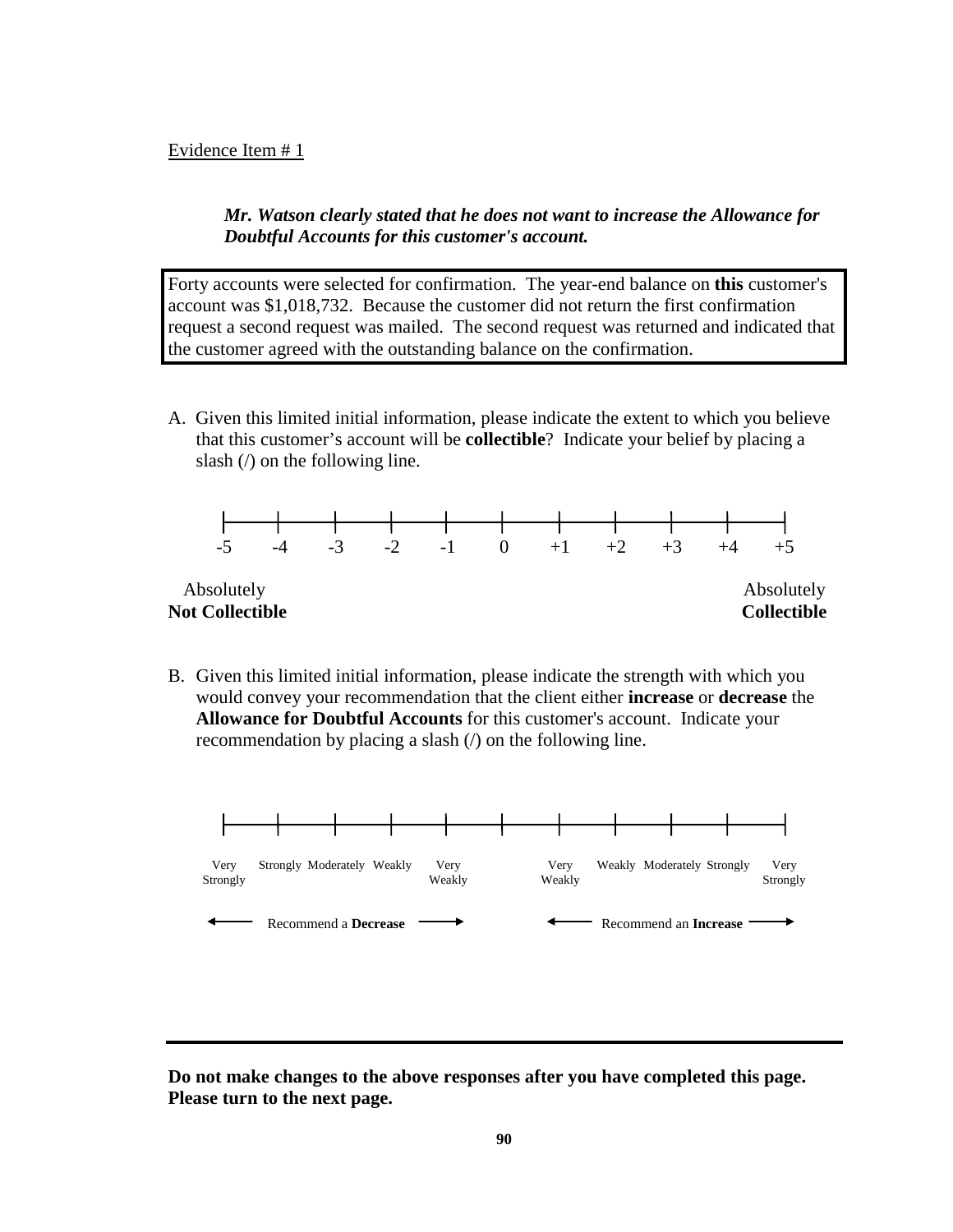A review of the activity in this customer's account since year-end (i.e., December 31, 1996) indicates that the customer has not made any payments on the account in over two months. Prior to this period of non-payment, the customer was paying on the account on a fairly timely basis.

A. Given this additional information, please indicate the extent to which you believe that this customer's account will be **collectible**? Indicate your belief by placing a slash (/) on the following line.



B. Given this additional information, please indicate the strength with which you would convey your recommendation that the client either **increase** or **decrease** the **Allowance for Doubtful Accounts** for this customer's account. Indicate your recommendation by placing a slash (/) on the following line.

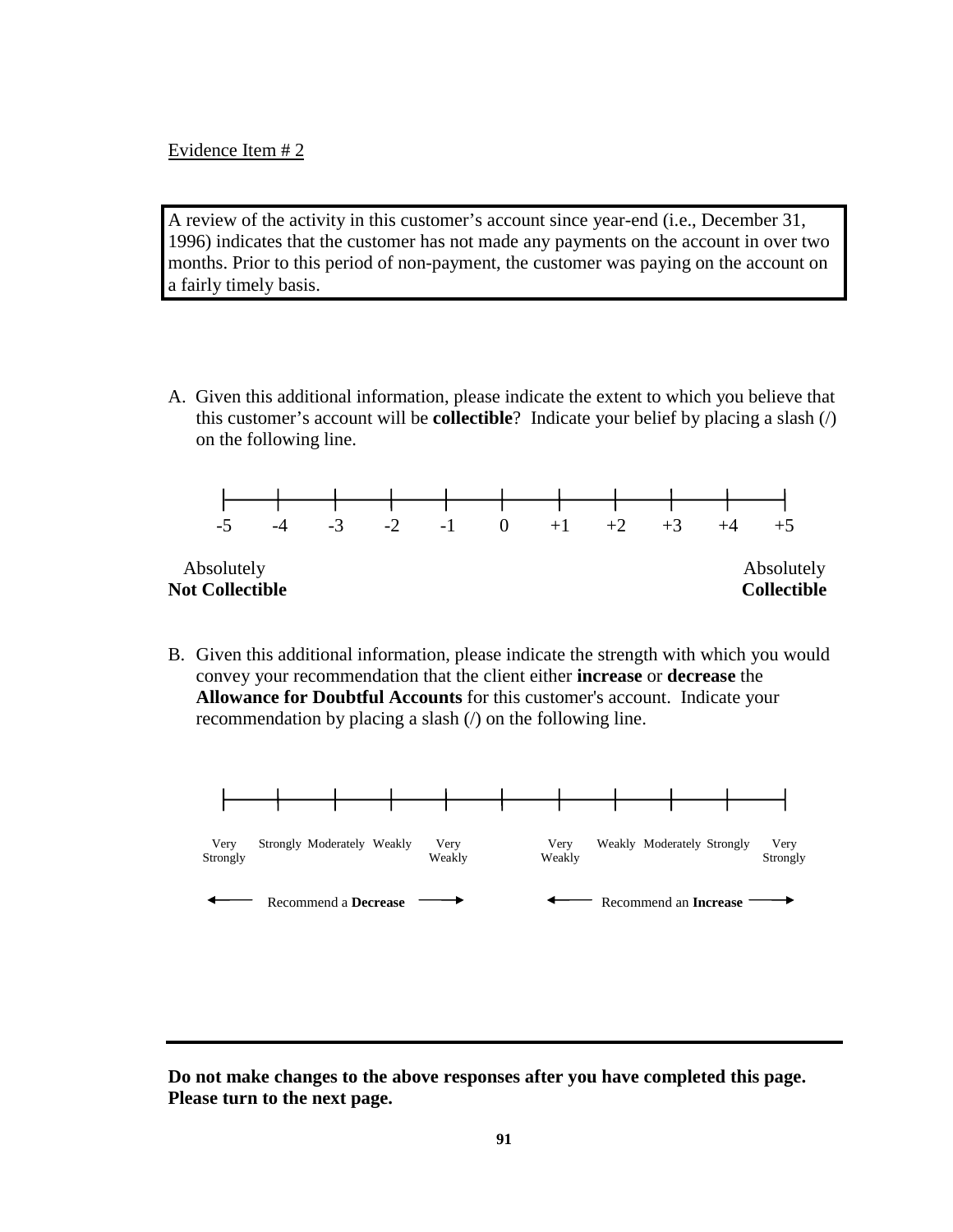According to the credit department employee assigned to this account the customer has been experiencing cash flow problems for several months. Recently, the customer paid several outstanding invoices in the amount of \$32,000 (approximately 3% of the outstanding balance). Prior to this payment, no other payments had been received in over two months.

A. Given this additional information, please indicate the extent to which you believe that this customer's account will be **collectible**? Indicate your belief by placing a slash (/) on the following line.



B. Given this additional information, please indicate the strength with which you would convey your recommendation that the client either **increase** or **decrease** the **Allowance for Doubtful Accounts** for this customer's account. Indicate your recommendation by placing a slash (/) on the following line.

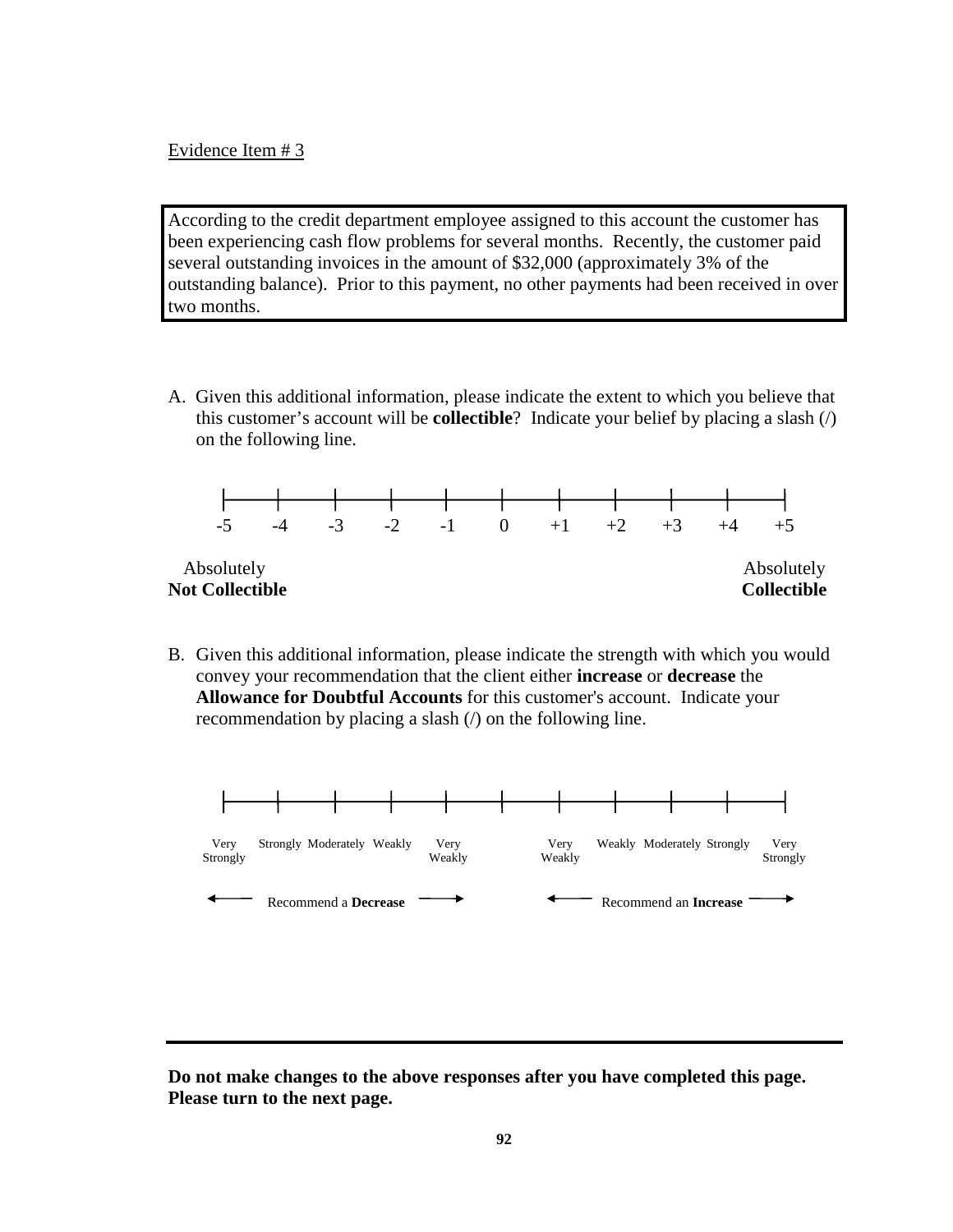Eclectic generally extends credit to customers after checks of the customer's credit history. Credit reports are obtained from an independent credit agency. As is normally the case, this customer was granted terms of 2/10, n/30. In the past, Eclectic has not found it necessary to tighten their credit terms.

A. Given this additional information, please indicate the extent to which you believe that this customer's account will be **collectible**? Indicate your belief by placing a slash (/) on the following line.



B. Given this additional information, please indicate the strength with which you would convey your recommendation that the client either **increase** or **decrease** the **Allowance for Doubtful Accounts** for this customer's account. Indicate your recommendation by placing a slash (/) on the following line.

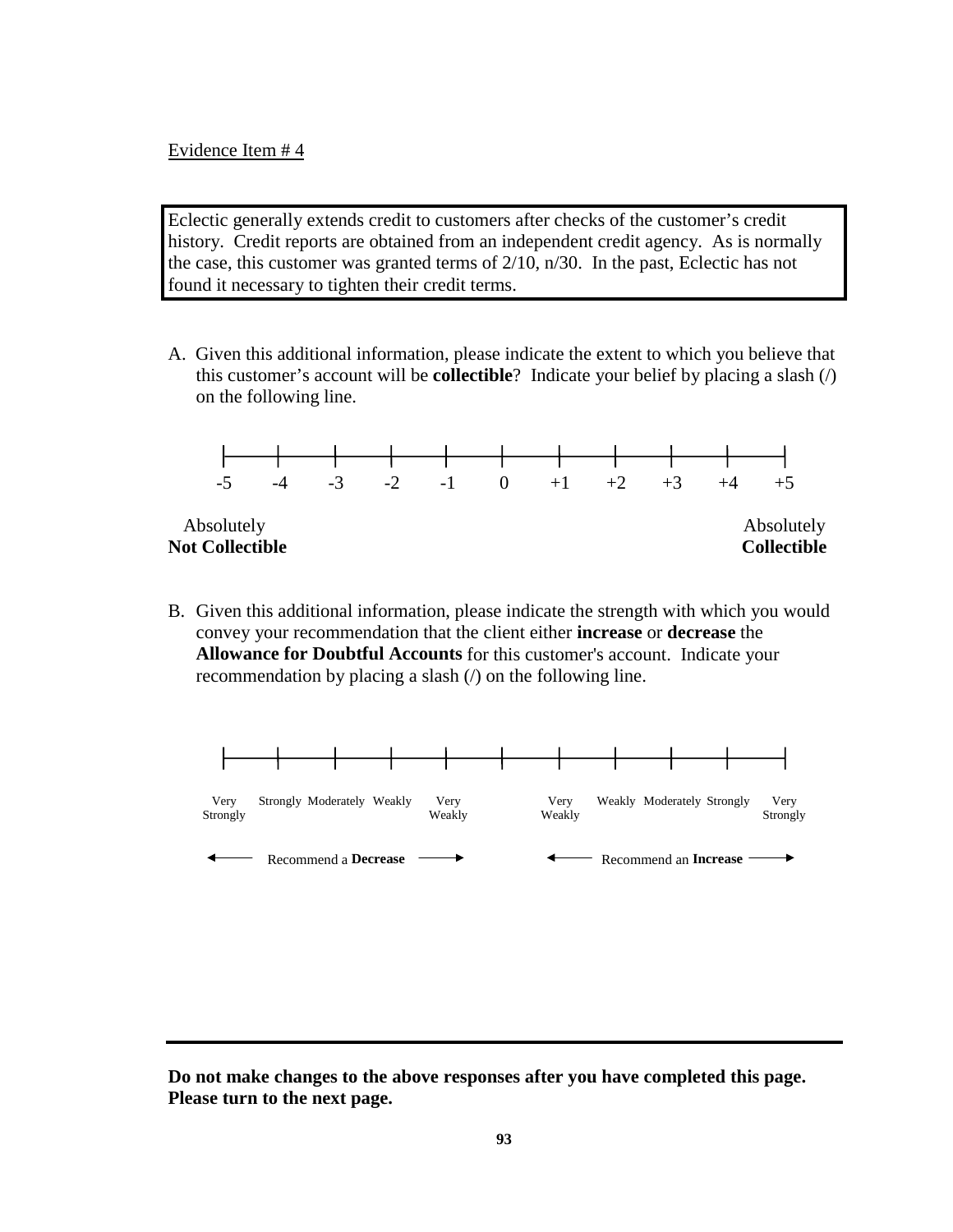#### Additional Audit Evidence

The preceding evidence was obtained during the planned audit procedures outlined in the engagement's audit program. You now have the option of specifying what additional evidence, if any, that you would like to examine related to this customer's account. You may choose **none**, **some**, or **all** of the additional evidence that follows. It is important that you select the same evidence that you would normally examine if this were an actual audit situation.

The engagement's **total time budget** is 750 hours. The **A/R and the related allowance account time budget** is 62 hours. With the exception of this one customer's account, all procedures related to the accounts receivable and allowance account have been completed. To date, the engagement team has accumulated 59 hours in the A/R area.

Select **only one** of the following options for the examination of additional audit evidence.

#### *Option 1*:

If you **do not** wish to examine additional evidence place an "x" in the box labeled "I do not want additional evidence" and proceed as directed at the bottom of this page.

No, I do **not** want to evaluate additional evidence.

#### *Option 2*:

If you **do** wish to examine additional evidence, please indicate which of the following items you would request from the client by placing an "x" in the "Evaluate" column to the right of the desired item(s). Then indicate, to the best of your ability, the time that you would budget for a review of the selected evidence. Please enter your time budget in **minutes** in the "Time Budget" column.

| <b>Evidence Type:</b>                              | <b>Evaluate:</b> | <b>Time Budget:</b><br>(minutes) |
|----------------------------------------------------|------------------|----------------------------------|
| Pay history for preceding 12 months                |                  |                                  |
| Aging of the account (as of balance sheet date)    |                  |                                  |
| Credit report from outside credit agency           |                  |                                  |
| Correspondence file                                |                  |                                  |
| Customer's most recent annual financial statements |                  |                                  |
| Sales activity since year end                      |                  |                                  |
| Other (please specify):                            |                  |                                  |

**You have now completed this case. Please return all of these materials to the envelope labeled "Case A Materials." After doing so, proceed by opening the envelope labeled "Case B Materials."**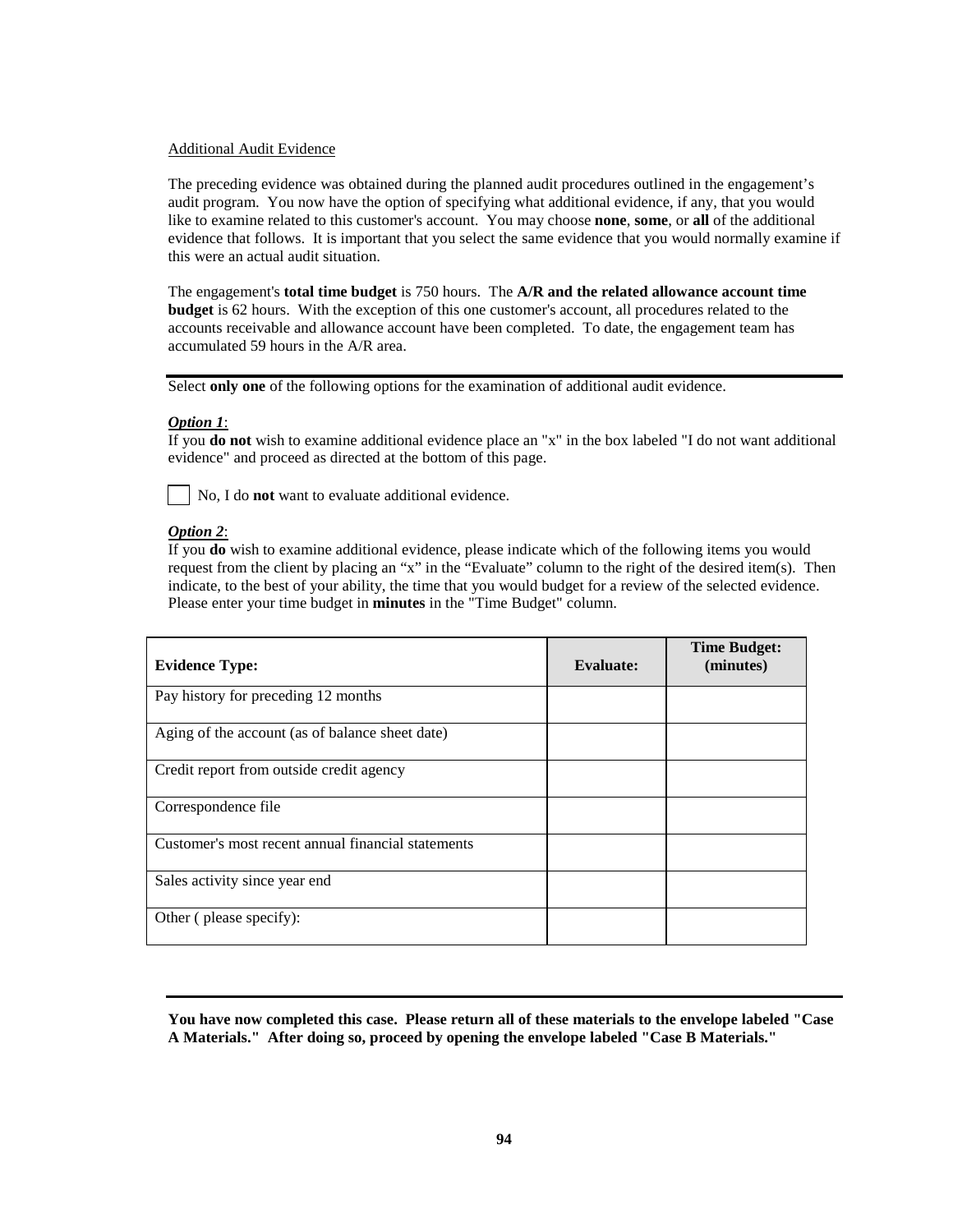# **Section I**

*The next three pages contain general information about this case. Please read these three pages and then proceed to the next section (labeled Section II).*

## Background Information

Pinnacle Sporting Goods, Inc. is a manufacturer of sporting goods apparel and equipment. The company began operations in 1973 after the company's current president and chief executive officer retired from a stellar career in the National Football League. Originally, the company manufactured T-shirts, sweatshirts, and other athletic apparel. Over the last two decades, the company has enjoyed double-digit growth due to the celebrity status of its founder and its product development efforts. Today, the company manufactures over 350 different products that include apparel items as well as athletic equipment.

Recently, the company began manufacturing in-line skates. Management decided to start production of their own model after the explosion in the market brought about by the introduction of the well-known Rollerblades. After spending several months developing its "new" in-line skate, Pinnacle introduced its product at an annual sporting goods show in Los Angeles. Pinnacle's in-line skates were so well received by the show's attendees that management decided to begin selling the skates immediately. From the beginning, sales of the new skates were strong and the company has found itself struggling to keep up with demand.

|                             | December 31, 1996<br>(Unaudited) | December 31, 1995<br>(Audited) | December 31, 1994<br>(Audited) |
|-----------------------------|----------------------------------|--------------------------------|--------------------------------|
| Net Sales                   | \$167,918,013                    | \$158,517,628                  | \$154,667,392                  |
| Net Income                  | 3,220,385                        | 2,881,994                      | 2,007,615                      |
| <b>Current Assets</b>       | 37,552,839                       | 40,291,315                     | 39,193,550                     |
| <b>Total Assets</b>         | 83.864.117                       | 83.281.396                     | 81,098,357                     |
| <b>Current Liabilities</b>  | 19.654.810                       | 17,905,321                     | 16,220,082                     |
| <b>Total Liabilities</b>    | 42,008,518                       | 42,350,466                     | 40,991,827                     |
| <b>Total Owners' Equity</b> | 41,855,599                       | 40,930,930                     | 40,106,530                     |

Selected financial information for the current and two prior years is provided below:

**Feel free to refer back to this page as you complete the case. Please turn to the next page.**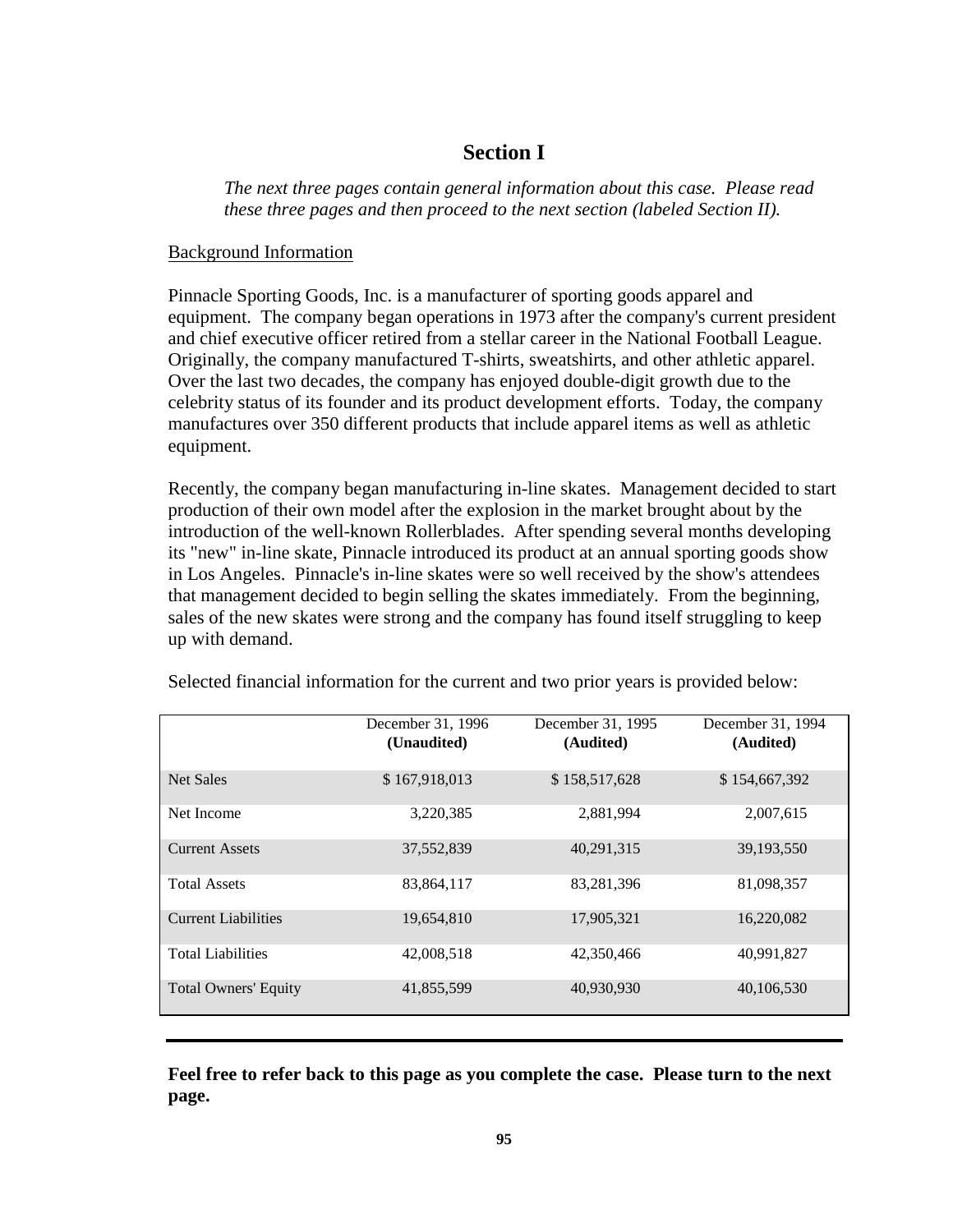### Client Contact Information

You have been assigned to Pinnacle's audit as the **engagement manager**. The manager who was previously responsible for the engagement recently left your firm. All of the prior year's engagement team will be returning to work on the current year's audit.

Your public accounting firm has provided tax and auditing services to Pinnacle for **2 years**. Given the celebrity status of its owner and its financial success, Pinnacle is an important client to your firm. As in the past, you have been engaged to perform an audit of Pinnacle's current year financial statements.

Mr. Tom Jorgensen is your firm's primary contact at Pinnacle. Mr. Jorgensen has been the company's controller and chief financial officer for **2 years**. Before becoming Pinnacle's controller/CFO, Jorgensen, a CPA, worked for 8 years in public accounting.

A review of last year's Board of Director's minutes indicates that Jorgensen's influence is such that he managed to secure **an earnings-based bonus plan** and an attractive salary increase for the current year.

Given his responsibilities, Mr. Jorgensen is frequently out of the office. During past audits, audit team members have found it difficult to schedule an appointment with Jorgensen. In addition, these same individuals have noted that Jorgensen has often seemed inattentive and unconcerned during scheduled meetings. Finally, past experience indicates that his representations regarding accounting matters tend to **err on the side of aggressiveness**.

**Feel free to refer back to this page as you complete the case. Please turn to the next page.**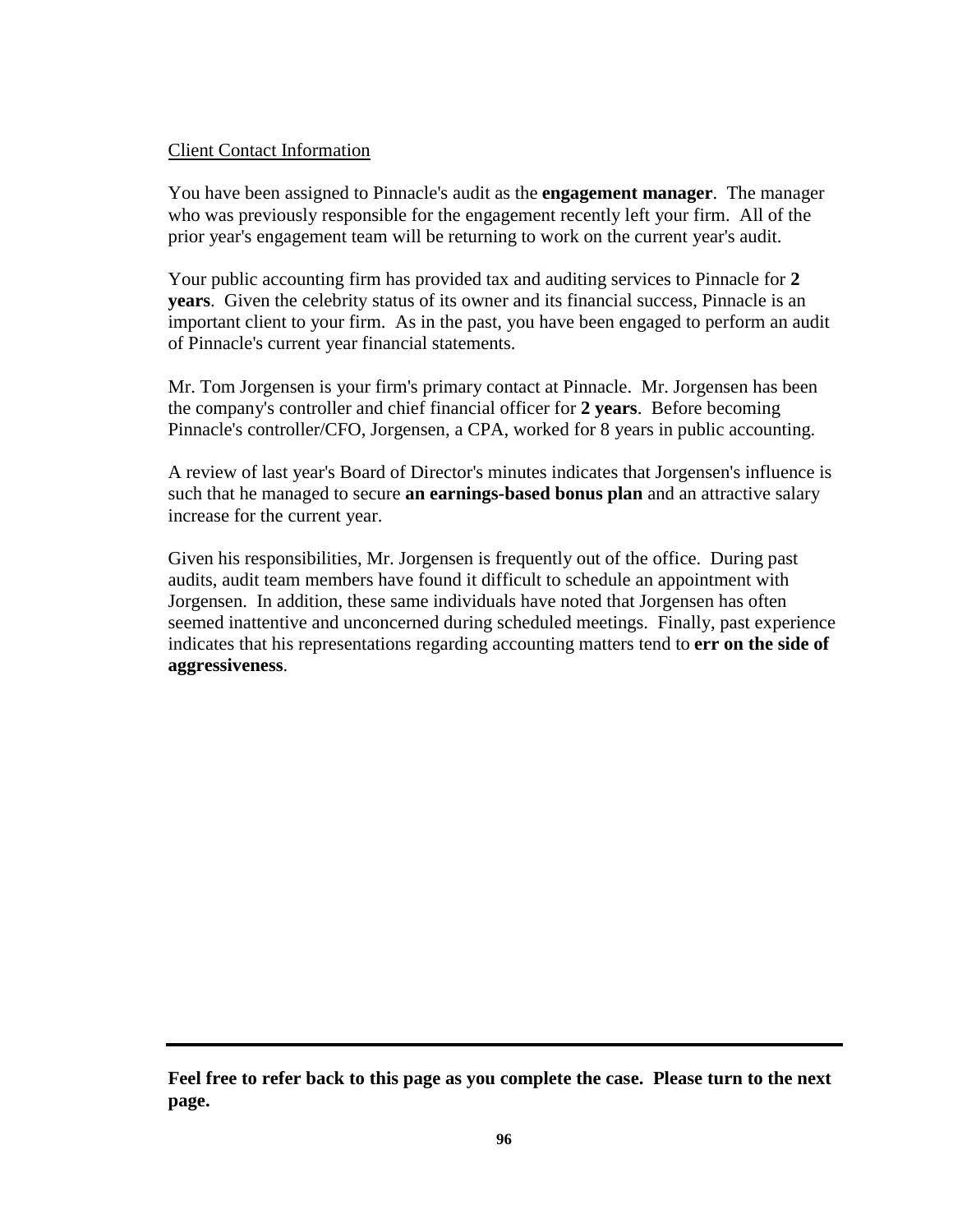#### Task Information

In this task, you are asked to evaluate evidence related to a liability lawsuit which was filed against Pinnacle Sporting Goods, Inc. The suit alleges that the company's new inline skates caused serious injuries to the plaintiff's son during a weekend outing. Although the company has been involved in lawsuits in the past, the company is not currently involved in any litigation other than this case.

In accordance with the audit program, the engagement's in-charge has gathered evidence related to the lawsuit. However, given the potential for a **material** settlement, you have decided to evaluate the status of the lawsuit. To date, the in-charge has not made a recommendation as to the treatment of the litigation.

So that this case does not become a test of your memory, the following is a brief summary of SFAS #5, *Accounting for Contingencies*. The Statement identifies two issues that must be considered in evaluating contingencies: the degree of uncertainty and the ability to estimate the amount of the associated claim. The following table provides a brief summary of SFAS #5 and its requirements.

| <b>Degree of Uncertainty</b> | Yes                                     | No                            |
|------------------------------|-----------------------------------------|-------------------------------|
| Probable                     | Accrue a Loss and<br>Provide Disclosure | Footnote Disclosure           |
| <b>Reasonably Possible</b>   | Footnote Disclosure                     | Footnote Disclosure           |
| Remote                       | No Disclosure is<br>Necessary           | No Disclosure is<br>Necessary |

## *Amount of Loss Can Be Reasonably Estimated*

In the evaluation of this lawsuit the engagement's in-charge has obtained the following **four** pieces of evidence.

**Feel free to refer back to this page as you complete the case. Now proceed by turning to Section II.**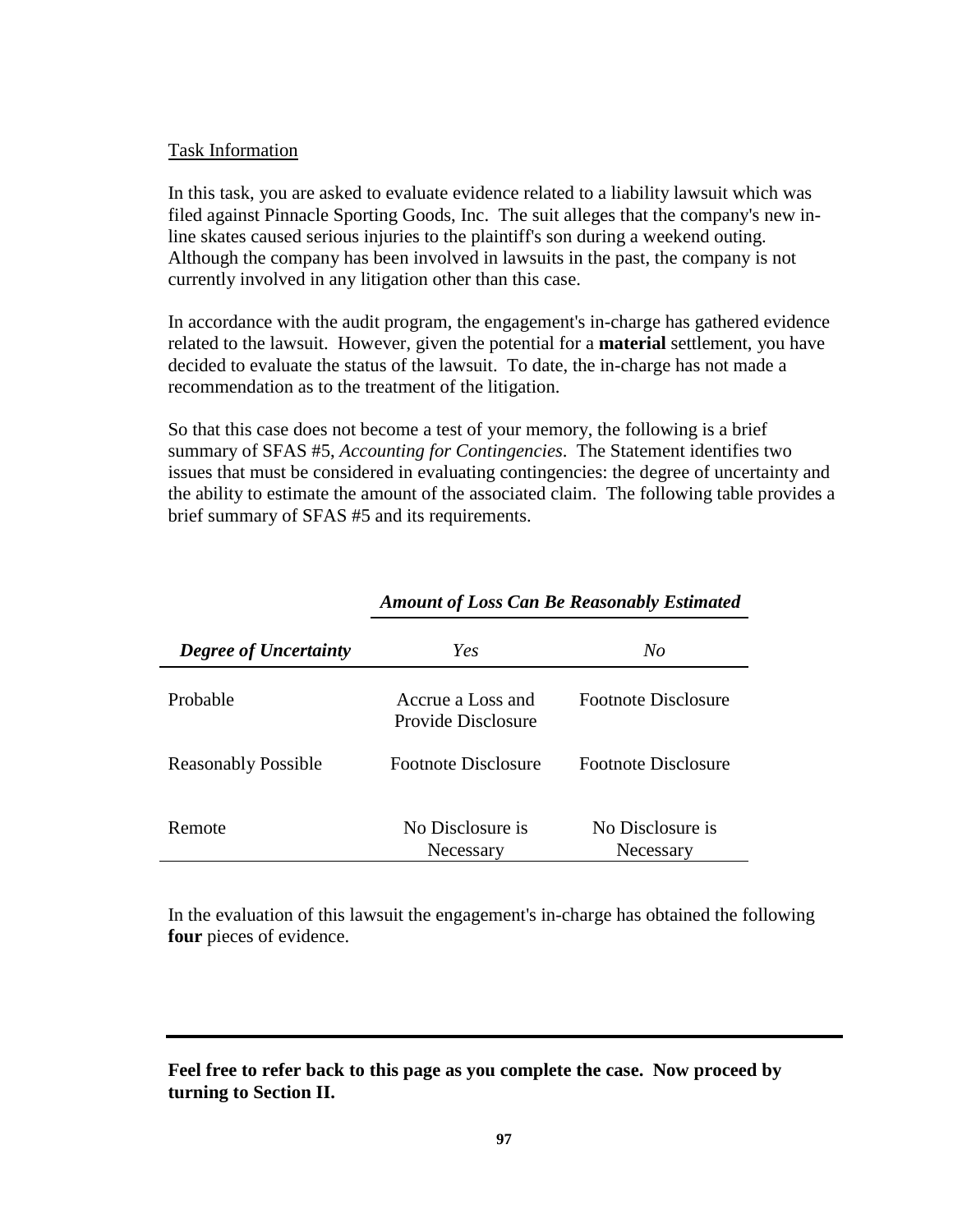**Section II**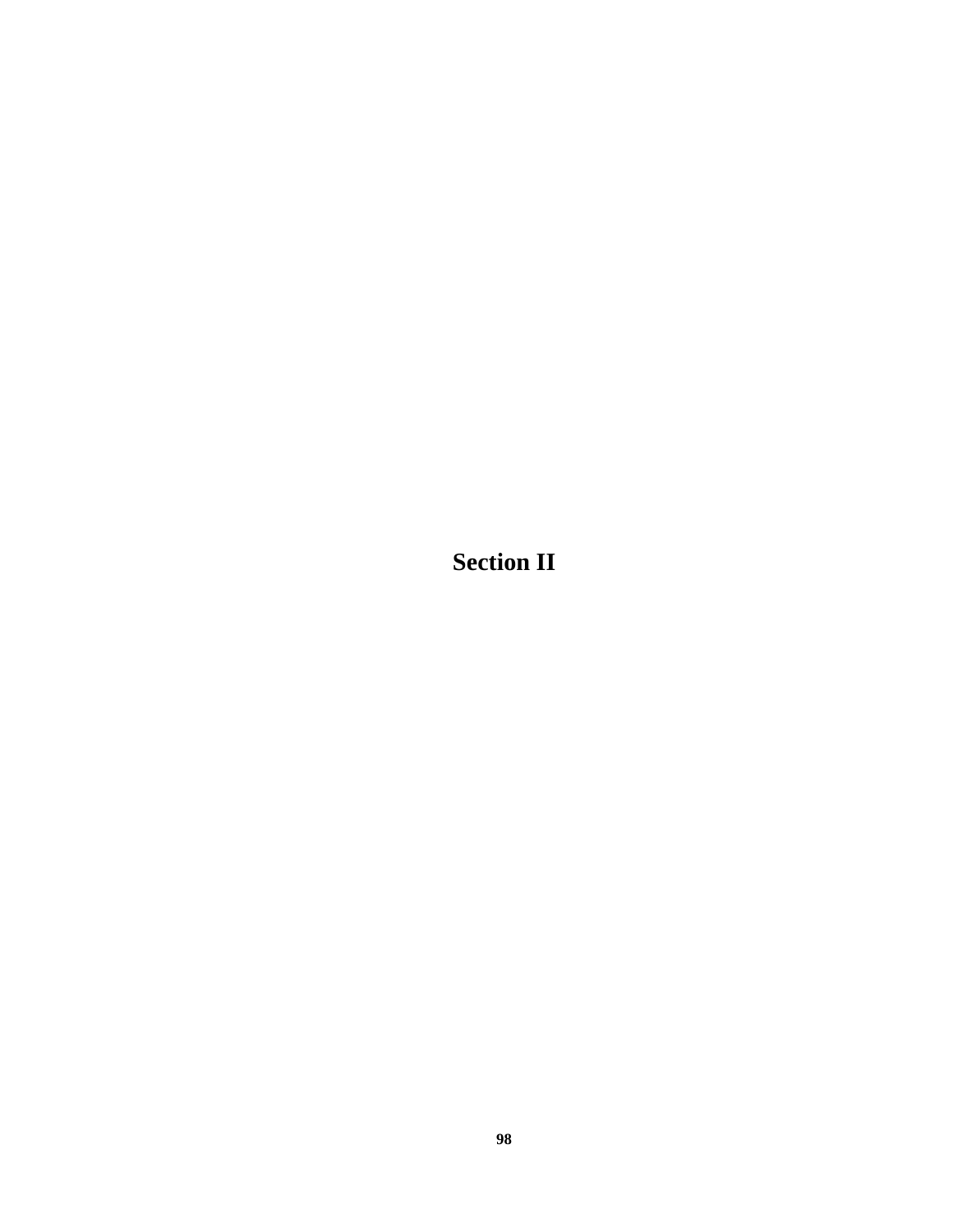A review of Pinnacle's legal invoices indicates that the company has consulted Marsony and Brighton for several collection matters during the year. In addition, one invoice indicates that Marsony and Brighton is evaluating a recently filed claim which asserts that Pinnacle was negligent in the design and production of their new in-line skates.

A. Given this limited initial information, how strongly do you feel regarding the need to **disclose** or **not disclose** the litigation in Pinnacle's financial statements? Please indicate your belief by placing a slash (/) on the following line.



B. Given this limited initial information, please indicate the strength with which you would convey your recommendation that the client either **disclose** or **not disclose** the litigation. Indicate your recommendation by placing a slash (*/*) on the following line.

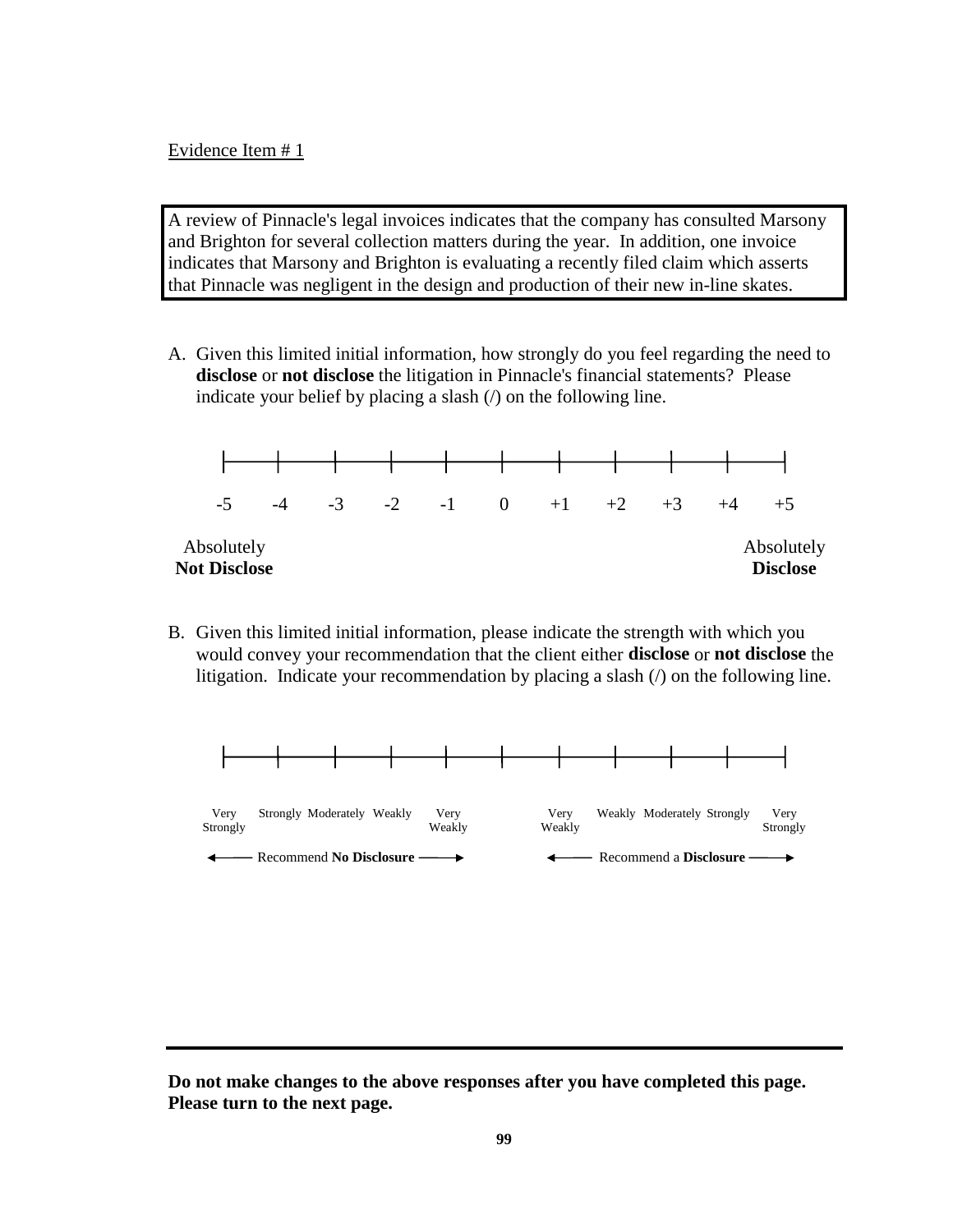Evidence Item # 2

While reviewing the Board of Director's minutes, the in-charge noted that Mr. Jorgensen had discussed the claim of negligence with board members. He explained to them that the company plans to vigorously contest the case and that the company was not negligent in the design or production of the skates as claimed. Furthermore, he indicated that Pinnacle is highly respected by other companies in the industry for its integrity and quality of production. Mr. Jorgensen also stated that the plaintiffs are seeking damages of \$2.5 million, a **material** amount.

A. Given this additional information, how strongly do you feel regarding the need to **disclose** or **not disclose** the litigation in Pinnacle's financial statements? Please indicate your belief by placing a slash  $($  $)$  on the following line.



B. Given this additional information, please indicate the strength with which you would convey your recommendation that the client either **disclose** or **not disclose** the litigation. Indicate your recommendation by placing a slash (/) on the following line.



**Do not make changes to the above responses after you have completed this page. Please turn to the next page.**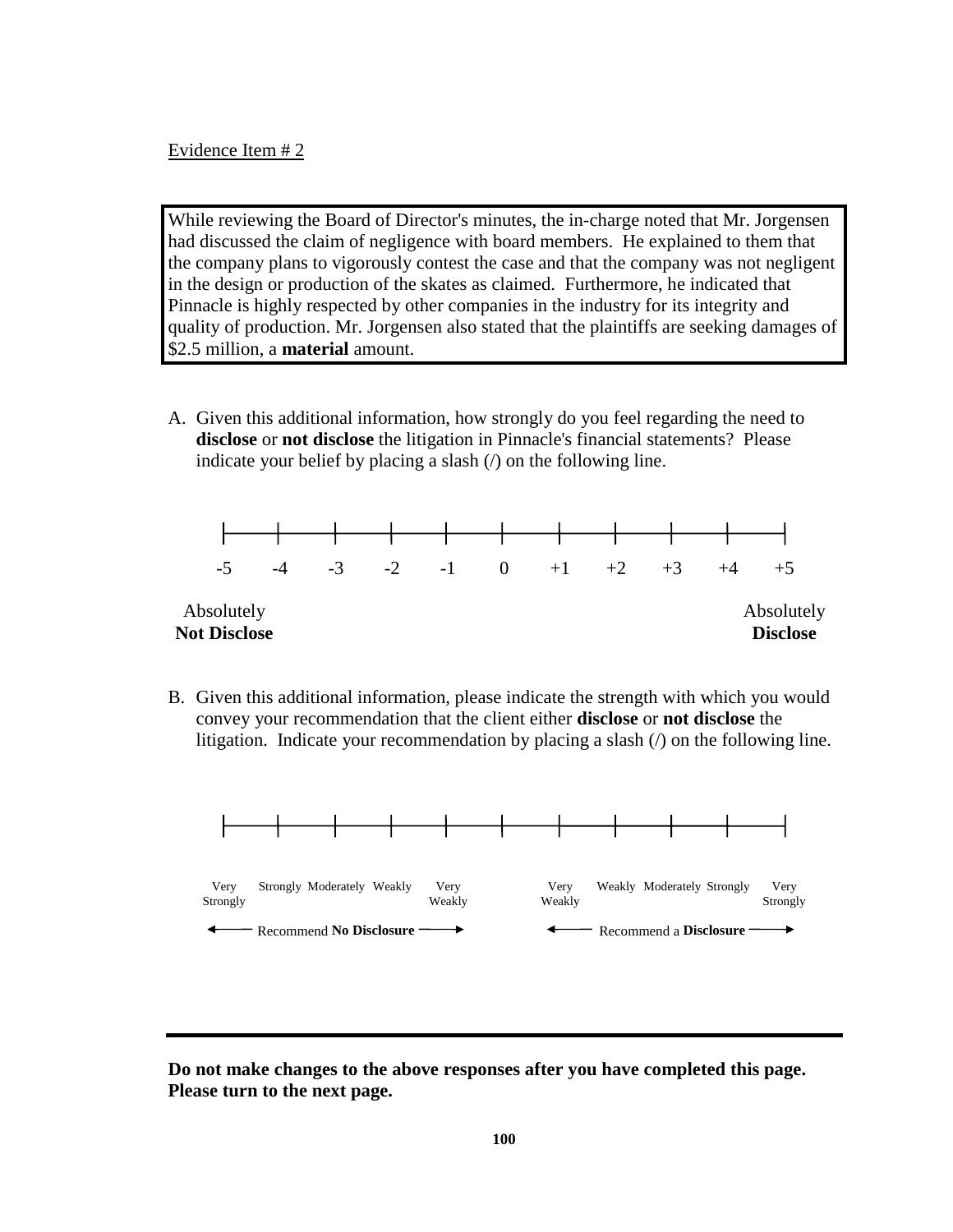Evidence Item # 3

In response to a letter of inquiry, Pinnacle's outside legal counsel (i.e., Marsony and Brighton) has stated that it is currently evaluating the plaintiff's claim against Pinnacle. Specifically, they stated:

*"The claim filed against Pinnacle Sporting Goods, Inc. seeks damages of \$2.5 million. The plaintiffs assert that Pinnacle's "negligent and careless" product development and production techniques caused "serious injuries." At the present time we are evaluating the plaintiff's claim. Given the stage of our evaluation, we are presently unable to express an opinion as to the merits of the negligence claim filed against Pinnacle Sporting Goods, Inc."*

The lawyer's letter also indicated that Pinnacle is **not** currently involved in any other litigation as either defendant or plaintiff.

A. Given this additional information, how strongly do you feel regarding the need to **disclose** or **not disclose** the litigation in Pinnacle's financial statements? Please indicate your belief by placing a slash  $($  $)$  on the following line.



B. Given this additional information, please indicate the strength with which you would convey your recommendation that the client either **disclose** or **not disclose** the litigation. Indicate your recommendation by placing a slash (/) on the following line.



**Do not make changes to the above responses after you have completed this page. Please turn to the next page.**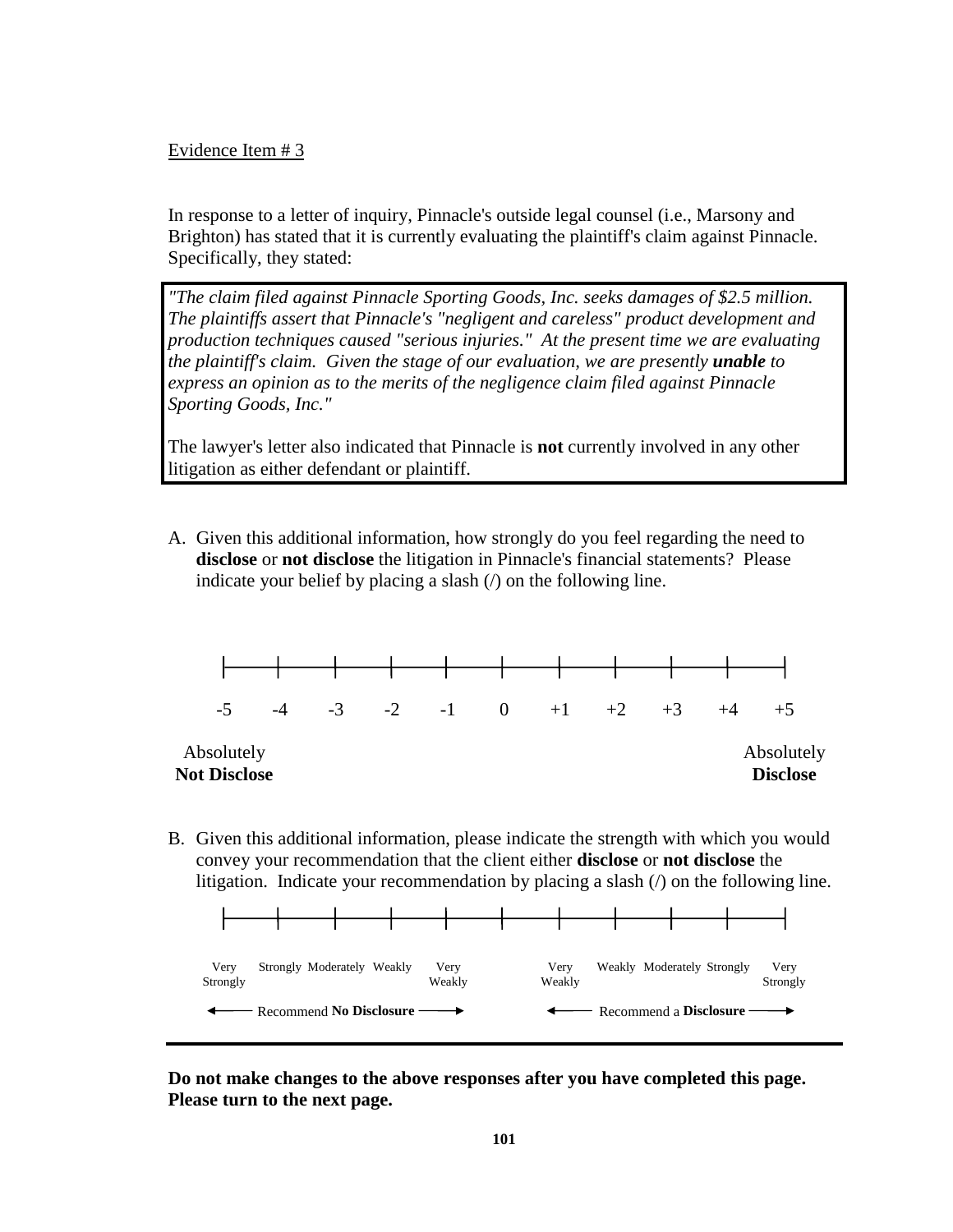Evidence Item # 4

The in-charge's inquiry of Mr. Jorgensen regarding the company's policies and procedures for identifying, evaluating, and accounting for litigation revealed the following: The company does **not** employ an in-house legal counsel. The company's officers are responsible for identifying and evaluating all asserted claims as well as identifying possible unasserted claims. In particular, the company's controller/CFO -- Mr. Jorgensen, is vigilant in identifying such claims. Mr. Jorgensen also has responsibility for determining the appropriate accounting treatment for any legal claims.

## *Mr. Jorgensen has emphatically stated that he does not want to disclose the liability lawsuit in the footnotes that accompany the financial statements.*

A. Given this additional information, how strongly do you feel regarding the need to **disclose** or **not disclose** the litigation in Pinnacle's financial statements? Please indicate your belief by placing a slash (*/*) on the following line.



B. Given this additional information, please indicate the strength with which you would convey your recommendation that the client either **disclose** or **not disclose** the litigation. Indicate your recommendation by placing a slash (/) on the following line.



**Do not make changes to the above responses after you have completed this page. Please turn to the next page.**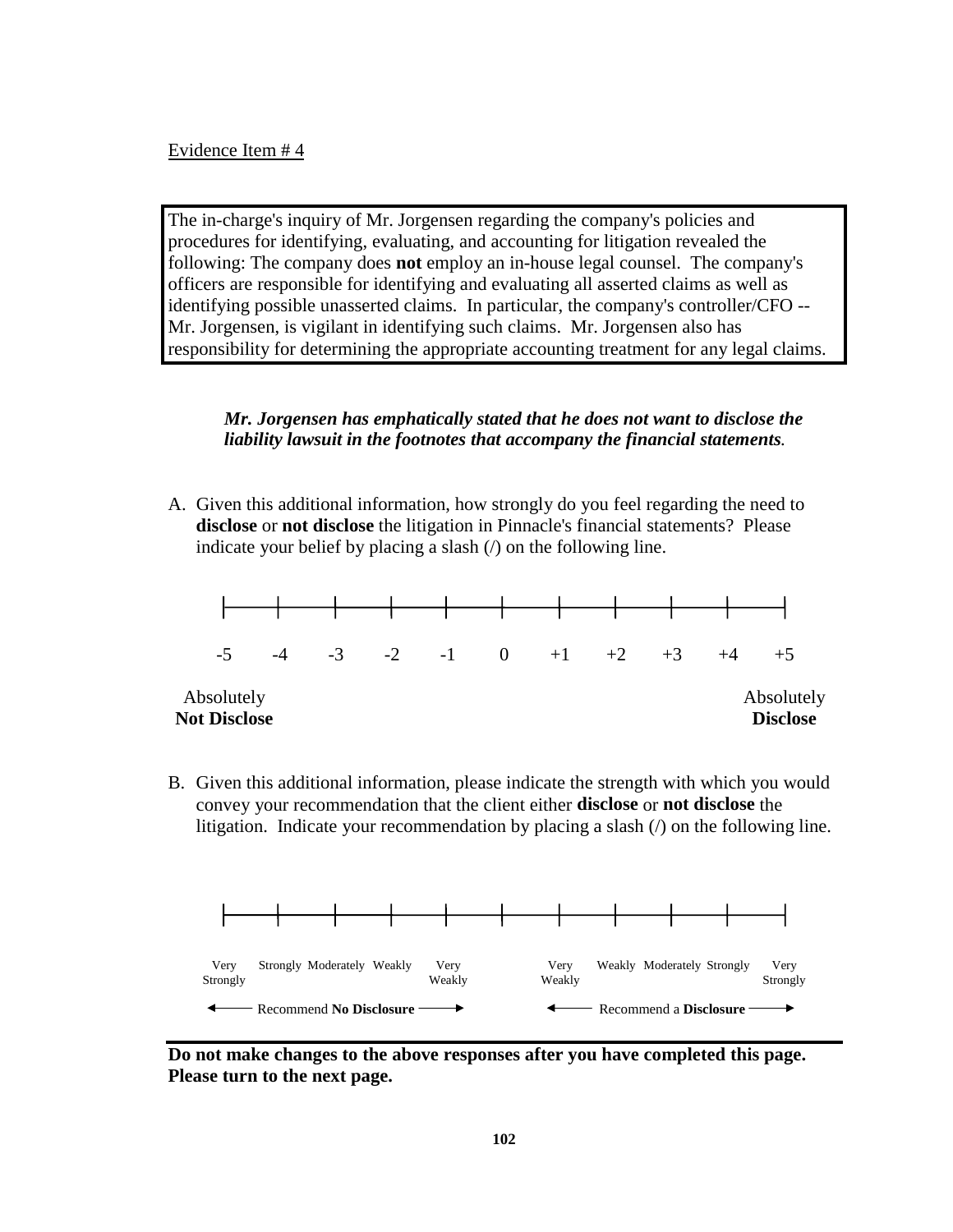### Additional Audit Evidence

The preceding evidence was obtained during the planned audit procedures outlined in the engagement's audit program. You now have the option of specifying what additional evidence, if any, that you would like to examine related to this litigation. You may choose **none**, **some**, or **all** of the additional evidence that follows. It is important that you select the same evidence that you would normally examine if this were an actual audit situation.

The engagement's **total time budget** is 625 hours. The **commitment and contingencies time budget** is 6 hours. To date, 5 hours have been accumulated in the area.

Select **only one** of the following options for the examination of additional audit evidence.

#### *Option 1*:

If you **do not** wish to examine additional evidence place an "x" in the box labeled "I do not want additional evidence" and proceed as directed at the bottom of this page.

No, I do **not** want to evaluate additional evidence.

### *Option 2*:

If you **do** wish to examine additional evidence, please indicate which of the following items you would request from the client by placing an "x" in the "Evaluate" column to the right of the desired item(s). Then indicate, to the best of your ability, the time that you would budget to review the selected evidence. Please enter your time budget in **minutes** in the "Time Budget" column.

| <b>Evidence Type:</b>                                                                | <b>Evaluate:</b> | <b>Time Budget:</b><br>(minutes) |
|--------------------------------------------------------------------------------------|------------------|----------------------------------|
| Letter to Pinnacle management from plaintiff's legal counsel                         |                  |                                  |
| Correspondence file with Pinnacle's outside legal counsel --<br>Marsony and Brighton |                  |                                  |
| Conference with Pinnacle's outside legal counsel --Marsony<br>and Brighton           |                  |                                  |
| Details of Pinnacle's insurance coverage for litigation                              |                  |                                  |
| Copy of product warranty included with new in-line skates                            |                  |                                  |
| Pinnacle's response to plaintiff's claim                                             |                  |                                  |
| Other (please specify):                                                              |                  |                                  |

**You have now completed this case. Please return all of these materials to the envelope labeled "Case B Materials." After doing so, proceed by opening the envelope labeled "Questionnaire."**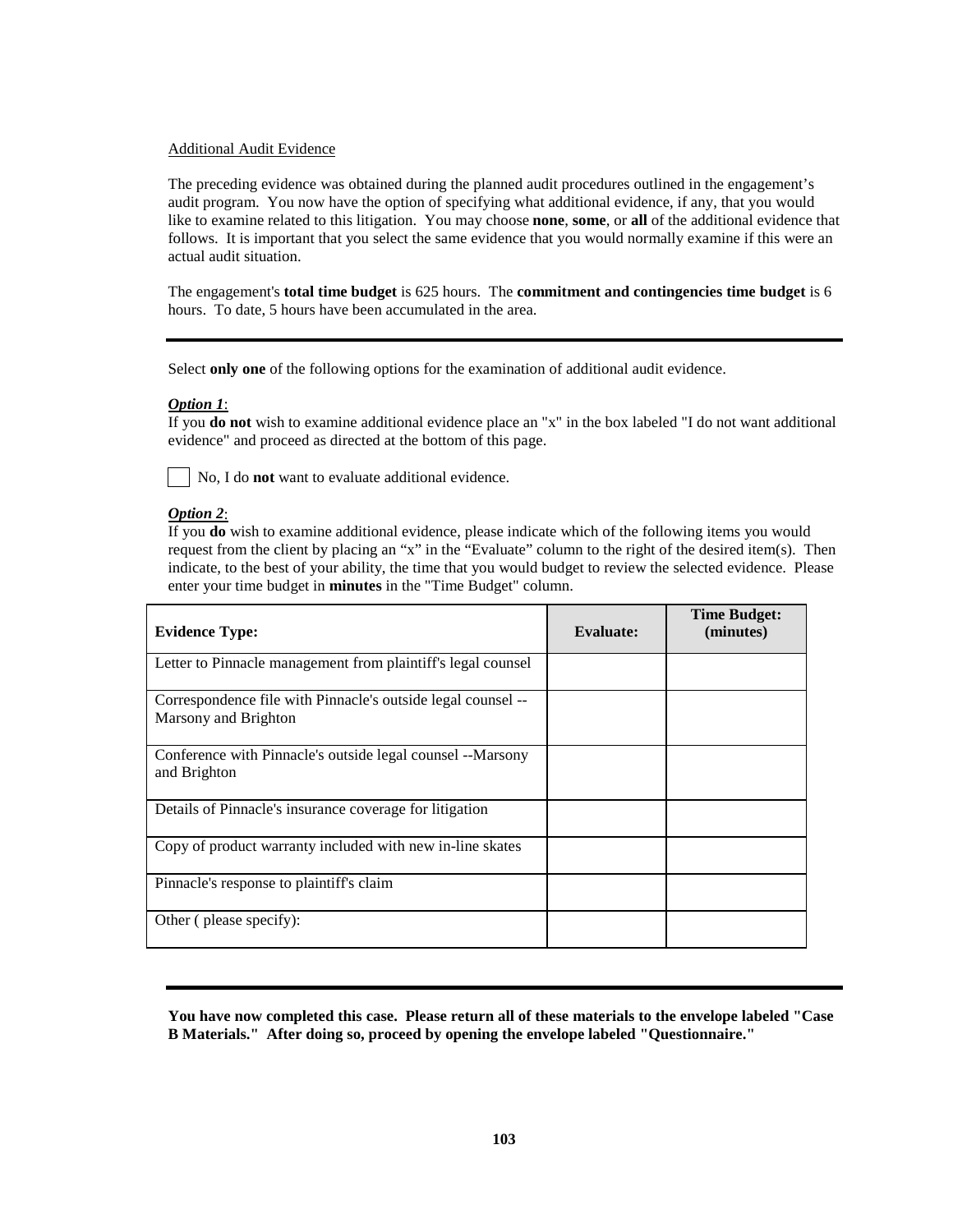# APPENDIX E Debriefing Questionnaire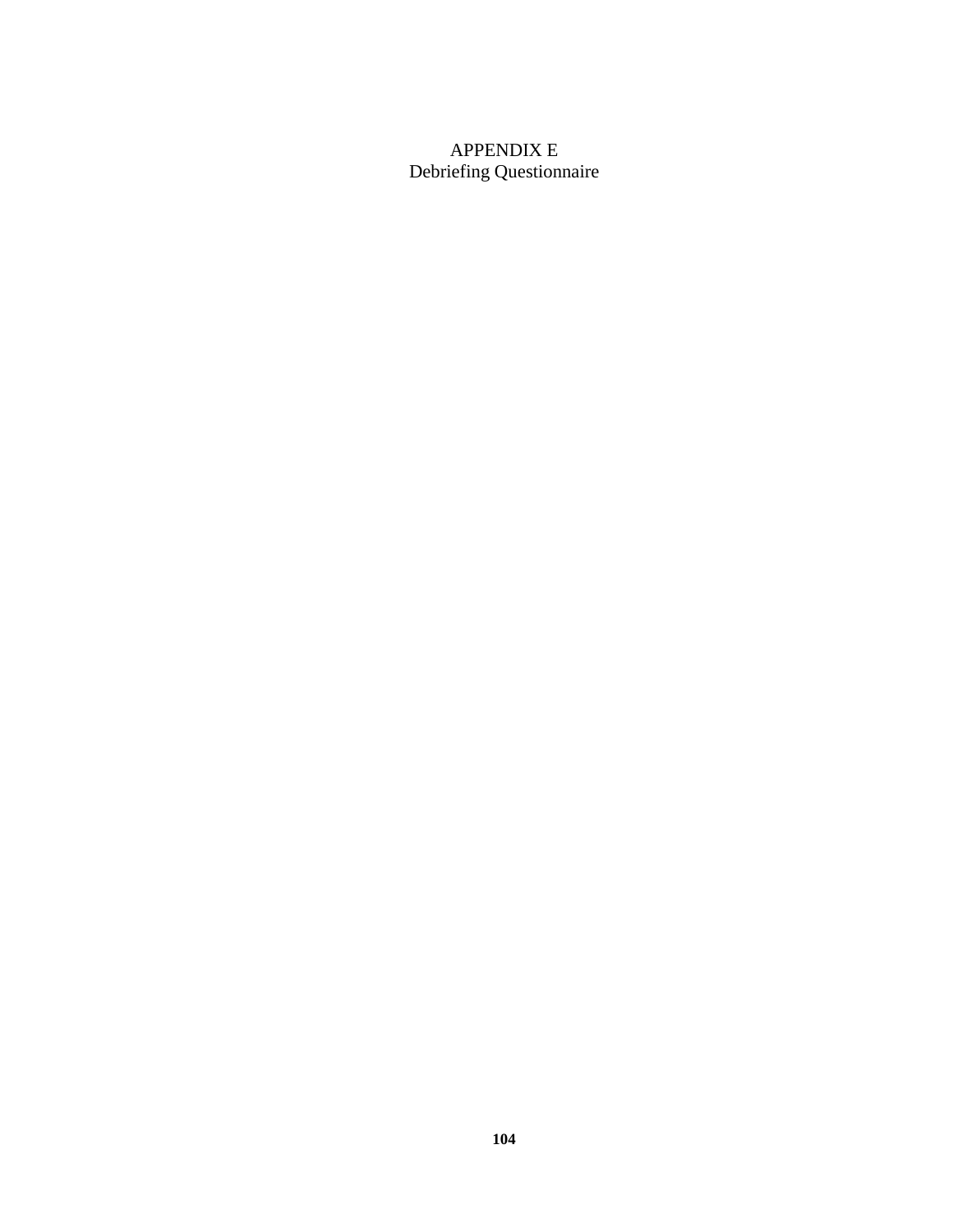ABOUT VOU

| ADOUT TOO.<br>1. How many years of <b>public accounting experience</b> do you have? |  |  |
|-------------------------------------------------------------------------------------|--|--|
| 2. How many years of <b>auditing experience</b> do you have?                        |  |  |
| 3. Have you previously worked in private industry as an accountant?                 |  |  |
| $Yes \_\_\_ No \_\_\_$                                                              |  |  |
| If so, how many years of <b>private industry experience</b> do you have?            |  |  |
| 4. a. Age: ______                                                                   |  |  |
| b. Gender: ______                                                                   |  |  |
| c. Firm position: In-charge Supervisor Manager Senior Manager                       |  |  |
| d. Number of years at your current position:                                        |  |  |
| e. Highest level of education:                                                      |  |  |
| Undergraduate Master's Ph.D.<br>Degree Degree Degree                                |  |  |
| 5. Approximately how much time did you spend on this exercise? _______ minutes      |  |  |
|                                                                                     |  |  |
| ABOUT THE ACCOUNTS RECEIVABLE CASE:                                                 |  |  |
| 6. Did you understand the case? Yes _____<br>N <sub>0</sub>                         |  |  |

If not, then what did you not understand? \_\_\_\_\_\_\_\_\_\_\_\_\_\_\_\_\_\_\_\_\_\_\_\_\_\_\_\_\_\_\_

7. Without looking back at the case, which of the following is most representative of the client's preference as to the treatment of the **Allowance for Doubtful Accounts** in this case? (Check one.)

\_\_\_\_\_\_\_\_\_\_\_\_\_\_\_\_\_\_\_\_\_\_\_\_\_\_\_\_\_\_\_\_\_\_\_\_\_\_\_\_\_\_\_\_\_\_\_\_\_\_\_\_\_\_\_\_\_\_\_\_\_\_\_\_\_

\_\_\_\_\_\_ The client stated **before** the **first** evidence item that he did **not** want to **increase** the allowance account.

- \_\_\_\_\_\_ The client stated **after** the **last** evidence item that he did **not** want to **increase** the allowance account.
- \_\_\_\_\_\_ The client **did not state** a preference.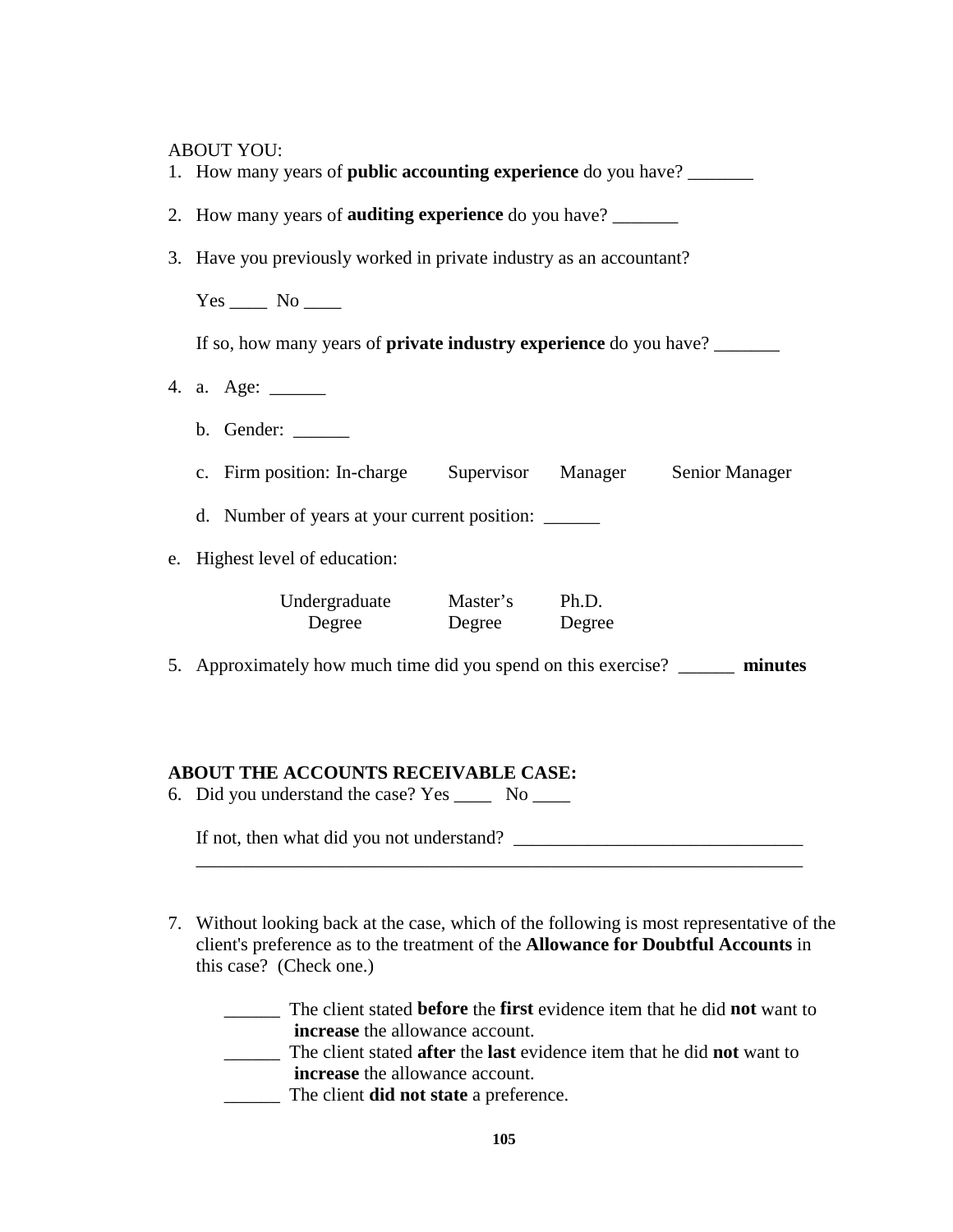8. To what extent did you find your client contact, Mr. Ben Watson, to be **trustworthy**? Indicate your belief by placing a slash (/) on the following line.



9. How realistic was the case? Indicate your belief by placing a slash (/) on the following line.



10. Based on his described qualifications, to what extent did you believe Mr. Ben Watson was **competent**? Indicate your belief by placing a slash (*/*) on the following line.



## **ABOUT THE CONTINGENT LIABILITY CASE:**

| 11. Did you understand the case? Yes      |  |
|-------------------------------------------|--|
| If not, then what did you not understand? |  |
|                                           |  |

12. Without looking back at the case, which of the following is most representative of the client's preference as to the treatment of the **contingent liability for the negligence claim** in this case? (Check one.)

| The client stated <b>before</b> the <b>first</b> evidence item that he did <b>not</b> want to |
|-----------------------------------------------------------------------------------------------|
| disclose the contingency.                                                                     |
| The client stated <b>after</b> the <b>last</b> evidence item that he did <b>not</b> want to   |
| disclose the contingency.                                                                     |
| The client <b>did not state</b> a preference.                                                 |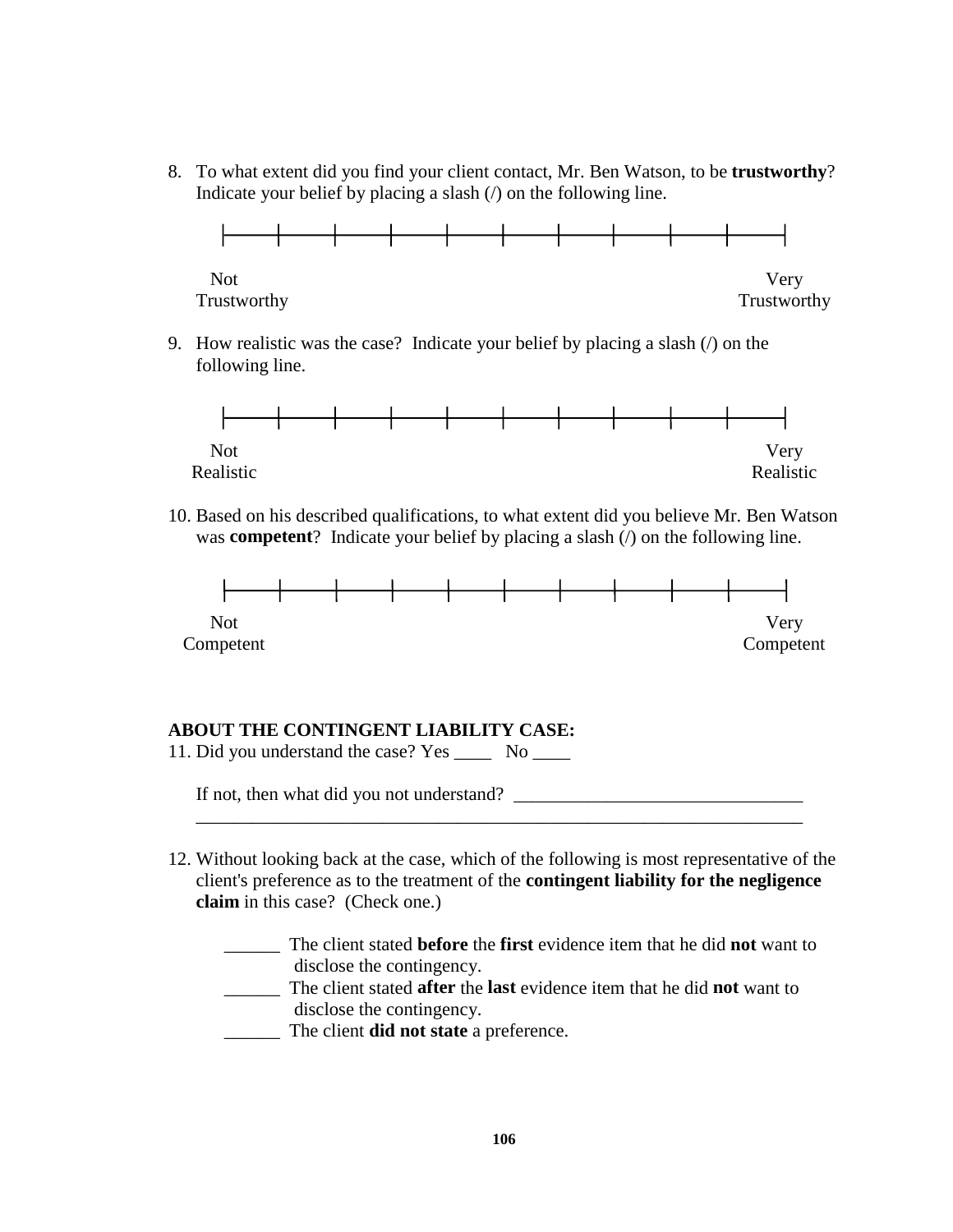13. To what extent did you find your client contact, Mr. Tom Jorgensen, to be **trustworthy**? Indicate your belief by placing a slash (/) on the following line.



14. How realistic was the case? Indicate your belief by placing a slash (/) on the following line.



15. Based on his described qualifications, to what extent did you believe Mr. Tom Jorgensen was **competent**? Indicate your belief by placing a slash (/) on the following line.

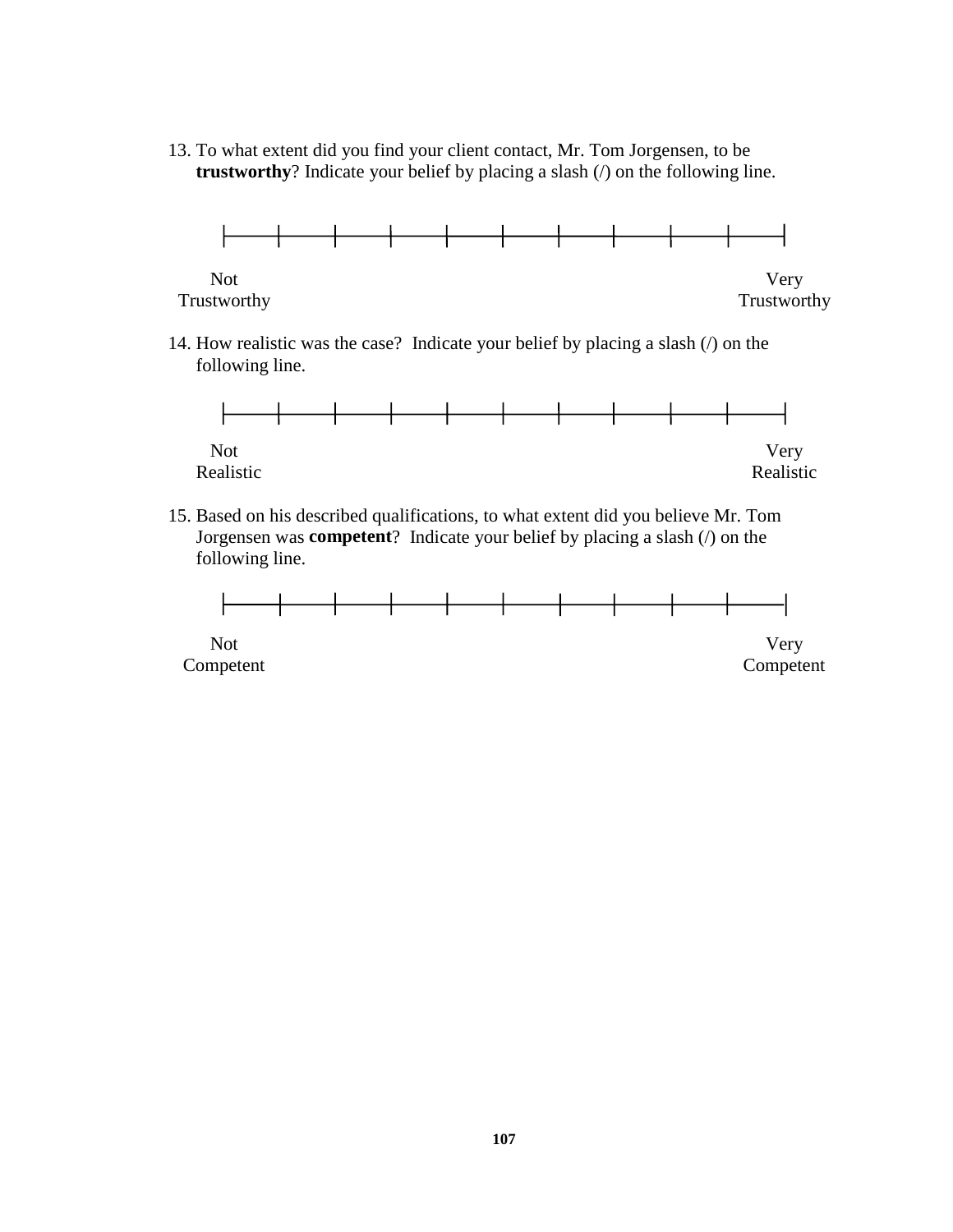## **ATTITUDINAL QUESTIONS:**

16. Please indicate your level of agreement with the following statements. For each statement write the *number* from the following scale which best corresponds to your level of agreement in the "Response" column.

Very Strongly Moderately Weakly Very Very Weakly Moderately Strongly Very Strongly Weakly Weakly Strongly **-5 -4 -3 -2 -1 0 +1 +2 +3 +4 +5**  $Disagree \longrightarrow$   $\leftarrow$  Agree ◢

## Response

- 1. \_\_\_\_\_\_ An auditor's primary responsibility is to act as an advocate for his/her client.
- 2. \_\_\_\_\_\_\_ The potential loss of a client is an important factor and must be considered when deciding "how far" to press a disagreement over an accounting matter with the client.
- 3. \_\_\_\_\_\_ Auditors generally support their clients' positions in accounting matters.
- 4. \_\_\_\_\_\_ An auditor's primary responsibility is to safeguard investors' and creditors' interests.
- 5. \_\_\_\_\_\_ Auditors who disagree with a client's position are likely to lose that client.
- 6. \_\_\_\_\_\_ The more an auditor trusts a client, the less evidence an auditor will require when evaluating the client's representations.